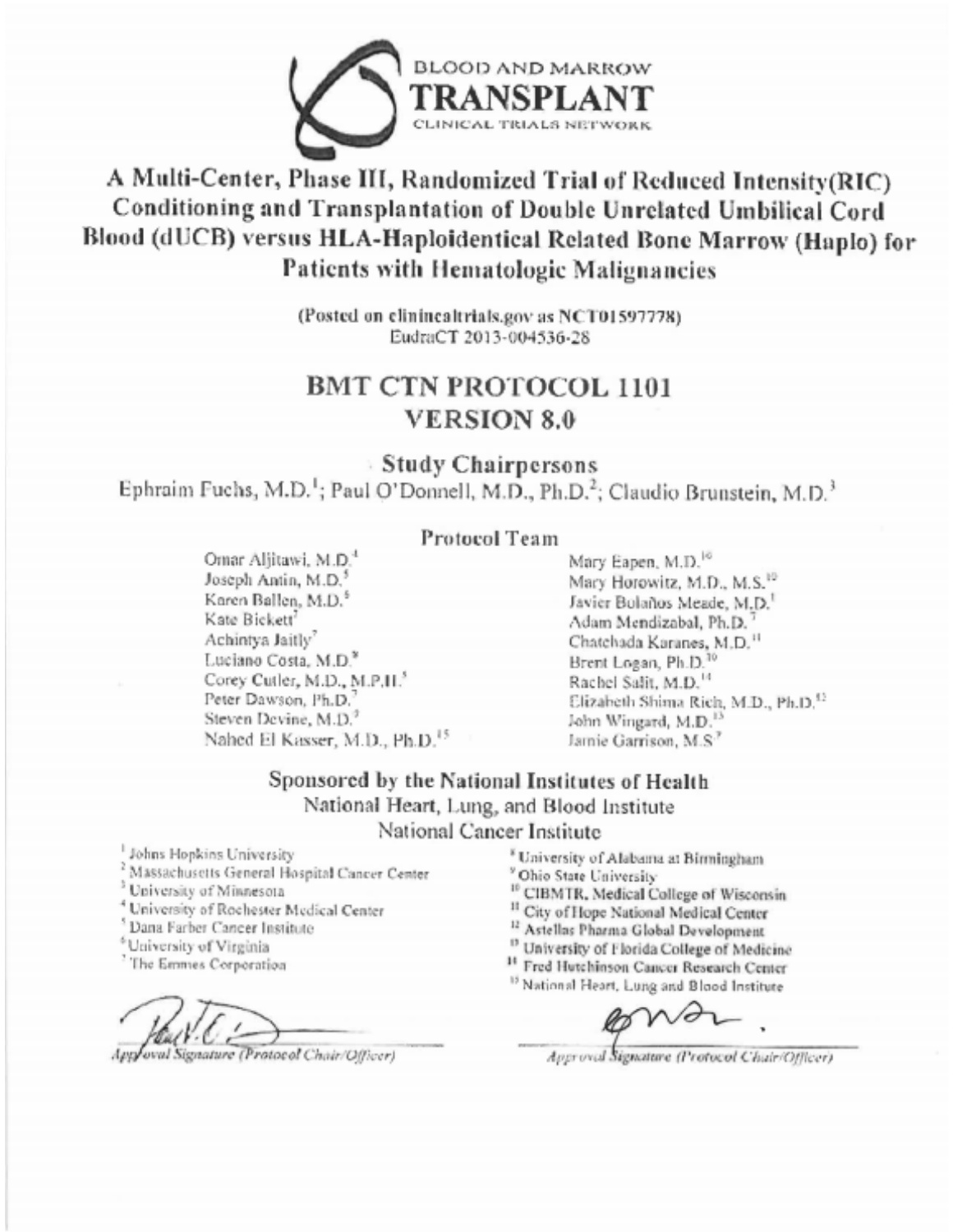Blood & Marrow Transplant Program at Northside Hospital Case Western Reserve University Consortium - University Hospitals of Cleveland/Case Western - Cleveland Clinic - West Virginia University City of Hope National Medical Center Dana Farber Cancer Institute - Brigham & Women's Hospital - Massachusetts General Hospital Duke University Medical Center Fred Hutchinson Cancer Research Center Johns Hopkins University Ohio State Consortium - Ohio State/Arthur G. James Cancer Hospital - Roswell Park - University of North Carolina - Virginia Commonwealth University, MCV Hospital Stanford Hospital and Clinics University of Florida Consortium - University of Florida College of Medicine - Emory University University of Michigan Consortium - University of Michigan Medical Center - Mayo Clinic, Rochester - Mount Sinai University of Minnesota University of Nebraska Consortium - University of Kansas University of Pennsylvania University of Texas, MD Anderson Cancer **Center** 

### *Core Study Participants*: *Affiliate Study Participants*:

Florida Hospital Cancer Institute Jewish Hospital Karmanos Cancer Center Penn State College of Medicine Spectrum Health/West Michigan Stony Brook Medical Center University of Alabama at Birmingham University of California, Los Angeles University of Oklahoma University of Rochester Medical Center University of Virginia Weill Cornell Medical College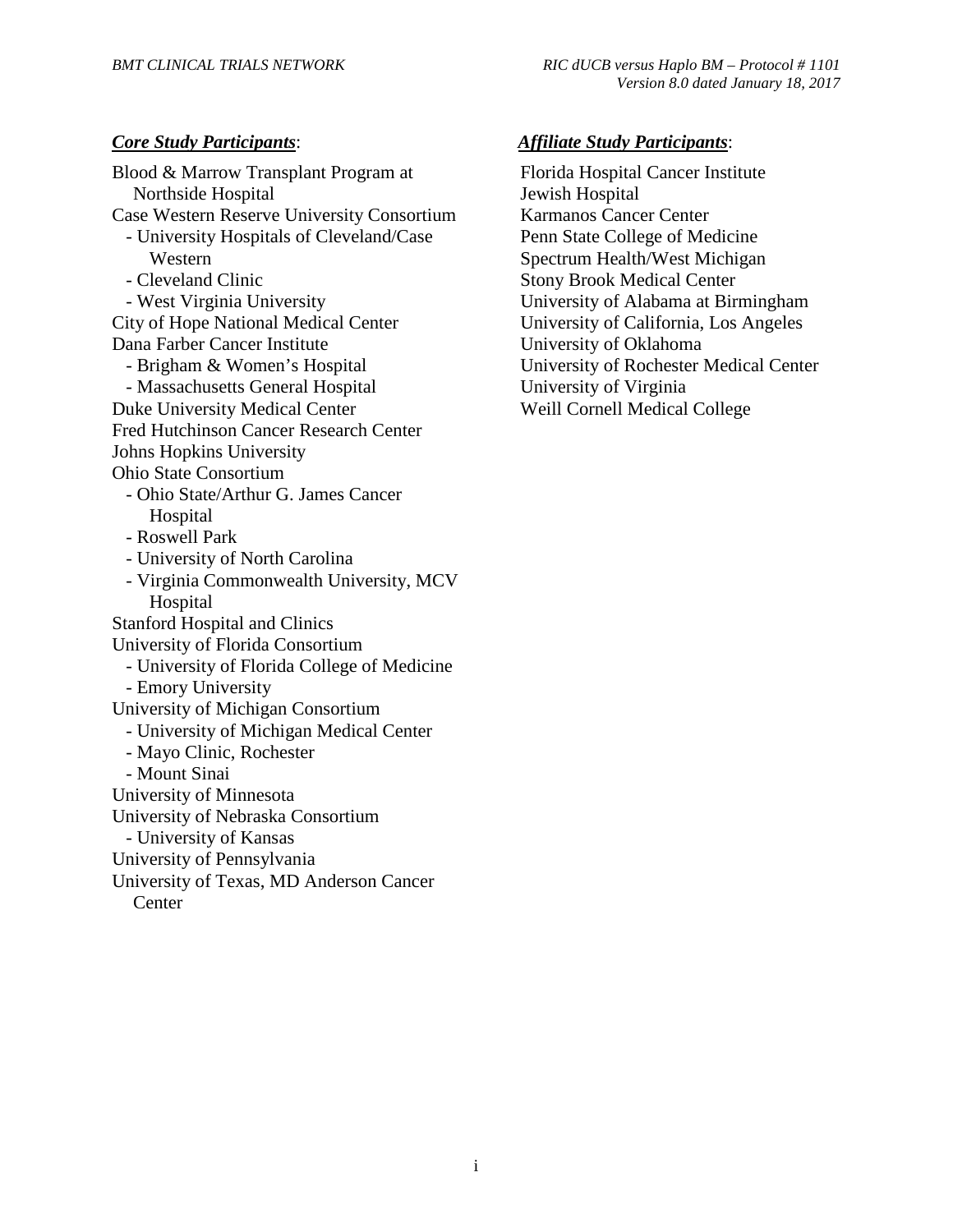#### **PROTOCOL SYNOPSIS – BMT CTN 1101**

#### **A Multi-Center, Phase III, Randomized Trial of Reduced Intensity (RIC) Conditioning and Transplantation of Double Unrelated Umbilical Cord Blood (dUCB) versus HLA-Haploidentical Related Bone Marrow (haplo-BM) for Patients with Hematologic Malignancies**

| <b>Principal Investigators:</b> | Ephraim Fuchs, M.D., Paul O'Donnell, M.D., Ph.D., Claudio<br>Brunstein, M.D.                                                                                                                                                                                                                                                                                                                                                                                                                                                                                                                                                                                                                                                                                                                                                                       |  |  |  |
|---------------------------------|----------------------------------------------------------------------------------------------------------------------------------------------------------------------------------------------------------------------------------------------------------------------------------------------------------------------------------------------------------------------------------------------------------------------------------------------------------------------------------------------------------------------------------------------------------------------------------------------------------------------------------------------------------------------------------------------------------------------------------------------------------------------------------------------------------------------------------------------------|--|--|--|
| <b>Study Design:</b>            | This study is a multi-center, Phase III, randomized trial of reduced<br>intensity conditioning followed by transplantation of two unrelated<br>cord blood units with calcineurin inhibitor and mycophenolate<br>mofetil (MMF) for GVHD prophylaxis versus HLA-haploidentical<br>related bone marrow with posttransplant cyclophosphamide,<br>calcineurin inhibitor, and MMF for GVHD prophylaxis in patients<br>with:<br>1) Acute lymphoblastic leukemia/lymphoma, acute myelogenous<br>leukemia, dendritic cell leukemias, natural killer cell<br>malignancies or Burkitt's lymphoma in remission.<br>2) Lymphoma, including marginal zone lymphoma, follicular<br>lymphoma, or chemotherapy-sensitive large-cell, Hodgkin or<br>cell lymphoma, enteropathy-associated T cell<br>mantle<br>lymphoma, or hepatosplenic gammadelta T cell lymphoma. |  |  |  |
| <b>Primary Objective:</b>       | The primary objective is to compare progression-free-survival at 2<br>years post-randomization between patients who receive unrelated<br>double cord blood unit transplantation versus HLA-haploidentical<br>related bone marrow transplantation.                                                                                                                                                                                                                                                                                                                                                                                                                                                                                                                                                                                                  |  |  |  |
| <b>Secondary Objectives:</b>    | Patients enrolled in this study will also be followed for the<br>following endpoints: neutrophil recovery, graft failure, platelet<br>recovery, donor cell engraftment, acute graft-versus-host-disease<br>(GVHD) and chronic GVHD, overall survival, treatment-related<br>mortality, infections, hospital admission and length of stay, health<br>related quality of life, relapse/progression, and cost effectiveness<br>(see companion 1101 study document for ancillary cost<br>effectiveness protocol).                                                                                                                                                                                                                                                                                                                                       |  |  |  |
| <b>Accrual Objective:</b>       | The target sample size is 410 patients.                                                                                                                                                                                                                                                                                                                                                                                                                                                                                                                                                                                                                                                                                                                                                                                                            |  |  |  |
| <b>Accrual Period:</b>          | The target accrual period is 4 years.                                                                                                                                                                                                                                                                                                                                                                                                                                                                                                                                                                                                                                                                                                                                                                                                              |  |  |  |
| <b>Eligibility Criteria:</b>    | Patients $\geq$ 18 and $\leq$ 70 years of age with a diagnosis of a<br>hematologic malignancy with two partially HLA-matched UCB                                                                                                                                                                                                                                                                                                                                                                                                                                                                                                                                                                                                                                                                                                                   |  |  |  |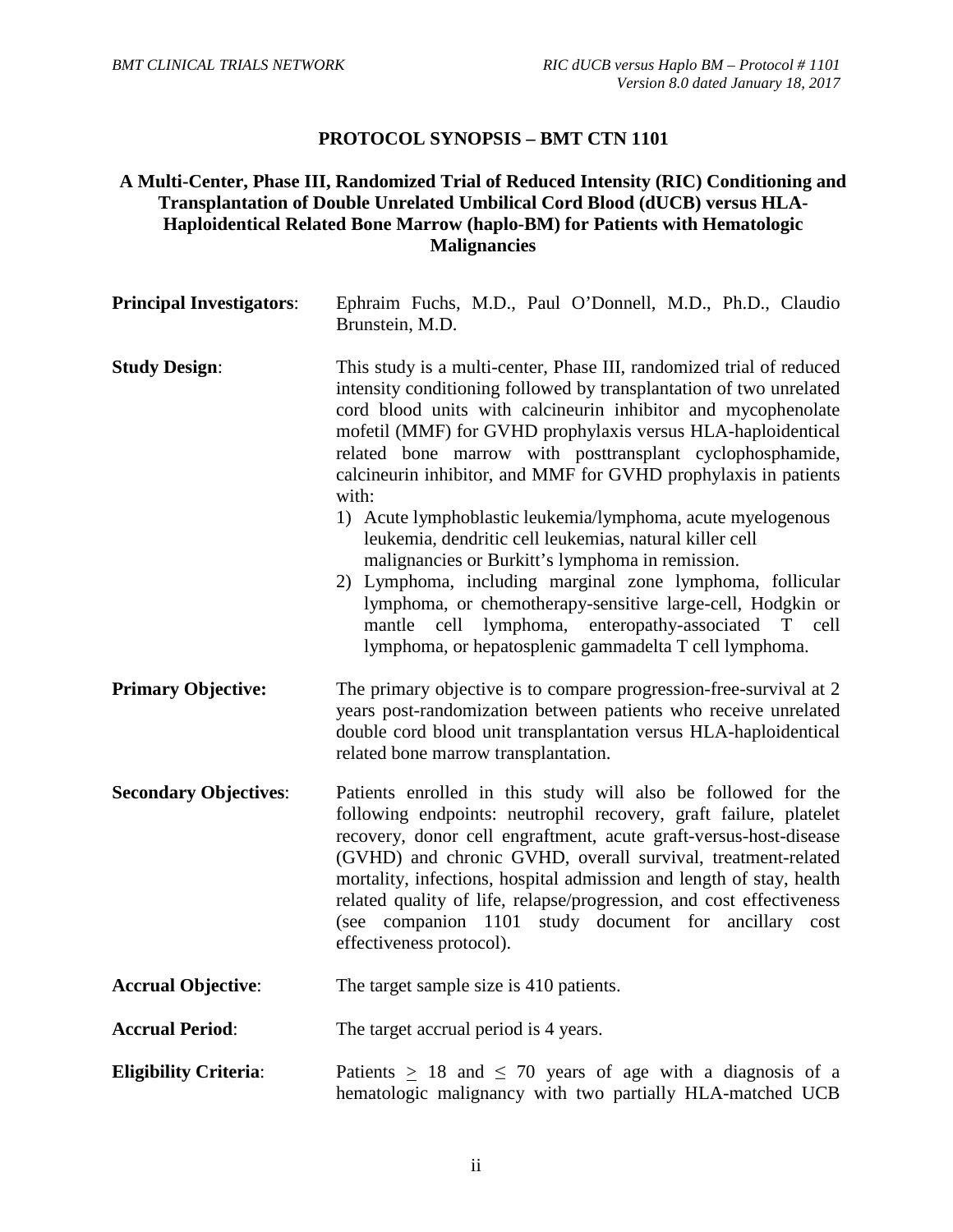units, each with a minimum of  $1.5 \times 10^7$ /kg pre-cryopreserved total nucleated cell dose (for non-red blood cell depleted units, the minimum cryopreserved total nucleated cell dose of each unit must be at least  $2.0 \times 10^7$ /kg), and a partially HLA-mismatched related donor.

Adequate organ function defined as: 1) left ventricular ejection fraction  $\geq 40\%$ ; 2) DLCO, FEV<sub>1</sub>, FVC  $> 50\%$  predicted; 3) total bilirubin  $\leq 2.5$  mg/dL except for patients with Gilbert's syndrome or hemolysis, and ALT, AST, and alkaline phosphatase all  $<$  5 x upper limit of normal (ULN); 4) serum creatinine within normal range, or if serum creatinine outside normal range, must have measured or estimated creatinine clearance  $> 40$  mL/min/1.73m<sup>2</sup>; 5) Karnofsky performance score  $\geq$  70; and 6) if applicable,  $>$  6 months since a previous autologous transplant.

**Treatment Description:** Eligible patients will be randomized to dUCB or haplo-BM transplantation:

> The preparative regimen for haplo-BM transplantation will consist of:

- Fludarabine  $30 \text{ mg/m}^2$  IV Days  $-6, -5, -4, -3, -2$
- Cyclophosphamide (Cy) 14.5 mg/kg IV Days –6, –5
- Total body irradiation (TBI) 200cGy Day –1
- Day 0 will be the day of infusion of non-T-cell depleted bone marrow

The GVHD prophylaxis regimen for haplo-BM transplantation will consist of:

- Cy 50 mg/kg IV Days 3, 4
- Tacrolimus (IV or po) beginning Day 5 with dose adjusted to maintain a trough level of 5-15 ng/mL. Cyclosporine (trough level of 200-400 ng/mL) may be substituted for tacrolimus if the patient is intolerant of tacrolimus or per institutional practice.
- Mycophenolate mofetil (MMF) 15 mg/kg po TID, maximum dose 1 g po TID beginning Day 5 until Day 35

Supportive care for haplo-BM transplantation includes:

- Filgrastim (G-CSF) 5 mcg/kg/day beginning Day 5 until ANC >1500/mm<sup>3</sup> for 3 consecutive measurements on at least two different days

The preparative regimen for dUCB transplantation will consist of:

- Fludarabine  $40 \text{ mg/m}^2$  IV Days  $-6, -5, -4, -3, -2$
- Cyclophosphamide 50 mg/kg IV Day –6
- Total Body Irradiation (TBI)
	- 200 cGy Day –1 for patients who have received cytotoxic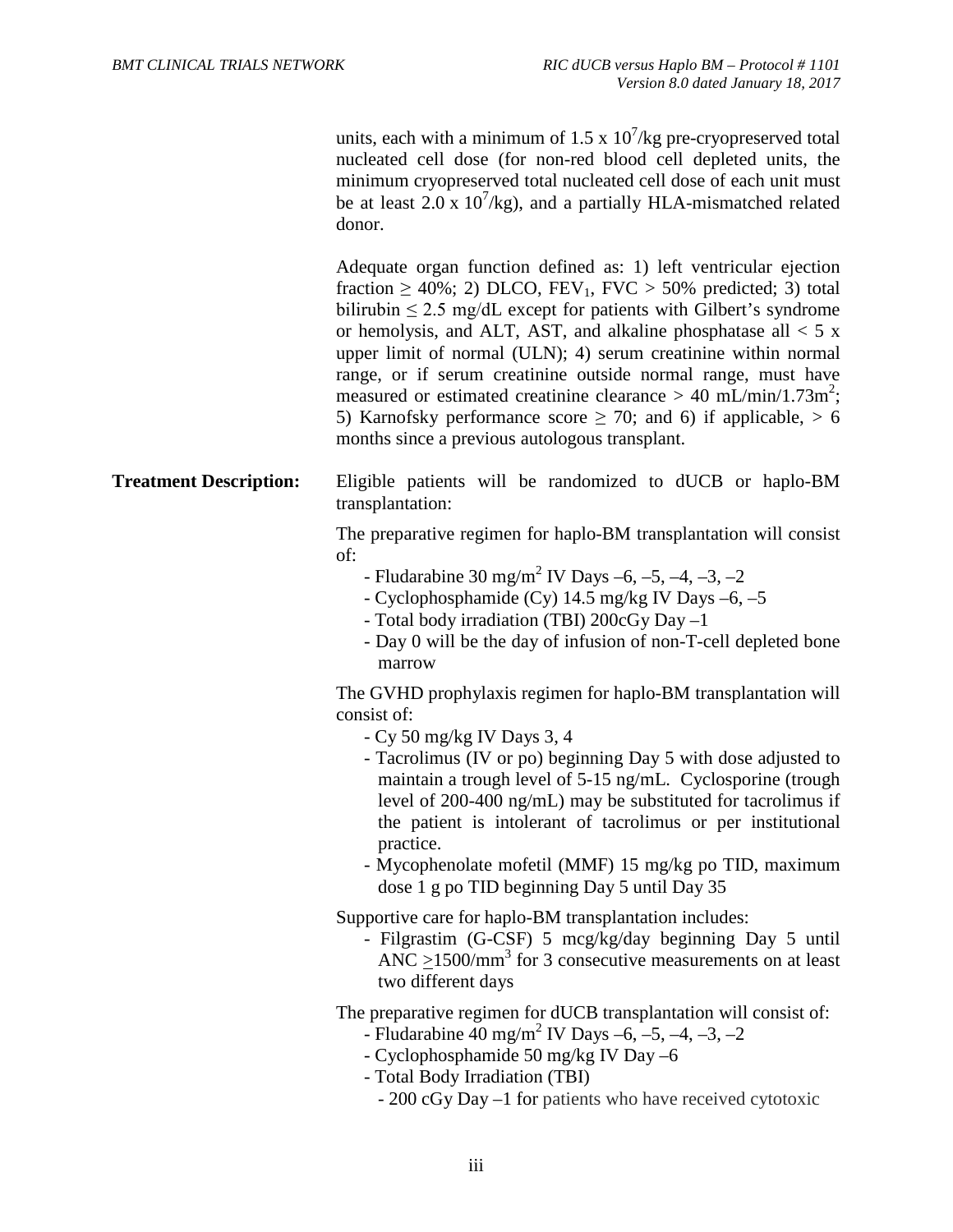|                        | chemotherapy within the last 3 months or an autologous<br>transplant within 24 months of enrollment<br>- 300 cGY Day -1 for patients who have not received<br>cytotoxic chemotherapy within 3 months of enrollment or an<br>autologous transplant within 24 months of enrollment<br>- Day 0 will be the day of the double UCB transplant                                                                                                                                |
|------------------------|-------------------------------------------------------------------------------------------------------------------------------------------------------------------------------------------------------------------------------------------------------------------------------------------------------------------------------------------------------------------------------------------------------------------------------------------------------------------------|
|                        | The GVHD prophylaxis regimen for dUCB transplantation will<br>consist of:<br>- Cyclosporine beginning Day $-3$ with dose adjusted to<br>maintain a trough level of 200-400 ng/mL. Tacrolimus<br>(trough level of $5{\text -}15$ ng/mL) may be substituted for<br>cyclosporine if the patient is intolerant of cyclosporine or per<br>institutional practice.<br>- Mycophenolate mofetil (MMF) 15 mg/kg po TID, maximum<br>dose 1 g po TID beginning Day-3 until Day 35. |
|                        | Supportive care for dUCB transplantation includes:<br>- Filgrastim (G-CSF) 5 mcg/kg/day beginning Day 1 until<br>ANC >1500/mm <sup>3</sup> for 3 consecutive measurements on at least<br>two different days                                                                                                                                                                                                                                                             |
| <b>Study Duration:</b> | Patients will be followed for three years after transplantation.                                                                                                                                                                                                                                                                                                                                                                                                        |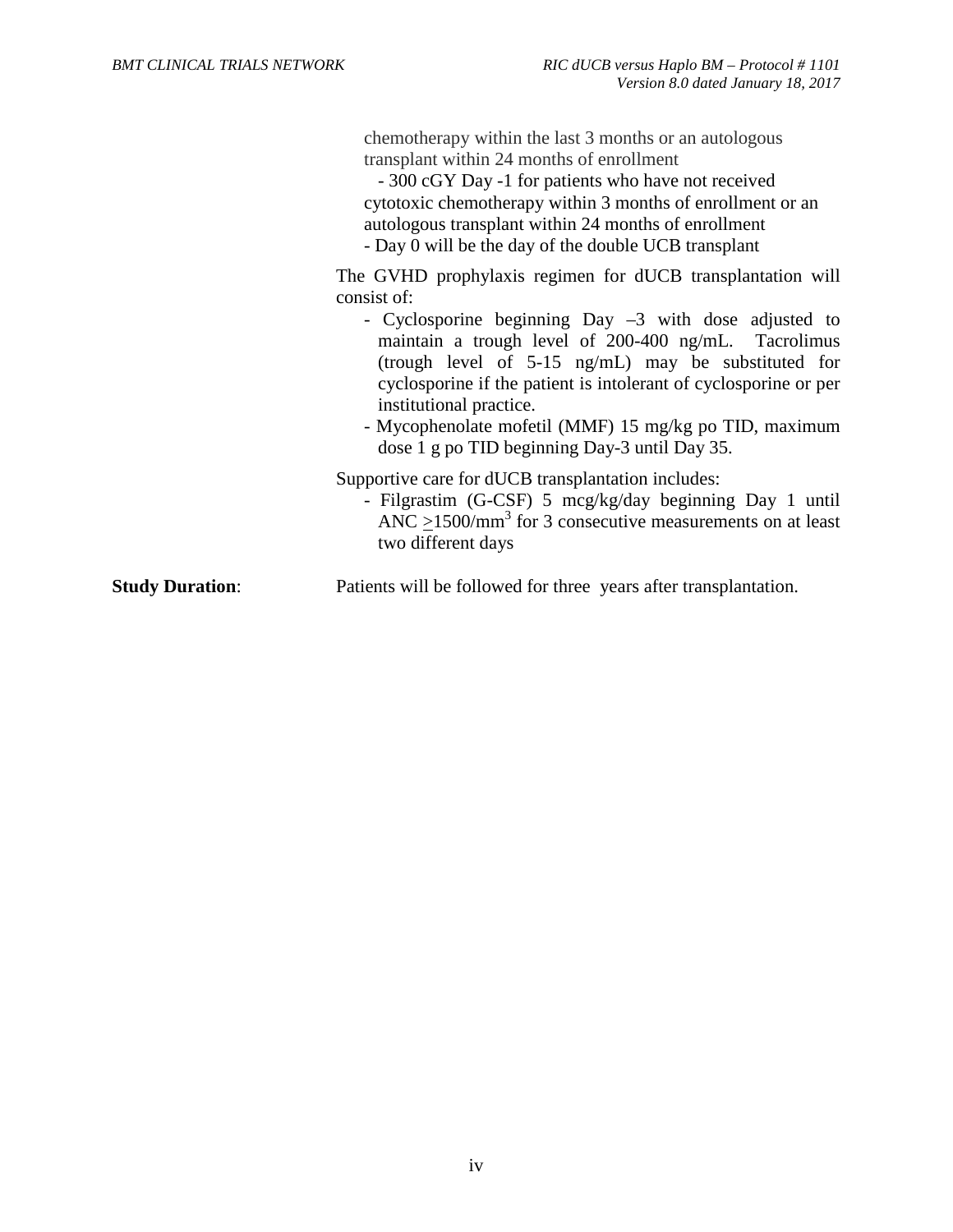### **TREATMENT SCHEMA**

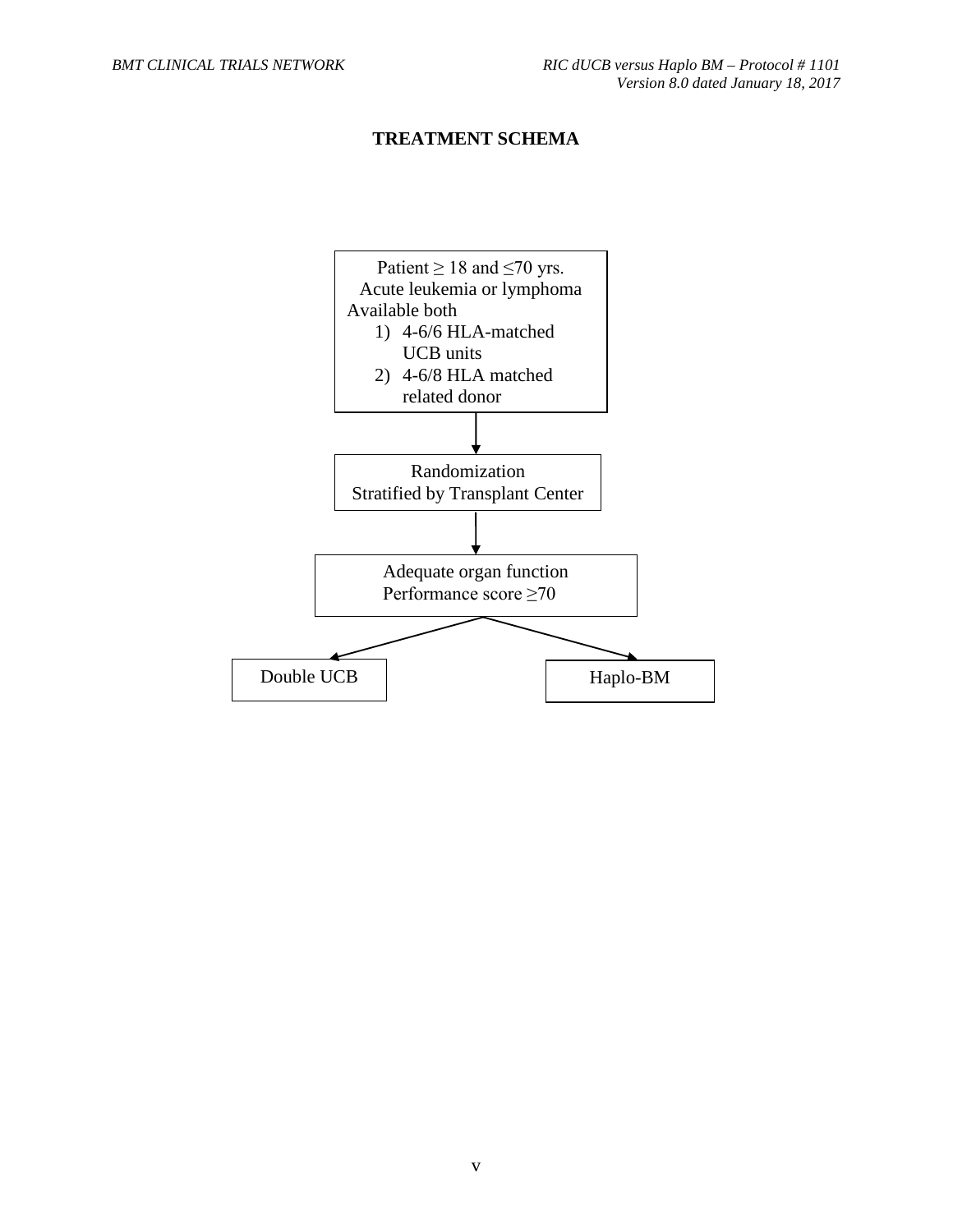## **TABLE OF CONTENTS**

| 1.       |                                                                                          |  |  |  |
|----------|------------------------------------------------------------------------------------------|--|--|--|
| 1.1.     |                                                                                          |  |  |  |
| 2.       |                                                                                          |  |  |  |
| 2.1.     |                                                                                          |  |  |  |
| 2.1.1.   |                                                                                          |  |  |  |
| 2.1.1.1. |                                                                                          |  |  |  |
| 2.1.1.2. |                                                                                          |  |  |  |
| 2.2.     |                                                                                          |  |  |  |
| 2.2.1.   |                                                                                          |  |  |  |
| 2.2.2.   |                                                                                          |  |  |  |
| 2.3.     |                                                                                          |  |  |  |
| 2.3.1.   |                                                                                          |  |  |  |
| 2.3.2.   | Additional Patient Inclusion Criteria for Patients Assigned to Haploidentical BM Arm 2-4 |  |  |  |
| 2.3.3.   | Additional Patient Inclusion Criteria for Patients Assigned to Double Umbilical Cord     |  |  |  |
|          |                                                                                          |  |  |  |
| 2.3.4.   |                                                                                          |  |  |  |
| 2.4.     |                                                                                          |  |  |  |
| 2.4.1.   |                                                                                          |  |  |  |
| 2.4.2.   |                                                                                          |  |  |  |
| 2.5.     |                                                                                          |  |  |  |
| 2.6.     |                                                                                          |  |  |  |
| 2.6.1.   |                                                                                          |  |  |  |
| 2.6.1.1. |                                                                                          |  |  |  |
| 2.6.1.2. |                                                                                          |  |  |  |
| 2.6.1.3. |                                                                                          |  |  |  |
| 2.6.1.4. |                                                                                          |  |  |  |
| 2.6.1.5. |                                                                                          |  |  |  |
| 2.6.1.6. |                                                                                          |  |  |  |
| 2.6.1.7. |                                                                                          |  |  |  |
| 2.6.1.8. |                                                                                          |  |  |  |
| 2.6.1.9. |                                                                                          |  |  |  |
| 2.6.2.   |                                                                                          |  |  |  |
| 2.6.2.1. |                                                                                          |  |  |  |
| 2.6.2.2. |                                                                                          |  |  |  |
| 2.6.2.3. |                                                                                          |  |  |  |
| 2.6.2.4. |                                                                                          |  |  |  |
| 2.6.2.5. |                                                                                          |  |  |  |
| 2.6.2.6. |                                                                                          |  |  |  |
| 2.6.2.7. |                                                                                          |  |  |  |
| 2.7.     |                                                                                          |  |  |  |
| 2.7.1.   |                                                                                          |  |  |  |
| 2.7.2.   |                                                                                          |  |  |  |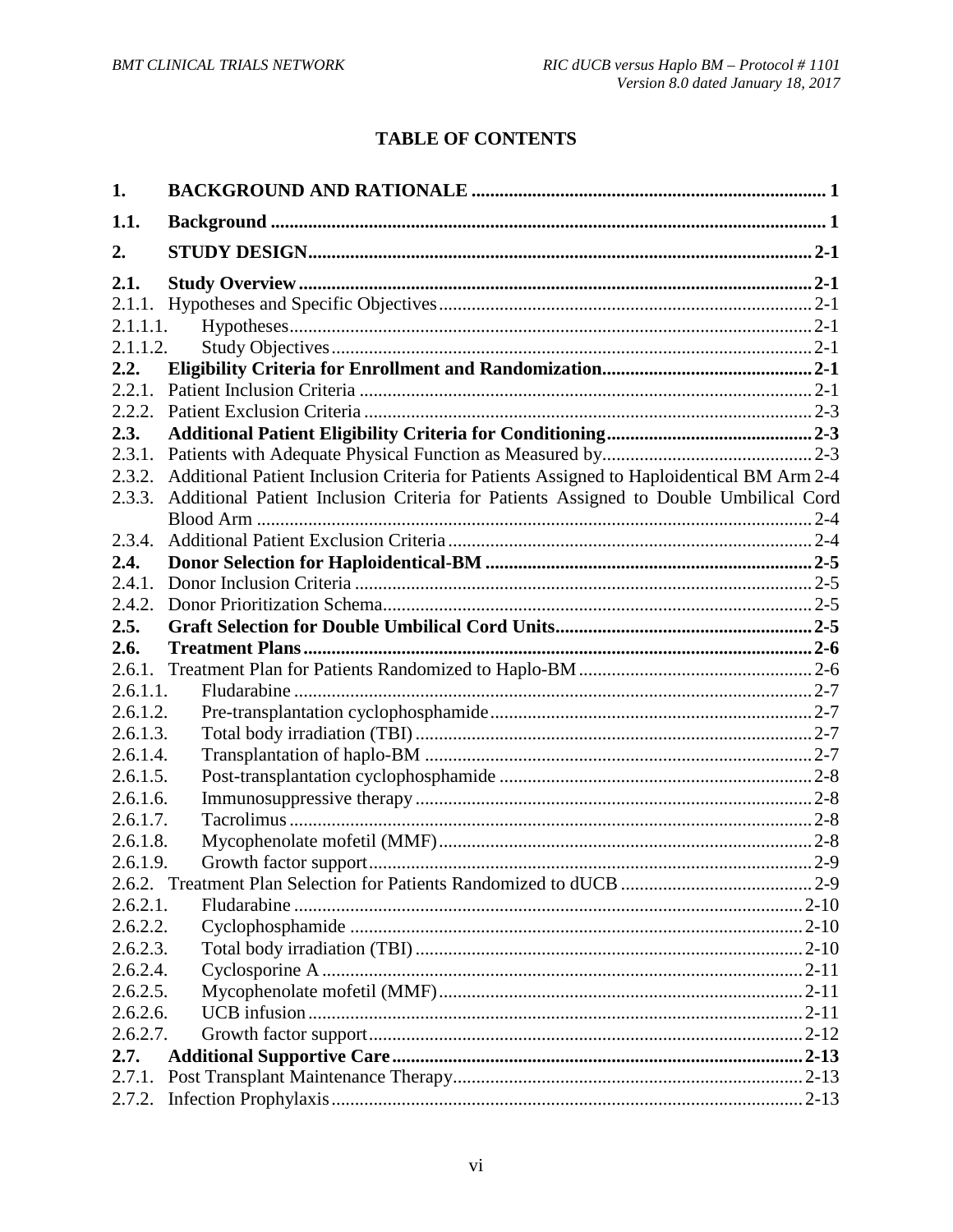| 2.7.6.      |  |  |  |  |
|-------------|--|--|--|--|
| 2.7.7.      |  |  |  |  |
| 2.8.        |  |  |  |  |
| <b>2.9.</b> |  |  |  |  |
| 2.9.1.      |  |  |  |  |
| 2.9.2.      |  |  |  |  |
| 3.          |  |  |  |  |
| 3.1.        |  |  |  |  |
| 3.2.        |  |  |  |  |
| 3.2.1.      |  |  |  |  |
| 3.2.2.      |  |  |  |  |
| 3.2.3.      |  |  |  |  |
|             |  |  |  |  |
|             |  |  |  |  |
| 3.2.6.      |  |  |  |  |
|             |  |  |  |  |
|             |  |  |  |  |
|             |  |  |  |  |
|             |  |  |  |  |
|             |  |  |  |  |
|             |  |  |  |  |
|             |  |  |  |  |
|             |  |  |  |  |
|             |  |  |  |  |
| 4.          |  |  |  |  |
| 4.1.        |  |  |  |  |
| 4.1.1.      |  |  |  |  |
| 4.2.        |  |  |  |  |
| 4.2.1.      |  |  |  |  |
|             |  |  |  |  |
| 4.2.2.1.    |  |  |  |  |
| 4.2.2.2.    |  |  |  |  |
| 4.2.2.3.    |  |  |  |  |
|             |  |  |  |  |
|             |  |  |  |  |
| 4.2.4.1.    |  |  |  |  |
| 4.2.4.2.    |  |  |  |  |
| 4.2.4.3.    |  |  |  |  |
|             |  |  |  |  |
| 4.2.5.1.    |  |  |  |  |
| 4.2.5.2.    |  |  |  |  |
| 5.          |  |  |  |  |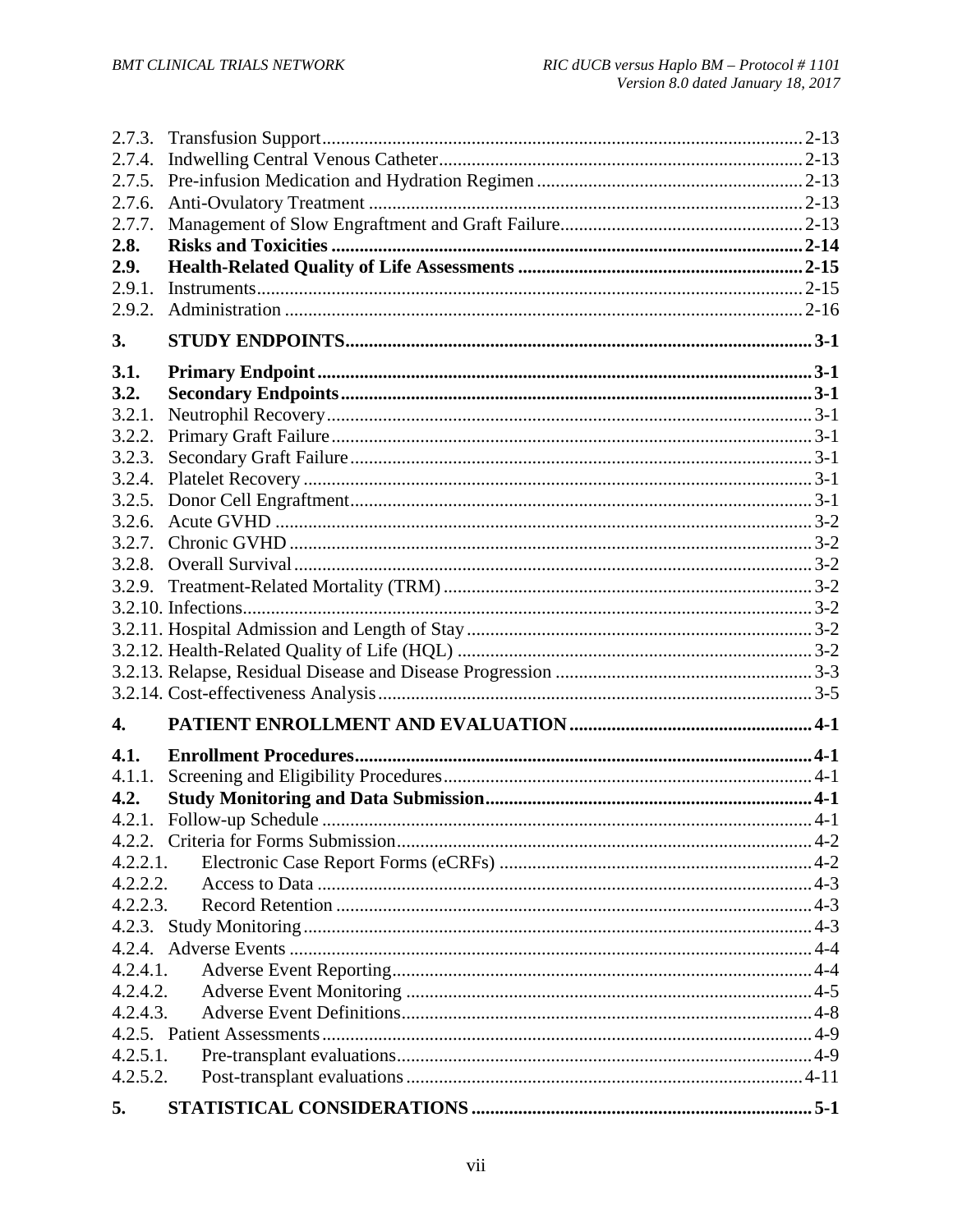| 5.1.      |  |  |  |  |
|-----------|--|--|--|--|
| 5.1.1.    |  |  |  |  |
| 5.1.2.    |  |  |  |  |
| 5.1.3.    |  |  |  |  |
| 5.1.4.    |  |  |  |  |
| 5.2.      |  |  |  |  |
| 5.3.      |  |  |  |  |
| 5.3.1.    |  |  |  |  |
| 5.3.2.    |  |  |  |  |
| 5.4.      |  |  |  |  |
| 5.5.      |  |  |  |  |
| 5.5.1.    |  |  |  |  |
| 5.5.2.    |  |  |  |  |
| 5.5.2.1.  |  |  |  |  |
| 5.5.2.2.  |  |  |  |  |
| 5.5.2.3.  |  |  |  |  |
| 5.5.2.4.  |  |  |  |  |
| 5.5.2.5.  |  |  |  |  |
| 5.5.2.6.  |  |  |  |  |
| 5.5.2.7.  |  |  |  |  |
| 5.5.2.8.  |  |  |  |  |
| 5.5.2.9.  |  |  |  |  |
| 5.5.2.10. |  |  |  |  |
| 5.5.2.11. |  |  |  |  |
| 5.5.2.12. |  |  |  |  |
| 5.5.2.13. |  |  |  |  |
| 5.5.2.14. |  |  |  |  |
| 5.6.      |  |  |  |  |
| 6.        |  |  |  |  |
| 6.1.      |  |  |  |  |
| 6.1.1.    |  |  |  |  |
|           |  |  |  |  |
| 6.1.2.1.  |  |  |  |  |
| 6.1.2.2.  |  |  |  |  |
| 6.1.2.3.  |  |  |  |  |
|           |  |  |  |  |
| 6.1.4.    |  |  |  |  |
| 6.2.      |  |  |  |  |
| 6.3.      |  |  |  |  |
| 6.4.      |  |  |  |  |
| 6.5.      |  |  |  |  |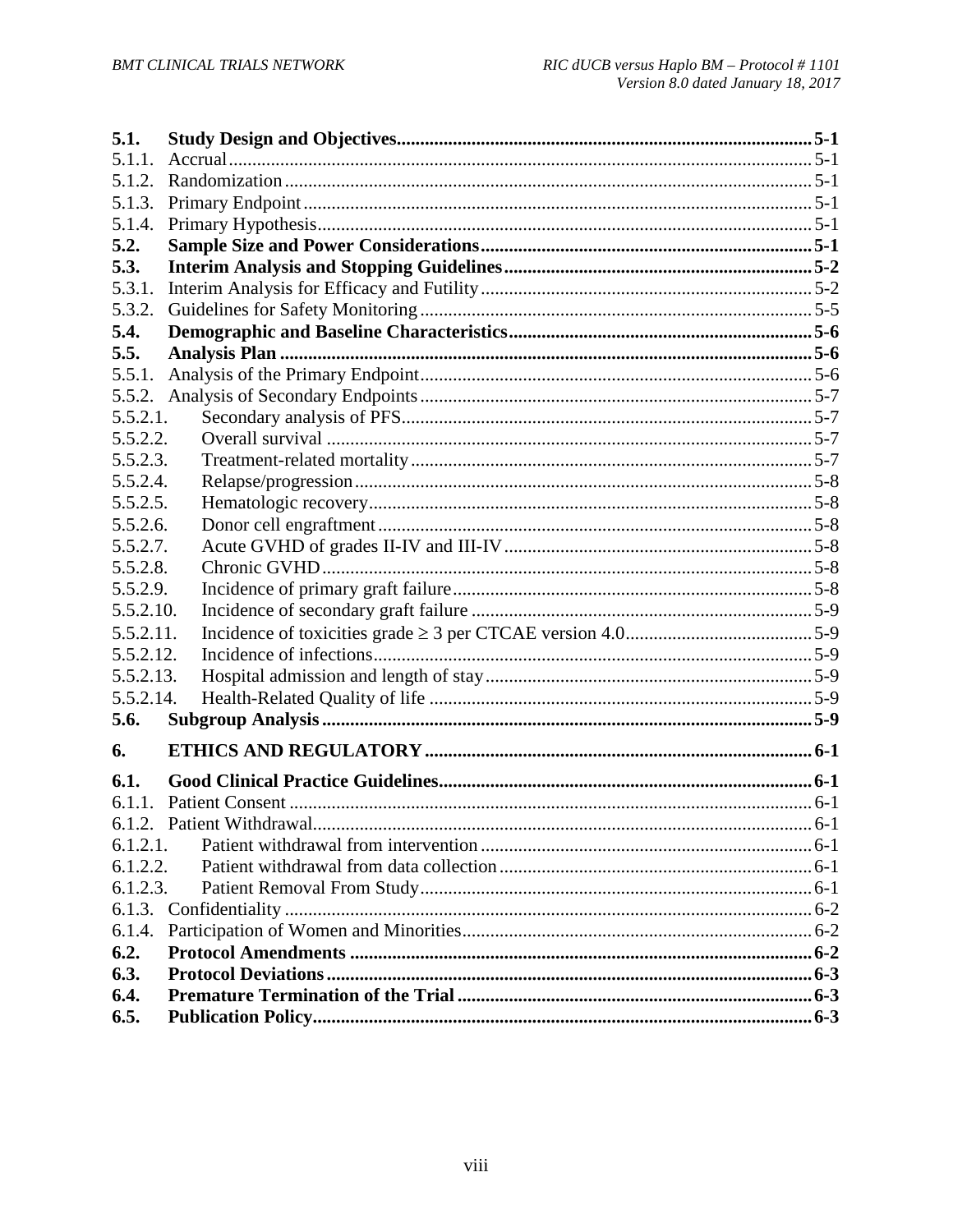#### **LIST OF APPENDICES**

- **APPENDIX A ABBREVIATIONS**
- **APPENDIX B INFORMED CONSENTS AND DONOR ASSENT**
- **APPENDIX C LABORATORY PROCEDURES**
- **APPENDIX D APPROVED CYTOTOXIC CHEMOTHERAPY REGIMENS**
- **APPENDIX E REFERENCES**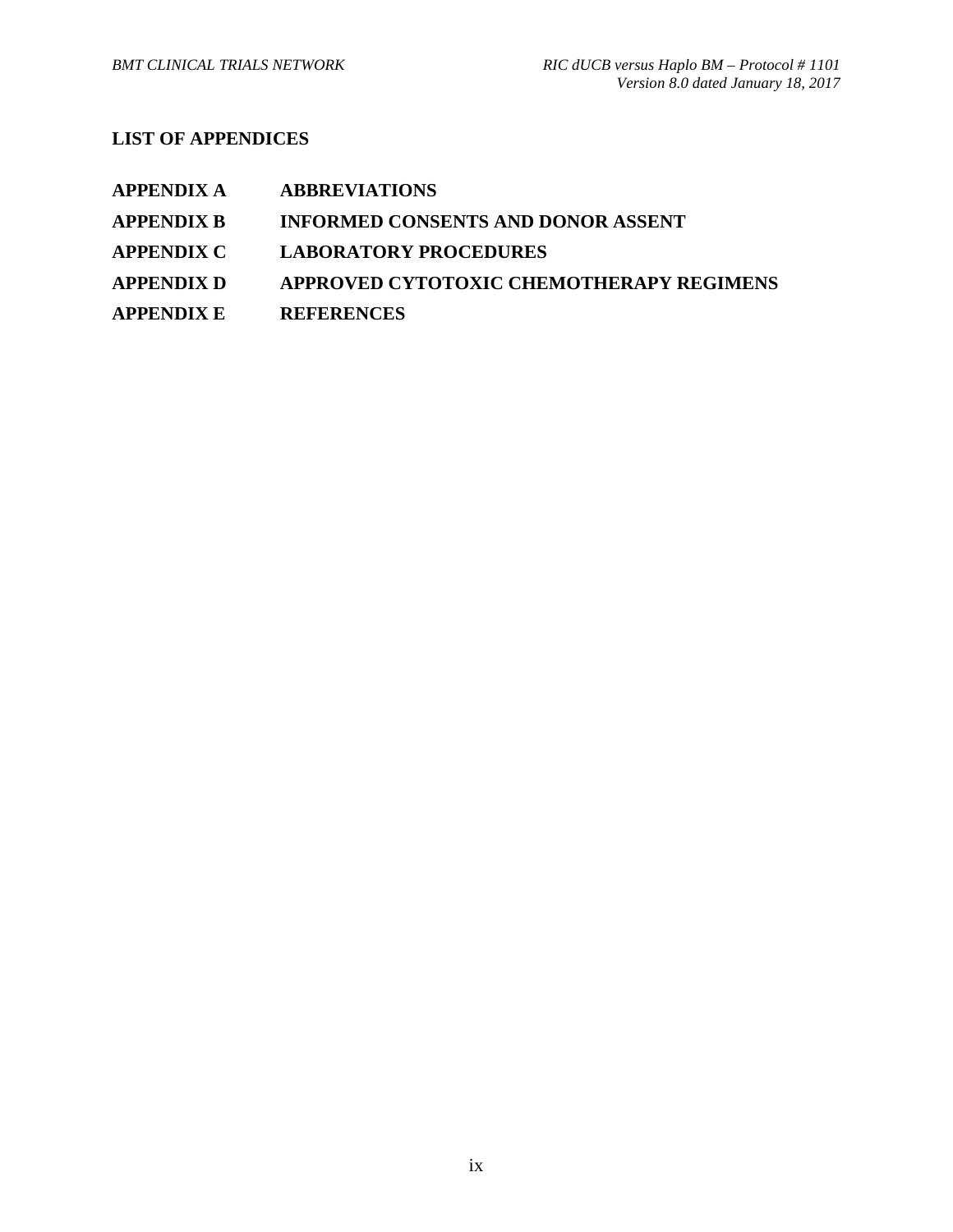# **CHAPTER 1**

#### **1. BACKGROUND AND RATIONALE**

#### **1.1. Background**

Reduced intensity conditioning (RIC) blood or marrow transplantation (BMT) has allowed older and less clinically fit patients to receive potentially curative treatment with allogeneic BMT for high risk or advanced hematological malignancies.<sup>1, 2, 3, 4</sup>, <sup>5</sup> Patients lacking an HLA-matched sibling may receive a graft from a suitably HLA-matched unrelated donor. However, up to a third of patients will not have an HLA-matched sibling or a suitably matched adult unrelated donor (i.e., no more than a mismatch at a single locus). Even when a suitably matched unrelated donor is identified, data from the National Marrow Donor Program (NMDP) indicate that a median of four months is required to complete searches that result in transplantation; thus, some number of patients succumb to their disease while awaiting identification and evaluation of a suitably matched adult unrelated donor.<sup>6</sup>

Single or dual center studies have shown that partially HLA-mismatched related bone marrow (haplo-BM) and unrelated double umbilical cord blood (dUCB) are valuable sources of donor cells for RIC BMT, thus extending this treatment modality to patients who lack other donors.<sup>7, 8,</sup> 9, 10, 11, 12 In order to study the reproducibility, and thus, the wider applicability of these two alternative donor strategies, The Blood and Marrow Transplantation Clinical Trials Network (BMT CTN) conducted two parallel multicenter prospective phase II clinical trials. These two studies evaluated the safety and efficacy of related haplo-BM (BMT CTN 0603) and dUCB

(BMT CTN 0604) transplantation after RIC. Eligibility criteria for the two trials were the same and included patients up to 70 years with: poor-risk acute leukemia or Burkitt lymphoma in remission, Hodgkin lymphoma, mantle cell lymphoma, or aggressive non-Hodgkin lymphoma in sensitive relapse, or multiply relapsed marginal zone or follicular lymphoma. The target accrual of 50 patients per trial was achieved in just 20 months (16 months faster than expected). The primary



objective was to determine overall survival (OS) 180 days after BMT, with examination of: neutrophil and platelet recovery, graft failure, acute GVHD, chronic GVHD, incidence of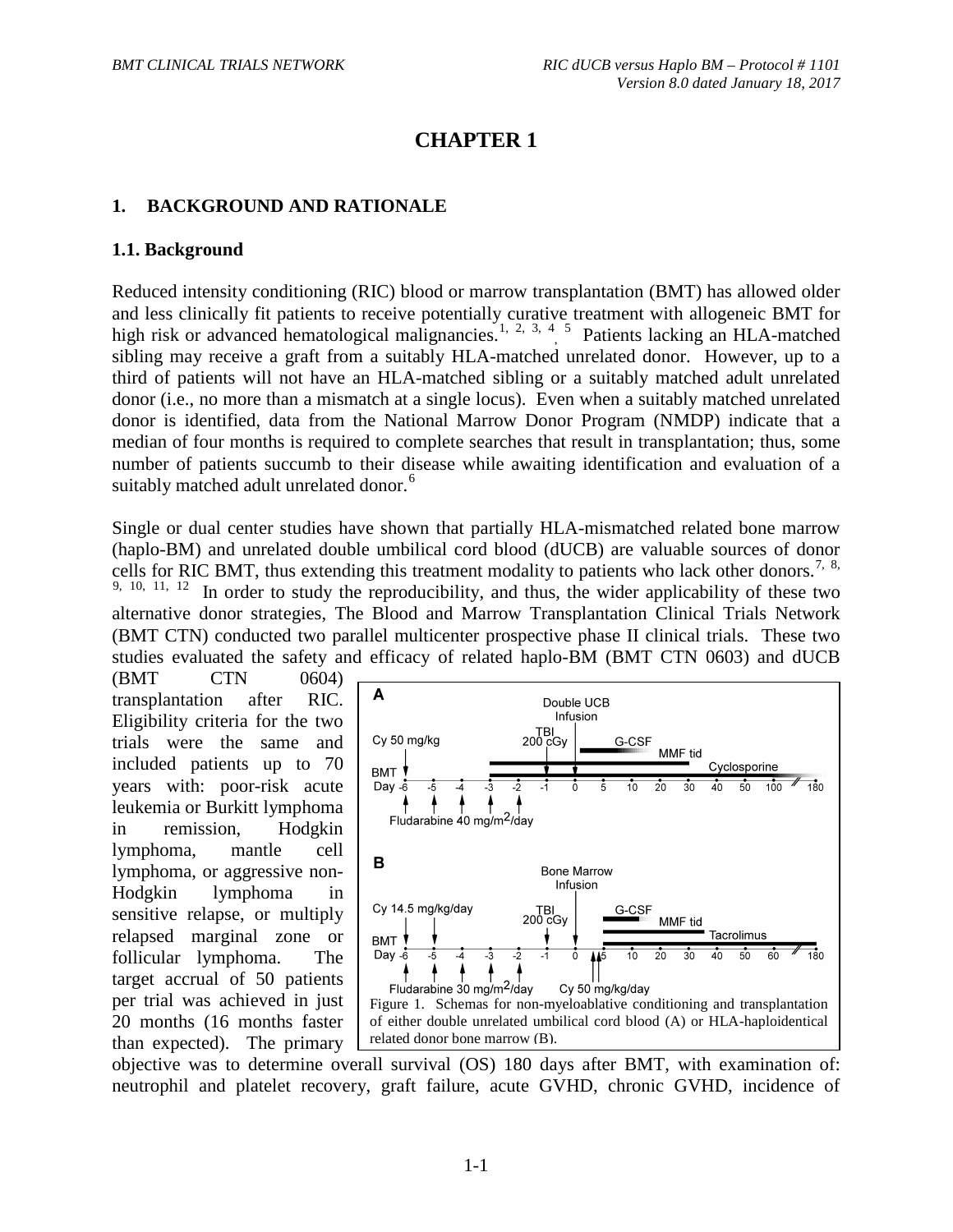infection, treatment-related mortality (TRM), time to relapse/progression, and current progression-free survival (PFS).

Figure 1 shows the schemata for reduced intensity conditioning (RIC) and transplantation of either dUCB or haplo-BM grafts. Recipients of dUCB grafts were conditioned with fludarabine (Flu) 40 mg/m<sup>2</sup>/day intravenously (IV) from Days -6 to -2 (total dose of 200 mg/m<sup>2</sup>), cyclophosphamide (Cy) 50mg/kg IV on Day -6, and 2 Gy total body irradiation (TBI) in a single fraction on Day -1 (Figure 1A). Graft-versus-host disease (GVHD) prophylaxis included mycophenolate mofetil (MMF) and cyclosporine A (CsA), with tacrolimus as an acceptable substitution for CsA. Filgrastim 5 mcg/kg/day was initiated on Day 1 and continued until the

|                                                           | Cord       | Haplo           |  |  |  |
|-----------------------------------------------------------|------------|-----------------|--|--|--|
| <b>Number of patients</b>                                 | 50         | $\overline{50}$ |  |  |  |
| Age (yrs)                                                 |            |                 |  |  |  |
| Median                                                    | 58.        | 48              |  |  |  |
| Range                                                     | $16 - 69$  | $7 - 70$        |  |  |  |
| Weight (kg)                                               |            |                 |  |  |  |
| Median                                                    | 79         | 78              |  |  |  |
| Range                                                     | $46 - 119$ | $21 - 184$      |  |  |  |
| <b>Performance Status</b>                                 |            |                 |  |  |  |
| $= 90$                                                    | 40 (80%)   | 38 (76%)        |  |  |  |
| ~< 90                                                     | 10 (20%)   | 12 (24%)        |  |  |  |
| <b>Primary Disease</b>                                    |            |                 |  |  |  |
| Acute Lymphoblastic Leukemia                              | 6(12%)     | 6(12%)          |  |  |  |
| Acute Myelogeneous Leukemia                               | 29 (58%)   | 22 (44%)        |  |  |  |
| Biphenotypic/ Undifferentiated Leukemia                   | 1(2%)      | 3(6%)           |  |  |  |
| Burkitt's Lymphoma                                        | 1(2%)      | 0               |  |  |  |
| Hodgkins Lymphoma                                         | 5(10%)     | 7 (14%)         |  |  |  |
| Large Cell Lymphoma                                       | 3(6%)      | 8(16%)          |  |  |  |
| Marginal Zone B-cell Lymphoma                             | $1(2\%)$   | 1(2%)           |  |  |  |
| Follicular Non-Hodgkins Lymphoma                          | 4(8%)      | 3(6%)           |  |  |  |
| <b>Disease Stage</b>                                      |            |                 |  |  |  |
| <b>Acute Leukemia</b>                                     |            |                 |  |  |  |
| <b>First Complete Remission</b>                           | 23 (64%)   | 15 (48%)        |  |  |  |
| Second Complete Remission                                 | 10 (28%)   | 12 (39%)        |  |  |  |
| Third or Subsequent Complete Remission                    | 3(8%)      | 4 (13%)         |  |  |  |
| Lymphomas                                                 |            |                 |  |  |  |
| Complete Remission                                        | 5(36%)     | 7(37%)          |  |  |  |
| Partial Response                                          | 8(57%)     | 12 (63%)        |  |  |  |
| Resistant                                                 | 1 (7%)     | Ω               |  |  |  |
| Number of Prior Chemotherapy Regimens (Lymphoma Patients) |            |                 |  |  |  |
| Two                                                       | 1(7%)      | 4 (21%)         |  |  |  |
| Three                                                     | 5 (36%)    | 6(32%)          |  |  |  |
| More Than Three                                           | 8(57%)     | 9(47%)          |  |  |  |
| <b>Prior Autologous Transplantation</b>                   |            |                 |  |  |  |
| Yes                                                       | 6 (12%)    | 11 (22%)        |  |  |  |

absolute neutrophil count (ANC) was  $\geq 2,000/\mu L$  for 3 consecutive days.

Recipients of haplo-BM were conditioned with Flu 30 mg/m<sup>2</sup>/day IV daily from Days -6 to -2 (total dose of 150 mg/m<sup>2</sup>), Cy 14.5 mg/kg IV on Day -6 and -5, and 2 Gy TBI in a single fraction on Day -1 (Figure 1B). GVHD prophylaxis consisted of Cy 50 mg/kg IV on Days 3 and 4 followed by MMF and tacrolimus beginning on Day 5, with CsA as an acceptable substitution for tacrolimus. Filgrastim 5 mcg/kg/day was initiated on post-transplantation Day 5 and continued until the ANC was  $\geq 1000/\mu L$  for three consecutive days.

*Patient and graft characteristics*

Characteristics of the patients enrolled in the two trials are summarized in Table 1 (BMT CTN 0603 and 0604). Fifty-four patients were registered on the dUCB trial but 4 of these patients were not treated according to protocol and excluded from the analysis; one withdrew consent, and three had disease relapsed/progression. Accrual occurred between January 2009 and March 2010. Among recipients of dUCB transplantation the median combined nucleated cell dose at the time of cryopreservation was 5.0 x  $10^7$ /kg and at infusion, 4.2 X  $10^7$ /kg. Donor-recipient HLA disparity was assigned based on the more highly mismatched of the two dUCB units; 33 donor-recipient pairs were categorized as 4/6 matches, 14 pairs as 5/6, and 3 pairs as 6/6 HLA-matched. Matching criteria used intermediate resolution typing at HLA-A and B with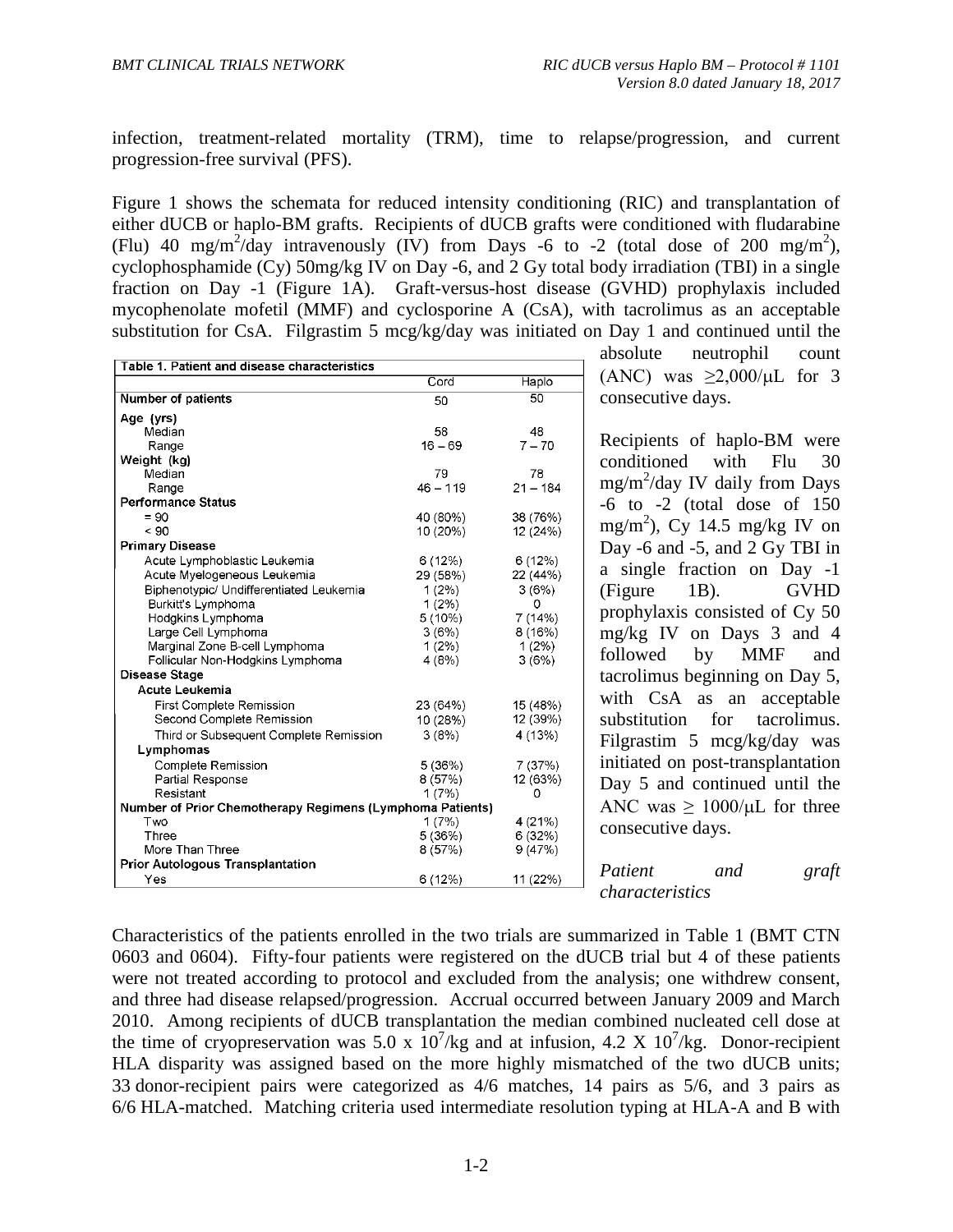high resolution typing at HLA-DRB1. Cord blood units for 35 donor-recipient pairs (70%) were mismatched to each other at two HLA loci.

Fifty-five patients were registered on the haplo-BM trial, but five were not treated according to the protocol and excluded from the analysis; one withdrew consent, two were found to have disease relapsed/progression, and two were not eligible for the protocol. Accrual occurred between December 2008 and May 2010. Seventeen donors were siblings of the recipient, 15 were parents and 18 were children. More than three quarters of the HLA-haploidentical related donors were mismatched for four or more HLA loci using high-resolution typing (HLA-A, -B, - C, -DRB1, and –DQB1) in both the graft-versus-host and host-versus-graft directions (not shown).

#### *Hematopoietic Recovery and Chimerism*

After dUCB transplantation, the cumulative incidence of neutrophil recovery  $\geq$ 500/ $\mu$ L at Day 56

was 94% (95%CI, 87-100%) with a median time to recovery of 15 days (range, 4-47). The cumulative incidence of platelet recovery,  $\geq$ 20,000/µL at Day 100 was 82% (95%CI, 71-93%) with a median time to recovery of 38 days (range, 3-87). The corresponding probability for platelets  $\geq$ 50,000/µL was 59% (95%CI, 44-73%) with a median time to recovery of 43 days (range, 29-323). There were five cases of primary graft failure and one secondary graft failure. Three graft failure patients died at Days 23, 28, and 193 (after second dUCB transplant). Two patients had autologous reconstitution and died of relapse at Day 99 and 117. The patient with secondary graft failure was determined to have lost chimerism at Day 183, had leukemia relapse at Day 330, and died



at Day 347. Median donor chimerism in marrow or peripheral blood was 92% (range, 0-100%) on Day 28 and 100% (range, 25-100%) on Day 56 after transplantation (not shown). In BMT CTN 0604, we only enrolled patients who had received immune suppressive chemotherapy within 3 months of enrollment. Earlier pilot data suggested that for patients who had not received chemotherapy within 4 months of a planned dUCB transplant with a regimen of similar intensity as described in BMT CTN 0604, graft failure rates were as high as 35% (University of Minnesota, unpublished data).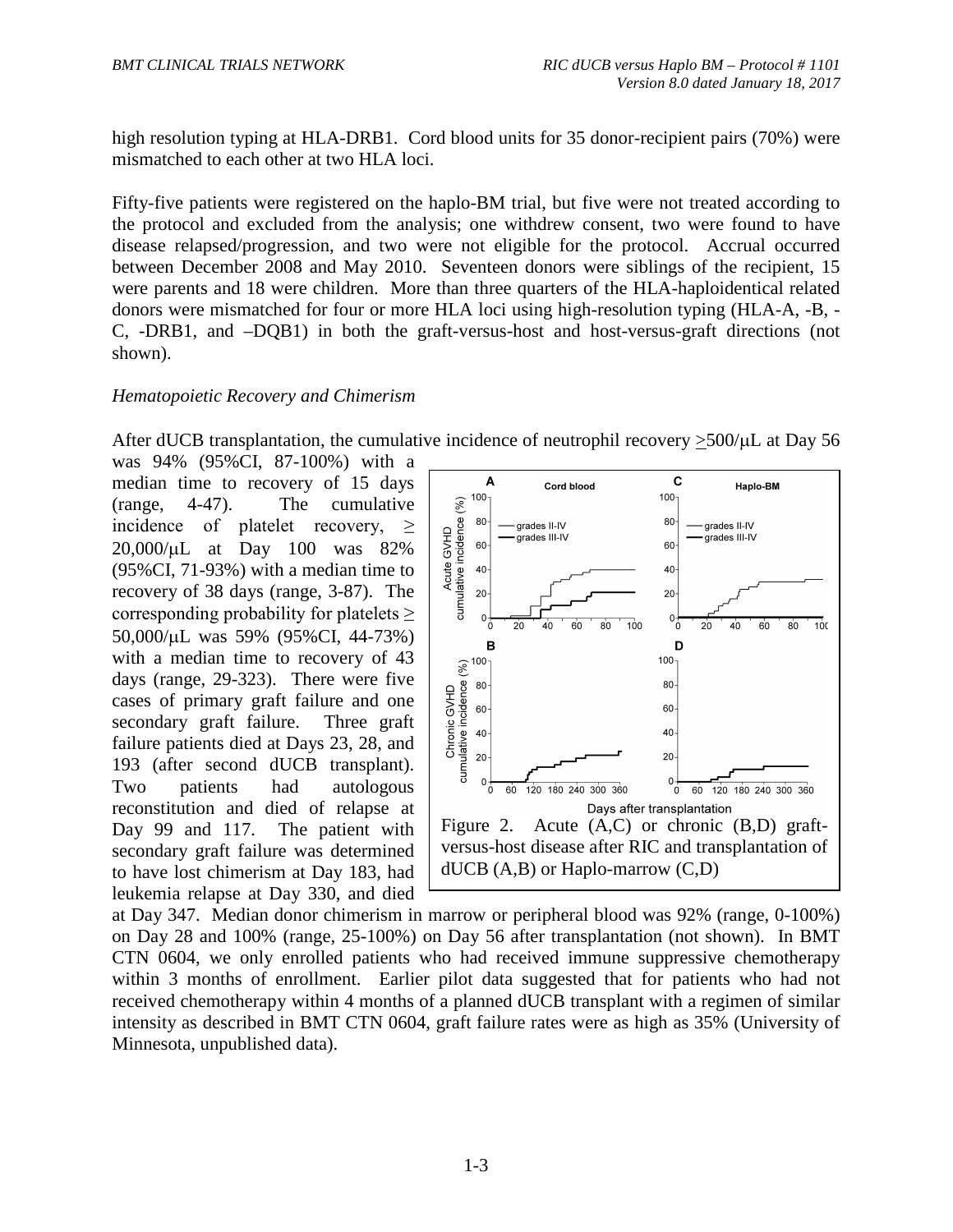Recent data from the Fred Hutchinson Cancer Research Center (FHCRC) demonstrated that 300 cGy, instead of 200 cGy, is able to overcome this engraftment barrier with no obvious adverse effect on other outcomes.<sup>13,14</sup>

After haplo-BM the cumulative incidence of neutrophil recovery  $>500/\mu$ L at Day 56 was 96% (95%CI, 90-100%) with a median time to recovery of 16 days (range, 12-83). The cumulative incidence of platelet recovery  $\geq 20,000/\mu L$  at Day 100 was 98% (95%CI, 93-100%) with a median time to recovery of 24 days (range, 1-92). The corresponding probability for platelets  $\geq$  50,000/µL was 76% (95%CI, 64-88%) with a median time to recovery of 26 days (range, 1-126). There was one case of primary graft failure. This patient did not receive a second transplant and died on Day 67. Median donor chimerism in marrow or peripheral blood was 100% (range 72-100%) on Day 28 and 100% (range 0-100%) on Day 56 after transplantation (not shown).

#### *Graft-versus-host disease*

After dUCB transplantation, the cumulative incidences of grade II-IV and III-IV acute GVHD at Day +100 were 40% (95% CI, 26-54%) and 21% (95% CI, 6-37%), respectively (Figure 2A). The cumulative incidence of chronic GVHD at 1 year was 25% (95% CI, 12-39%; Figure 2B).

After haplo-BM transplantation, the cumulative incidence of grade II-IV acute GVHD at Day +100 were 32% (95% CI, 19-45%; Figure 2C). There were no reported cases of grade III-IV acute GVHD. The cumulative incidence of chronic GVHD at 1 year was 13% (95% CI, 3-23%; Figure 2D).

#### *Treatment-Related-Mortality, Relapse, and Survival*

After dUCB transplantation, the median follow-up of surviving patients was 365 days (range, 56- 411 days). The 1-year cumulative incidence of TRM was 24% (95% CI, 11-36%) and of relapse/progression was 31% (95% CI, 17-44%; Figure 3A). Twenty-one patients (42%) have died: 10 from relapse, 4 from acute or chronic GVHD, 3 from graft failure, 1 from infection, and 3 from other causes. Six-month survival, which was the primary endpoint, was 74% (95% CI, 59-84%). The 1-year probability of progression-free survival was 46% (95% CI, 31-60%) and overall survival 54% (95% CI, 38-67%; Figure 4B).

After haplo-BM, the median follow-up of surviving patients was 357 days (range 103-441). The 1-year cumulative incidence of TRM was 7% (95% CI, 0-15%) and of relapse/progression was 45% (95% CI, 30-61%; Figure 4C). Sixteen patients have died: 13 from relapse, 2 from infection, and 1 from graft failure. Six-month survival, which was the primary endpoint, was 84% (95%CI, 70-92%). The 1-year probability of progression-free survival was 48% (95% CI, 32-62%) and overall survival 62% (95% CI, 44-76%; Figure 4D).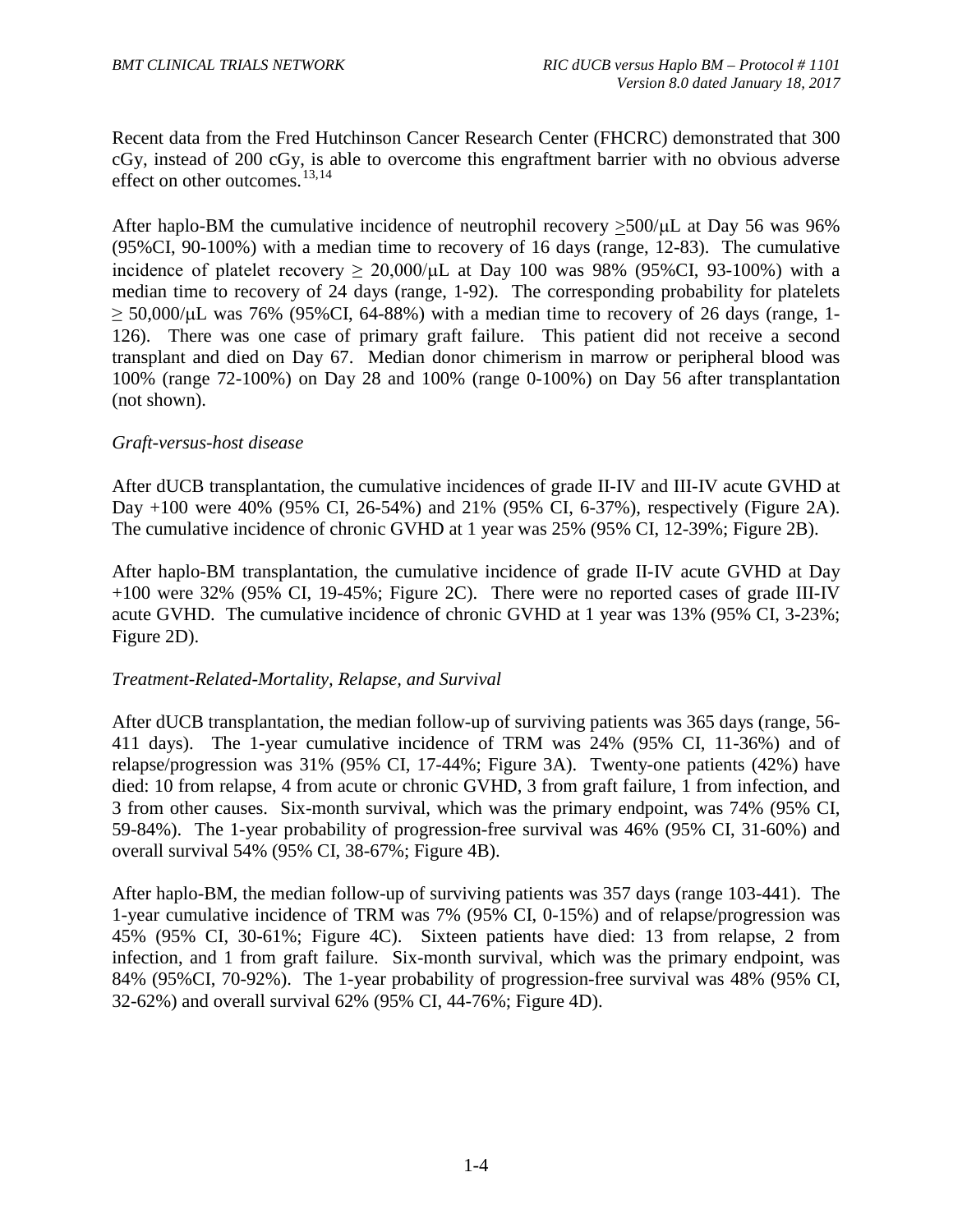These early results of the RIC followed by haploidentical related (0603) or double UCB (0604) transplantation in multicenter Phase II trials are quite encouraging. Importantly, in this cooperative group setting (17 different centers entered patients on the haploidentical trial and 16 on the UCB trial), both of these alternative donor approaches produced early results similar to that reported with unrelated donor, and even HLA-matched sibling, BMT1. These data demonstrate not only the efficacy of both of these approaches, but also that both can be safely exported from the single center setting. Both haplo-BM and dUCB grafts can be obtained rapidly for >90% of patients lacking an HLA-matched donor.



The BMT CTN dUCB results (0604) are quite similar to those reported for a single institution trial in a similar group of patients.9 The BMT CTN haplo-BM results (0603) may even be a little better than those initially reported by Johns Hopkins and Fred Hutchinson,<sup>12</sup> probably because of inclusion of somewhat better-risk patients in the BMT CTN trial. When comparing 0603 and 0604, engraftment, especially of platelets, appeared slower with UCB. There also appeared to be a higher rate of TRM in the BMT CTN UCB trial (0604). Recently, we updated the results of the phase II trials. The 3-year probabilities of progression-free survival after haploidentical related (0603) and double UCB (0604) were 35% (95% CI 21%-48%) and 36% (95% CI 23%-49%).<sup>15</sup> Consistent with our earlier observation, the pattern of treatment failure varied by donor source. For recipients of haploidentical related transplantation, relapse was the predominant cause of treatment failure and for recipients of double UCB transplantation, TRM was the predominant cause of treatment failure. Recent data also suggest that delayed immune recovery leading to increased serious infections may be an issue with UCB transplantation in older adults; because of thymic dysfunction, immune reconstitution after BMT in older patients appears to primarily arise from memory lymphocytes whose numbers are very low in UCB units.<sup>16, 17, 18</sup> However, the numbers of patients in the two BMT CTN trials are relatively small, assignment was not randomized, and longer follow-ups are needed. Moreover, some concern has been raised about the durability of remissions, especially in myeloid malignancies, after RIC haploidentical BMT. Thus, carefully controlled clinical trials are required to determine the best graft source for adult patients requiring alternative donor BMT.

Accordingly, this protocol describes a Phase III, randomized, open label, multicenter, prospective, comparative trial of double UCB versus related haplo-BMT transplantation after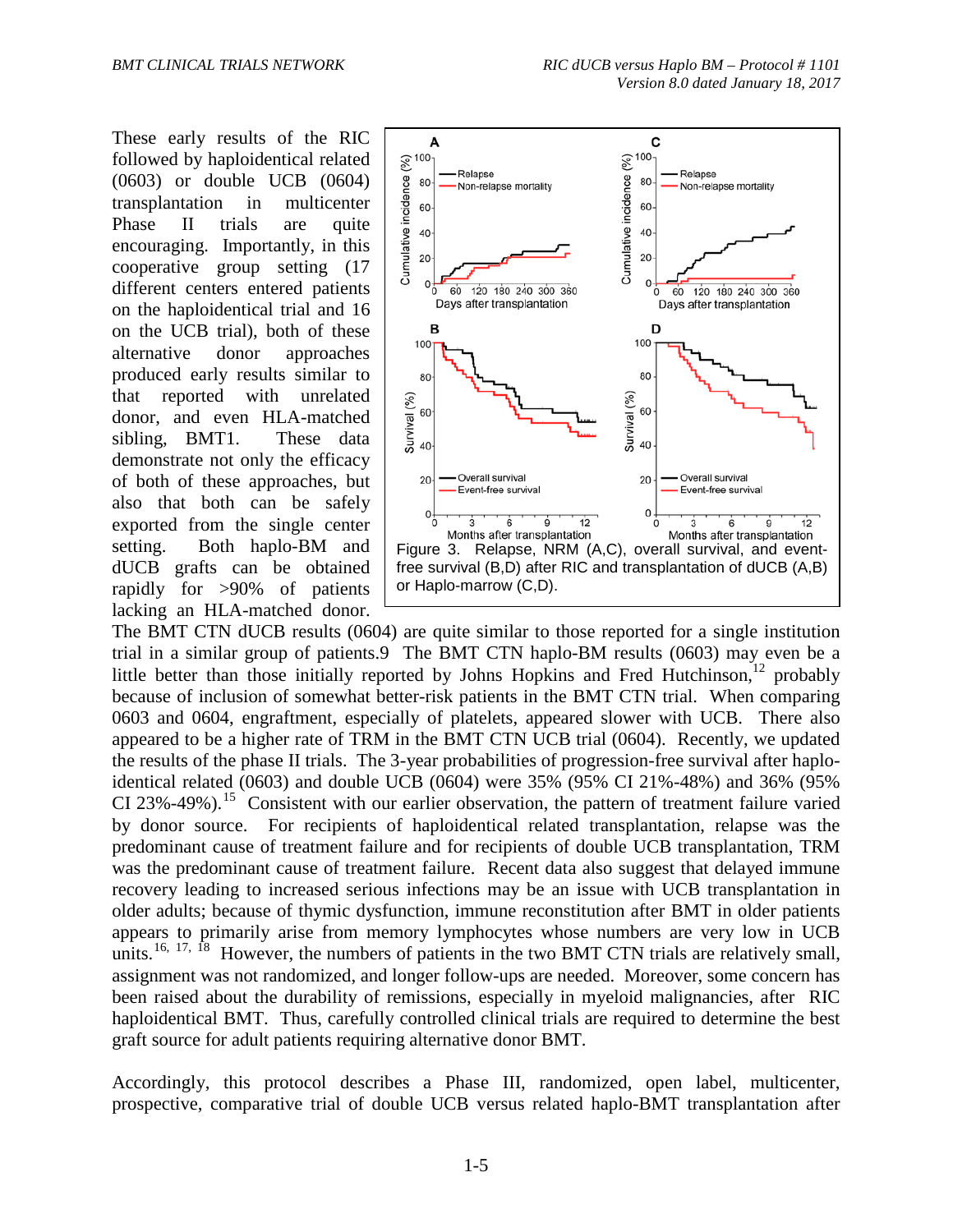RIC in patients with hematologic malignancies. Confirming the safety and efficacy of UCB and/or haploidentical related BMT would allow access to BMT for essentially all patients in need. Moreover, a successful MUD search takes a median of 3-4 months, <sup>19</sup> a time-frame that is too long for many patients with aggressive diseases. UCB, and haploidentical related donors, can usually be identified as quickly as HLA-matched sibling donors, again allowing many patients whose disease currently will not remain quiescent long enough for a MUD search, the option of BMT.

The central hypothesis of this trial is that progression-free survival (PFS) at two years after RIC haplo-BM transplantation is similar to the PFS after RIC dUCB transplantation. Accordingly, the primary endpoint of the trial will be two year PFS, with secondary endpoints of TRM, progression/relapse, overall survival, hematopoietic recovery, acute and chronic GVHD, infections, hospital admissions, and health-related quality of life (HQL).

#### *Extended Family Members as Haploidentical Donors*

Preliminary data (Fuchs E, et al., unpublished) in which 10 patients with high-risk hematologic malignancies received HLA-haploidentical transplants from extended family donors (aunt, uncle, niece, nephew, cousin, grandchild) showed no negative impact on transplant outcomes compared to results using first degree family donors. Use of extended family members as potential donors when a suitable first degree



relative is unavailable or unsuitable is supported by another Johns Hopkins study which used the 1101 haploidentical transplantation protocol for recipients of grafts from 20 heavily HLAmismatched unrelated donors (Kasamon Y, et al. presented at ASH 2015 and submitted for publication) where genetic heterogeneity would be expected to be much greater between donor and recipient than in transplants using family donors. In this study, there was a median of 2 HLA mismatches and included three 7/10 matches, one 6/10 match and one 5/10 match. Full CD3 chimerism was 93% at day 60 and there was no grade 3 acute GVHD. The cumulative incidences of grade 2 acute GVHD and any chronic GVHD were 19% and 7%, respectively. Data from both extended family donors and HLA-mismatched unrelated donors showed high rates of engraftment and acceptably low incidences of acute or chronic GVHD and non-relapse mortality.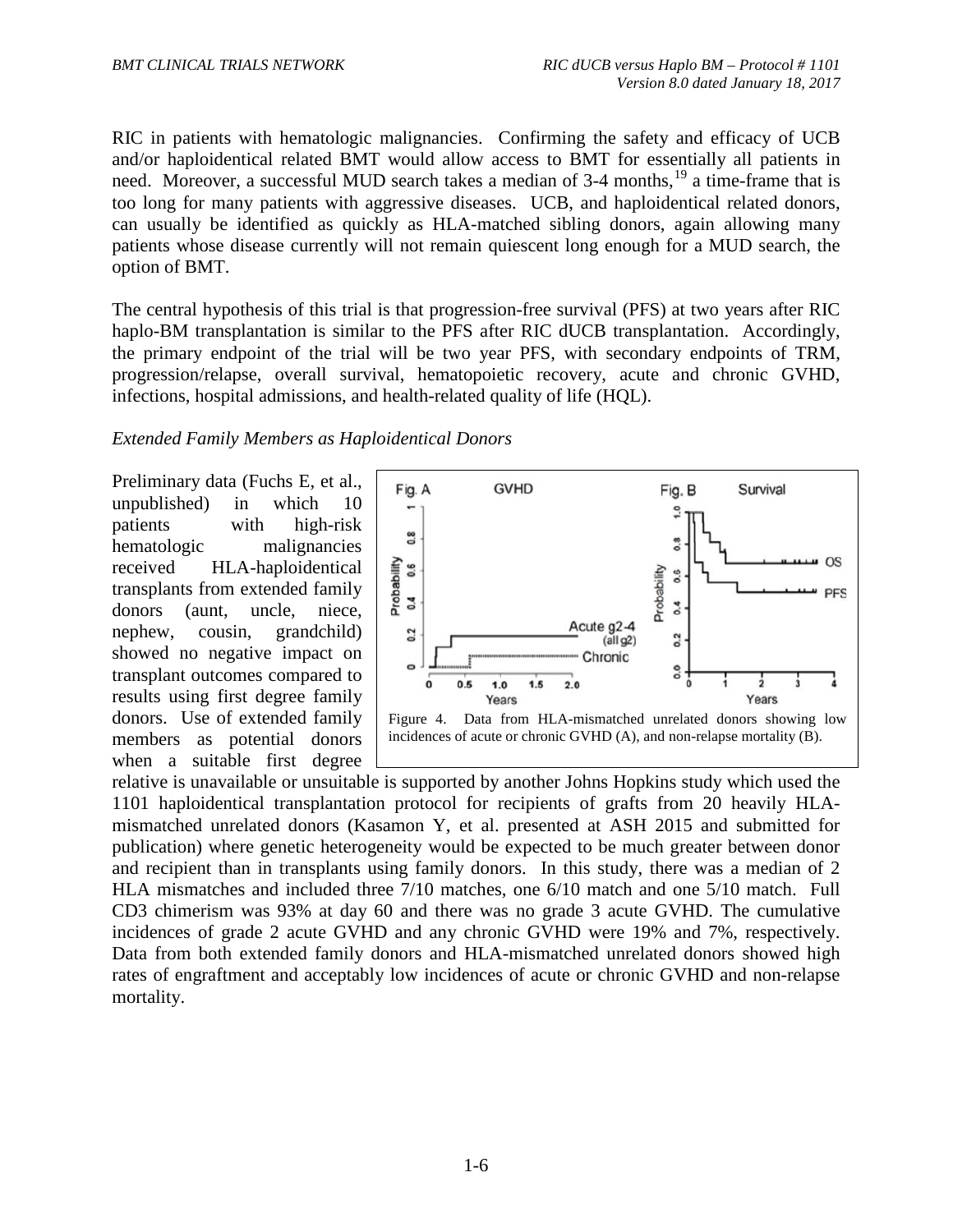# **CHAPTER 2**

#### **2. STUDY DESIGN**

#### **2.1. Study Overview**

This is a Phase III randomized, open label, multicenter trial to compare PFS at 2 years postrandomization between patients who receive RIC followed by a dUCB transplant versus a related haplo-BM transplant for hematologic malignancy.

- 2.1.1. Hypotheses and Specific Objectives
- 2.1.1.1. Hypotheses

Primary Hypothesis: Two year PFS is similar after related haplo-BM donor transplantation or after dUCB transplantation.

Secondary Hypotheses: TRM is significantly lower but relapse is significantly higher after haplo-BM versus dUCB transplantation.

#### 2.1.1.2. Study Objectives

The primary objective is to compare PFS at 2 years post-randomization between patients who receive a dUCB transplant with patients who receive a related haplo-BM transplant. Secondary objectives include comparing neutrophil recovery, primary and secondary graft failure, platelet recovery, donor cell engraftment, acute GVHD, chronic GVHD, overall survival, TRM, relapse/progression, hospital admission and length of stay, health-related quality of life, and costeffectiveness.

#### **2.2. Eligibility Criteria for Enrollment and Randomization**

2.2.1. Patient Inclusion Criteria

Patients will be enrolled regardless of gender. Patients fulfilling the following criteria are eligible for enrollment:

- 1. Age: Subjects  $\geq 18$  and  $\leq 70$  years old
- 2. Patients must have available both:
	- a. One or more potential related mismatched donors (biologic parent (s) or siblings (full or half), children or other extended family members). At least low resolution DNA based typing at HLA-A, -B and –DRB1 is required pre-randomization for potential haplo-identical donors other than biological parents and children.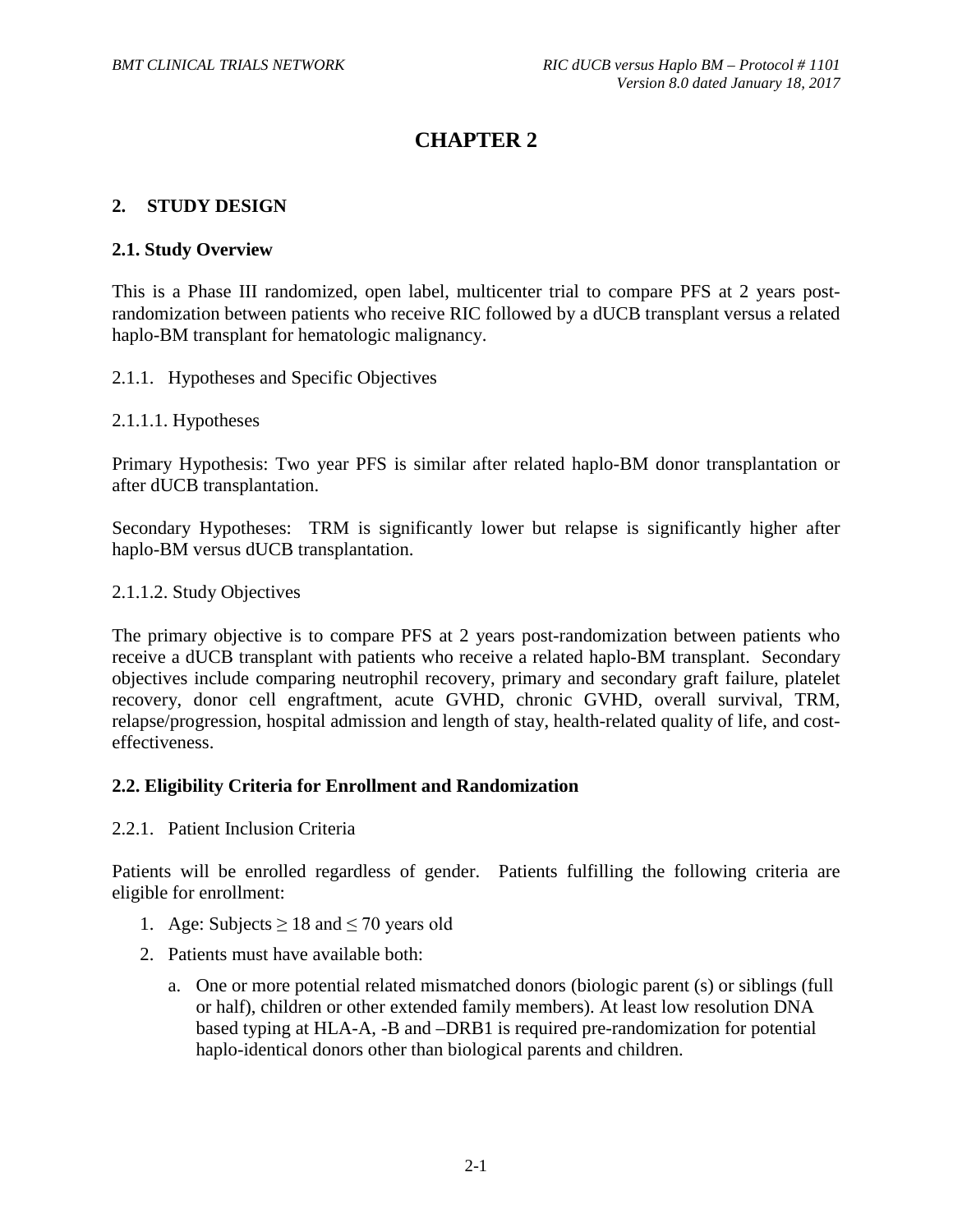- b. At least two potential umbilical cord blood units identified.
	- i. Each unit must have a minimum of 1.5 x  $10^7$ /kg pre-cryopreserved total nucleated cell dose. For non-red blood cell depleted units, the minimum precryopreserved total nucleated cell dose of each unit must be at least  $2.0 \times 10^7$ /kg.
	- ii. Units must be HLA matched at a minimum of 4/6 to the recipient at HLA-A, HLA-B (at low resolution using DNA based typing) and HLA-DRB1 (at high resolution using DNA based typing). Confirmatory typing is not required for randomization.
- 3. Acute Leukemias (includes T lymphoblastic lymphoma):
	- a. Acute Lymphoblastic Leukemia (ALL) in first complete remission (CR1) (see remission definition in Chapter 3) that is NOT considered favorable-risk as defined by the presence of at least one of the following:
		- i. Adverse cytogenetics such as  $t(9;22)$ ,  $t(1;19)$ ,  $t(4;11)$ , other MLL rearrangements,
		- ii. White blood cell counts of greater than 30,000/mcL (B-ALL) or greater than 100,000/mcL (T-ALL) at diagnosis,
		- iii. Recipient age older than 30 years at diagnosis,
		- iv. Time to CR greater than 4 weeks
	- b. Acute Myelogeneous Leukemia (AML) in first complete remission (CR1) (see remission definition in Chapter 3) that is NOT considered as favorable-risk.
		- i. Favorable risk is defined as having one of the followingt(8,21) without CKIT mutation
		- ii. inv(16) without CKIT mutation or  $t(16;16)$
		- iii. FLT3 ITD and TKD mutations without concurrent mutations in NPM1 or core binding factors (inv(16) and  $t(8:21)$ ).
		- iv. Normal karyotype with double mutated CEBPA
		- v. APL in first molecular remission at end of consolidation

Please consult with the protocol chairs for patients meeting one of the above criteria but with additional features that may be considered high risk.

- c. Acute Leukemias in  $2<sup>nd</sup>$  or subsequent CR (see remission definition in Chapter 3).
- d. Biphenotypic/Undifferentiated/Prolymphocytic/Dendritic Cell Leukemias and Natural Killer Cell Malignancies in first or subsequent CR, adult T-cell leukemia/lymphoma in first or subsequent CR
- 4. Burkitt's lymphoma: second or subsequent CR.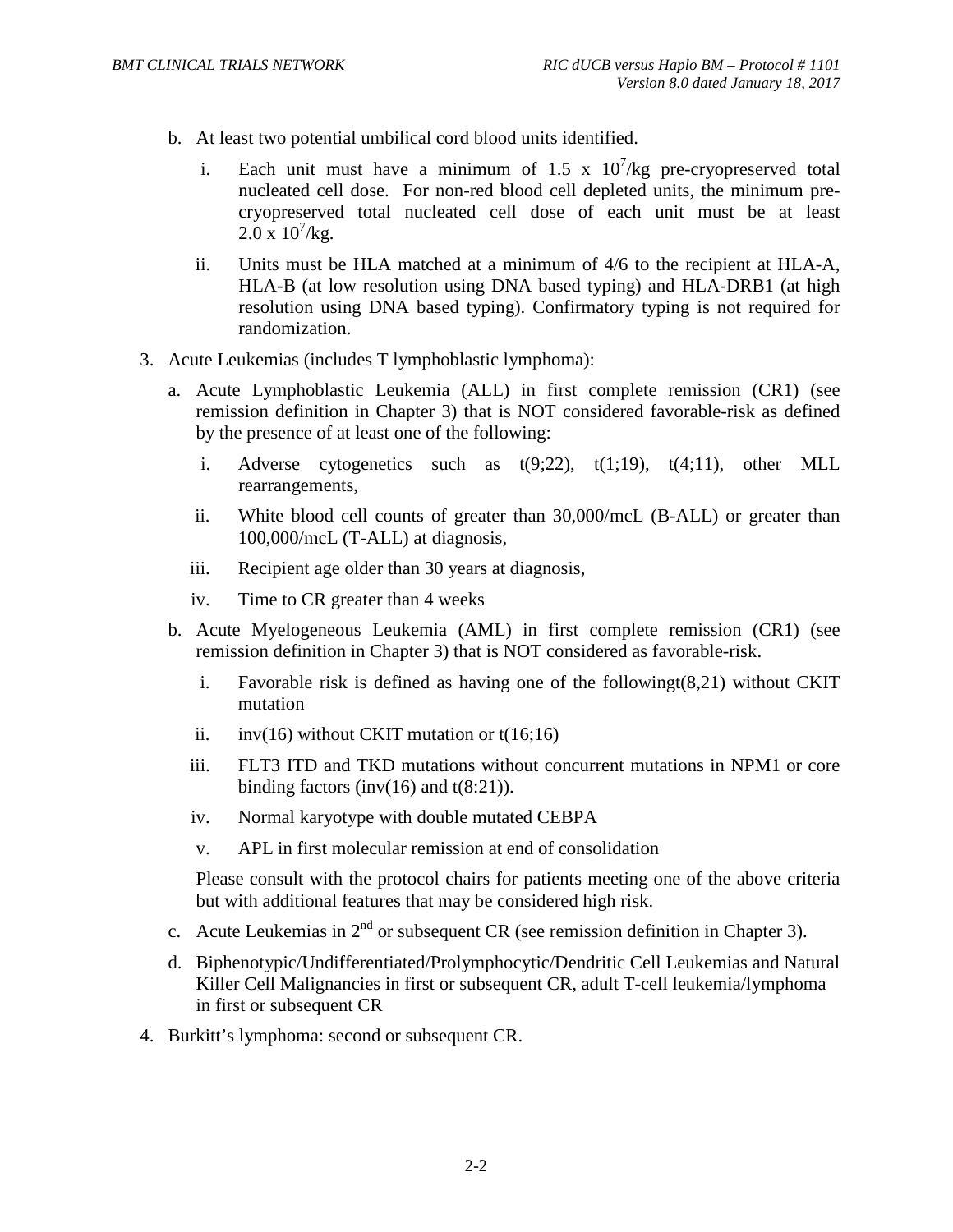- 5. High risk lymphomas in first CR, including, enteropathy-associated T cell lymphoma, or hepatosplenic gammadelta T cell lymphoma.
- 6. Chemotherapy-sensitive (at least stable disease; see response criteria in Chapter 3) lymphomas that have failed at least 1 prior regimen of multi-agent chemotherapy and are **INELIGIBLE** for an autologous transplant. Patients with CLL are not eligible regardless of disease status.
- 7. Performance status: Karnofsky score  $\geq 70\%$ .
- 2.2.2. Patient Exclusion Criteria

Patients fulfilling the following criteria are ineligible for registration onto this study:

1. Patients with suitably matched related or unrelated donor, as defined per institutional practice.

An unrelated donor search is not required for a patient to be eligible for this protocol, or a search and donor mobilization may be abandoned, if the clinical situation dictates an urgent transplant. Clinical urgency is defined as 6-8 weeks from referral to transplant or a low-likelihood of finding a matched, unrelated donor.

- 2. Recipients of prior autologous hematopoietic stem cell transplantation are ineligible if disease recurrence occurred < 6 months from their autologous hematopoietic stem cell transplant.
- 3. Current uncontrolled bacterial, viral or fungal infection (currently taking medication with evidence of progression of clinical symptoms or radiologic findings).
- 4. Prior allogeneic hematopoietic stem cell transplant.
- 5. Patients with history of primary idiopathic myelofibrosis or any severe marrow fibrosis.
- 6. Planned use of prophylactic donor lymphocyte infusion (DLI) therapy.
- 7. Anti-donor HLA antibodies. Positive anti-donor HLA antibody is defined as a positive crossmatch test of any titer (by complement-dependent cytotoxicity or flow cytometric testing) or the presence of anti-donor HLA antibody to the high expression loci HLA-A, -B, -C, or –DRB1 with mean fluorescence intensity >1000 by solid phase immunoassay.
- 8. Fertile men or women unwilling to use 2 effective forms of birth control or abstinence.

#### **2.3. Additional Patient Eligibility Criteria for Conditioning**

- 2.3.1. Patients with Adequate Physical Function as Measured by
	- a. Cardiac: Left ventricular ejection fraction at rest must be  $\geq 40\%$ , or shortening fraction  $> 25\%$ .
	- b. Hepatic:
		- i. Bilirubin  $\leq$  2.5 mg/dL, except for patients with Gilbert's syndrome or hemolysis;
		- ii. ALT, AST, and Alkaline Phosphatase **<** 5 x ULN.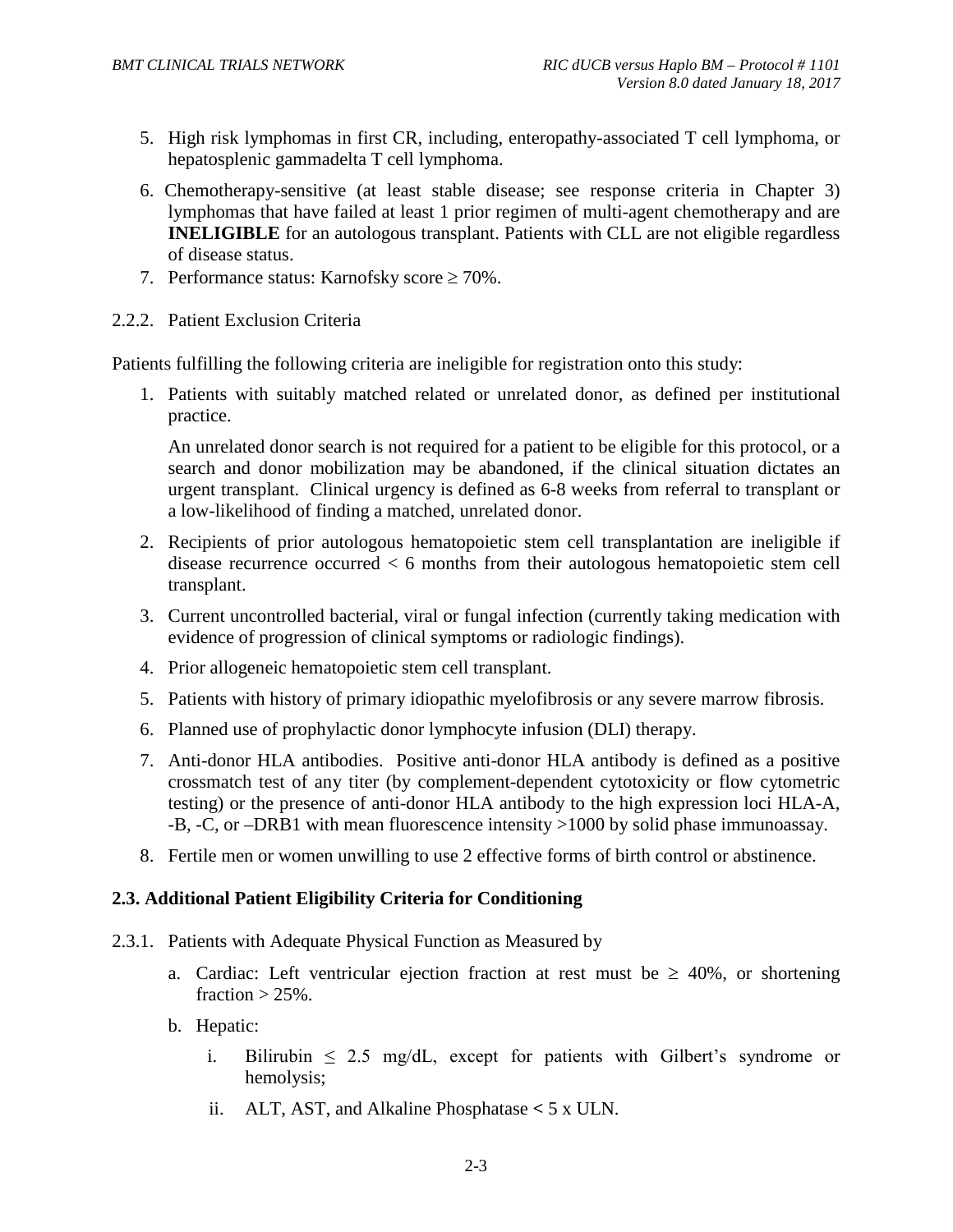- c. Renal: Serum creatinine within normal range, or if serum creatinine outside normal range, then renal function (measured or estimated creatinine clearance or  $GFR$ )  $> 40$  $mL/min/1.73m^2$ .
- d. Pulmonary: DLCO (corrected for hemoglobin),  $FEV_1$ , and  $FVC > 50\%$  predicted.
- 2.3.2. Additional Patient Inclusion Criteria for Patients Assigned to Haploidentical BM Arm

Patients must be HLA typed at high resolution using DNA based typing at the following HLAloci: HLA-A, -B, -C and DRB1 and have available:

> A related haploidentical BM donor with 2, 3, or 4 HLA-mismatches. A unidirectional mismatch in either the graft versus host or host versus graft direction is considered a mismatch. The donor and recipient must be HLA identical for at least one antigen (using high resolution DNA based typing) at the following genetic loci: HLA-A, HLA-B, HLA-C, and HLA-DRB1. Fulfillment of this criterion shall be considered sufficient evidence that the donor and recipient share one HLA haplotype, and typing of additional family members is not required. See Section 2.4 for donor selection criteria.

- 2.3.3. Additional Patient Inclusion Criteria for Patients Assigned to Double Umbilical Cord Blood Arm
	- 1. Patients must have available two UCB units fulfilling the following criteria:
		- a. Each unit must have a minimum of 1.5 x  $10^7$ /kg pre-cryopreserved total nucleated cell dose. For non-red blood cell depleted units, the minimum pre-cryopreserved total nucleated cell dose of each unit must be at least  $2.0 \times 10^7$ /kg.
		- b. Units must be HLA matched at a minimum of 4/6 to the recipient at HLA-A, HLA-B (at low resolution using DNA based typing), and HLA-DRB1 (at high resolution using DNA based typing).
		- c. See Section 2.5 for graft selection criteria.
	- 2. Patients must have received at least one cycle of the cytotoxic chemotherapy regimens (or regimen of similar intensity) listed in Appendix D within 3 months of enrollment (measured from the start date of chemotherapy) **OR** have had an autologous transplant within 24 months of enrollment **OR** receive 300 cGy as part of the preparative regimen.
- 2.3.4. Additional Patient Exclusion Criteria

Patients fulfilling the following criteria are ineligible to proceed to transplant:

- 1. Pregnancy or breast-feeding.
- 2. Evidence of HIV infection or known HIV positive serology.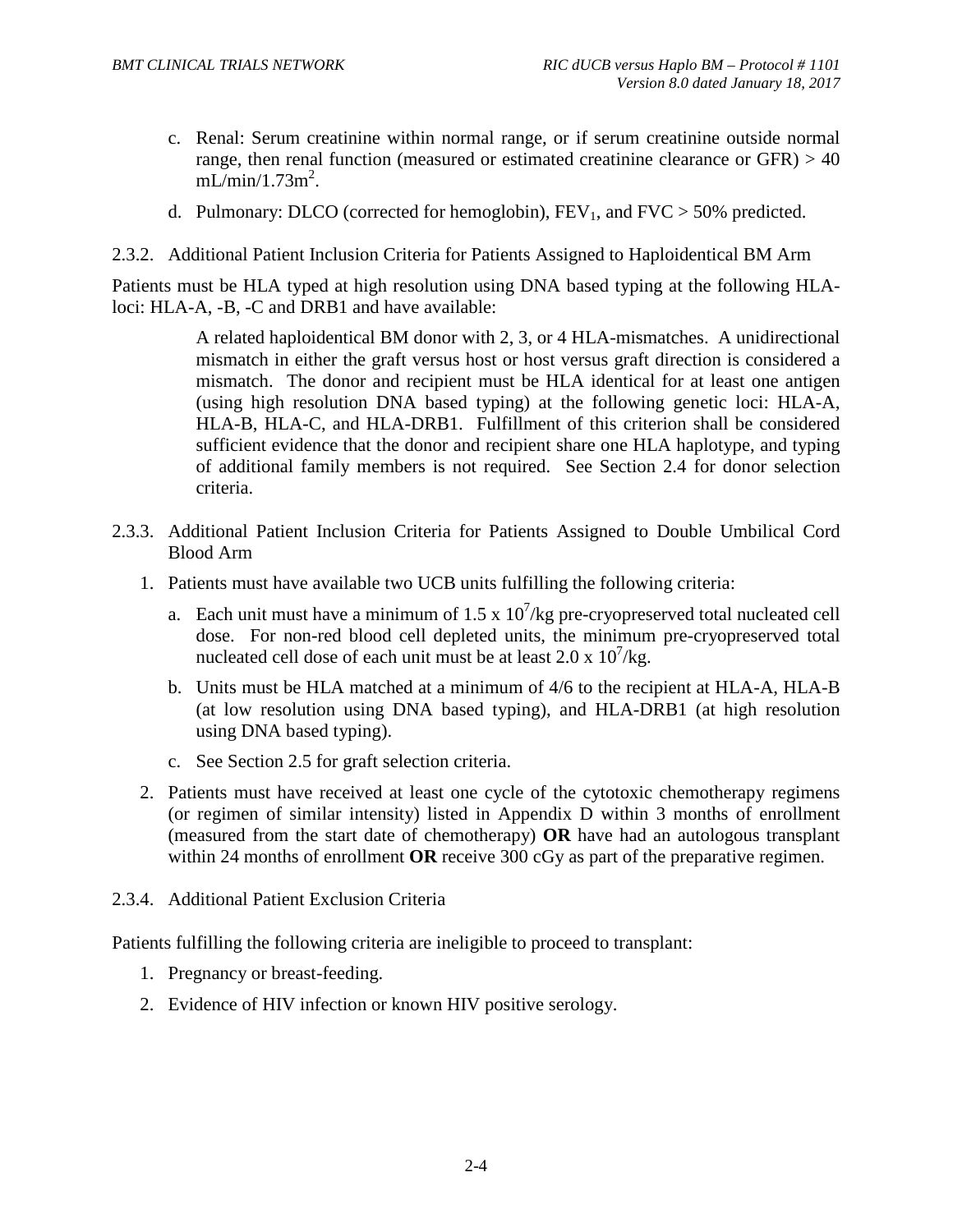#### **2.4. Donor Selection for Haploidentical-BM**

- 2.4.1. Donor Inclusion Criteria
	- 1. Donors must be HLA-haploidentical relatives of the patient. Eligible donors include biological parents, siblings (full or half), children or extended family members.
	- 2. For donors < 18 years, the maximum recipient weight (idealbody weight in kg) should not exceed 1.25 times the donor weight (actual body weight in kg).
- 2.4.2. Donor Prioritization Schema

In the event that two or more eligible donors are identified, the following order of priority is suggested but NOT mandated:

- 1. For cytomegalovirus (CMV) seronegative recipients, a CMV seronegative donor
- 2. Red blood cell compatibility
	- a. RBC cross-match compatible
	- b. Minor ABO incompatibility
	- c. Major ABO incompatibility

#### **2.5. Graft Selection for Double Umbilical Cord Units**

- 1. Unit selection is based on pre-cryopreserved total nucleated cell dose & HLA-A, -B, and -DRB1. See Section 2.2.1 for HLA typing criteria.
- 2. After attaining the minimum total nucleated cell dose threshold of 1.5 x  $10^7$ /kg (or 2.0 x 107 /kg for units that were not red cell-depleted), it is recommended HLA-match take priority for unit selection. However, within the best available HLA match grade (e.g. 5/6), units with the largest total nucleated cell dose per kg recipient body weight should be chosen.
- 3. It is recommended two mismatches at a single HLA-locus be avoided if possible.
- 4. Matching the two units is recommended but NOT mandated. The recommendation is that units be HLA matched at a minimum of 4/6 to each other but not necessarily at the same HLA-loci as with the recipient.

For additional guidance on graft or donor selection, please contact the study chairs or protocol officer via the EMMES protocol coordinator.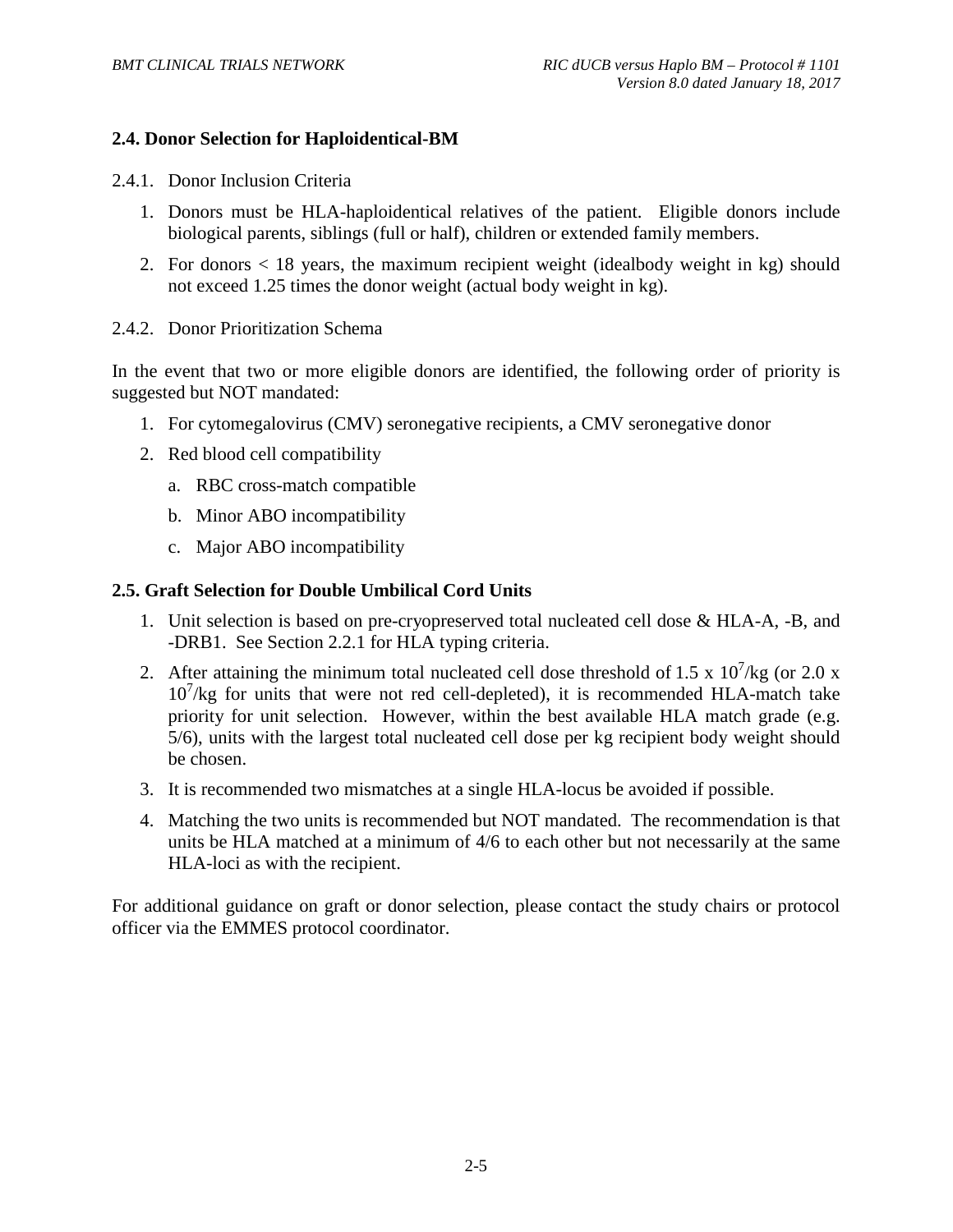#### **2.6.Treatment Plans**

#### **Dose Adjustment Formulas**

Estimated creatinine clearance determined by the Cockcroft Formula:

 $C_{Cr} = (140 - age)$  x ideal body weight (IBW) (kg) x 0.85 (for female)  $P_{Cr}$  x 72

#### **Ideal Body Weight (IBW) Formulas:**

Males IBW =  $50 \text{ kg} + 2.3 \text{ kg} / 2.5 \text{ cm}$  over 1.52 meters

Females IBW =  $45.5 \text{ kg} + 2.3 \text{ kg} / 2.5 \text{ cm}$  over 1.52 meters

#### **Adjusted Ideal Body Weight Formula:**

 $AIBW = IBW + [(0.25) \times (ABW - IBW)]$ 

#### 2.6.1. Treatment Plan for Patients Randomized to Haplo-BM

All patients randomized to the haplo-BM arm will receive preparative therapy as shown in Table 2.6.1.

| Day $-6, -5$            | Fludarabine 30 mg/m <sup>2</sup> IV over 30-60 minutes, then |  |  |  |  |
|-------------------------|--------------------------------------------------------------|--|--|--|--|
|                         | Cyclophosphamide 14.5 mg/kg IV over 1-2 hours <sup>*</sup>   |  |  |  |  |
| Day $-4 \rightarrow -2$ | Fludarabine 30 mg/m <sup>2</sup> IV over 30-60 minutes       |  |  |  |  |
| $Day -1$                | TBI 200 cGy                                                  |  |  |  |  |
| Day<br>$\bf{0}$         | Non-T-cell depleted bone marrow                              |  |  |  |  |
| Days 3, 4               | Cyclophopshamide 50 mg/kg IV                                 |  |  |  |  |
|                         | Mesna 40 mg/kg IV*                                           |  |  |  |  |
| Day $5$                 | Begin tacrolimus (or cyclosporine), mycophenolate            |  |  |  |  |
|                         | mofetil, and G-CSF                                           |  |  |  |  |

#### **TABLE 2.6.1 - HAPLO PREPARATIVE REGIMEN**

\*Uroprophylaxis may be altered per institutional preference (see below)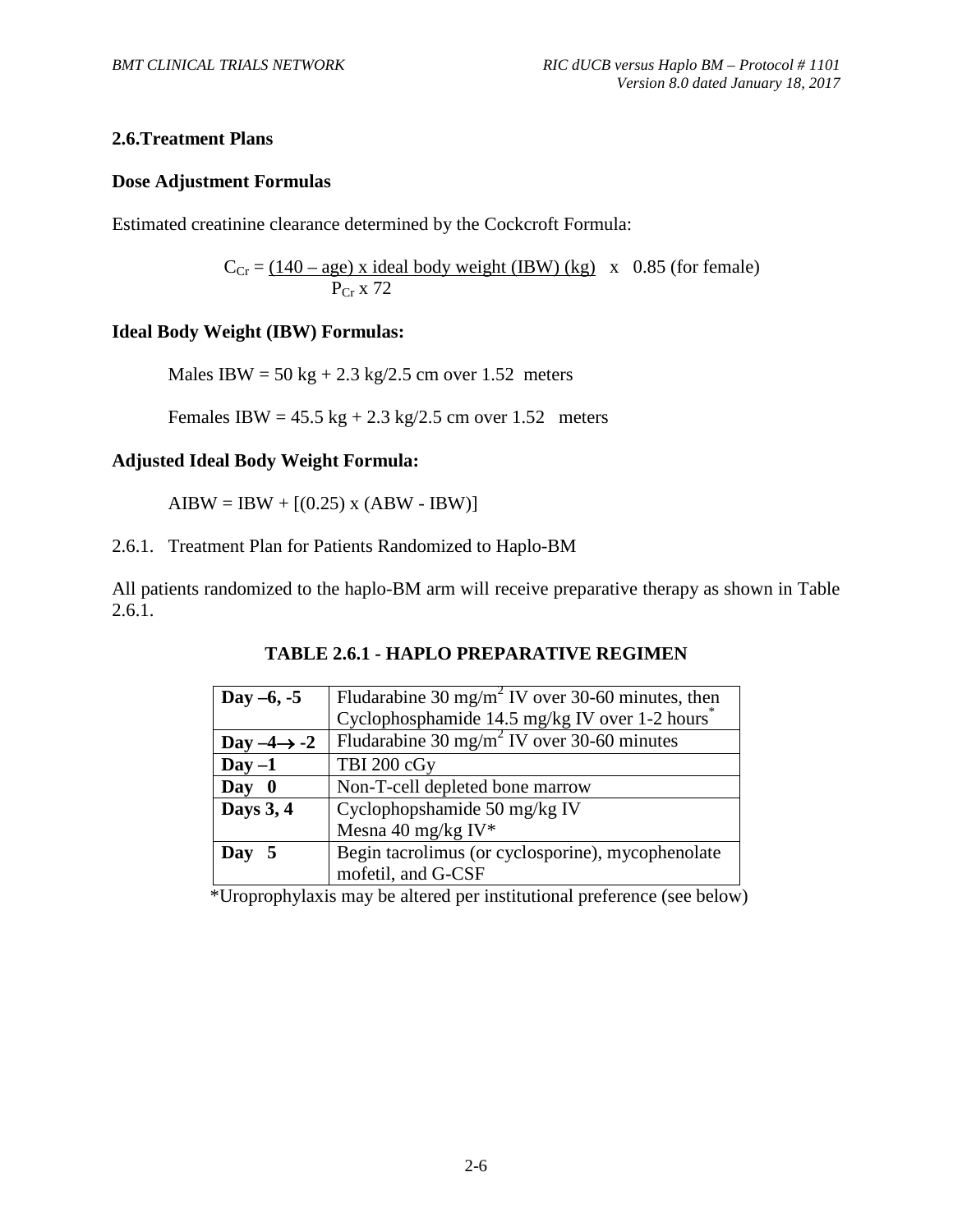#### 2.6.1.1. Fludarabine

Fludarabine 30 mg/m<sup>2</sup>/day will be administered over 30-60 minutes intravenous infusion on Days –6 through –2 for a total dose of 150 mg/m<sup>2</sup>. Fludarabine will be dosed according to the recipient's actual body weight. For patients who have an estimated or measured creatinine clearance  $<$  70 mL/min/1.73 m<sup>2</sup>, or either prior CNS disease, prior brain radiation, or prior intrathecal chemotherapy, the fludarabine dose should be reduced by 20%. Fludarabine dosing is based on the last creatinine clearance prior to the start of conditioning. The fludarabine dose should be the same on Days -6 to -2, even if the patient's creatinine changes.

Fludarabine must be administered before cyclophosphamide on Days -6 and -5.

2.6.1.2. Pre-transplantation cyclophosphamide

Hydration prior to cyclophosphamide may be given according to institutional standards. A **recommended** approach is as follows: Patients are instructed to increase fluids overnight before cyclophosphamide administration. Hydration with normal saline at 3 mL/kg/hr IV will be started 2 hours prior to cyclophosphamide, then the rate will be reduced to 2 mL/kg/hr for 1 hour precyclophosphamide and continued at 2 mL/kg/hr for 8 hours post-cyclophosphamide.

Mesna may be administered per institutional standards. Mesna dose will be based on the cyclophosphamide dose being given. A suggested approach is as follows: divided doses IV 30 min pre- and at 3, 6, and 8 hours post-Cy. The total daily dose of mesna must be  $\geq 80\%$  of the total daily dose of Cy.

Cyclophosphamide 14.5 mg/kg/day will be administered as a 1-2 hour intravenous infusion on Days –6 and –5. Cyclophosphamide will be dosed according to the recipient's ideal body weight (IBW), unless the patient weighs more than 125% of IBW, in which case the drug will be dosed according to the adjusted IBW (AIBW; see above for formulas). If the recipient's actual body weight (ABW) is less than the ideal body weight (IBW) and in the best interest of the recipient, the cyclophosphamide dosing can be based on the ABW. Uroprotection can be administered according to institutional guidelines. Mesna is recommended to accompany pre-transplantation Cy, but is not required.

2.6.1.3. Total body irradiation (TBI)

200 cGy TBI will be administered in a single fraction on Day  $-1$ . Radiation sources and dose rates will be defined by the institution. TBI may be delivered from either linear accelerator or Cobalt sources. Graft may be infused on the same day as TBI administration as long as there is 4-6 hours between administration of TBI and infusion of bone marrow.

#### 2.6.1.4. Transplantation of haplo-BM

On Day 0, patients will receive unprocessed marrow unless there is a major ABO incompatibility, in which case red blood cells will be depleted from the donor marrow using institutional practices. Institutional practices will determine if there will be processing for minor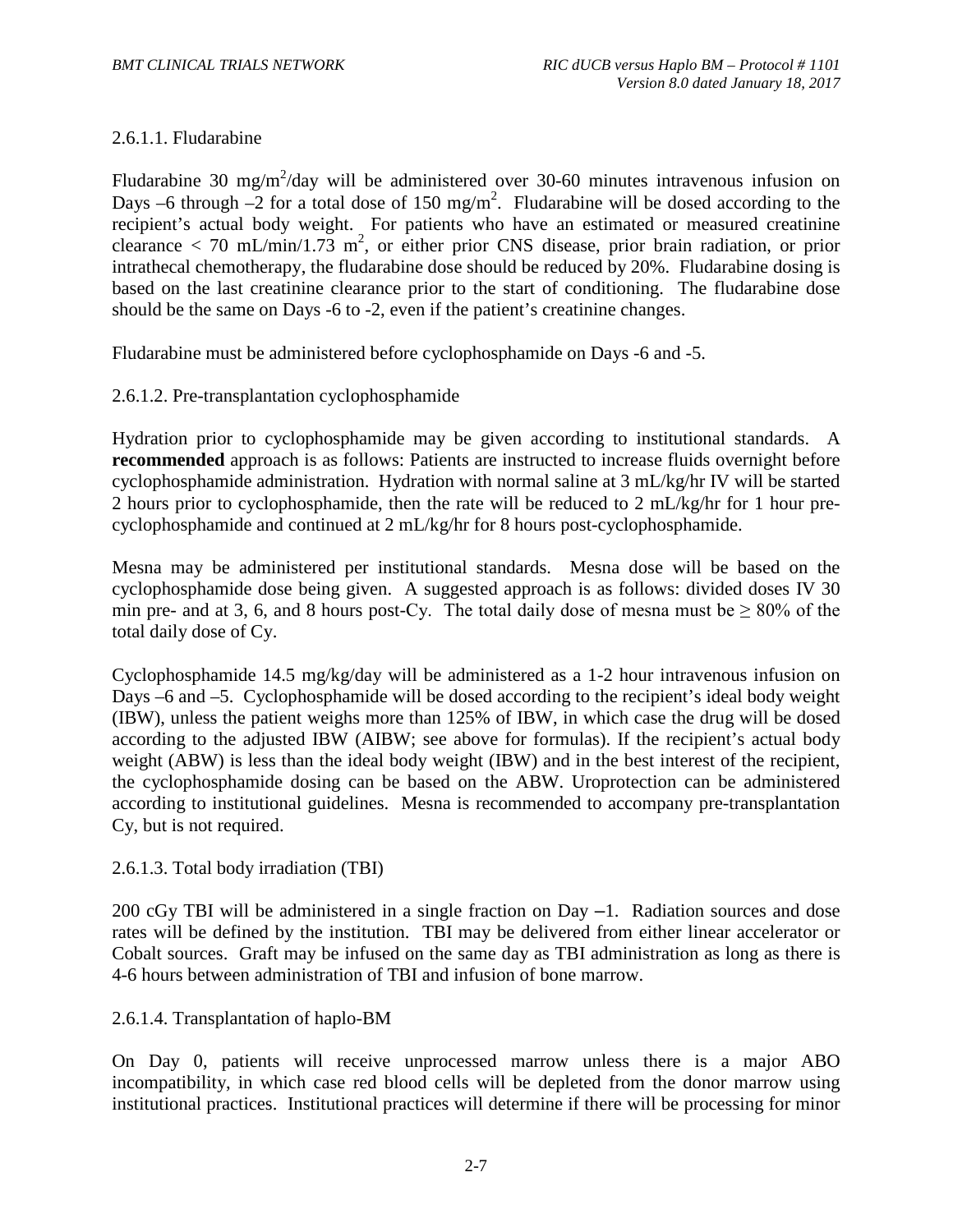ABO incompatibilities. Donor bone marrow will be harvested with a target yield of 4 x  $10^8$ nucleated cells/kg recipient IBW, and a recommended minimum yield of  $2.5 \times 10^8$  nucleated cells/kg of recipient IBW. We recommend taking no more than 10 mL per aspirate. In addition to calculating the total nucleated cell dose /kg, a sample of the product to be infused will be sent for flow cytometry to determine the content of  $CD34^{\dagger}$ cells. The use of cryopreserved marrow is not permitted.

#### 2.6.1.5. Post-transplantation cyclophosphamide

Hydration and uroprotection may be given according to institutional standards. See Section 2.6.1.2 for a recommended strategy.

Cyclophosphamide 50mg/kg will be given as an IV infusion over 1-2 hours (depending on volume) on Days 3 post-transplant (between 60 and 72 hours after marrow infusion) and on Day 4 post-transplant (approximately 24 hours after Day 3 cyclophosphamide). Cyclophosphamide will be dosed according to the recipient's ideal body weight (IBW), unless the patient weighs more than 125% of IBW, in which case the drug will be dosed according to the adjusted IBW (AIBW; see Section 2.6). If the recipient's actual body weight (ABW) is less than the ideal body weight (IBW) and in the best interest of the recipient, the cyclophosphamide dosing can be based on the ABW.

#### 2.6.1.6. Immunosuppressive therapy

**Corticosteroids may not be used as an anti-emetic agent and should not be administered until 24 hours after the completion of post-transplantation cyclophosphamide, unless used for adrenal support or during a medical emergency (e.g. treatment of anaphylaxis).**

#### 2.6.1.7. Tacrolimus

Tacrolimus will be given at a dose of 1 mg IV qd or 1 mg PO bid, and then will be changed to a PO dosing schedule once a therapeutic level is achieved or as per institutional standards. Tacrolimus prophylaxis will begin on Day 5 post-transplant. Serum levels of tacrolimus will be measured around Day 7 and then should be checked weekly thereafter and the dose adjusted accordingly to maintain a trough level of 5-15 ng/mL. Tacrolimus will be discontinued after the last dose around Day 180, or may be continued if active GVHD is present.

Cyclosporine ( trough level of 200-400 ng/mL) may be substituted for tacrolimus if the patient is intolerant of tacrolimus or per institutional practice (see Section 2.6.2.4).

#### 2.6.1.8. Mycophenolate mofetil (MMF)

MMF will be given at a dose of 15 mg/kg PO or IV TID (based upon actual body weight) with the maximum total daily dose not to exceed 3 grams (1 g PO TID). MMF prophylaxis will begin on Day 5 post-transplant and will be discontinued after the last dose on Day 35, or may be continued if active GVHD is present.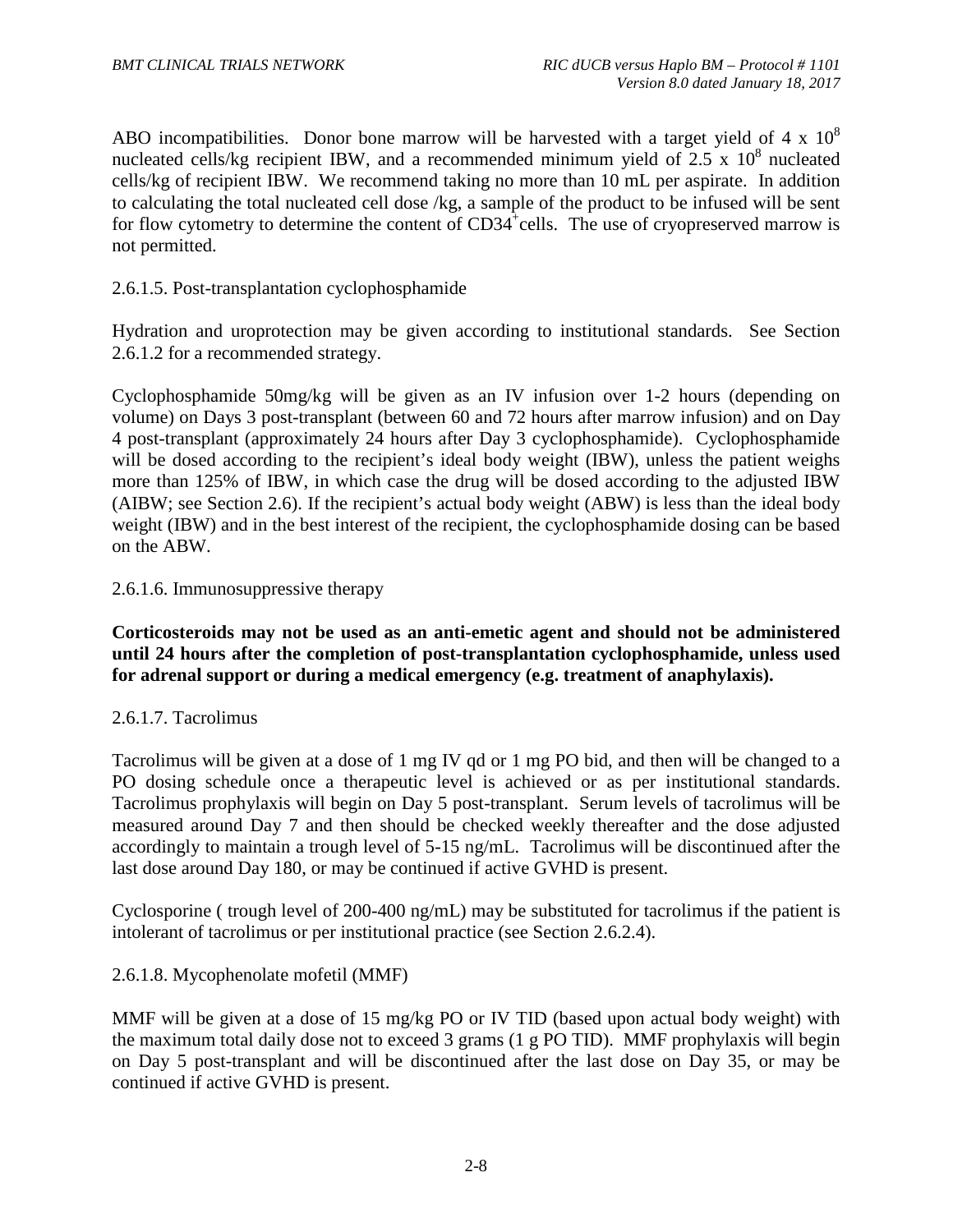2.6.1.9. Growth factor support

G-CSF will be given beginning on Day 5 at a dose of 5 mcg/kg/day (rounding to the nearest vial dose is allowed), until absolute neutrophil count (ANC) is  $\geq 1,500/\text{mm}^3$  for three consecutive measurements on two different days. G-CSF may be restarted to maintain  $\text{ANC} > 1,000/\text{mm}^3$ . G-CSF may be given by IV or subcutaneously.

2.6.2. Treatment Plan Selection for Patients Randomized to dUCB

All patients who are randomized to the double umbilical cord blood transplant arm and who have received cytotoxic chemotherapy within 3 months of enrollment or an auto HSCT within 24 months of enrollment (see Appendix D) will receive preparative therapy as shown in Table 2.6.2.

#### **TABLE 2.6.2a - dUCB PREPARATIVE REGIMEN FOR PATIENTS WHO HAVE RECEIVED CYTOTOXIC CHEMOTHERAPY WITHIN 3 MONTHS OF ENROLLMENT OR AUTO HSCT WITHIN 24 MONTHS OF ENROLLMENT**

| Day $-6$                | Fludarabine 40 mg/m <sup>2</sup> IV over 30-60 minutes, |  |  |  |
|-------------------------|---------------------------------------------------------|--|--|--|
|                         | then Cyclophosphamide 50 mg/kg IV over 2 hours          |  |  |  |
| Day $-5 \rightarrow -2$ | Fludarabine 40 mg/m <sup>2</sup> IV over 30-60 minutes  |  |  |  |
| Day $-3$                | Begin cyclosporine (or tacrolimus) and MMF              |  |  |  |
| $Day -1$                | TBI 200 cGY                                             |  |  |  |
| Day 0                   | <b>UCB</b> Transplant                                   |  |  |  |
| Day 1                   | Begin G-CSF                                             |  |  |  |

All patients who are randomized to the double umbilical cord blood transplant arm and who have **NOT** received cytotoxic chemotherapy within 3 months of enrollment or an auto HSCT within 24 months of enrollment (see appendix D) will receive preparative therapy as shown in Table 2.6.2b.

### **TABLE 2.6.2b - dUCB PREPARATIVE REGIMEN FOR PATIENTS WHO HAVE NOT RECEIVED CYTOTOXIC CHEMOTHERAPY1 WITHIN 3 MONTHS OF ENROLLMENT OR AUTO HSCT WITHIN 24 MONTHS OF ENROLLMENT**

| Day $-6$                | Fludarabine 40 mg/m <sup>2</sup> IV over 30-60 minutes, |  |  |  |
|-------------------------|---------------------------------------------------------|--|--|--|
|                         | then Cyclophosphamide 50 mg/kg IV over 2 hours          |  |  |  |
| Day $-5 \rightarrow -2$ | Fludarabine 40 mg/m <sup>2</sup> IV over 30-60 minutes  |  |  |  |
| Day $-3$                | Begin cyclosporine (or tacrolimus) and MMF              |  |  |  |
| $Day -1$                | TBI 300 cGY                                             |  |  |  |
| Day 0                   | <b>UCB</b> Transplant                                   |  |  |  |
| Day 1                   | Begin G-CSF                                             |  |  |  |

<sup>1</sup>See Appendix D for list of approved cytotoxic chemotherapy regimens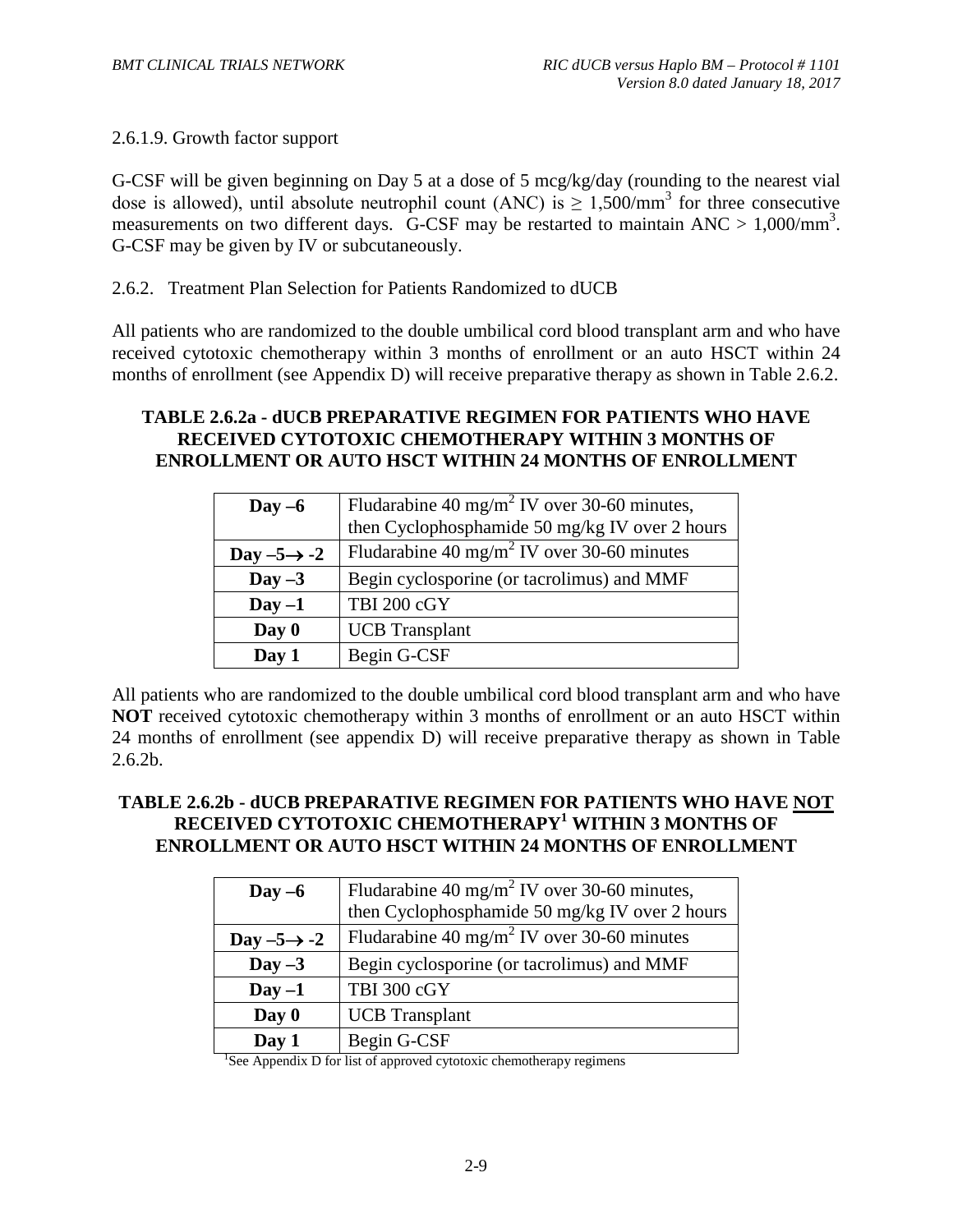#### 2.6.2.1. Fludarabine

Fludarabine 40 mg/m<sup>2</sup>/day will be administered over 30-60 minutes intravenous infusion on Days -6 through -2 for a total dose of 200 mg/m<sup>2</sup>. Fludarabine will be dosed according to the recipient's actual body weight. For patients who have a estimated or measured creatinine clearance  $<$  70 mL/min/1.73 m<sup>2</sup>, or prior CNS disease, or prior brain radiation, or prior intrathecal chemotherapy, the fludarabine dose should be reduced by 20%. Fludarabine dosing is based on the last creatinine clearance prior to the start of conditioning. The fludarabine dose should be the same on Days -6 to -2, even if the patient's creatinine changes.

Fludarabine must be administered before cyclophosphamide on Day -6.

#### 2.6.2.2. Cyclophosphamide

Hydration prior to cyclophosphamide may be given according to institutional standards. A **recommended** approach is as follows: Patients are instructed to increase fluids overnight before Cy administration. Hydration with normal saline at 3 mL/kg/hr IV will be started 2 hours prior to Cy, then the rate will be reduced to 2 mL/kg/hr for 1 hour pre-cyclophosphamide and continued at 2 mL/kg/hr for 8 hours post-cyclophosphamide.

Mesna may be administered per institutional standards. Mesna dose will be based on the cyclophosphamide dose being given. A suggested approach is as follows: divided doses IV 30 min pre- and at 3, 6, and 8 hours post-cyclophosphamide. The total daily dose of mesna must be  $\geq$  80% of the total daily dose of cyclophosphamide.

Cyclophosphamide 50mg/kg x 1 day to be administered on Day -6. Cyclophosphamide will be dosed according to the recipient's ideal body weight (IBW), unless the patient weighs more than 125% of IBW, in which case the drug will be dosed according to the adjusted IBW (AIBW; see Section 2.6). If the recipient's actual body weight (ABW) is less than the ideal body weight (IBW) and in the best interest of the recipient, the cyclophosphamide dosing can be based on the ABW.

2.6.2.3. Total body irradiation (TBI)

200 cGy TBI will be administered in a single fraction on Day –1 for patients who have received cytotoxic chemotherapy within 3 months of enrollment or an auto HSCT within 24 months of enrollment. 300 cGY TBI will be administered in a single fraction on Day –1 for patients who have NOT received cytotoxic chemotherapy within 3 months of enrollment or an auto HSCT within 24 months of enrollment. Radiation sources and dose rates will also be defined by the institution. TBI may be delivered from either linear accelerator or Cobalt sources. Graft may be infused on the same day as TBI administration as long as there is 4-6 hours between administration of TBI and infusion of the umbilical cord blood units.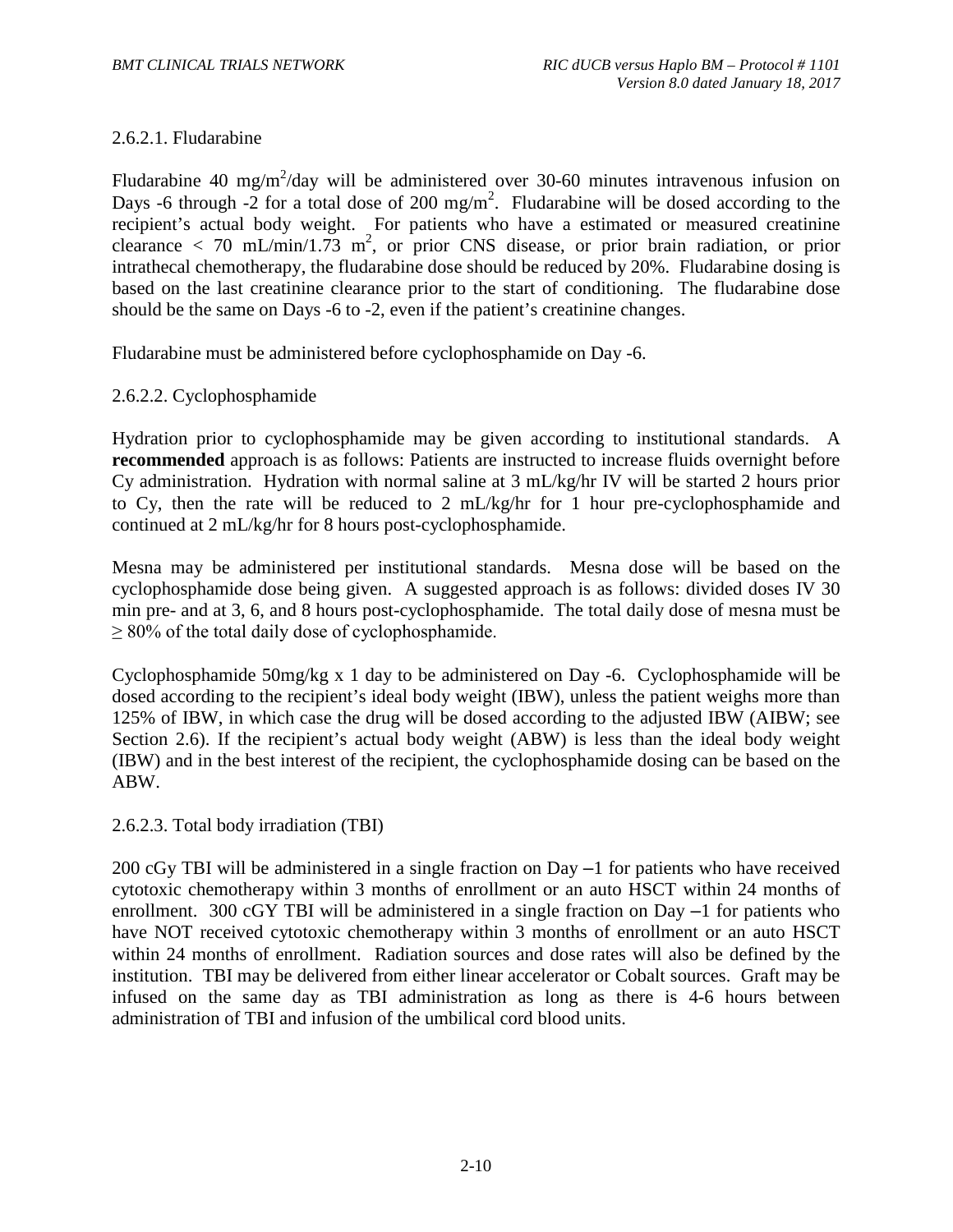#### 2.6.2.4. Cyclosporine A

Cyclosporine will be administered IV beginning on Day –3 and doses will be adjusted to maintain a trough level of 200-400 ng/mL by HPLC or 250-500 ng/mL by TDX method (or 100- 250 ng/mL by Tandem MS or equivalent level for other CSA testing methods) or within therapeutic level per institutional standard testing. Dose adjustments will be made on the basis of toxicity or low cyclosporine levels (trough level of  $\langle 200 \text{ ng/mL} \rangle$ ). Once the patient can tolerate oral medications and has a normal gastro-intestinal transit time, cyclosporine will be converted to an oral form at 2-3x the current IV dose. Cyclosporine dosing will be monitored and altered as clinically appropriate. Patients will receive cyclosporine until Day +100. In the absence of GVHD, the dose will be tapered 10% per week beginning on Day 101, to be discontinued approximately Day 180-200.

Tacrolimus (trough level of 5-15 ng/mL) may be substituted for cyclosporine if the patient is intolerant of cyclosporine or per institutional practice (see Section 2.6.1.7).

#### 2.6.2.5. Mycophenolate mofetil (MMF)

MMF will be given at a dose of 15 mg/kg PO or IV TID (based upon actual body weight) with the maximum total daily dose not to exceed 3 grams (1 g PO TID) beginning on the morning of Day -3. MMF prophylaxis will be discontinued after the last dose on Day 35, or may be continued if active GVHD is present.

#### 2.6.2.6. UCB infusion

Following the administration of the preparative therapy, all subjects randomized to the UCB arm will undergo UCB transplantation. Under **NO** circumstances should the cord blood units be irradiated. No in-line leukocyte filter should be used and no medications or fluids should be given piggyback through the catheter lumen that is being used for the cord blood unit infusion. The graft **MUST** be infused through a central line. Vital signs should be monitored before beginning the infusion and periodically during administration. The two units for dUCB transplantation are infused one after the other with an interval between unit infusion **no longer than 6h**. It is recommended a minimum interval of 30 min between the infusion of the two units in order to observe and manage any acute infusional toxicity related to the infusion of the first unit. The order of infusion of the units will follow institutional practice. Infusion should be initiated as soon as possible after thaw.

The cord blood should be thawed, diluted with or without wash per validated institutional or supplying cord blood bank procedures with the exception that bedside thawing and direct infusion is not allowed. Bedside thaws are not allowed because of the inability to rescue the product if there is loss of integrity of the UCB bag on thaw at the bedside and because of the instability of the cells in 10% DMSO post-thaw. Contingency plans for UCB units which cannot be infused due for example loss of integrity of the bag with contamination or poor viability, will follow institutional policies.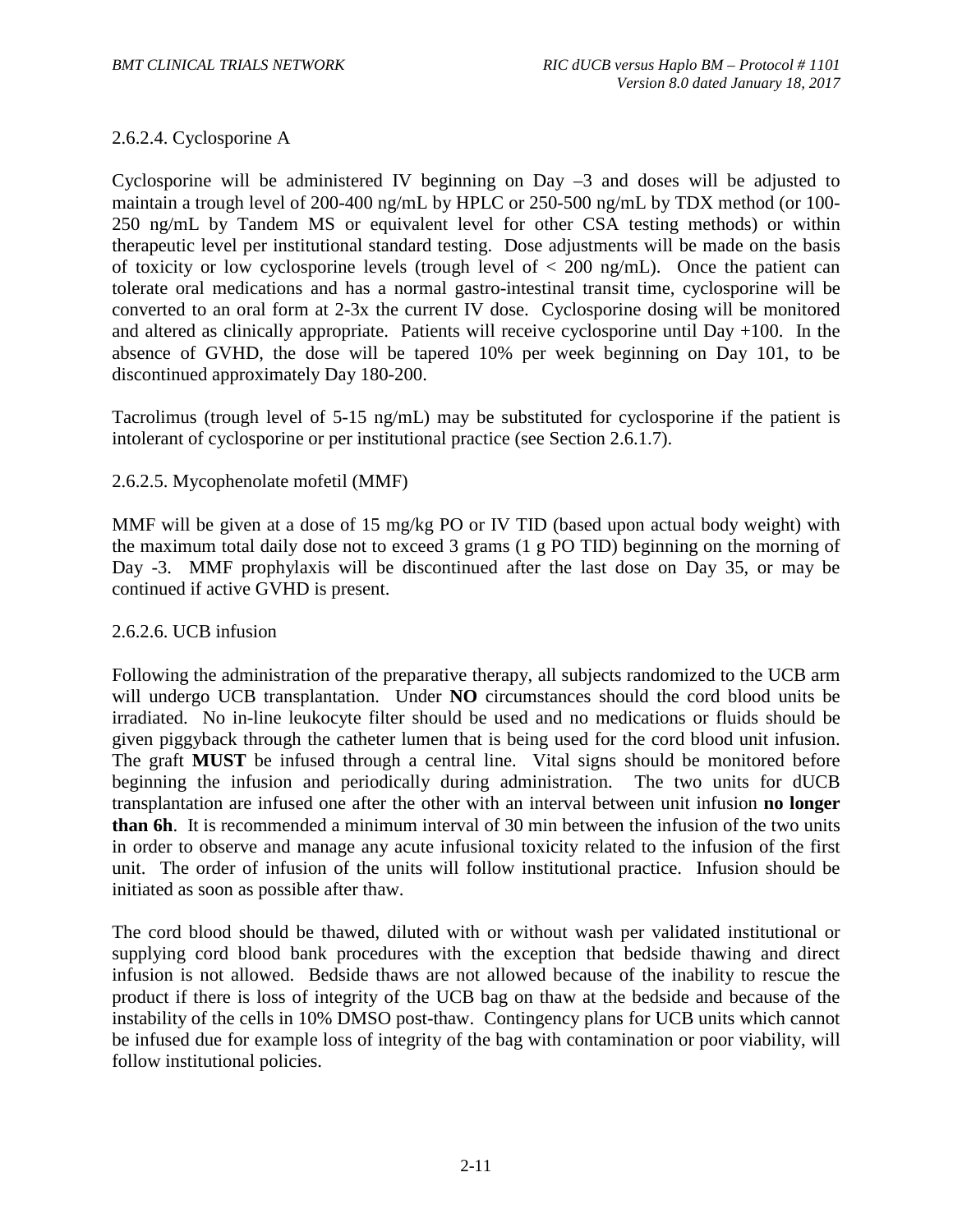All transplant centers/cellular therapy laboratories must be familiar with thawing of cord blood units. They must have validated procedures and maintain competency in the thaw process. The cord blood unit must be thawed in a qualified laboratory by trained personnel. Generally the cryopreserved unit is removed from the protective cassette, placed in a zippered plastic bag (e.g. Ziplock<sup>TM</sup> or equivalent) and thawed rapidly in a 37°C waterbath. The zippered plastic bag allows for recovery of cells if the cryopreservation bag cracks or leaks during the thawing process, a rare but possible event. Once the contents of the bag reach a slushy consistency, the cells can be diluted in dextran/albumin, a hypertonic solution that buffers against the intracellular hypertonicity created by DMSO. Cell suspensions can subsequently be washed to remove DMSO, free hemoglobin and other cellular debris allowing for resuspension in a volume appropriate for the size of the patient to be transplanted.

Based on the NMDP Cord Blood Advisory Board Group the following recommendations are relevant, particularly for larger volume units (e.g. RBC replete or "whole blood" untis) which have been, on rare occasion, associated with transient cardiomyopathy (Takotsubo syndrome). These recommendations are not intended to supersede manufacturer's instructions or preclude the use or development of validated thawing and infusion procedures.

- 1. If a product is washed, after unit is spun and supernatant is removed, resuspend in a minimum of 50 mL of reconstitution solution.
- 2. Filter the product with standard 170 260 micron blood filter.
- 3. Thaw units independently, with preference toward thawing the second unit after the first unit was infused successfully.
- 4. Infuse unit independently. Should a reaction occur, appropriately manage the reaction before the second unit is thawed for infusion.
- 5. Time from initiation of thaw to completion of infusion should be minimized. Preferably this should be less than 2 hours, but data show stem cell integrity is maintained for longer periods.
- 6. Infusion rate should not exceed 250 mL/h or 5 mL/min. The order of infusion of the units will follow institutional practice.

Benadryl, epinephrine, and hydrocortisone should be available for emergency use if necessary. Oxygen with nasal prongs for standby use should be present in the room.

#### 2.6.2.7. Growth factor support

G-CSF will be given beginning on Day 1 at a dose of 5 mcg/kg/day (rounding to the nearest vial dose is allowed), until absolute neutrophil count (ANC) is  $\geq 1,500/\text{mm}^3$  for three consecutive measurements on two different days. G-CSF may be restarted to maintain  $\text{ANC} > 1,000/\text{mm}^3$ . G-CSF may be given by IV or subcutaneously.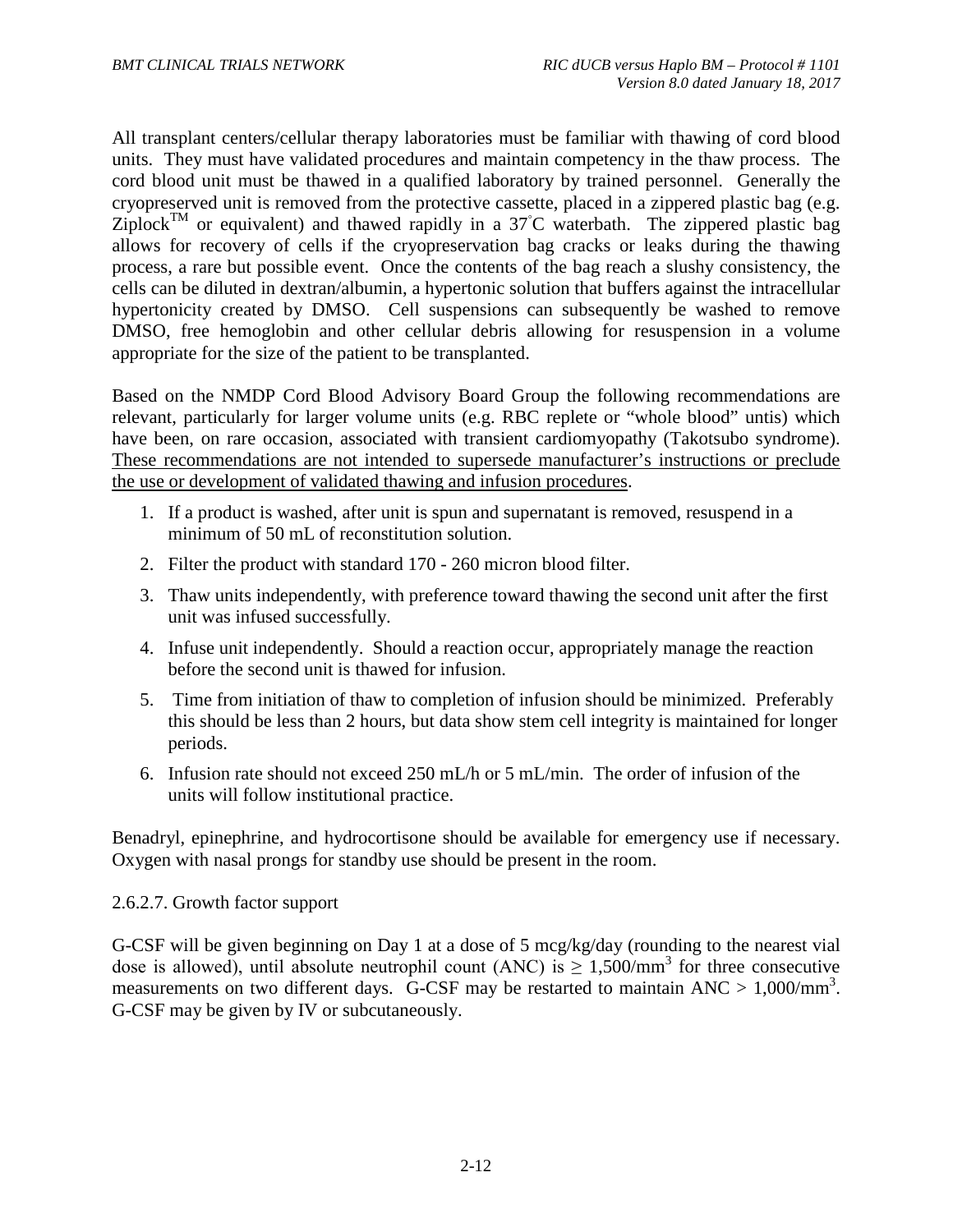#### **2.7. Additional Supportive Care**

#### 2.7.1. Post Transplant Maintenance Therapy

Plans for the use of post transplant maintenance therapy must be disclosed prior to randomization, and must be used irrespective of the outcome of the randomization.

#### 2.7.2. Infection Prophylaxis

Patients will receive infection prophylaxis and nutritional support according to institutional guidelines. Infection prophylaxis should include, but is not limited to, agents or strategies (e.g., PCR screening and preemptive therapy) to reduce the risk of bacterial, herpes simplex, CMV, HHV-6, EBV, Pneumocystis jiroveci, and fungal infections.

#### 2.7.3. Transfusion Support

Transfusion thresholds for blood product support will be according to standard institutional guidelines. All blood products will be irradiated.

2.7.4. Indwelling Central Venous Catheter

Placement of a double or triple lumen central venous catheter will be required for the transplantation procedure and administration of IV medications and transfusion of blood products. This catheter may be removed and replaced as clinically indicated. However, the graft **MUST** be infused through a central line.

#### 2.7.5. Pre-infusion Medication and Hydration Regimen

The pre-medication and hydration regimen prior to blood products transfusion and transplantation will be given following institutional guidelines.

#### 2.7.6. Anti-Ovulatory Treatment

Females of childbearing potential should be started on an anti-ovulatory agent prior to the initiation of the preparative regimen per institutional practice.

#### 2.7.7. Management of Slow Engraftment and Graft Failure

Slow engraftment or graft failure shall be managed according to institutional practices, and may include the administration of colony stimulating factors and prophylactic antibiotics.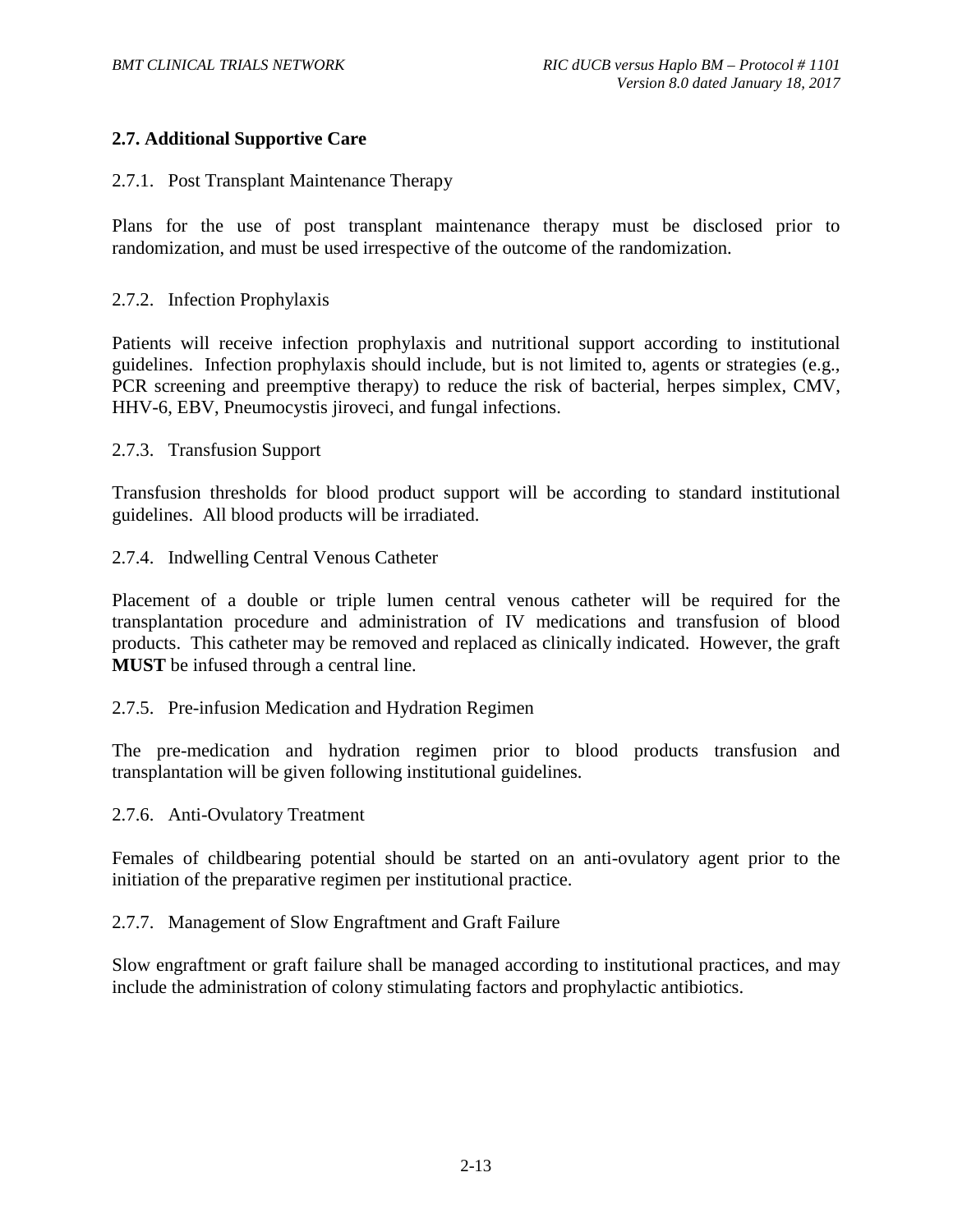#### **2.8.Risks and Toxicities**

#### *Cyclophosphamide:*

Cyclophosphamide side effects include: nausea/vomiting, cardiomyopathy, skin rash, mucositis, stomatitis, sterility, diarrhea, hemorrhagic cystitis, fluid weight gain/edema, alopecia, and hemolytic/anemia.

#### *Fludarabine:*

- a. Neurotoxicity: Agitation or confusion, blurred vision, loss of hearing, peripheral neuropathy or weakness have been reported. Severe neurologic effects, including blindness, coma, and death are seen in 36% of patients treated with doses approximately four times greater than recommended; severe CNS toxicity is rarely seen with doses in the recommended range for nontransplant therapy of hematologic malignancies. Effect of chronic use on the CNS is unknown, although patients have received recommended doses for up to 15 courses. The dose used in this study is approximately 1.5 times the usual one-course dose given in non-transplant settings. Doses and schedules such as those used in this study have been used in adult and pediatric patients and increased neurotoxicity has not been observed.
- b. Anemia: Life-threatening and sometimes fatal autoimmune hemolytic anemia has been reported after one or more cycles of therapy in patients with or without a previous history of autoimmune hemolytic anemia or a positive Coombs' test and who may or may not be in remission; no mechanisms for development of this complication have been identified. Corticosteroids may or may not be effective in controlling these episodes. The majority of patients re-challenged developed a recurrence of the hemolytic process.
- c. Cardiovascular: Deep venous thrombosis, phlebitis, transient ischemic attack, and aneurysm (1%) are reported.
- d. Fever: 60% of patients develop fever.
- e. Skin Rash: 15% of patients develop a skin rash, which may be pruritic.
- f. Digestive: Gastrointestinal side effects include: nausea/vomiting (36%), diarrhea (15%), stomatitis (9%), anorexia (7%), GI bleeding and esophagitis (3%), mucositis (2%), liver failure, abnormal liver function test, constipation, dysphagia (1%), and mouth sores.
- g. Some other effects are: Chills (11%), peripheral edema (8%), myalgia (4%), osteoporosis (2%), pancytopenia, arthralgia (1%), dysuria (4%), urinary tract infection and hematuria (2%); renal failure, abnormal renal function test, and proteinuria (1%); and, very rarely, hemorrhagic cystitis and pulmonary toxicity.

#### *Total Body Irradiation:*

TBI can cause: nausea and vomiting, diarrhea, parotitis (rapid onset within 24-48 hours, usually self-limited), generalized mild erythema, hyperpigmentation, fever, mucositis, and alopecia.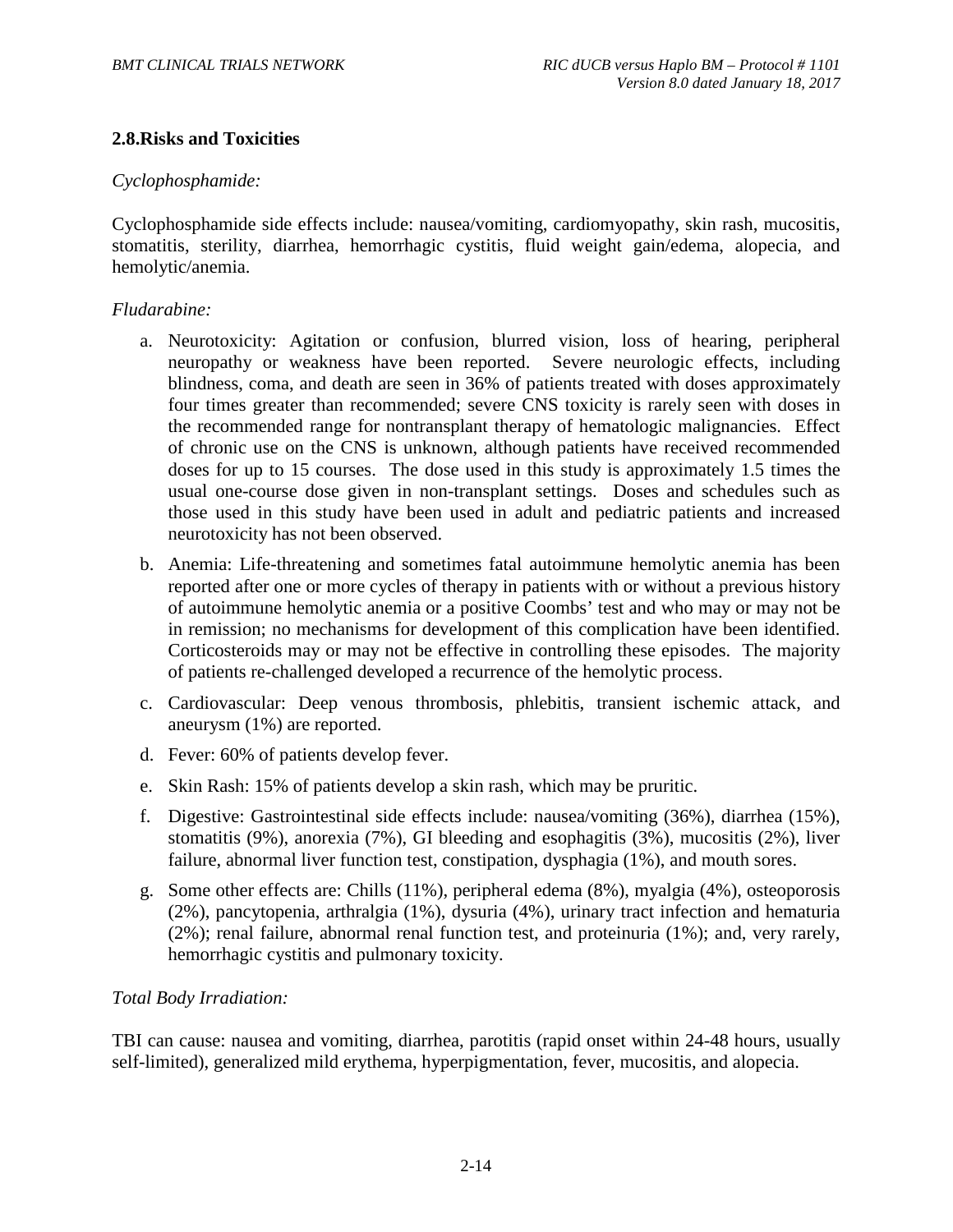Late effects include: possible growth retardation, vertebral deformities, cataracts, probable increased risk of secondary malignant neoplasms, sterility, nephropathy, interstitial pneumonitis and veno-occlusive disease.

#### *Mycophenolate Mofetil:*

Side effects include: pancytopenia, nausea, vomiting, diarrhea, hypertension, headache, dizziness, insomnia, hyperglycemia, electrolyte imbalances, rash, and leg cramps/bone pain.

#### *Tacrolimus and Cyclosporine-A:*

Side effects include: reversible renal insufficiency, hypertension, hyperglycemia, hypomagnesemia, hypokalemia, and neurologic toxicity.

#### **2.9. Health-Related Quality of Life Assessments**

#### 2.9.1. Instruments

FACT-BMT: The Functional Assessment of Cancer Therapy – Bone Marrow Transplant subscale version 4.0 instrument is a 37 item scale comprised of a general core questionnaire, the FACT-G, that evaluates the health-related quality of life (HQL) of patients receiving treatment for cancer, and a specific module, BMT Concerns, that addresses disease and treatment-related questions specific to bone marrow transplant. The FACT-G consists of four subscales developed and normed in cancer patients: Physical Well-being, Social/Family Well-being, Emotional Wellbeing, and Functional Well-being. Each subscale is positively scored, with higher scores indicating better functioning. The FACT-BMT Trial Outcome Index, comprised of the physical well being scale, the functional well being scale and the BMT specific items, will be used as the outcome measure in summarizing the FACT-BMT data. The FACT-BMT takes 6 minutes to complete, and is being used to collect HQL data in BMT CTN 0201, 0801 and 0901.

MOS SF-36: The Medical Outcomes Study Short Form 36 is a 36 item general assessment of health quality of life with eight components: Physical Functioning, Role Physical, Pain Index, General Health Perceptions, Vitality, Social Functioning, Role Emotional, and Mental Health Index. Each domain is positively scored, indicating that higher scores are associated with positive outcome. This scale has been widely applied in a variety of outcome studies and is being used in this protocol as a generic measure of quality of life. To facilitate comparison of the results with published norms, the Physical Component Summary (PCS) and Mental Component Summary (MCS) will be used as the outcome measures in summarizing the SF-36 data. These summary scores are derived by multiplying the z-score for each scale by its respective physical or mental factor score coefficient and summing the products. Resulting scores are then transformed into T-scores (mean=50; standard deviation=10). The SF-36 takes 6 minutes to complete, and is being used to collect HQL data in BMT CTN protocols 0801 and 0901.

Global HQL: Four standard questions will assess patient self-assessed Karnofsky performance status, overall health and overall quality of life, (excellent, very good, good, fair, poor) and a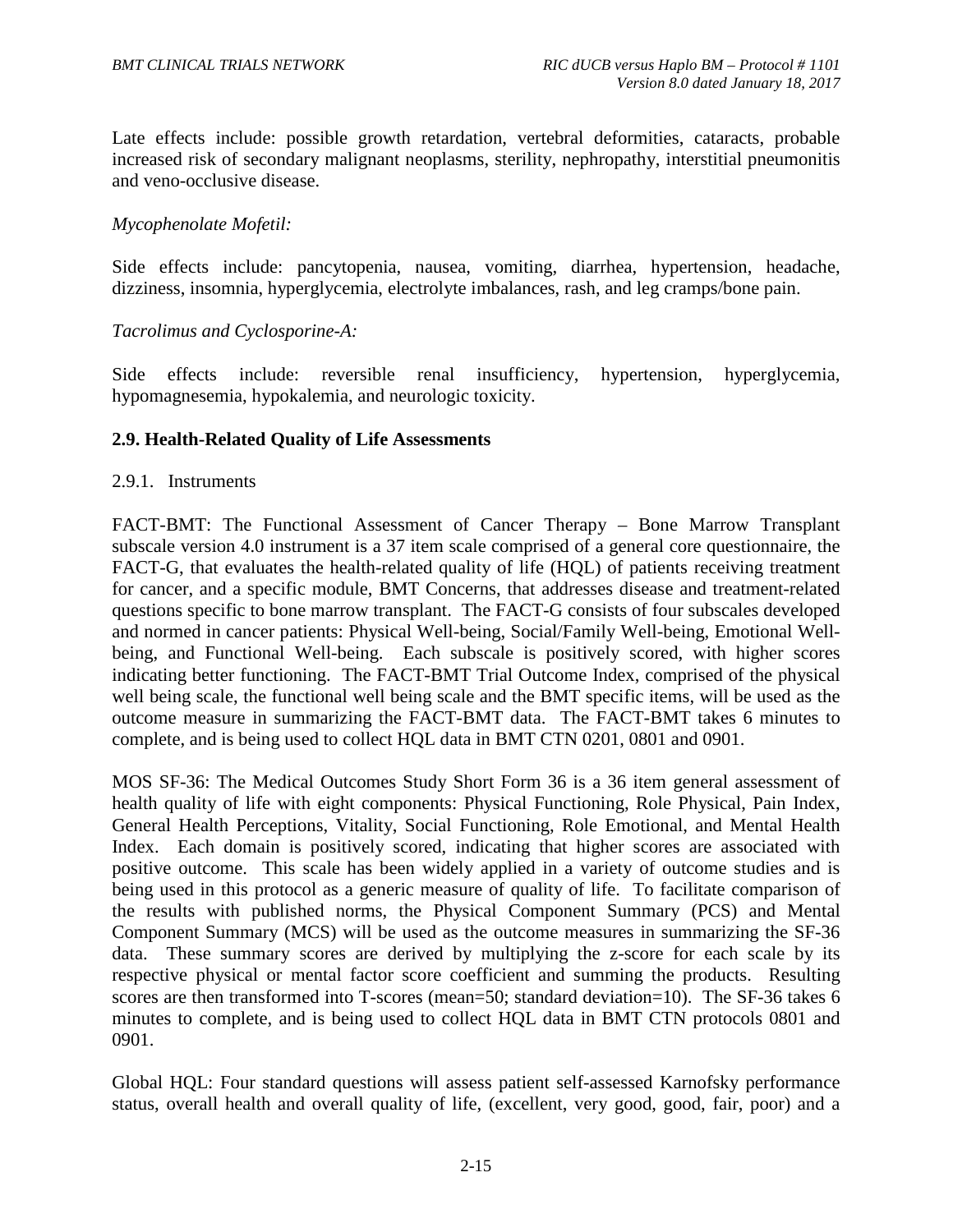rating scale for overall quality of life (where 0 equals death and 100 equals perfect quality of life). In addition, the presence and severity of chronic GVHD will be assessed (mild, moderate, severe). These questions take 1 minute to complete and are being collected for BMT CTN protocols 0201, 0801, and 0901.

Occupational Functioning: Occupational functioning will be measured using 6 items that assess current job status, type of work (will be captured using Hollingshead categories), number of hours of paid and unpaid work, school, importance of work and change in work goals. The same scale has been used in NHLBI-sponsored HCT studies and BMT CTN protocol 0201 and 0901.

EQ-5D: The EQ-5D will collect data that may be used to calculate patient-reported utilities for cost-utility analyses. The EQ-5D contains a five item survey with three response levels per item measuring mobility, self-care, usual activities, pain/discomfort and anxiety/depression. The EQ-5D takes approximately 1 minute to complete (Agency for Healthcare Research and Quality, 2005).

#### 2.9.2. Administration

The self report questionnaires will be completed prior to transplantation and subsequently at 12 months, and 24 months from randomization or until death. Only patients able to read and speak in English or Spanish are eligible to participate in the HQL component of this trial. Surveys are completed by participants using self-completed instruments as a first choice. If this method of data collection is not possible, then surveys and response options may be read verbatim to participants, either in person or over the phone, to collect data. The method of survey completion, the date, and the language will be recorded in the database. Surveys may not be completed by surrogates.

| Instrument               | N                     | Pre-             | $12 \text{ mos}$ | $24 \text{ mos}$ |
|--------------------------|-----------------------|------------------|------------------|------------------|
|                          | items                 | transplant       |                  |                  |
| Socio-demographics       |                       | X                |                  |                  |
| Global quality of life   |                       | X                | X                | X                |
| FACT-BMT                 | 37                    | X                | X                | X                |
| MOS SF-36                | 36                    | X                | X                | X                |
| Occupational functioning | 6                     | X                | X                | X                |
| $EQ-5D$                  | 5                     | X                | X                | X                |
| Alternative contacts     | $\mathcal{D}_{\cdot}$ | X                | X                | X                |
| <b>TOTAL N ITEMS</b>     |                       | 98               | 92               | 92               |
| <b>ANTICIPATED TIME</b>  |                       | $30 \text{ min}$ | $30 \text{ min}$ | $30 \text{ min}$ |

#### **TABLE: 2.9 REQUIRED PATIENT-REPORTED OUTCOMES DATA COLLECTION**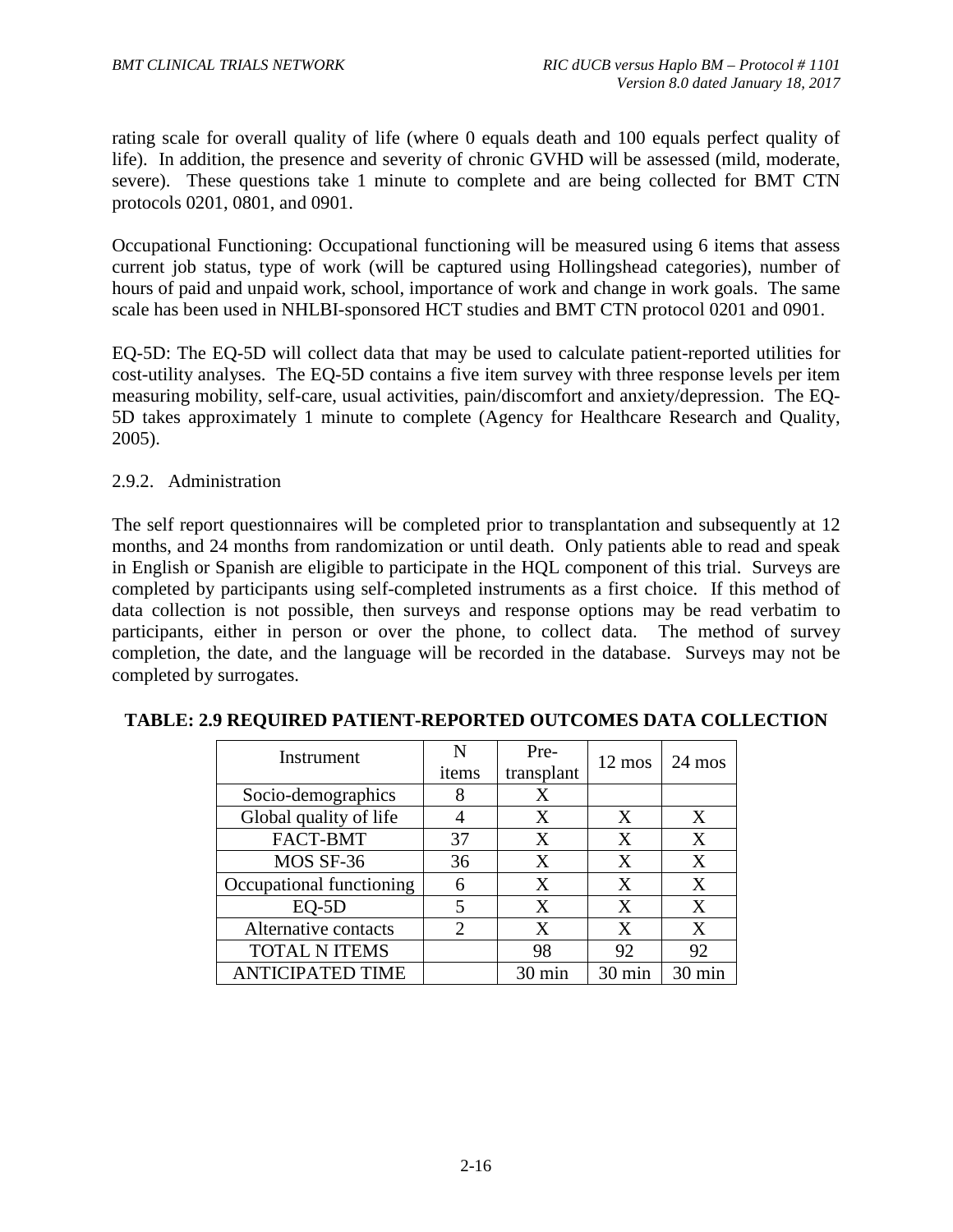# **CHAPTER 3**

#### **3. STUDY ENDPOINTS**

#### **3.1. Primary Endpoint**

The primary endpoint is PFS at 2-years from the date of randomization. PFS is defined as the time interval from date of randomization and time to relapse/progression, to death or to last follow-up.

#### **3.2. Secondary Endpoints**

#### 3.2.1. Neutrophil Recovery

Neutrophil recovery is defined as achieving an ANC  $> 500/\text{mm}^3$  for three consecutive measurements on three different days. The first of the three days will be designated the day of neutrophil recovery. The only competing event for neutrophil recovery is death without neutrophil recovery.

#### 3.2.2. Primary Graft Failure

Primary graft failure is defined as  $< 5\%$  donor chimerism on all measurements up to and including Day 56.

#### 3.2.3. Secondary Graft Failure

Secondary graft failure is defined as initial whole blood or marrow donor chimerism  $\geq 5\%$ declining to < 5% on subsequent measurements.

#### 3.2.4. Platelet Recovery

Platelet recovery is defined by two different metrics as the first day of a sustained platelet count  $> 20,000/\text{mm}^3$  or  $> 50,000/\text{mm}^3$  with no platelet transfusions in the preceding seven days. The first day of the sustained platelet count will be designated the day of platelet engraftment.

#### 3.2.5. Donor Cell Engraftment

Donor cell engraftment is defined as donor chimerism  $\geq$  5% on Day  $\geq$  56 after transplantation. Chimerism may be evaluated in whole blood or blood cell fractions, including CD3 and CD33 or CD15 fractions). The actual measurement dates may be within  $+/-$  7 days of the above recommended time points.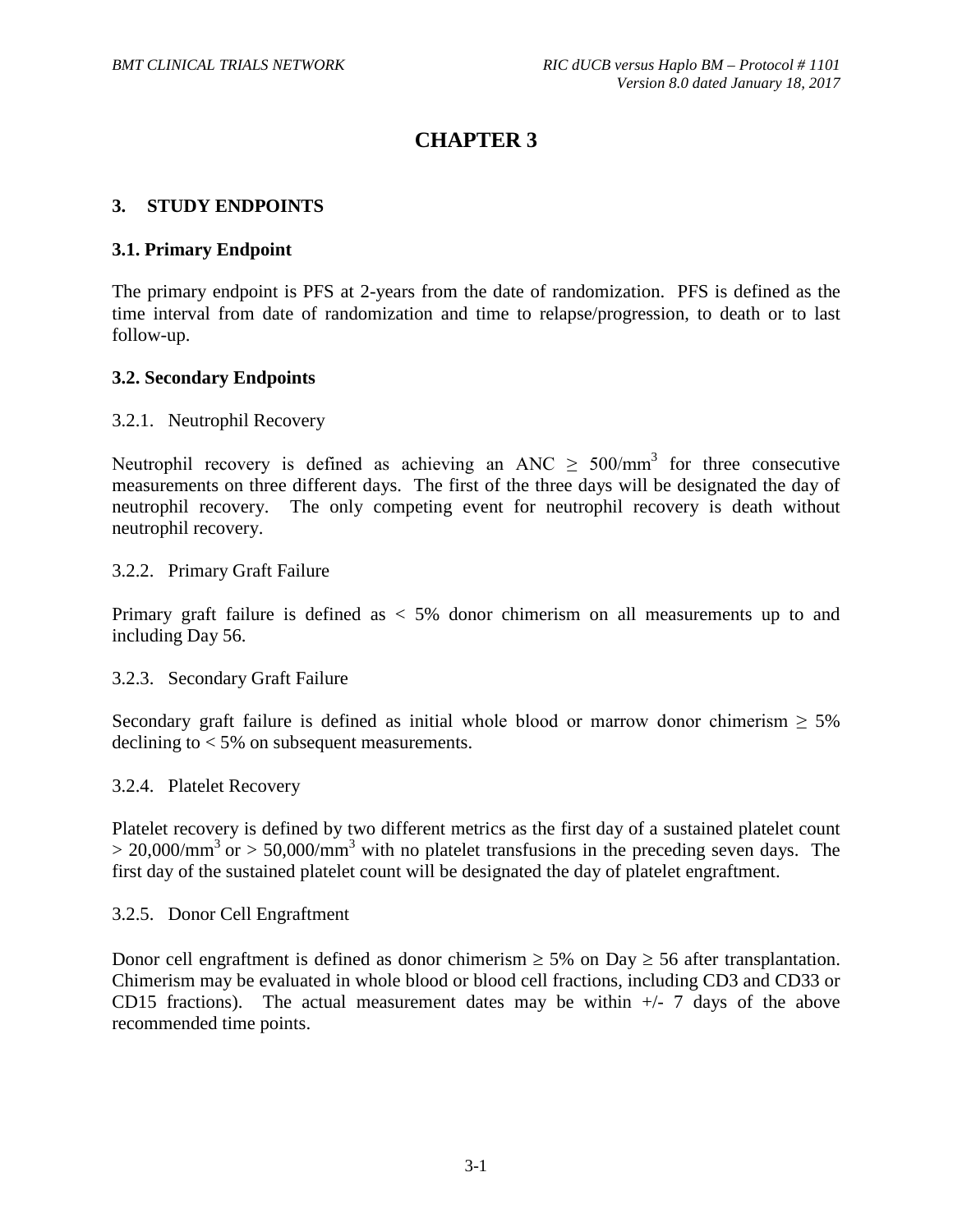#### 3.2.6. Acute GVHD

The cumulative incidences of grade  $II - IV$  and  $III - IV$  acute GVHD will be determined. Acute GVHD will be graded according to the BMT CTN MOP. The time to onset of acute grades II-IV GVHD and grades III-IV GVHD will be recorded, as well as the maximum grade achieved.

#### 3.2.7. Chronic GVHD

The cumulative incidence of cGVHD will be determined. Data will be collected directly from providers and chart review according to the recommendations of the NIH Consensus Conference. Eight organs will be scored on a 0-3 scale to reflect degree of chronic GVHD involvement. Liver function and pulmonary function results will also be recorded. These data will allow calculation of the NIH global severity scores of mild, moderate, and severe chronic GVHD, which has been associated with transplant related mortality and overall survival.<sup>20</sup>

#### 3.2.8. Overall Survival

Overall survival is defined as the time interval between date of randomization and death from any cause or for surviving patients, to last follow-up. The time interval between date of transplant and death from any cause or for surviving patients, to last follow-up will also be analyzed.

#### 3.2.9. Treatment-Related Mortality (TRM)

The cumulative incidence of TRM will be estimated at Days 100, 180, and at 1 and 2 years after transplantation. An event for this endpoint is death without evidence of disease progression or recurrence.

#### 3.2.10. Infections

All Grade 2 and 3 infections will be reported according to the BMT CTN MOP. Grade 1 CMV infections through Day 56 will also be reported.

#### 3.2.11. Hospital Admission and Length of Stay

The total number of hospital admissions within the first six months after transplantation, indication for admission, and length of stay per hospital admission will be captured.

#### 3.2.12. Health-Related Quality of Life (HQL)

The instruments will be scored according to the recommendations of the developers. See Section 2.9.1 for detailed descriptions of the instruments. The FACT-BMT instrument will be summarized by the Trial Outcome Index, comprised of the physical, functional and BMTspecific items. The MOS SF-36 will be summarized by the Physical Component Summary (PCS) and Mental Component Summary (MCS). The EQ-5D utility score will be calculated.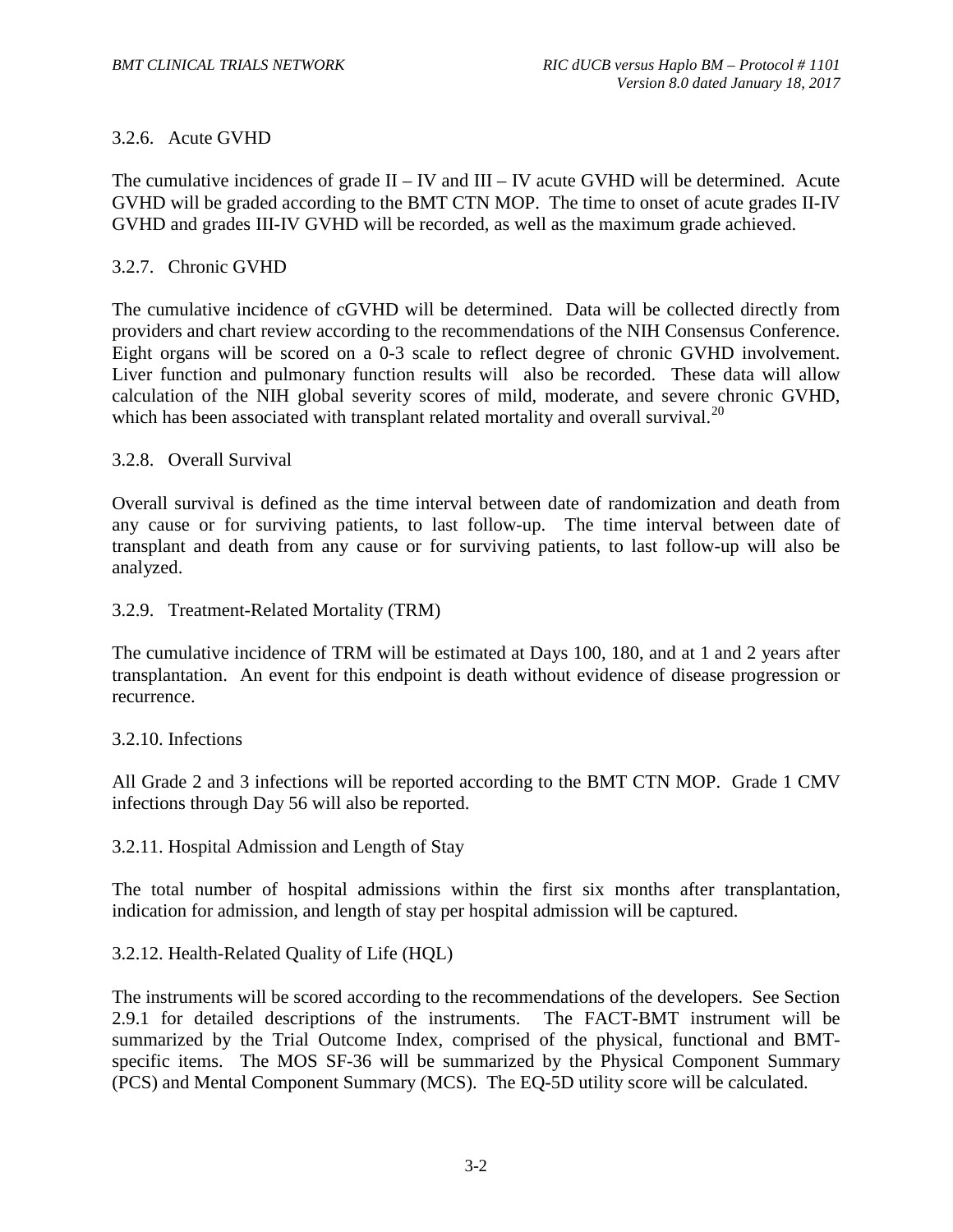HQL will be described and compared between the two treatment arms over time. The self report questionnaires will be completed prior to transplantation and subsequently at 12 and 24 months from randomization or until death. Only patients able to read and speak in English or Spanish are eligible to participate in the HQL component of this trial.

#### 3.2.13. Relapse, Residual Disease and Disease Progression

*Relapse of Malignancy* – Testing for recurrent malignancy in the blood, marrow or other sites will be used to assess relapse after transplantation. For the purpose of this study, relapse is defined by either morphological or cytogenetic evidence of acute leukemia consistent with pretransplant features, or radiologic evidence (including the recurrence of fluoro-deoxyglucose [FDG]-avid lesions on PET scan) of progressive lymphoma. When in doubt, the diagnosis of recurrent or progressive lymphoma should be documented by tissue biopsy.

*Minimal Residual Disease –* Minimal residual disease is defined by the sole evidence of malignant cells by flow cytometry, or fluorescent in situ hybridization (FISH), or Southern blot, or Western blot, or polymerase chain reaction (PCR), or other techniques, in absence of morphological or cytogenetic evidence of disease in blood or marrow. Since the frequency of testing for minimal residual disease is highly variable among centers, and the sensitivity is highly variable among laboratory techniques, evidence of minimal residual disease alone will not be sufficient to meet the definition of relapse in the context of this trial. However, minimal residual disease that progresses (see above) will be considered as relapse and the date of relapse will be the date of detection of minimal residual disease that prompted an intervention by the treating physician. Data on tapering immunosuppression, administering chemotherapy or biological agents to in response to detection of minimal residual disease will be captured in the case report forms.

*Acute Leukemia* **–** Relapse will be diagnosed when there is:

- 1. The reappearance of leukemia blast cells in the peripheral blood; or,
- $2. > 5\%$  blasts in the marrow, not attributable to another cause (e.g., bone marrow regeneration); or,
- 3. The appearance of new dysplastic changes within the bone marrow; or,
- 4. The development of extramedullary leukemia or leukemic cells in the cerebral spinal fluid; or,
- 5. The reappearance of cytogenetic abnormalities present prior to transplantation.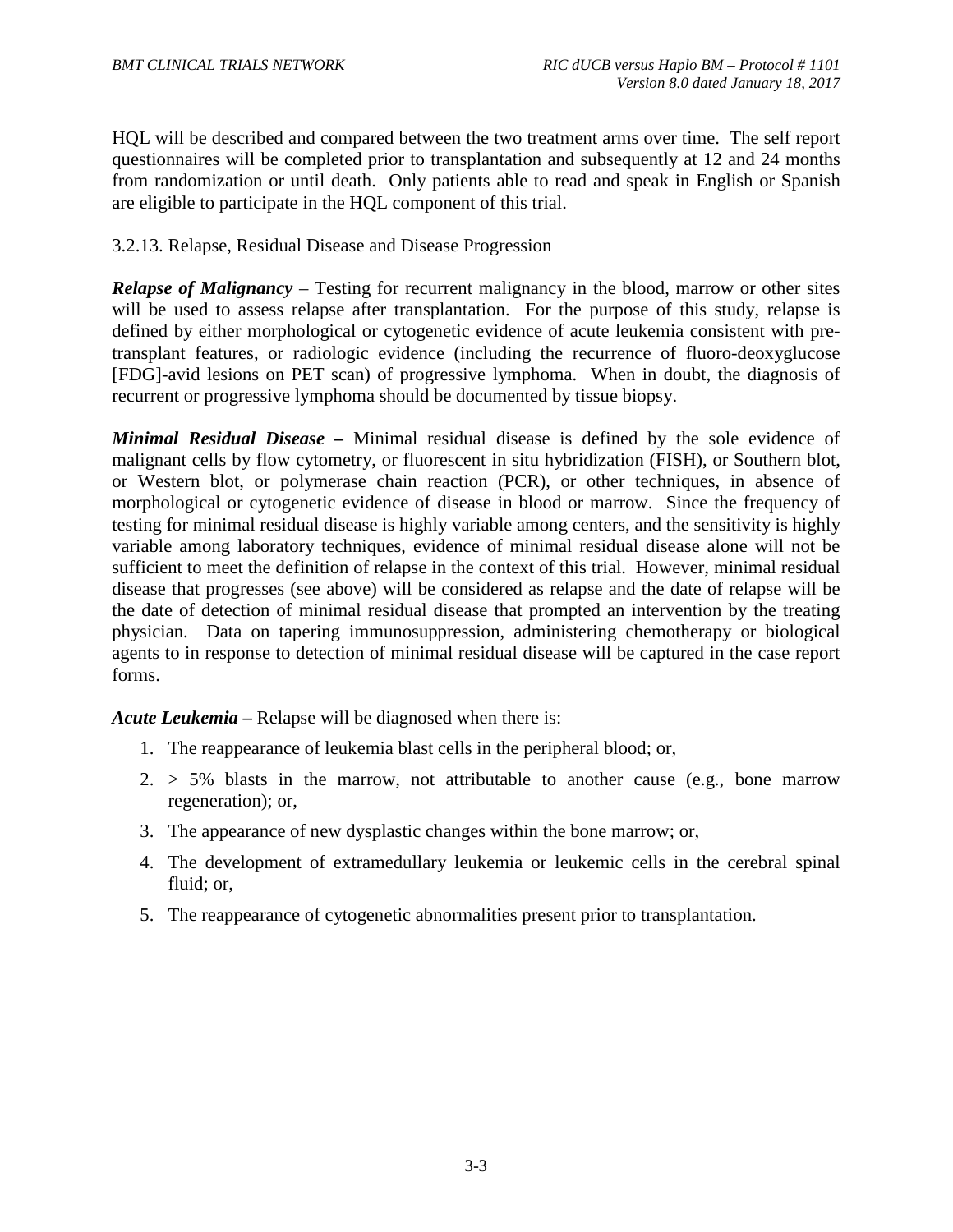*Lymphoma* – Relapse will be diagnosed when there is:

- 1. Appearance of any new lesion more than 1.5 cm in any axis during or at the end of therapy, even if other lesions are decreasing in size. Increased FDG uptake in a previously unaffected site should only be considered relapsed or progressive disease after confirmation with other modalities. In patients with no prior history of pulmonary lymphoma, new lung nodules identified by CT are mostly benign. Thus, a therapeutic decision should not be made solely on the basis of the PET without histologic confirmation.
- 2. At least a 50% increase from nadir in the sum of the product diameters (SPD) of any previously involved nodes, or in a single involved node, or the size of other lesions (e.g., splenic or hepatic nodules). To be considered progressive disease, a lymph node with a diameter of the short axis of less than 1.0 cm must increase by  $\geq$  50% and to a size of 1.5 x 1.5 cm or more than 1.5 cm in the long axis.

Lesions should be PET positive if observed in a typical FDG-avid lymphoma or the lesion was PET positive before therapy unless the lesion is too small to be detected with current PET systems  $\ll 1.5$  cm in its long axis by CT).

**Institution of any therapy to treat persistent, progressive or relapsed disease, including withdrawal of immunosuppressive therapy or DLI, will be considered evidence of relapse/progression regardless of whether the criteria described above are met.**

| Table 2. Response Definitions for Clinical Trials |                                                                                           |                                                                                                                                                                                                                                                                                              |                                                                                                                                               |                                                                                                                          |  |
|---------------------------------------------------|-------------------------------------------------------------------------------------------|----------------------------------------------------------------------------------------------------------------------------------------------------------------------------------------------------------------------------------------------------------------------------------------------|-----------------------------------------------------------------------------------------------------------------------------------------------|--------------------------------------------------------------------------------------------------------------------------|--|
| Response                                          | Definition                                                                                | Nodal Masses                                                                                                                                                                                                                                                                                 | Spieen, Liver                                                                                                                                 | Bone Marrow                                                                                                              |  |
| CR                                                | Disappearance of all evidence<br>of disease                                               | (a) FDG-avid or PET positive prior to therapy; mass<br>of any size permitted if PET negative<br>(b) Variably FDG-avid or PET negative; regression to<br>normal size on CT                                                                                                                    | Not palpable, nodules<br>disappeared                                                                                                          | inflitrate cleared on repeat<br>blopsy; if indeterminate<br>by morphology,<br>immunohistochemistry<br>should be negative |  |
| PR                                                | Regression of measuable<br>disease and no new sites                                       | ≥ 50% decrease in SPD of up to 6 largest dominant<br>masses; no increase in size of other nodes<br>(a) FDG-avid or PET positive prior to therapy; one or<br>more PET positive at previously involved site<br>(b) Variably FDG-avid or PET negative; regression on<br>СT                      | > 50% decrease in<br>SPD of nodules (for<br>single nodule in<br>greatest transverse<br>diameter); no<br>increase in size of<br>Iver or spieen | Irrelevant if positive prior<br>to therapy; cell type<br>should be specified                                             |  |
| SD                                                | Failure to attain CR/PR or PD                                                             | (a) FDG-avid or PET positive prior to therapy; PET<br>positive at prior sites of disease and no new sites<br>on CT or PET                                                                                                                                                                    |                                                                                                                                               |                                                                                                                          |  |
|                                                   |                                                                                           | (b) Variably FDG-avid or PET negative; no change in<br>size of previous lesions on CT                                                                                                                                                                                                        |                                                                                                                                               |                                                                                                                          |  |
| Relapsed disease<br>or PD                         | Any new lesion or increase<br>by $\succeq$ 50% of previously<br>involved sites from nadir | Appearance of a new lesion(s) > 1.5 cm in any axis,<br>≥ 50% increase in SPD of more than one node.<br>or $\succeq$ 50% increase in longest diameter of a<br>previously identifed node > 1 cm in short axis<br>Lesions PET positive if FDG-avid lymphoma or PET<br>positive prior to therapy | > 50% increase from<br>nadir in the SPD of<br>any previous<br>lesions                                                                         | New or recurrent<br>Involvement                                                                                          |  |

#### **TABLE 3.2 RESPONSE CRITERIA FOR LYMPHOMA**

From Cheson, B.D. et al. Revised response criteria for malignant lymphoma. *J Clin Oncol* 5:579-586, 2007.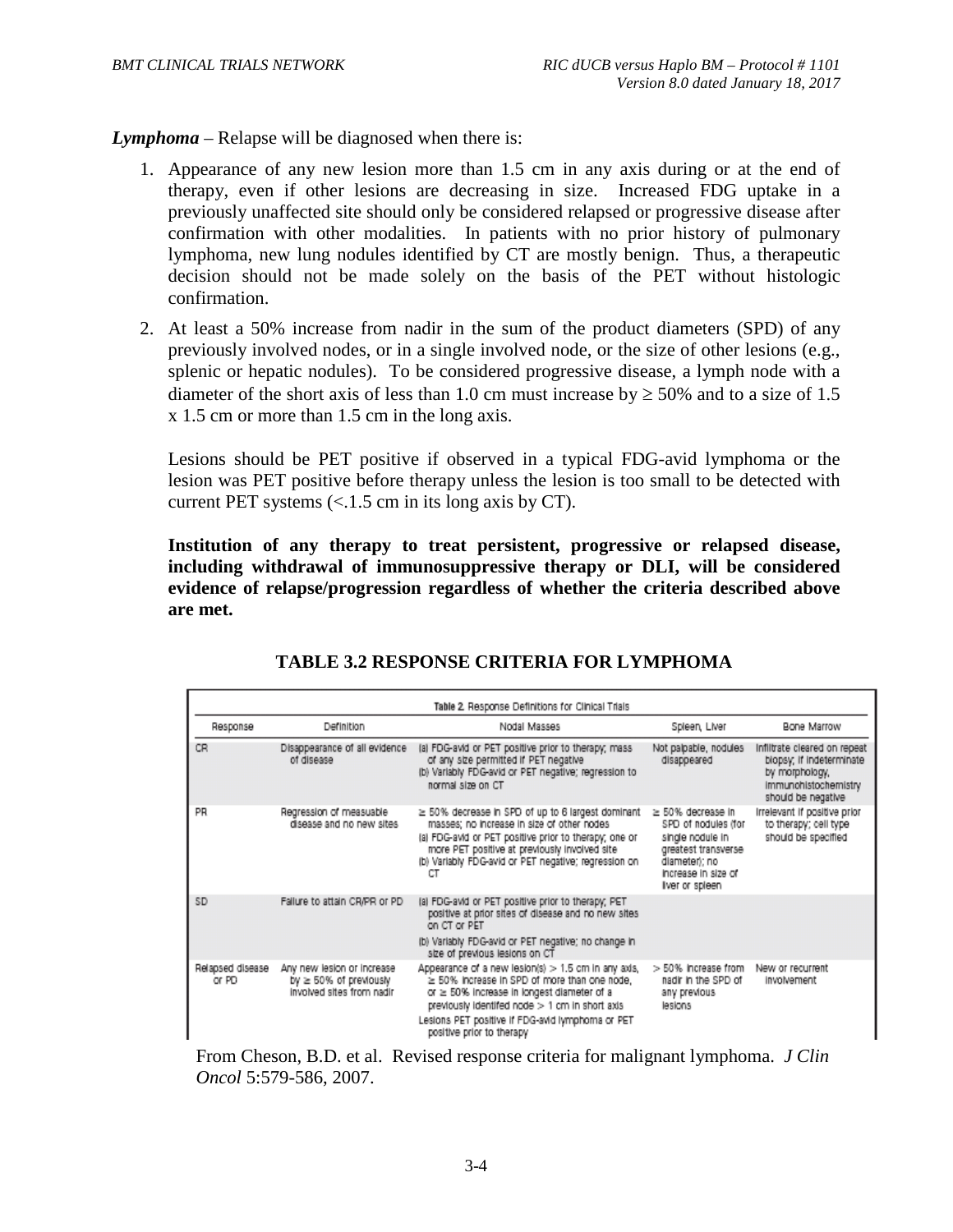#### *Response Criteria for Acute Leukemia*

Remission is defined as < 5% blasts with no morphological characteristics of acute leukemia (e.g., Auer Rods) in a bone marrow with > 20% cellularity, peripheral blood counts showing ANC  $>1000/\mu$ , including patients in CRp.

#### *Response Criteria for Lymphoma*

Response criteria for lymphoma are described in Table 3.2.

#### 3.2.14. Cost-effectiveness Analysis

The primary endpoint for the CEA is the cost per QALY from the societal perspective with two time horizons: (1) within trial, and (2) lifetime using economic modeling.

The secondary endpoints for the CEA include costs from a narrower third party payer perspective and a separate analysis of the value of informal caregiving.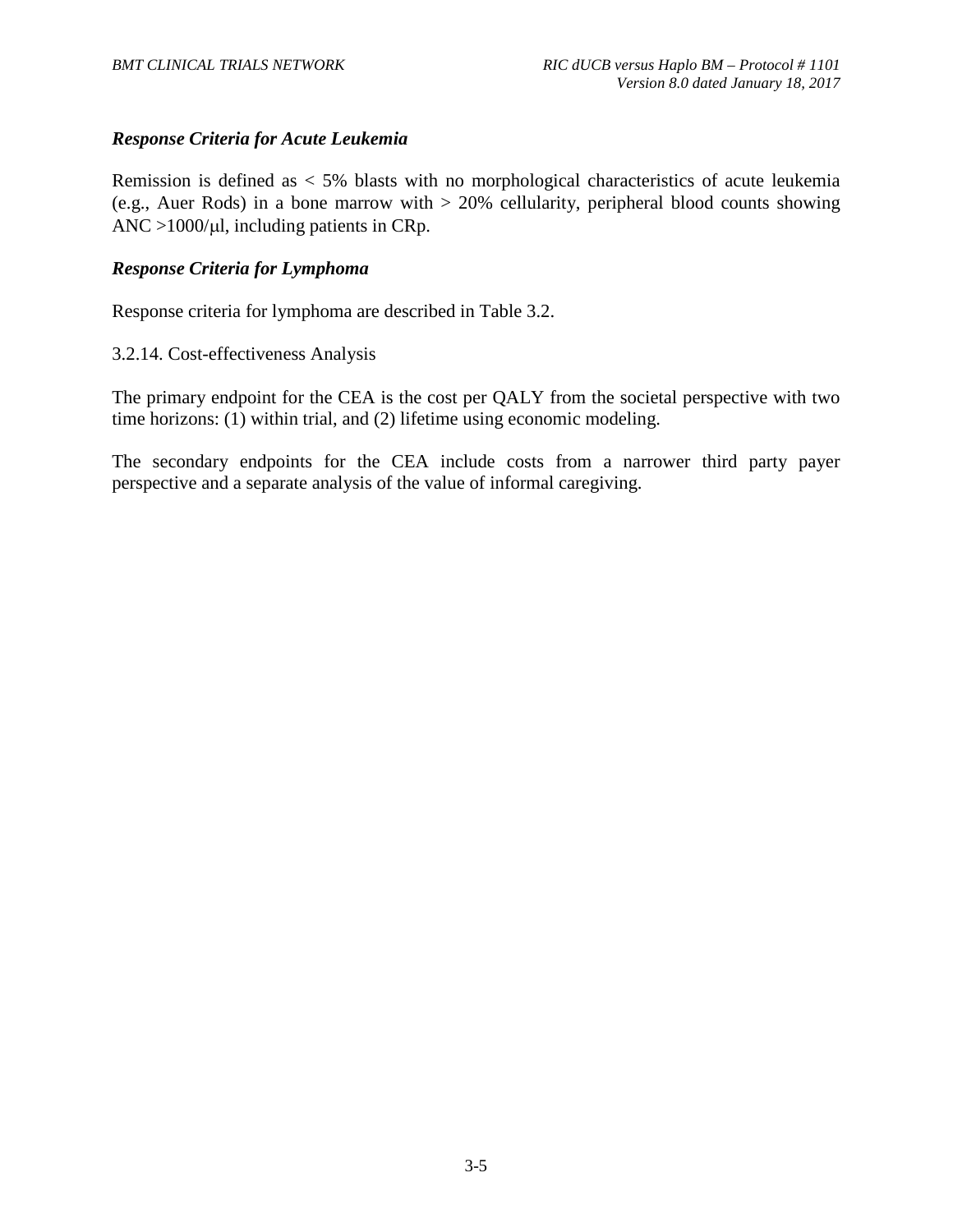# **CHAPTER 4**

#### **4. PATIENT ENROLLMENT AND EVALUATION**

#### **4.1. Enrollment Procedures**

#### 4.1.1. Screening and Eligibility Procedures

Patients will be registered using the BMT CTN Electronic Data Capture System  $(AdvancedEDC<sup>SM</sup>)$ . The following procedures should be followed:

- 1. An authorized user at the transplant center enters the patient demographics and HLA typing results of the recipient, haplo donor, and both CBUs into Segment 0 in AdvantageEDC. HLA match scores will be calculated to confirm eligibility prior to randomization. Further review by the DCC will be triggered if the institutional match score disagrees with the calculated match score. The DCC review must be completed prior to proceeding to Segment A. The eligibility screening includes a question confirming that the patient (or legal guardian) signed the informed consent.
- 2. Upon successful completion of the Segment 0 HLA forms, an authorized user at the transplant center will enter the remainder of the eligibility criteria required prior to randomization on the Segment A enrollment form. In addition, the transplant center must commit to using or not using post transplant maintenance therapy, irrespective of the treatment assignment.
- 3. If the patient is eligible, the patient will be randomized to the dUCB or Haploidentical transplant arm and the treatment assignment will be displayed along with the generated patient number. Patients should be registered as close as possible to the initiation of the conditioning regimen.
- 4. A visit schedule based on treatment start date is displayed for printing and is referred to as 'Segment A Follow-up.'

#### **4.2. Study Monitoring and Data Submission**

#### 4.2.1. Follow-up Schedule

The follow-up schedule for scheduled study visits is outlined in Table 4.2.1. A detailed description of each of the forms and the procedures required for forms completion and submission can be found in the Data Management Handbook and User's Guide.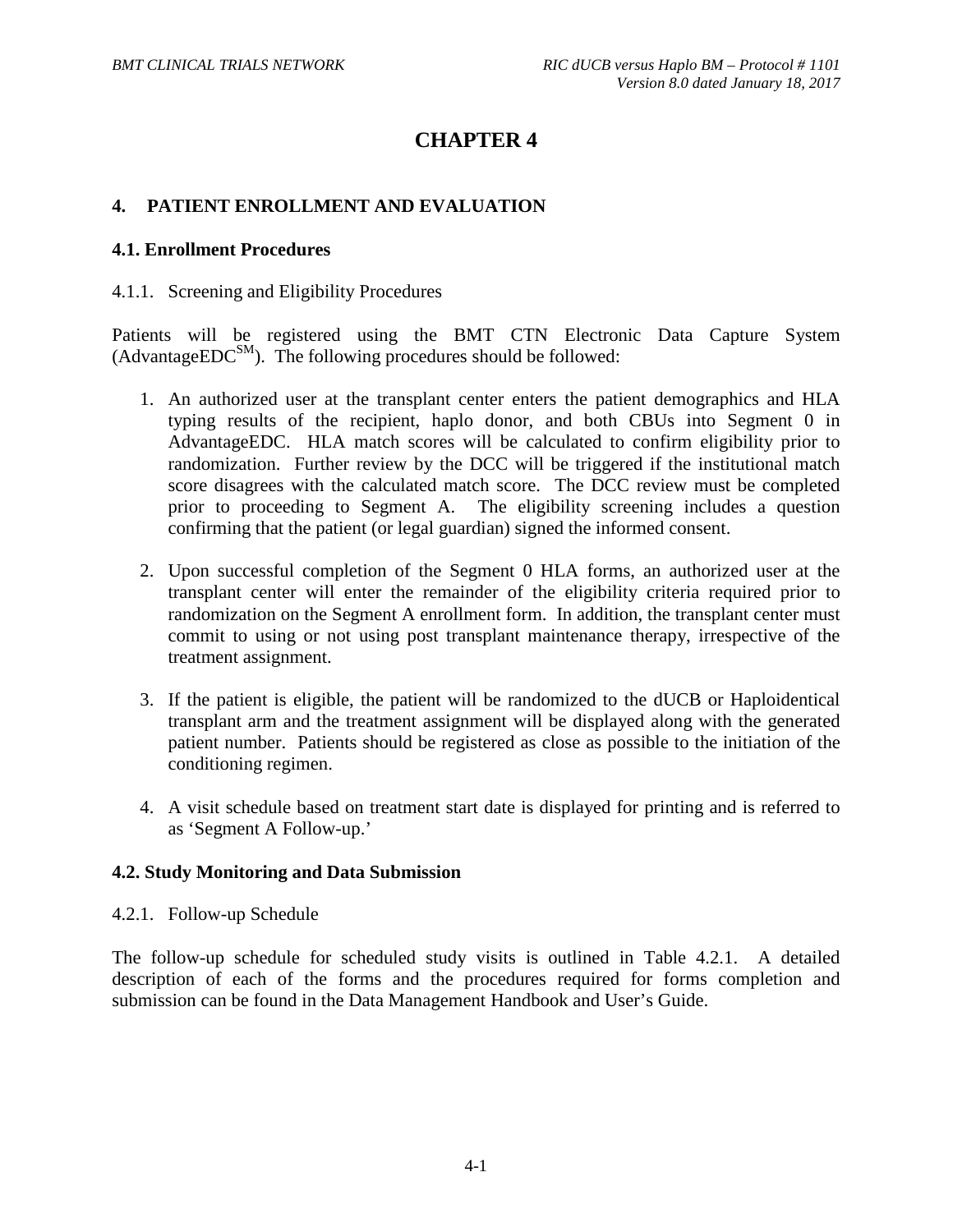| <b>Study Visit</b> | <b>Target Day Post-Transplant</b> |
|--------------------|-----------------------------------|
| 1 week             | $7 \pm 3$ days                    |
| 2 week             | $14 \pm 3$ days                   |
| 3 week             | $21 \pm 3$ days                   |
| 4 week             | $28 \pm 3$ days                   |
| 5 week             | $35 \pm 3$ days                   |
| 6 week             | $42 \pm 3$ days                   |
| 7 week             | $49 \pm 3$ days                   |
| 8 week             | $56 \pm 3$ days                   |
| 9 week             | $63 \pm 3$ days                   |
| 10 week            | $70 \pm 3$ days                   |
| 11 week            | $77 \pm 3$ days                   |
| 12 week            | $84 \pm 3$ days                   |
| 13 week            | $91 \pm 3$ days                   |
| 6 month            | $180 \pm 45$ days                 |
| 12 month           | $365 \pm 45$ days                 |
| 24 month           | $730 \pm 60$ days                 |
| 36 month           | $1095 \pm 60$ days                |

## **TABLE 4.2.1: FOLLOW-UP SCHEDULE**

#### 4.2.2. Criteria for Forms Submission

#### 4.2.2.1. Electronic Case Report Forms (eCRFs)

All data for patients are recorded in the electronic Case Report Forms (eCRF) exclusively designed for the study. The Principal Investigator at each of the participating center's is responsible for complete, accurate and timely reporting of data.

Criteria for timeliness of submission for all study forms are detailed in the Data Management Handbook and User's Guide. Forms that are not entered into AdvantageEDC (the electronic data entry system) within the specified time will be considered delinquent and addressed with the delinquent center. When data are unavailable because a measure has not been taken, a test not performed or data are unknown, a form or field exception is requested by the center. A form will continue to show as "missing" either until the form is entered into the AdvantageEDC system and integrated into the Data and Coordinating Center's (DCC) master database, or until an exception is granted and entered into the Missing Form Exception File, as detailed in the Data Management Handbook.

Corrections in the eCRF are to be conducted only by authorized personnel and may require authorization prior to implantation of corrections. However, all earlier entires are retrievable despite corrections. All corrections are recorded automatically concerning date, time point and person. Plausibility and completeness of the eCRF are verified by personnel at the Data Coordinaring Center.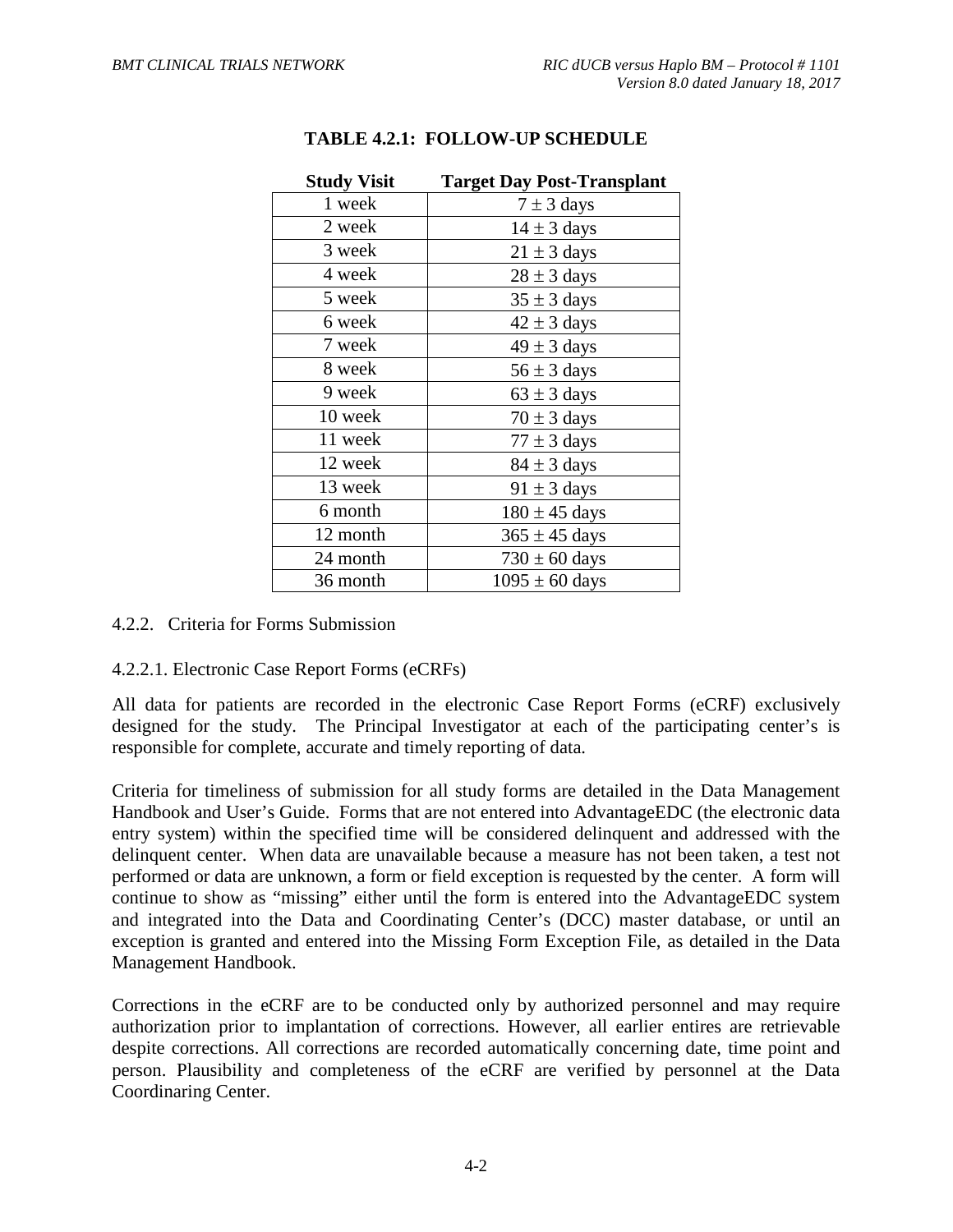At all times, the Principal Investigators at the participating centers have full responsibility for ensuring accuracy and authenticity of all clinical and laboratory data entered on the eCRFs.

**Reporting Patient Deaths:** Recipient death information must be entered into AdvantageEDC within 24 hours of knowledge of the patient's death. If the cause of death is unknown at that time, it need not be recorded at that time. However, once the cause of death is determined, the form must be updated in AdvantageEDC.

**CIBMTR Data Reporting:** Centers participating in BMT CTN trials must register pre- and post-transplant outcomes on all consecutive hematopoietic stem cell transplants done at their institution during their time of participation to the Center for International Blood and Marrow Transplant Research (CIBMTR). Registration is done using procedures and forms of the Stem Cell Transplant Outcomes Database (SCTOD). (Note: Federal legislation requires submission of these forms for all US allotransplant recipients.) Enrollment of BMT CTN #1101 must be indicated on the SCTOD pre-transplant registration form. Additionally, CIBMTR pre- and posttransplant Comprehensive Report Forms must also be submitted for all patients enrolled on this trial. CIBMTR forms will be submitted directly to the CIBMTR at the times specified on the Form Submission Schedule.

**GVHD Monitoring:** GVHD should be monitored in accordance with BMT CTN guidelines as specified in the Manual of Procedures. Patients should be assessed weekly until Day 90 posttransplant for GVHD. After Day 90 patients will be assessed at each follow-up visit (Day 180, 365, and 730) for the presence of GVHD.

#### 4.2.2.2. Access to Data

Participating sites and their Principal Investigators must agree to allow trial-related on-site monitoring, including audits and regulatory inspections by BMT CTN DCC personnel such that the DCC has direct access to source data/documents as required.

#### 4.2.2.3. Record Retention

**Responsibilities of the Sponsor**: As required by law, all study documents must be stored by the sponsor for at least 10 years after the clinical trial was finished or stopped.

**Responsibilities of the Principal Investigator**: The Investigator agrees to keep records, including the identity of all participating patients, all original signed informed consent forms, copies of all CRFs, source documents, detailed records of treatment disposition and other trialrelated documents. The trial-related records should be retained by the Investigator for at least 10 years or as specified by contract, whichever is longer.

#### 4.2.3. Study Monitoring

Monitoring and audits will be performed during the clinical study to ensure that the study meets the quality criteria.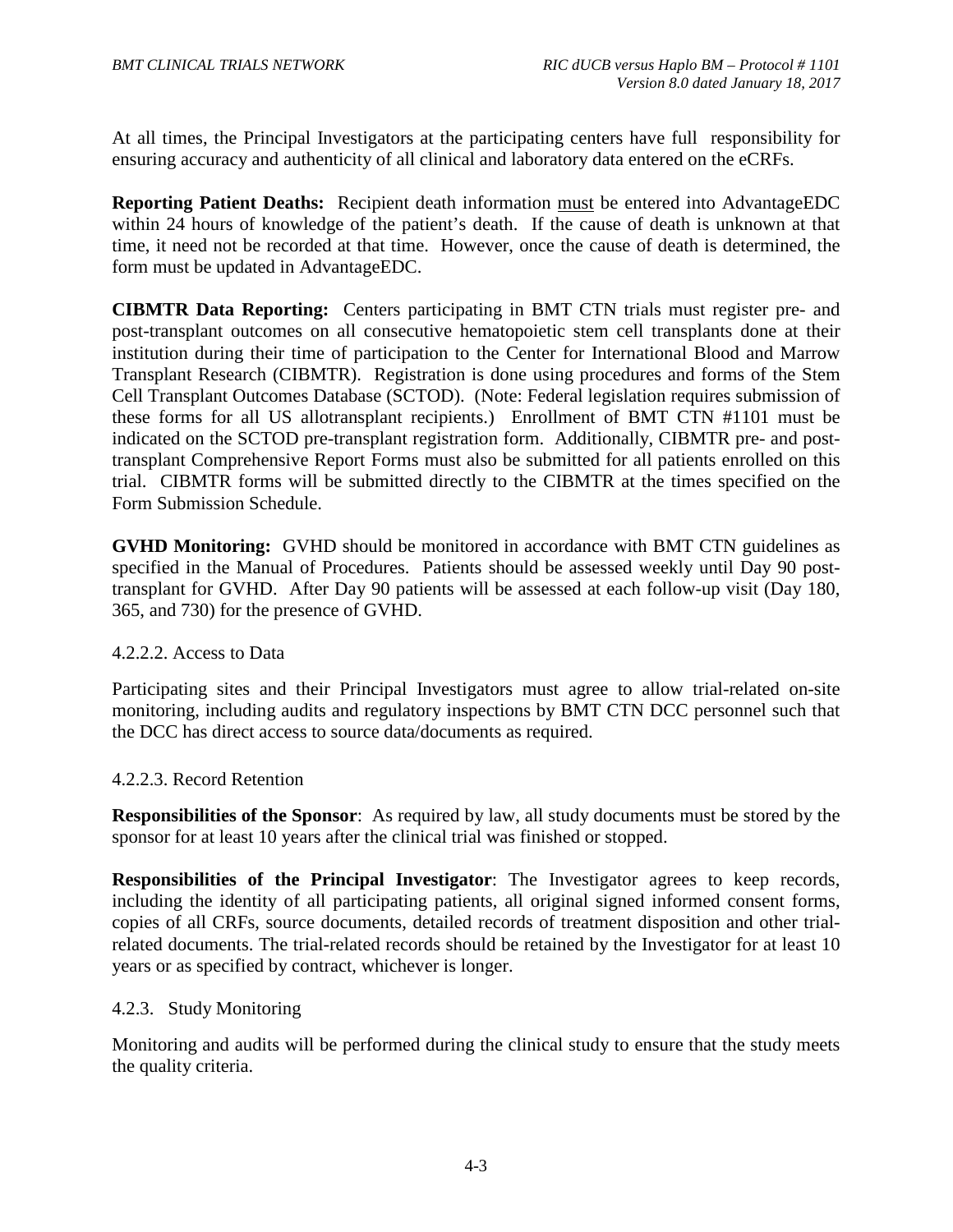The investigator agrees that the monitor will visit the study center in appropriate intervals. During these visits, the monitor will check the quality of the data recording and ensure that the study center adheres to the timeframe as set in the study protocol. The investigators agree to provide any relevant information and documentation whenever requested by the monitor. This includes access to all original study documents and source data including access to electronic source documents if necessary. Source data are checked and compared with entries in the data base. The participant has given consent to this procedure by signing the patient information and written informed consent form.

The monitor has the responsibility to treat all information confidentially and to safeguard the integrity and personal privacy of the study participants.

Following a monitoring visit, the Monitor will provide a report to the sponsor and the site, which will summarize the documents reviewed and a statement of findings, deviations, deficiencies, conclusions, actions taken and actions required. The Principal Investigator at each site will be responsible for ensuring that monitoring findings are addressed (this may be delegated to an appropriate member of staff).

Details of monitoring activities will be included in the Site Monitoring Plan.

#### 4.2.4. Adverse Events

#### 4.2.4.1.Adverse Event Reporting

Adverse event reporting will be conducted according to the BMT CTN's manual of operating proceedures (MOP).

**Unexpected AE Reporting:** Unexpected, grade 3-5 adverse events (AE) will be reported through an expedited AE reporting system via AdvantageEDC. Unexpected, grade 4-5 AEs must be reported within 24 hours of knowledge of the event. Unexpected, grade 3 AEs must be reported within three business days of knowledge of the event.

The principal investigator is responsible for submitting follow-up reports to the DCC for all Grade 3-5 Unexpected AEs regarding the patient's subsequent course until the Unexpected AE has resolved or until the patient's condition stabilizes (in the case of persistent impairment), or the patient dies.

**Expected AE Reporting:** Expected AEs will be reported using NCI's Common Terminology Criteria for Adverse Events (CTCAE) Version 4.0 at regular intervals as defined on the Form Submission Schedule. All fatal (Grade 5) expected adverse events will be reported in an expedited manner to the DCC. Most protocol-specific life-threatening or disabling (Grade 4) and other non-fatal expected adverse events will be reported on study forms submitted on a defined forms submission schedule. Grade 4 adverse events not collected on study forms should be reported in an expedited manner.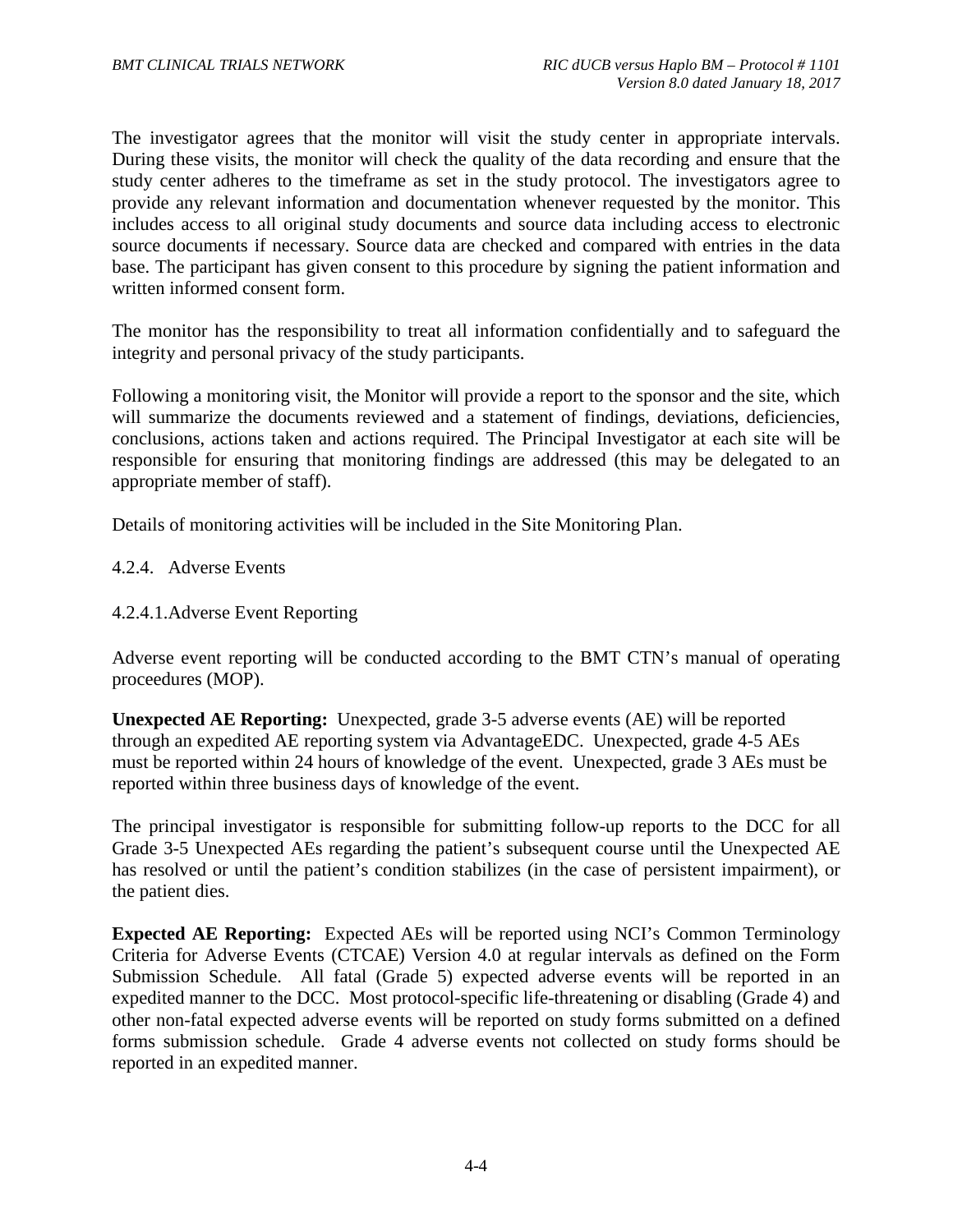## 4.2.4.2.Adverse Event Monitoring

**Unexpected Adverse Events:** Unexpected adverse events will be reported via a web-based adverse event (AE) system. The Adverse Event Coordinator will review daily all submitted unexpected adverse events and forward the information to the Medical Monitor for review.

All unexpected adverse events will be reviewed by the Medical Monitor within 2 business days of receiving the summary of the adverse event from the transplant center. If the Medical Monitor requires additional information to make his/her assessment, transplant centers will have 4 business days to respond to the request for additional information.

The Medical Monitor has medical expertise relevant to the study protocol and may request the participant's treatment assignment when reviewing the adverse event. A designated person at the DCC is responsible for notifying the Project Officer (National Heart Lung and Blood Insttiute [NHLBI]) immediately of all Grade 3-5 unexpected adverse events and of any concerns regarding the frequency or type of adverse event(s) on a study or study treatment arm. The NHLBI Project Officer (or designee) is responsible for reviewing the adverse event materials to determine if the materials are complete. If there are any concerns regarding the type or frequency of the event, the NHLBI Project Officer will request that the Data Saftey Monitoring Board (DSMB) Executive Secretary notify the DSMB Chair. The DSMB Chair will review the adverse event materials, determine if the information is complete, determine if additional DSMB review is required and make recommendations to the NHLBI concerning continuation of the study. Full documentation of the procedures will be available at the DCC.

The Medical Monitor will review cumulative unexpected grades 3-5 SAEs on a quarterly basis (data will be reported in a blinded fashion). The Medical Monitor may seek additional guidance from one of the DCC Principal Investigators, based on the expertise required, for their assessments as long as the DCC Principal Investigator's institution is not participating in the protocol under consideration, and the DCC Principal Investigator is not considered to be otherwise in conflict by the NHLBI or by the Steering Committee. If there any concerns regarding safety, the NHLBI Program Directors will be notified immediately. The Medical Monitor will provide a written summary of the safety concern.

The DCC will prepare semi-annual summary reports of all unexpected adverse events for the NHLBI Project Officer and DSMB Chair. Semi-annual reports will be made available on a secure website and the NHLBI Project Officer and DSMB Chair will be notified by e-mail when the materials are posted.

**Expected Adverse Events:** The DCC will prepare semi-annual summary reports of all Grade 5 expected adverse events for the NHLBI Project Officer and the DSMB Chair. Semi-annual reports will be made available on a secure website and the NHLBI Project Officer and DSMB Chair will be notified by e-mail when the materials are posted. Grade 3-5 expected adverse events defined in the interim analysis plan will be reported as defined in the protocol. Any concern regarding the type or frequency of a Grade 3-5 expected adverse event will be reported to the NHLBI Project Officer who will determine if referral to the DSMB is warranted. If required, data materials will be provided by the DCC. The DSMB Executive Secretary will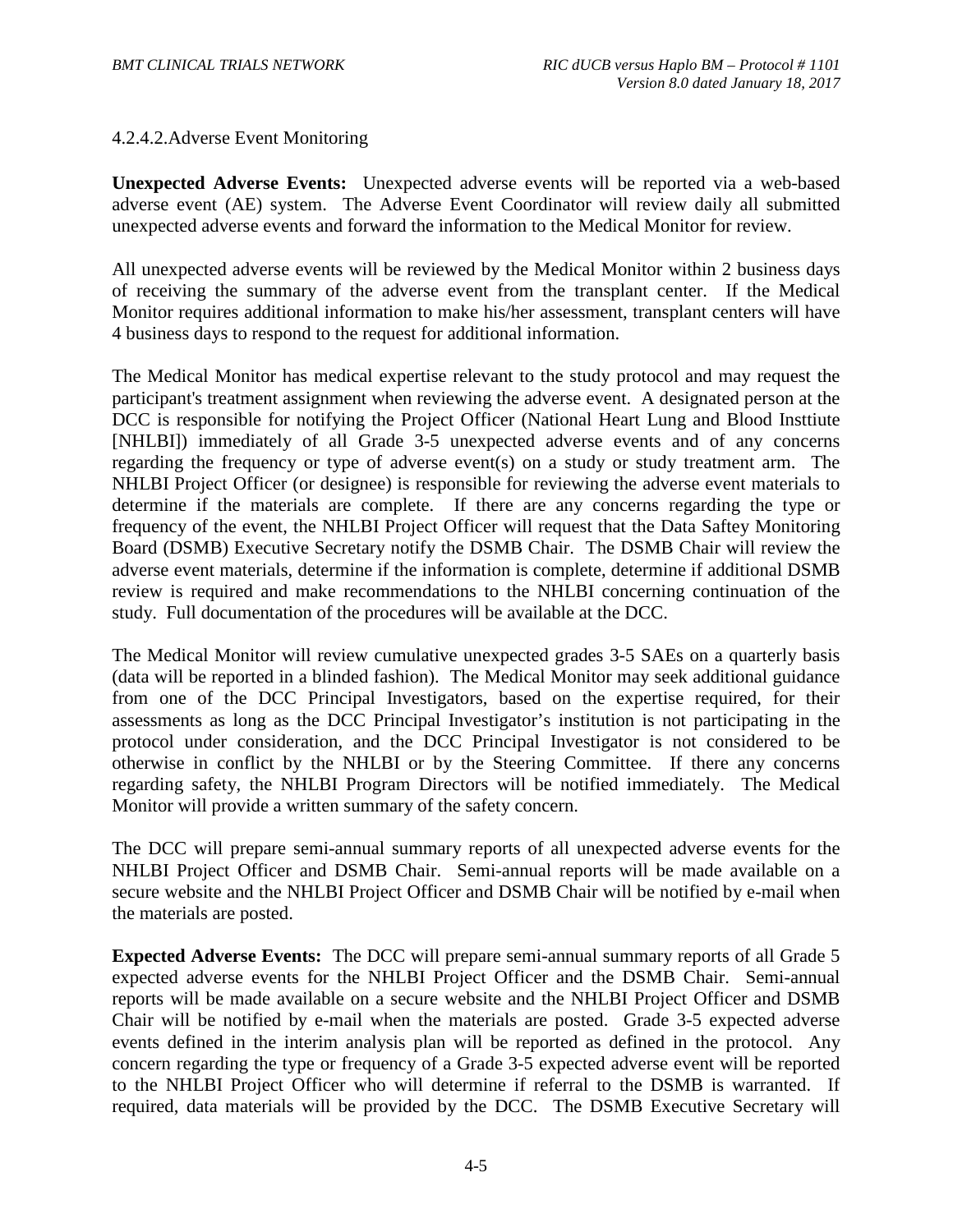arrange for review by the DSMB Chair. The Chair will determine if additional DSMB review is required and make recommendations to the NHLBI concerning continuation of the study. The DCC will ensure that any additional reporting requirements defined by the NHLBI Project Officer, DSMB Chair and other oversight groups are identified and implemented. The DCC in collaboration with the NHLBI Project Officer will determine the exact content of these summary reports and the reporting schedule.

The Protocol Coordinator and Medical Monitor will review the adverse events monitored for stopping guidelines at least monthly.

Additionally, the Protocol Coordinator and Medical Monitor will review events reported on the protocol-specific toxicity form, the GVHD forms and the infection forms on a regular basis (at least semi-annually) to assess whether there are safety concerns that should be referred to the DSMB. The Medical Monitor may seek additional guidance from one of the physicians at the DCC in these assessments as long as this physician's institution is not participating in the protocol under consideration.

| <b>SEVERITY</b><br><b>GRADE</b>                   | <b>ATTRIBUTION</b> | <b>TRANSPLANT CENTER</b><br><b>REPORTING REQUIREMENTS</b>                                                                                                                                                                                                                                                                |
|---------------------------------------------------|--------------------|--------------------------------------------------------------------------------------------------------------------------------------------------------------------------------------------------------------------------------------------------------------------------------------------------------------------------|
| 5 - Fatal<br>4 - Life-threatening<br>or Disabling | All attributions   | Submit unexpected adverse event form to the DCC within<br>24 hours of the event. For Grade 5, also submit study<br>death form to the DCC.                                                                                                                                                                                |
|                                                   |                    | Submit a summary of the adverse event to the DCC within<br>4 working days. For Grade 5, the summary should<br>include potential contributing causes of death.                                                                                                                                                            |
|                                                   |                    | Information reported for the adverse event must include:<br>Name of adverse event, date of first onset, peak severity,<br>relationship to study drug/device/treatment, resolution<br>date, actions taken with respect to administration of study<br>drug/device/treatment, and other treatment for the adverse<br>event. |
| $3 -$ Severe                                      | All attributions   | Submit unexpected adverse event form to the DCC within<br>3 working days of the adverse event.                                                                                                                                                                                                                           |
|                                                   |                    | Submit a summary of the adverse event to DCC within 4<br>working days                                                                                                                                                                                                                                                    |
|                                                   | Definite           | Information reported for the adverse event must include:                                                                                                                                                                                                                                                                 |
| Probable<br>Possible                              |                    | Name of adverse event, date of first onset, peak severity,<br>relationship to study drug/device/treatment, resolution<br>date, actions taken with respect to administration of study<br>drug/device/treatment, and other treatment for the adverse                                                                       |

## **TABLE 4.2.4.1 REPORTING UNEXPECTED ADVERSE EVENTS ON A BMT CTN PHASE II OR III STUDY**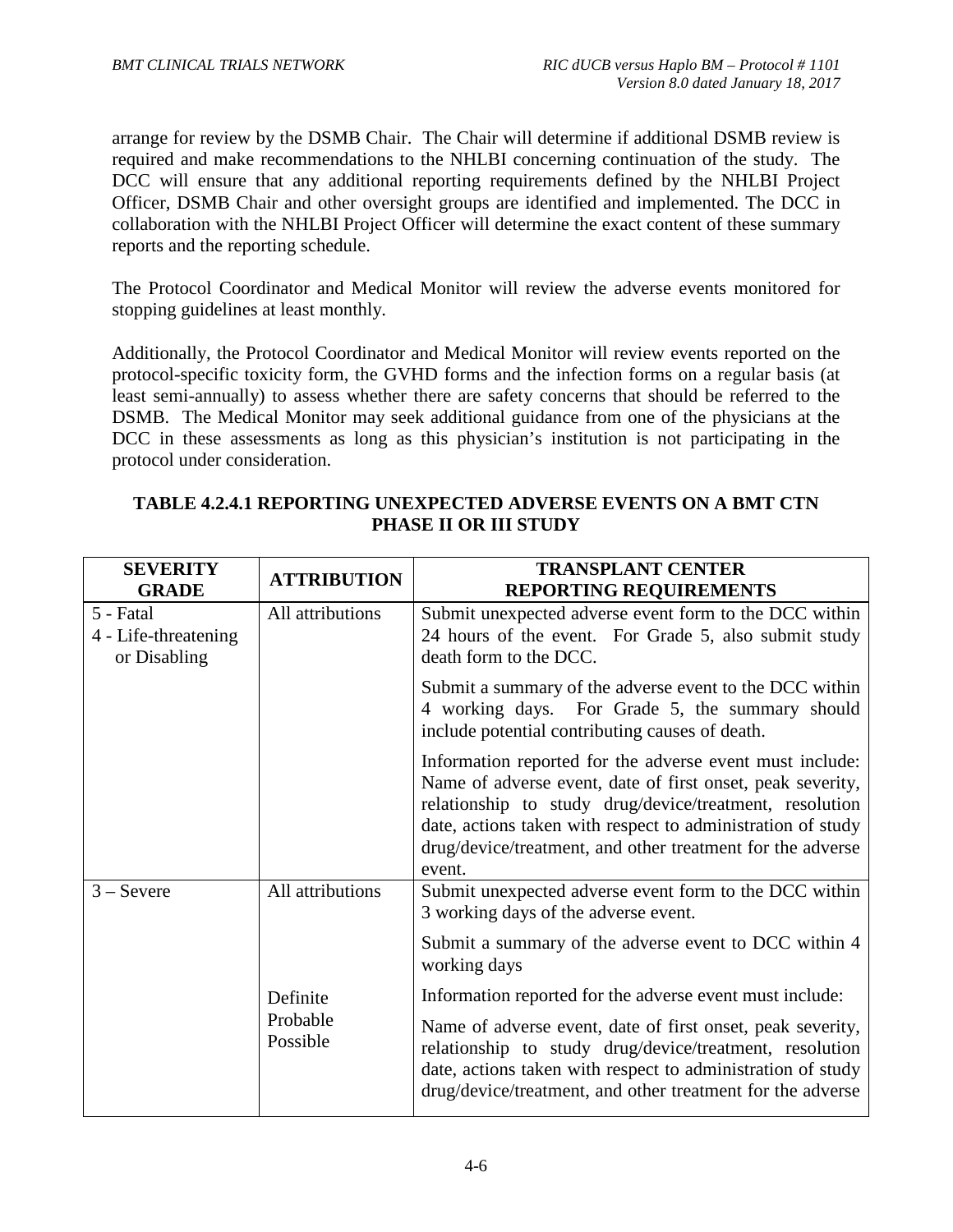|           | event.                                                                                                                                                                                                                                                            |
|-----------|-------------------------------------------------------------------------------------------------------------------------------------------------------------------------------------------------------------------------------------------------------------------|
| Unlikely  | Multiple recurrences of the same adverse event should be<br>reported separately.                                                                                                                                                                                  |
| Unrelated | Information reported for the adverse event must include:<br>name of adverse event, date of first onset, peak severity,<br>and relationship to the study drug/device/treatment.                                                                                    |
|           | Multiple recurrences of the same adverse event should be<br>reported together.                                                                                                                                                                                    |
|           | Note: Any adverse event prompting a change in the<br>administration of study drug/device/treatment must<br>include resolution date, actions taken with respect to<br>administration of study drug/device/treatment, and other<br>treatment for the adverse event. |

# **TABLE 4.2.4.2 REPORTING EXPECTED ADVERSE EVENTS ON BMT CTN PHASE II OR III STUDIES**

| <b>SEVERITY</b><br><b>GRADE</b>        | <b>ATTRIBUTION</b> | <b>TRANSPLANT CENTER</b><br><b>REPORTING REQUIREMENT</b>                                                                                                                                                                 |
|----------------------------------------|--------------------|--------------------------------------------------------------------------------------------------------------------------------------------------------------------------------------------------------------------------|
| $5 - \text{Fatal}$                     | All attributions   | Submit study death form to the DCC within 24 hours of<br>death.                                                                                                                                                          |
|                                        |                    | Submit death summaries and/or autopsy reports of the<br>expected adverse event to DCC quarterly or as requested.                                                                                                         |
|                                        |                    | The summaries should include potential contributing<br>causes of death.                                                                                                                                                  |
| $4$ – Life-threatening<br>or disabling | All attributions   | Submit study form(s) capturing data on the expected<br>adverse event to the DCC at the form's scheduled due<br>date. If the event is not captured on a study from, report<br>using the AE system in an expedited manner. |
|                                        |                    | Note: Selected Grade 3-5 events will be tracked and<br>regularly monitored by the DCC and DSMB as specified<br>in protocol-specific monitoring plans.                                                                    |
| $3 -$ Severe                           | All attributions   | Submit study form(s) capturing data on the expected<br>adverse event to the DCC at the form's scheduled due<br>date.                                                                                                     |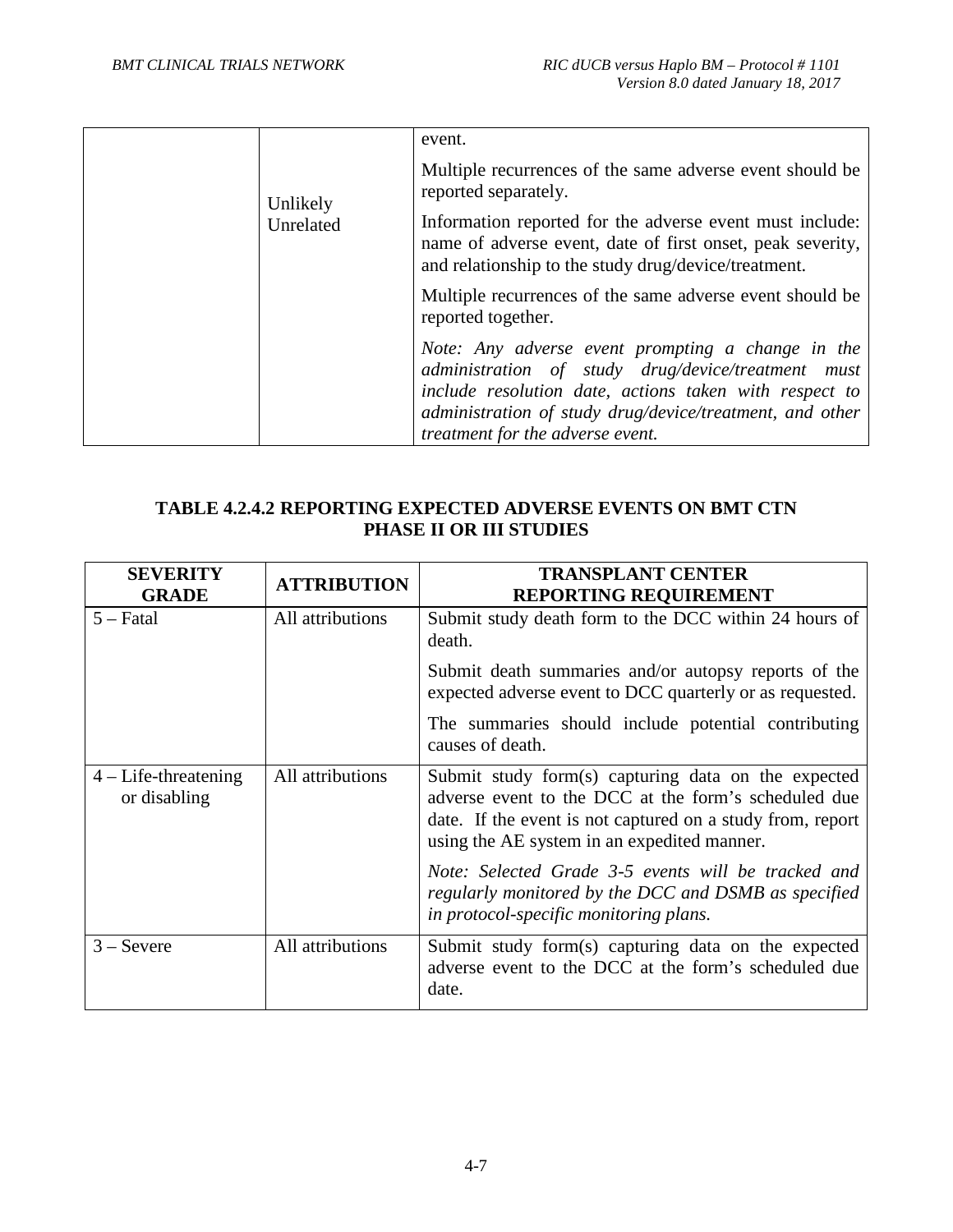#### 4.2.4.3. Adverse Event Definitions

Adverse Event - Any unfavorable and unintended sign (including an abnormal laboratory finding), symptom or disease temporally associated with the use of a medical treatment or procedure regardless of whether it is considered related to the medical treatment or procedure (attribution of definite, probable, possible, unlikely, or unrelated).

Life-Threatening Adverse Event - Any adverse event that places the participant, in view of the investigator, at immediate risk of death from the reaction.

Serious Adverse Event (SAE) - Any adverse event that results in any of the following outcomes: death, a life threatening adverse event, in-patient hospitalization or prolongation of existing hospitalization, a persistent or significant disability/incapacity, or a congenital anomaly/birth defect.

Unexpected Adverse Event - Any adverse event, the specificity or severity of which is NOT listed in the study protocol, product inserts or informed consent document.

Attribution - The determination of whether an adverse event is related to a medical treatment or procedure. Attribution categories:

- Definite The adverse event is *clearly related* to the study drug/device/procedure/ treatment(s).
- Probable The adverse event is *likely related* to the study drug/device/procedure/ treatment.

*For BMT CTN studies: the adverse event is not likely to be caused by the subject's underlying medical condition or other concomitant therapy, and the nature of the adverse event or the temporal relationship between the onset of the adverse event and study drug/device/treatment administration lead the investigator to believe that there is a reasonable chance of causal relationship.* 

Possible The adverse event *may be related* to the study drug/device/procedure/ treatment(s).

> *For BMT CTN studies: the adverse event could be attributed to the subject's underlying medical condition or other concomitant therapy, but the nature of the adverse event or the temporal relationship between the onset of the adverse event and study drug/device/treatment administration lead the investigator to believe that there could be a causal relationship.*

Unlikely The adverse event is *doubtfully related* to the study drug/device/ procedure/treatment(s).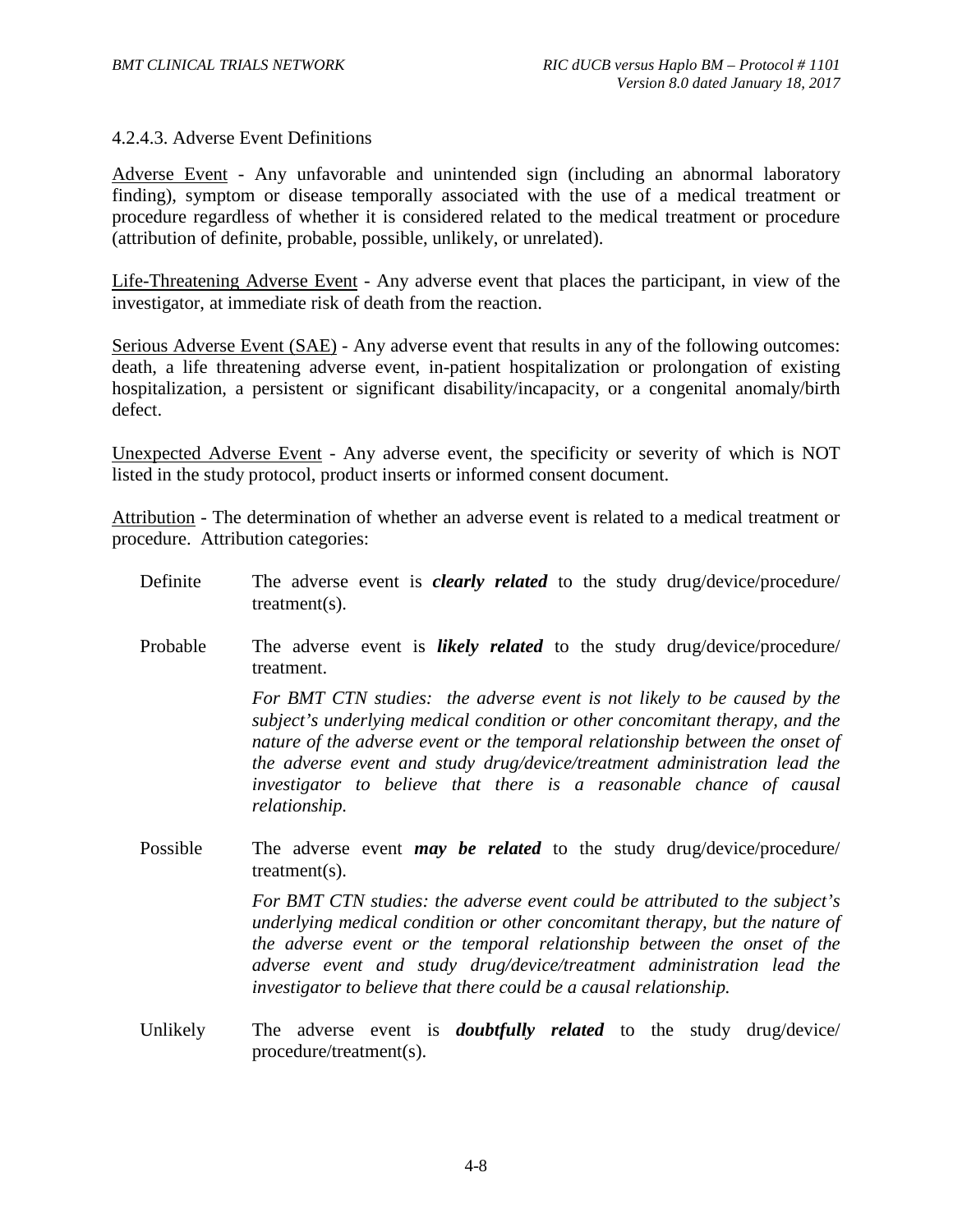Unrelated The adverse event is *clearly NOT related* to the study drug/device/procedure/ treatment(s).

> *For BMT CTN studies: the adverse event is most plausibly explained by the subject's underlying medical condition or other concomitant therapy, or the adverse event has no plausible biological relationship to study drug/device/ treatment.*

Common Terminology Criteria Adverse Events (CTCAE) – a descriptive terminology developed by the National Cancer Institute (NCI) for use in reporting adverse events. The CTCAE includes a grading (severity) scale for each adverse event term. Exhibits 6-1-1 and 6-1-2 provide reporting requirements for BMT-related complex/multi-component events. A copy of the current CTCAE guidelines is located at http://ctep.cancer.gov/reporting/.

Grade – Severity of the adverse event. Grades were developed using the following guidelines:

- Grade  $0 No$  adverse event or within normal limits
	- 1 Mild adverse event
	- 2 Moderate adverse event
	- 3 Severe adverse event
	- 4 Life-threatening or disabling adverse event
	- 5 Fatal adverse event

#### 4.2.5. Patient Assessments

Table 4.2.2 summarizes patient clinical assessments over the course of the study.

#### 4.2.5.1. Pre-transplant evaluations

The following observations must be completed  $\leq$  30 days prior to patient enrollment:

- 1. History, physical examination, height and weight.
- 2. Karnofsky performance status.
- 3. CBC with differential and platelet count and blood chemistries to include: serum creatinine, bilirubin, alkaline phosphatase, AST, and ALT, LDH, sodium, magnesium, potassium, and chloride.
- 4. If not already performed, HLA typing of the recipient: At least low resolution DNA based typing at HLA-A and -B, high resolution at HLA-DRB1 (see Section 2.2.1)
- 5. If not already performed, HLA typing (DNA-based low or high resolution acceptable) of at least one potential HLA-haploidentical first-degree relative (not required if potential haplo-donor is a biological parent or child).
- 6. Leukemia patients: Bone marrow aspirates for pathology and cytogenetics and/or biopsy.
- 7. Serum sample for anti-donor HLA antibodies.
- 8. Lymphomas: CT scans or Whole Body PET/CT.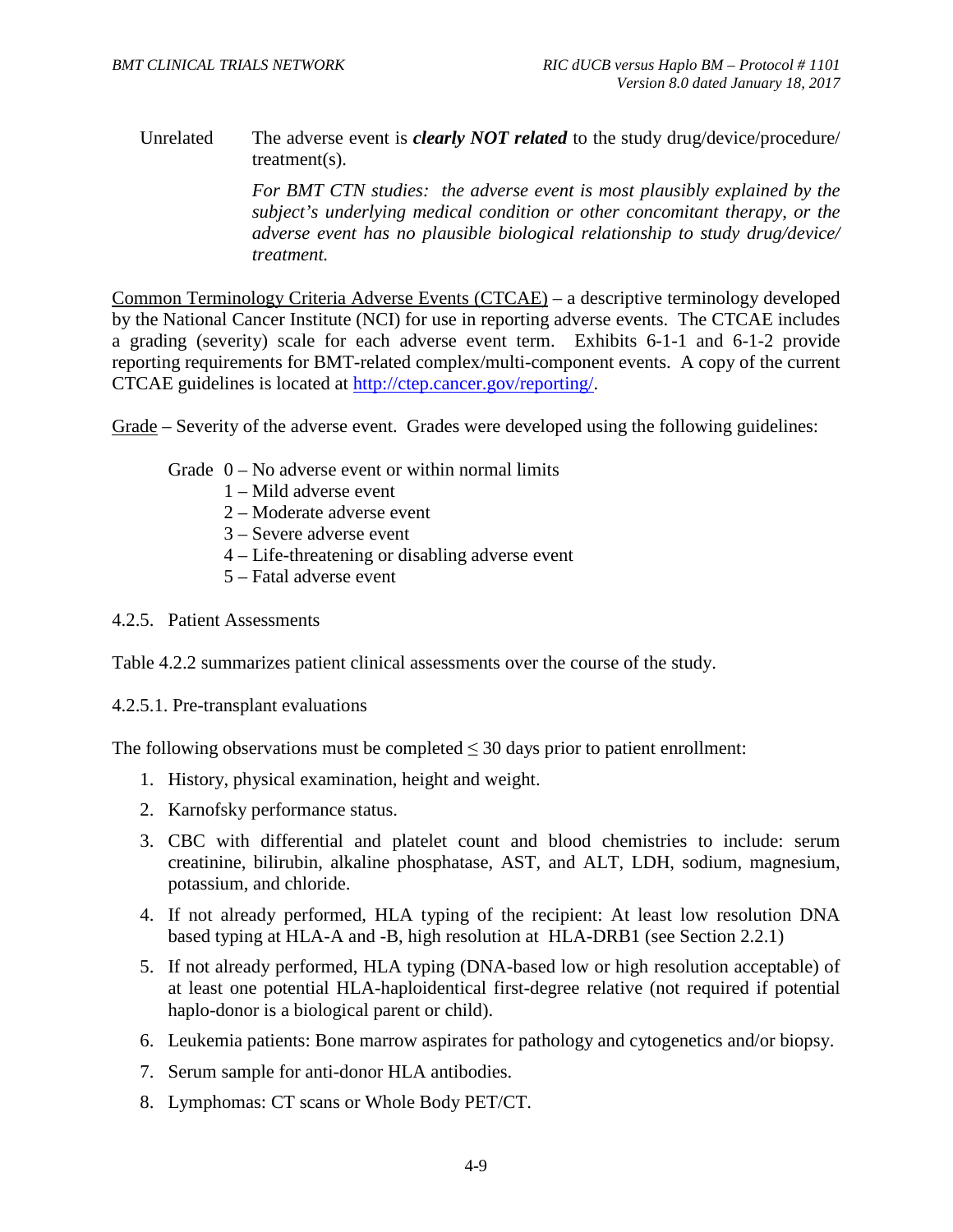9. Declaration of post transplant maintenance therapy, if intended, and independent of the randomization assignment.

The following observations are considered standard evaluations for transplant eligibility and must be determined  $\leq$  30 days prior to enrollment, OR  $\leq$  56 days prior to the initiation of conditioning therapy.

- 1. For patients randomized to the double umbilical cord blood arm, confirmatory HLA typing (see Section 2.3.3), if not already performed.
- 2. For patients randomized to the HLA haplo-identical bone marrow arm, high resolution DNA-based typing (see Section 2.3.2) of the recipient and donor, if not already performed.
- 3. CMV antibody test, hepatitis panel (HepA Ab, HepB Sab, HepB Sag, HepB Core Ab, HepC Ab), herpes simplex, syphilis, HIV and HTLV1 I/II antibody, and varicella zoster virus.
- 4. EKG.
- 5. Left ventricular ejection fraction or shortening fraction.
- 6. DLCO, FEV1, and FVC.
- 7. Chest imaging (Chest X-Ray or Chest CT).
- 8. Peripheral blood for pre-transplant chimerism, to establish a reference profile of host hematopoiesis.
- 9. HQL questionnaires.
- 10. Confidential Health Insurance Form and Caregivers Contact Information Form for the Cost Effectiveness Ancillary study.

# The following tests **must** be completed  $\leq 30$  days prior to the initiation of conditioning **therapy**.

- 1. Recipient blood sample for future research.
- 2. Donor blood (from all Haplo-BM donors) and bone marrow (from donors  $\geq 18$  only) samples for future research. Donor samples to be collected on Day 0.
- 3. CBC with differential, and blood chemistries to include: serum creatinine, bilirubin, AST, and ALT.
- 4. β-HCG serum pregnancy test for females of childbearing potential.
- 5. Leukemia patients: bone marrow aspirate and/or biopsy for pathology. THIS TEST DOES NOT NEED TO BE REPEATED IF THE PRE-ENROLLMENT BONE MARROW WAS OBTAINED  $\leq$  30 DAYS PRIOR TO INITIATION OF CONDITIONING.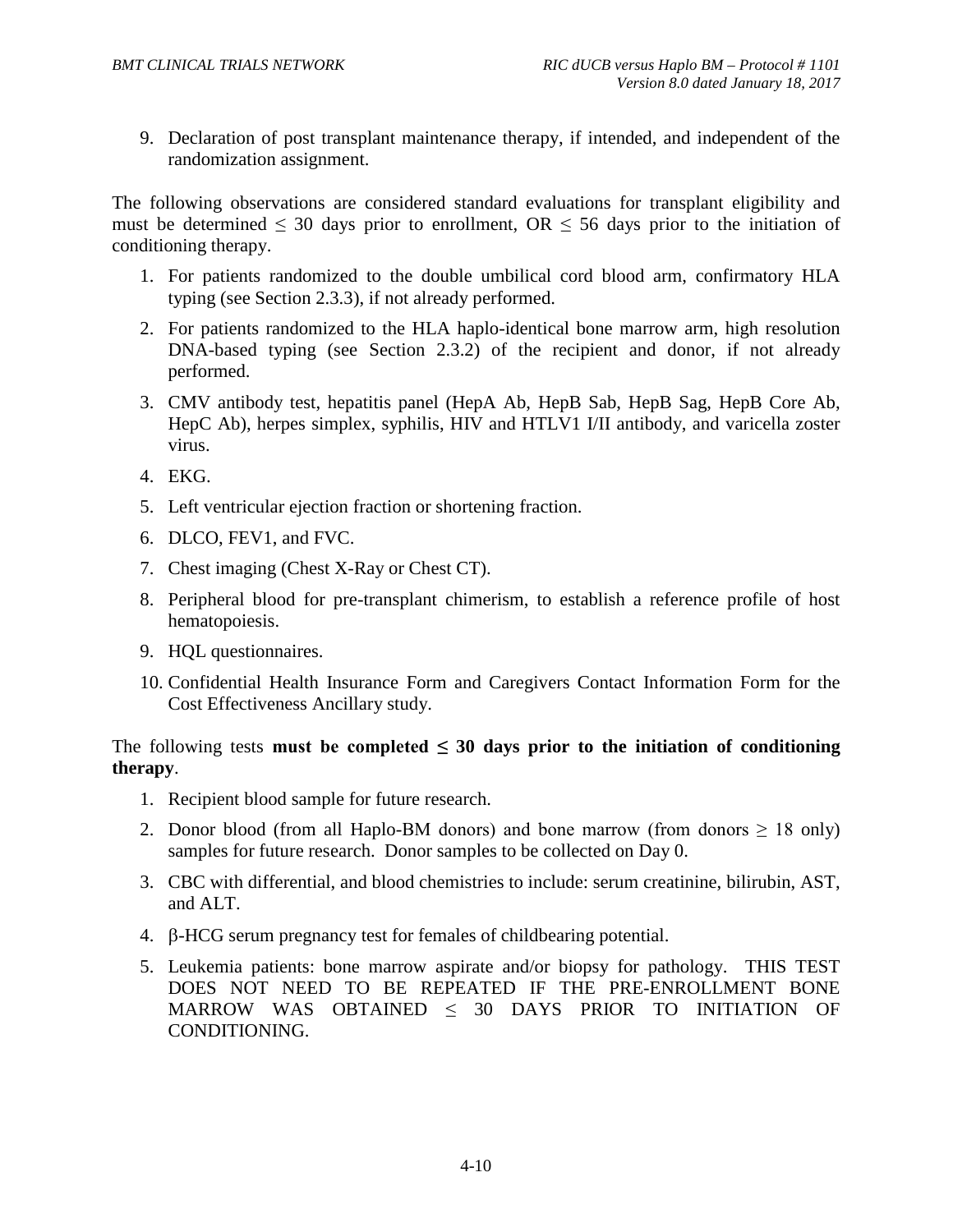#### 4.2.5.2. Post-transplant evaluations

The following evaluations are considered standard evaluations for transplant recipients:

- 1. Physical exam to assess GVHD and other morbidity weekly until Day 90 post-transplant, then at Days 180, 365, and 730 post-transplant. GVHD evaluation and grading to be in keeping with the BMT CTN MOP.
- 2. Karnofsky performance status on Days 56, 180, 365, and 730.
- 3. CBC at least three times a week from Day 0 until  $ANC > 500$  mm<sup>3</sup> for 3 days after nadir reached. Thereafter CBC twice per week until Day 28, then weekly until Day 56, then at Days 180, 365, and 730 post-transplant.
- 4. Creatinine, bilirubin, alkaline phosphatase, ALT, AST, LDH, sodium, magnesium, potassium, and chloride, twice a week until Day 28 (or four weeks) and then weekly until Day 56, and then at Days 180, 365, and 730.
- 5. Peripheral blood on Days 28 and 56 for post-transplant chimerism assay. Chimerism to be measured by standard molecular testing. FISH may only be used with haplo sex mismatched transplants. T cell chimerism is recommended. Peripheral blood for chimerism assay recommended on Day 180 if donor chimerism is less than 95% on Day 56. For the dUCB arm, the chimerism of individual cord blood units should be reported separately.
- 6. dUCB Arm: Bone marrow aspirate and biopsy with chimerism studies is required at Day 21 if WBC < 500. If there is zero donor chimerism on Day 21, repeat on Day 28. At Day 28, if the the marrow is < 5% cellular and or there is zero donor chimerism, consider management of graft failure per institutional guidelines.
- 7. Haplo-BM Arm: if ANC is less than 500 on Day 28, a bone marrow aspirate and biopsy with chimerism studies is required. If zero donor chimerism is present at this time, consider management of graft failure per institutional guidelines.
- 8. Toxicity assessments at Days 28, 56, 180, 365, and 730.
- 9. Disease status evaluation
	- a. Leukemia Patients: Disease status evaluation with at minimum CBC with differential is required at Day 730. Abnormal counts should be followed up with bone marrow biopsy or aspirate.
	- b. Lymphoma Patients CT scans or Whole Body CT/PET scan on Day 730, per NCCN guidelines.
- 10. Weekly CMV monitoring through Day 56.
- 11. HQL questionnaires to be completed by the patient at Days 365, and 730.
- 12. Blood samples for future research on Days 28, 56, 180, and 365.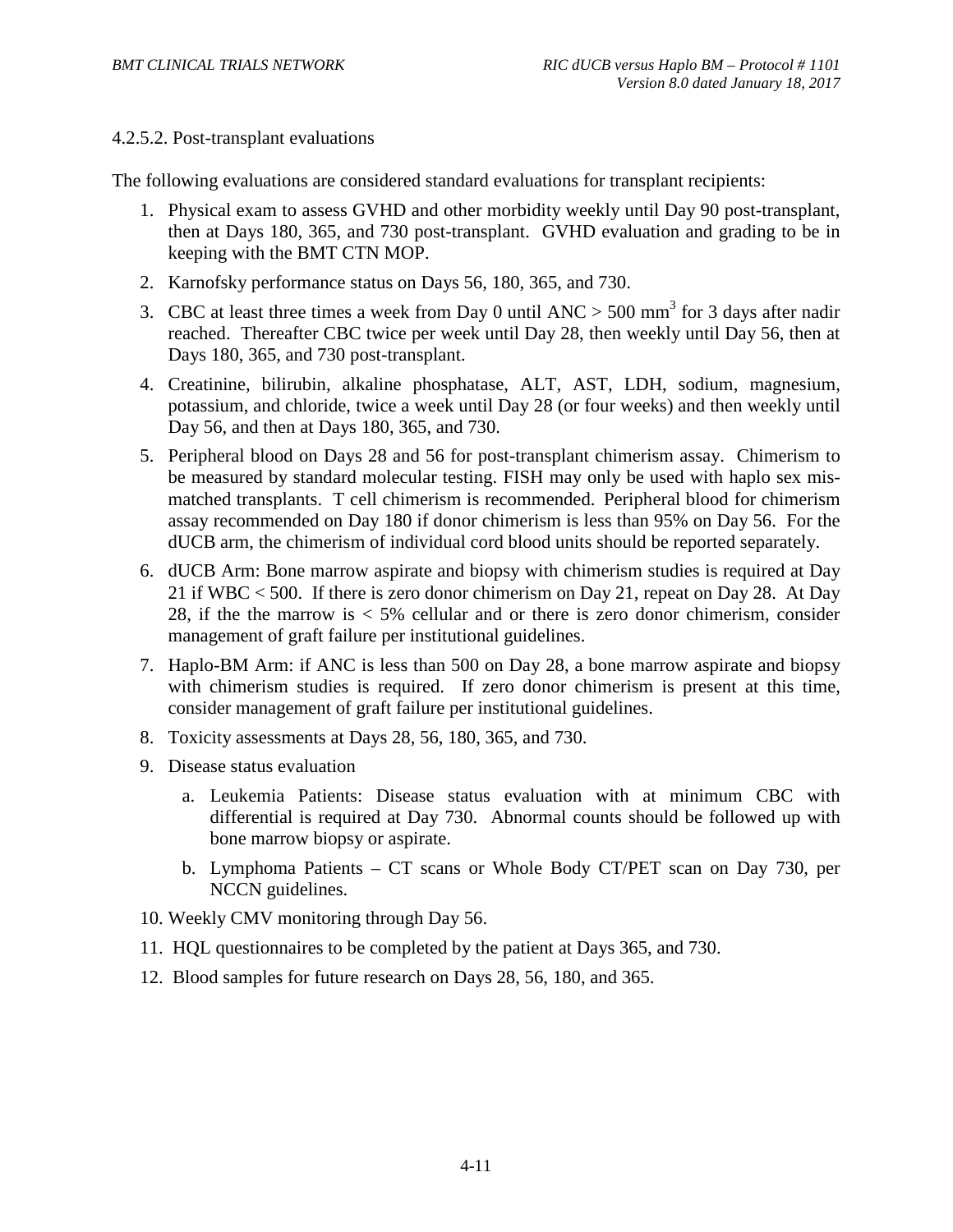#### **TABLE 4.2.2: SUMMARY OF ASSESSMENTS**

| <b>Study Assessments/</b>                                               |                           | <b>Days after Transplantation</b> |             |             |       |    |             |                           |             |    |    |    |    |    |       |             |       |             |
|-------------------------------------------------------------------------|---------------------------|-----------------------------------|-------------|-------------|-------|----|-------------|---------------------------|-------------|----|----|----|----|----|-------|-------------|-------|-------------|
| <b>Testing</b>                                                          | <b>Baseline</b>           | $\overline{7}$                    | 14          | 21          | 28    | 35 | 42          | 49                        | 56          | 63 | 70 | 77 | 84 | 91 | 180   | 365         | 730   | $1095^{12}$ |
| History, physical exam, height and weight                               | X                         |                                   |             |             |       |    |             |                           |             |    |    |    |    |    |       |             |       |             |
| Karnofsky performance status                                            | $\boldsymbol{\mathrm{X}}$ |                                   |             |             |       |    |             |                           | X           |    |    |    |    |    | X     | X           | X     |             |
| <b>HLA Typing</b>                                                       | X                         |                                   |             |             |       |    |             |                           |             |    |    |    |    |    |       |             |       |             |
| $CBC1$ differential, platelet count, and blood chemistries <sup>2</sup> | $\boldsymbol{\mathrm{X}}$ | $\mathbf X$                       | X           | X           | X     | X  | X           | X                         | X           |    |    |    |    |    | X     | X           | X     |             |
| Infectious disease titers <sup>3</sup>                                  | $\mathbf X$               |                                   |             |             |       |    |             |                           |             |    |    |    |    |    |       |             |       |             |
| CMV monitoring                                                          |                           | $\mathbf X$                       | $\mathbf X$ | $\mathbf X$ | X     | X  | $\mathbf X$ | $\boldsymbol{\mathrm{X}}$ | $\mathbf X$ |    |    |    |    |    |       |             |       |             |
| EKG and LVEF or shortening fraction                                     | X                         |                                   |             |             |       |    |             |                           |             |    |    |    |    |    |       |             |       |             |
| DLCO, FEV1 and FEV                                                      | X                         |                                   |             |             |       |    |             |                           |             |    |    |    |    |    |       |             |       |             |
| Bone marrow aspirate for pathology and cytogenetics                     | $X^*$                     |                                   |             | $X^4$       | $X^4$ |    |             |                           |             |    |    |    |    |    |       |             |       |             |
| and/or biopsy                                                           |                           |                                   |             |             |       |    |             |                           |             |    |    |    |    |    |       |             |       |             |
| CT scans or Whole Body CT/PET <sup>5</sup>                              | $\overline{X}^5$          |                                   |             |             |       |    |             |                           |             |    |    |    |    |    |       |             | $X^5$ |             |
| Chest x-ray or chest CT                                                 | X                         |                                   |             |             |       |    |             |                           |             |    |    |    |    |    |       |             |       |             |
| <b>ß-HCG</b> serum pregnancy test (females only)                        | X                         |                                   |             |             |       |    |             |                           |             |    |    |    |    |    |       |             |       |             |
| GVHD assessments <sup>6</sup>                                           |                           | X                                 | $\mathbf X$ | X           | X     | X  | X           | X                         | X           | X  | X  | X  | X  | X  | X     | X           | X     |             |
| Toxicity assessments                                                    |                           |                                   |             |             | X     |    |             |                           | X           |    |    |    |    |    | X     | X           | X     |             |
| Chimerism $\overline{a}$                                                | $\boldsymbol{\mathrm{X}}$ |                                   |             |             | X     |    |             |                           | X           |    |    |    |    |    | $X^7$ |             |       |             |
| Anti-HLA antibody crossmatch test                                       | X                         |                                   |             |             |       |    |             |                           |             |    |    |    |    |    |       |             |       |             |
| Blood samples for future research <sup>8</sup>                          | $\mathrm{X}^8$            |                                   |             |             | X     |    |             |                           | X           |    |    |    |    |    | X     | X           |       |             |
| Haplo donor blood and bone marrow sample for future                     | $X^9$                     |                                   |             |             |       |    |             |                           |             |    |    |    |    |    |       |             |       |             |
| research <sup>9</sup>                                                   |                           |                                   |             |             |       |    |             |                           |             |    |    |    |    |    |       |             |       |             |
| Health-Related Quality of Life Assessments <sup>10</sup>                | $\mathbf X$               |                                   |             |             |       |    |             |                           |             |    |    |    |    |    |       | $\mathbf X$ | X     |             |
| Confidential Health Insurance Form and Contact                          | X                         |                                   |             |             |       |    |             |                           |             |    |    |    |    |    |       |             |       |             |
| Information Form <sup>11</sup>                                          |                           |                                   |             |             |       |    |             |                           |             |    |    |    |    |    |       |             |       |             |
| Comprehensive CIBMTR Forms                                              |                           |                                   |             |             |       |    |             |                           |             |    |    |    |    | X  | X     | X           | X     | X           |

*Notes:*

1 CBC performed at least three times a week from Day 0 until ANC >500 mcL for three days after nadir. CBC performed twice weekly until Day 28. CBC performed weekly after Day 28 until Day 56.<br><sup>2</sup> Blood chemistries should include

 Blood chemistries should include: serum creatinine, bilirubin, alkaline phosphatase, AST, and ALT, LDH, sodium, magnesium, potassium, and chloride. Blood chemistries performed twice weekly until Day 28. Blood chemistries performed weekly after Day 28 until Day 56.

 Infectious disease titers include: CMV, Hepatitis panel (HepA Ab, HepB SAb, HepB SAg, HepB Core Ab, HepC Ab), herpes simplex virus, syphilis, HIV and HTLV I/II antibody, and varicella zoster.<br>\*Baseline for leukemia patients only.

<sup>4</sup> For dUCB arm bone marrow biopsy and aspirates to pathology required at Day 21 if WBC < 500. For both dUCB arm and Haplo-BM arm Day 28 only to be done if slow neutrophil recovery to evaluate for graft failure.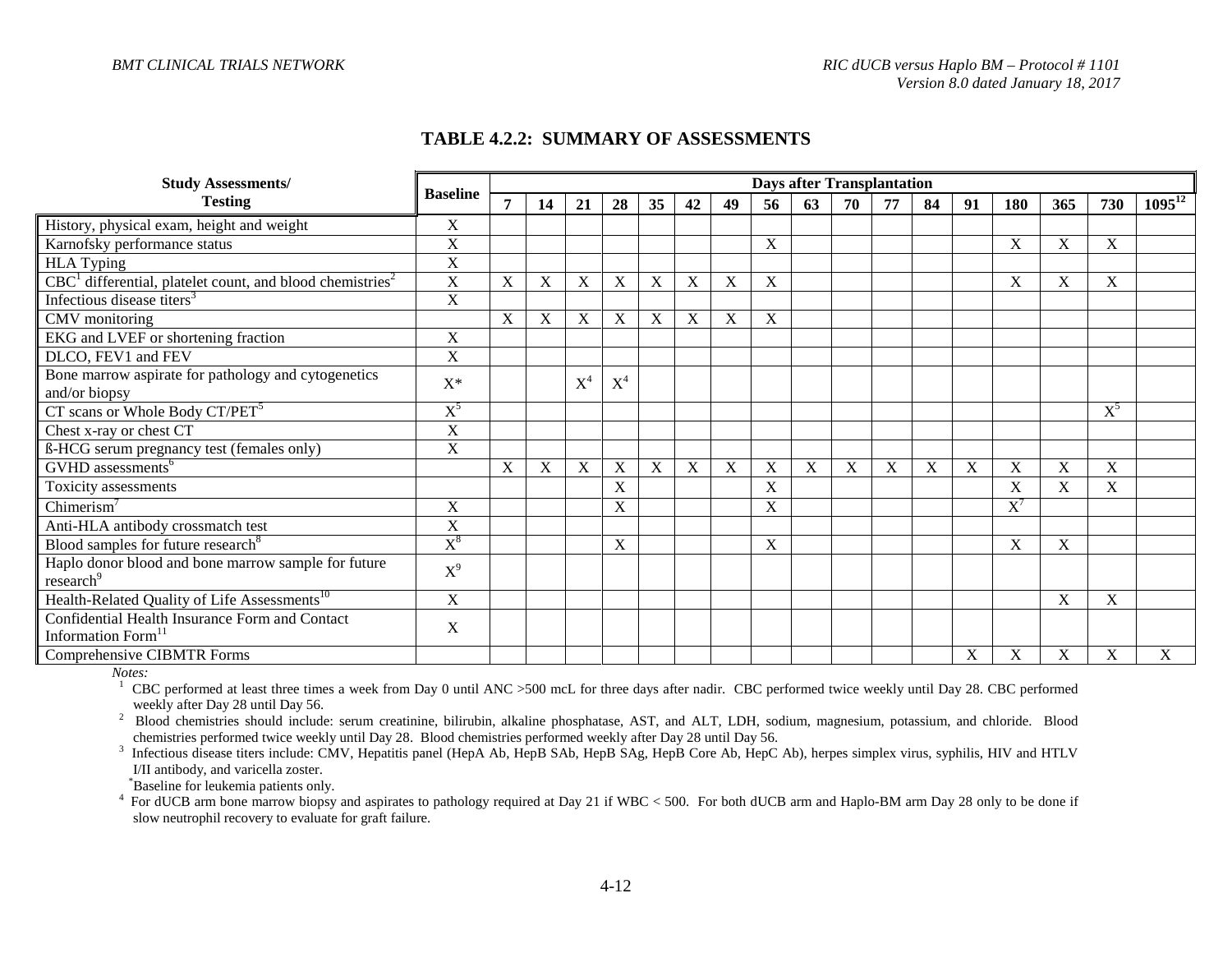<sup>5</sup> LYMPHOMA PATIENTS ONLY: CT scans or Whole Body CT/PET at Baseline and Day730.

Baseline blood samples for future research include samples from recipient and haplo donor. See appendix C for details.<br>
<sup>8</sup> Baseline blood samples for future research include samples from recipient and haplo donor. See ap

 $^{\circ}$  GVHD assessments performed weekly until Day 90 post-transplant, and then at Day 180, 365, and 730.<br>7 Chimerism to be measured by standard molecular testing of a peripheral whole blood sample. FISH may only be used chimerism is recommended. Peripheral blood for chimerism assay recommended on Day 180 if donor chimerism is less than 95% on Day 56. For the cord blood arm, chimerism of individual cord blood units should be reported separ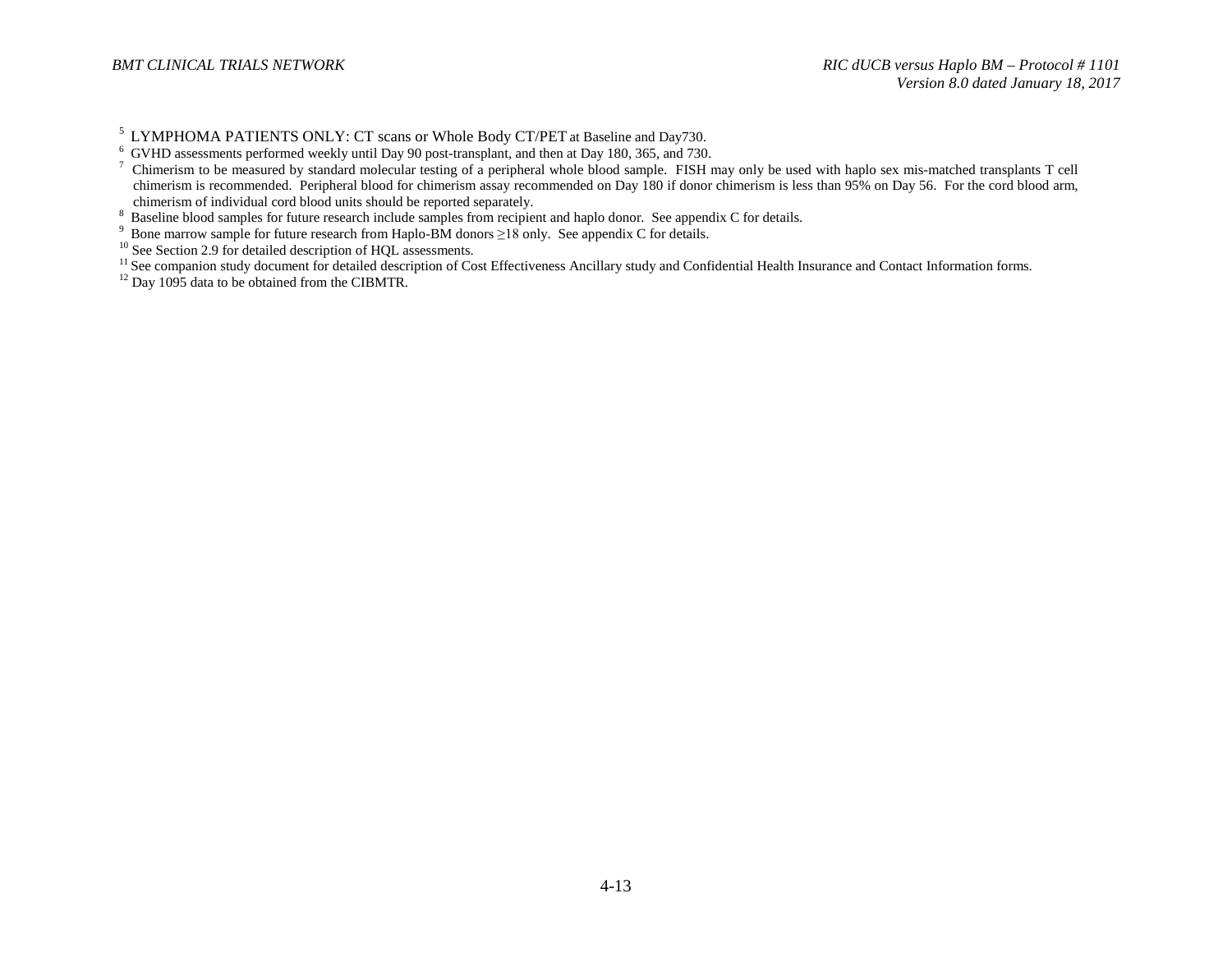# **CHAPTER 5**

### **5. STATISTICAL CONSIDERATIONS**

#### **5.1. Study Design and Objectives**

The study is designed as a Phase III, randomized, multicenter prospective comparative study of transplantation of Double Unrelated Umbilical Cord Blood (dUCB) versus HLA-Haploidentical Related Bone Marrow (Haplo) using non-myeloablative conditioning for patients with hematologic malignancies. The target enrollment is 410 patients, 205 for each arm.

#### 5.1.1. Accrual

It is estimated that four years of accrual will be necessary to enroll the targeted sample size.

5.1.2. Randomization

Patients will be randomized at a ratio of 1:1 between the treatment arms using permuted blocks of random sizes. Randomization will be stratified by center.

#### 5.1.3. Primary Endpoint

The primary endpoint is the probability of PFS at 2 years post randomization. The primary analysis will be performed using the intent-to-treat principle so that all randomized patients will be included in the analysis. Death or progression will be considered failures for this endpoint.

#### 5.1.4. Primary Hypothesis

The primary null hypothesis of the study is that there is no difference between the 2 year PFS probabilities for dUCB vs. haplo-BM.

$$
H_{o:} \t p_{dUCB} = p_{Haplo}
$$
  

$$
H_{a:} \t p_{dUCB \neq p_{Haplo}}
$$

#### **5.2. Sample Size and Power Considerations**

The primary analysis will be done using a group sequential comparison of the 2 year PFS probabilities using the difference in Kaplan-Meier estimates<sup>21</sup>; sequential monitoring is described further in Section 5.3. A pointwise comparison of PFS at 2 years is proposed for the primary analysis rather than a log-rank test because of the potential for crossing hazards. Phase II data indicated potentially lower TRM and higher relapse rates for the haplo-BM arm, and differential timing between these two types of events would lead to nonproportional hazards. The logrank test would have poor power to detect a difference between these two groups if the hazards cross. The time point of 2 years was chosen based on CIBMTR data which indicated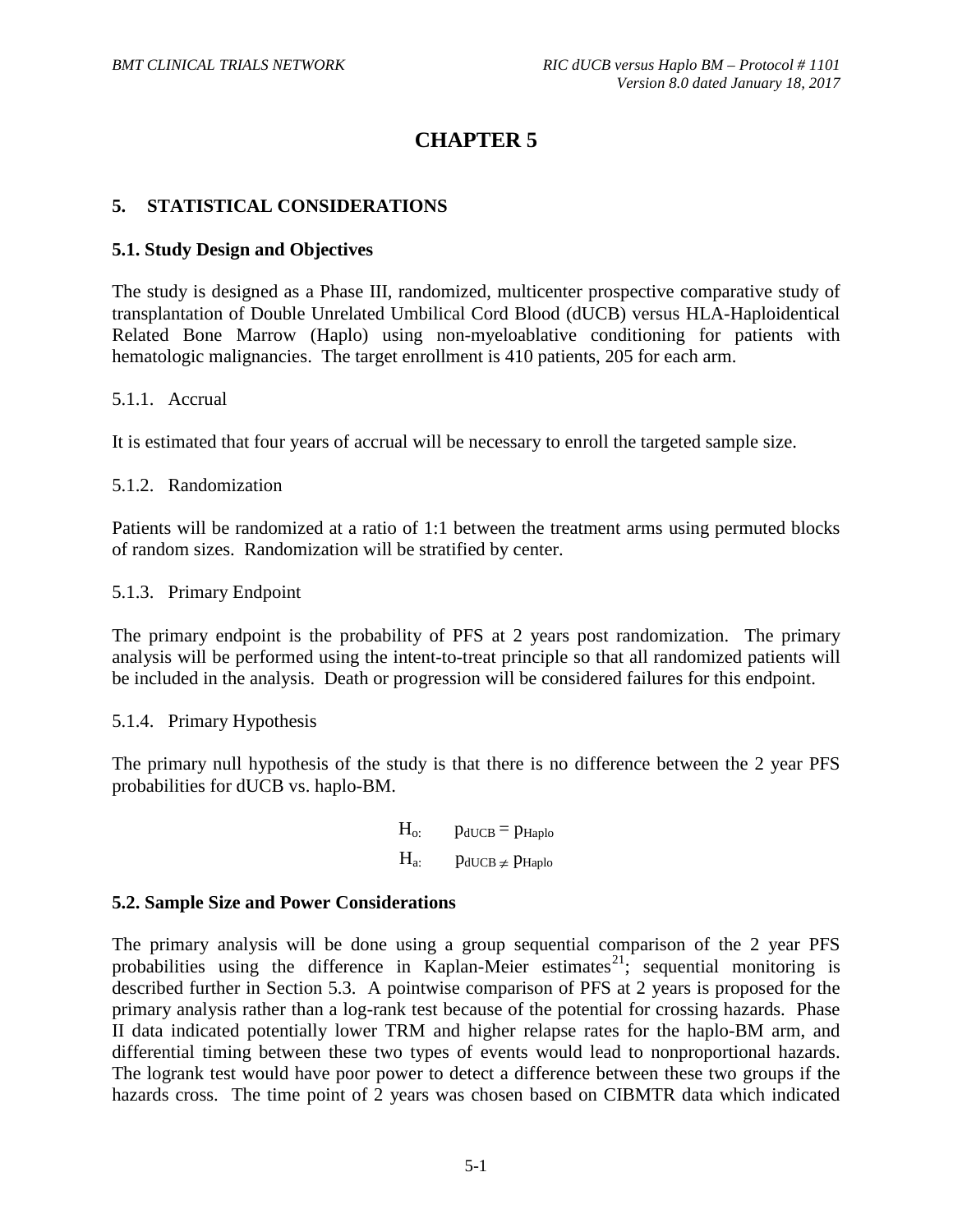most events after UCB and haploidentical transplantation occur by 2 years. The final patient enrolled will be followed up for a minimum of 3 years, so that the targeted total study duration is 7 years (4 years accrual  $+3$  years follow-up on the last patient).

The targeted sample size is 410 patients, 205 per treatment arm. The baseline PFS at 2 years is assumed to be approximately 35-40% based on CIBMTR data on RIC transplantation using unrelated adult donors. We allow for 5% censoring due to loss to follow-up by 2 years in addition to administrative censoring. In addition, we anticipate up to 5% of patients will be randomized but do not make it to the assigned transplant, and for power calculations we assume that these patients will all progress or die within 6 months. The targeted sample size of 205 patients per group is sufficient to maintain type I error of 5% across all planned interim analyses (see below) while providing 80% statistical power for a two-sided test to detect a 15% increase in the PFS probability at 2 years. Note that the targeted 15% increase in PFS is the effect attributable to the transplant type itself. This translates to a slightly lower 14.25% increase in PFS in the Intention-to-Treat (ITT) populations after accounting for the 5% of patients who are randomized but do not make it to transplant. We will monitor the proportion of patients who are randomized but do not receive a transplant, and if the proportion is higher than the anticipated 5%, we will re-evaluate the sample size to account for the resulting decrease in treatment effect for the ITT populations. Details of this power calculation are found in the section on interim analyses for efficacy and futility.

### **5.3. Interim Analysis and Stopping Guidelines**

Interim analysis for efficacy and futility will be conducted at times coincident with regularly scheduled meetings of the NHLBI-appointed Data and Safety Monitoring Board (DSMB) at approximately one year intervals. Policies and composition of the DSMB are described in the BMT CTN's Manual of Procedures. The stopping guidelines serve as a trigger for consultation with the DSMB for additional review and are not formal "stopping rules" that would mandate automatic closure of study enrollment. Toxicity, adverse events, and other safety endpoints will be monitored regularly and reported to the DSMB at each interim analysis.

#### 5.3.1. Interim Analysis for Efficacy and Futility

Analyses will be performed as described below for the primary endpoint. At the time of each interim analysis (tentatively planned at approximately 3, 4, 5, and 6 years), a two-sided test using the difference in Kaplan-Meier estimates of the PFS at 2 years will be conducted. These test statistics have independent increments as described in Gu et al. $^{21}$  All patients randomized prior to the time of the interim analyses will be used to compute the Kaplan-Meier estimate of PFS at 2 years. If the test statistic exceeds the critical value for efficacy, the DSMB will discuss the continuation of the trial.

In order to preserve the overall Type I error rate at 5%, the critical value for the test statistic will be inflated above 1.96, the value that would be used if no repeated testing were used. Equivalently, the nominal p-value at which an observed difference is declared significant will be reduced below 0.05. The actual critical values and nominal p-values will be computed using statistical methods for group sequential testing with O'Brien Fleming type boundaries.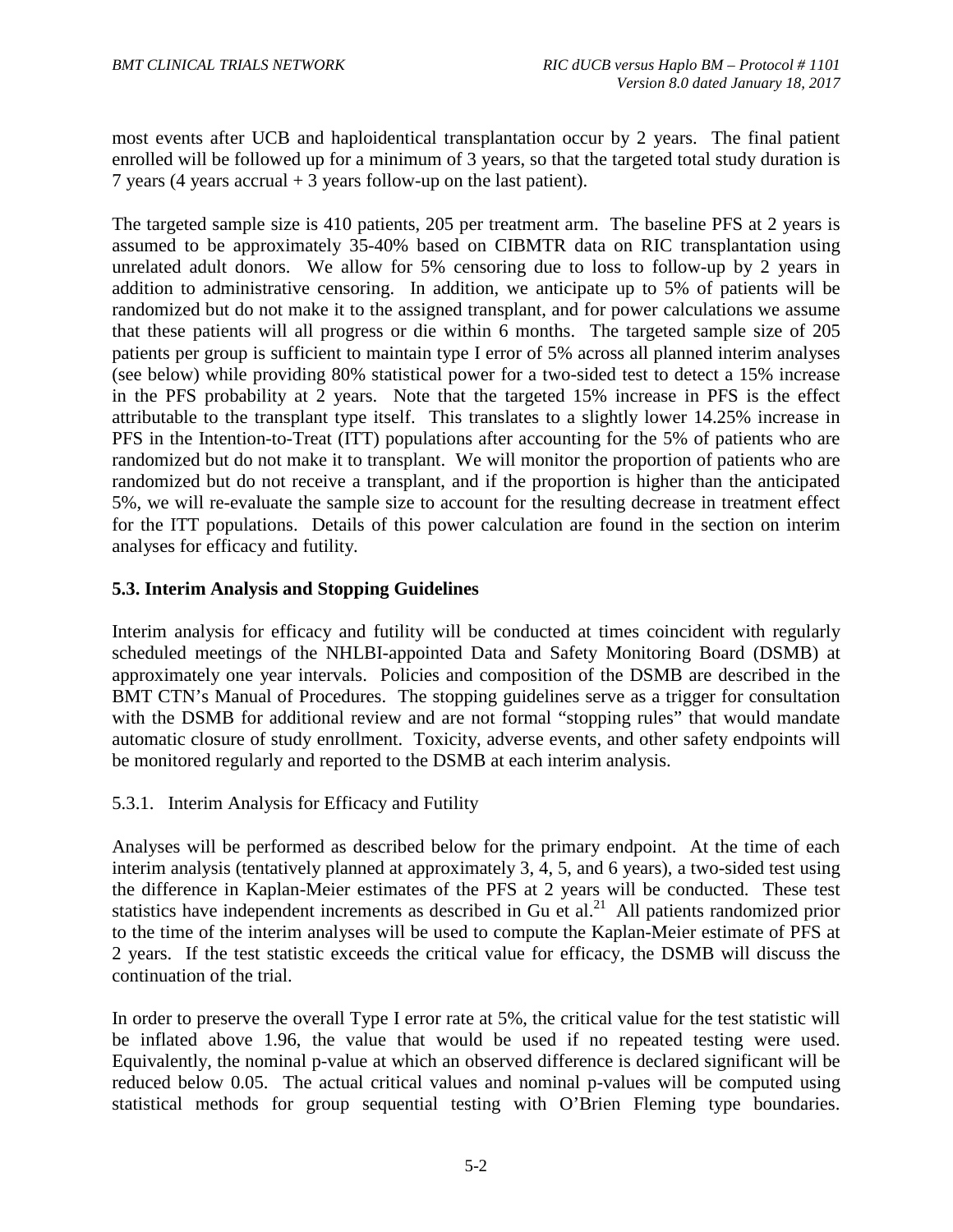To permit necessary flexibility in scheduling interim analyses, the critical values will be recomputed to correspond to the actual available statistical information using the "use-function" approach of Lan and DeMets. The error spending function  $\alpha(t) = min(\alpha, \alpha t^3)$  will be used to approximate the O-Brien-Fleming boundary with unequally spaced looks.<sup>22</sup> Information is defined as the reciprocal of the variance of the difference in Kaplan-Meier estimates between the two treatments. The final information at the end of the study reduces to the reciprocal of the variance of the difference in two binomial proportions, assuming no censoring prior to 2 years, computed as 450.55. Then the information fraction t is the ratio of the information at an interim analysis to the final information at the end of the study.

Interim analyses for futility will start when accrual is complete, so that these analyses do not impact power for secondary endpoints. The main benefit of these interim analyses for futility is potentially shortening of the time until the study conclusions regarding two year survival are reached, since they allow for stopping prior to the completion of the two year follow-up for the last patient enrolled. The stopping rule for futility will be triggered when the conditional power to reject the null hypothesis at the observed effect size is less than 10%.

Phase II data on dUCB and haplo transplants as well as longer-term CIBMTR data on unrelated adult donor transplants with RIC indicate PFS probabilities at 6 months, 1 year, and 2 years of 65%, 47%, and 35%. We also assume that 5% of patients will be randomized but not make it to the assigned transplant, and that all of these patients will progress or die by 6 months, so that the anticipated PFS curves in the ITT population are 62%, 45%, and 33%. We also target a difference in 2 year PFS due to transplant type of 15%, which translates to a 14.25% difference in PFS at 2 years in the ITT population.

Table 5.3.1a shows the information accumulated, the critical values for efficacy and futility, and the nominal significance levels for tests conducted at interim analyses at 3, 4, 5, and 6 years from the start of the study. The information calculations assume uniform accrual of patients over 4 years with 2 years of follow-up on the final patient enrolled. The information fraction at each interim analysis comes from the reciprocal of the variance of the Kaplan-Meier estimate, which is approximated using a piecewise constant hazard function assuming PFS probabilities as described above. Interim analyses for futility are planned to start at 4 years when accrual is completed.

Table 5.3.1b shows the cumulative probability of stopping for efficacy or futility at each interim analysis from a simulation study under various scenarios, including two null hypothesis scenarios (PFS at two years of 35% in each treated group or 40% in each treated group) and under various alternative hypotheses (improvements in 2 year PFS of 10%, 15%, or 20% over baseline PFS of either 35% or 40%, corresponding to improvements in ITT population of 9.5%, 14.25%, or 19%). Simulations used 10000 Monte Carlo samples, and generated baseline survival curves from the piecewise constant hazard model as described previously. A proportional hazards model was used with hazard ratio chosen to induce the targeted increase in PFS in the ITT population for each scenario. However, note that the proportional hazards model used in the simulation has minimum impact on the operating characteristics because all analyses are based on the pointwise comparison of the 2 year PFS probabilities. In addition to administrative censoring induced by the accrual distribution and end of study time, the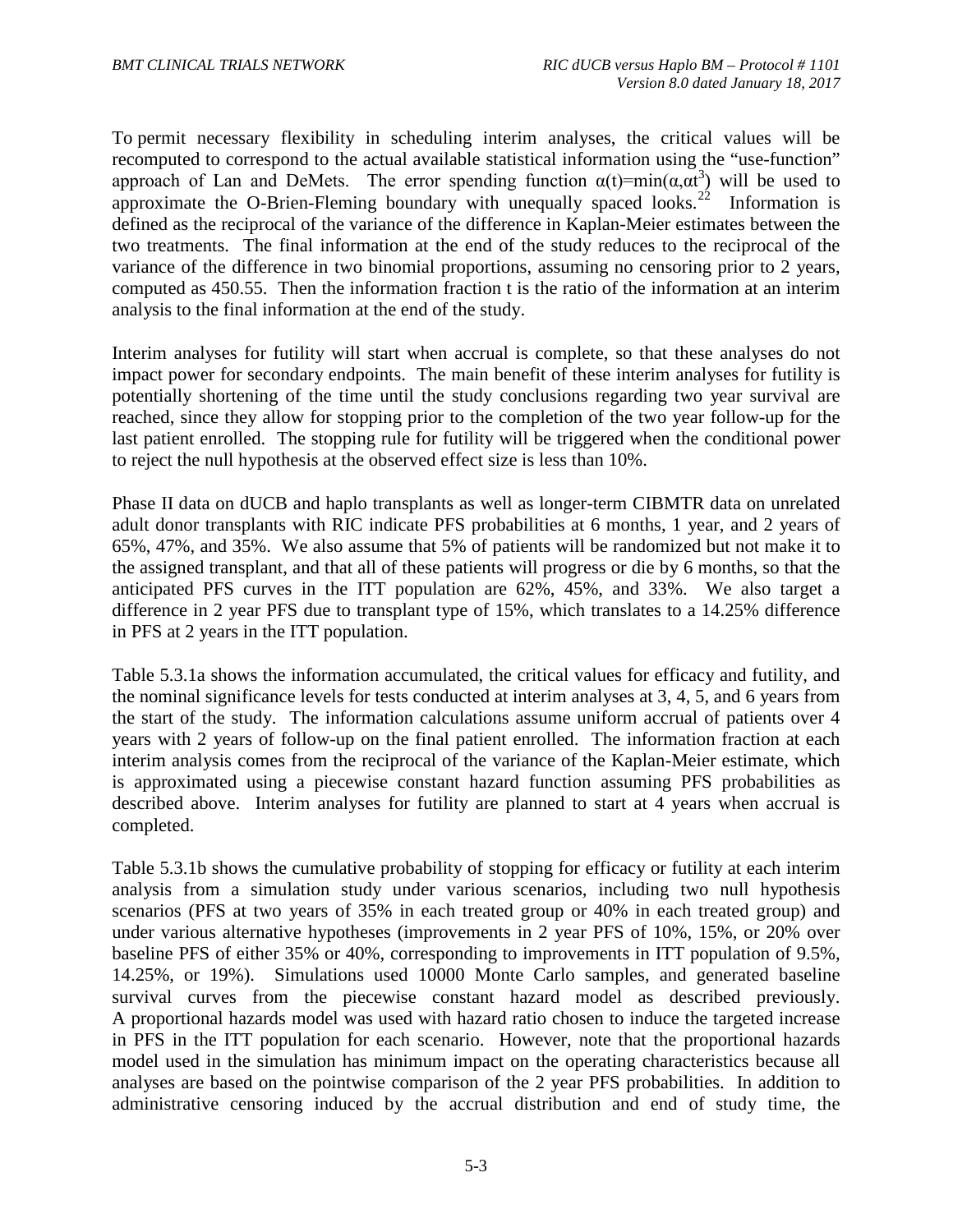simulations also accounted for additional drop out using independent exponential censoring with 5% probability of censoring by 2 years. The results indicate that there is > 50% power to detect a 15% improvement in 2 year PFS by the interim analysis at 4 years and 80% power to detect the same improvement by the final analysis. When there is no difference in two year survival there is a 76% chance of stopping for futility by the interim analysis at 4 years.

| <b>Calendar time</b><br>since study<br>start (years) | <b>Information</b><br><b>Fraction</b> | <b>Critical</b><br><b>Value for</b><br><b>Efficacy</b> | <b>Nominal</b><br><b>Type I</b><br>Error | <b>Critical</b><br>value for<br><b>Futility</b> |
|------------------------------------------------------|---------------------------------------|--------------------------------------------------------|------------------------------------------|-------------------------------------------------|
|                                                      | 0.48                                  | 3.0103                                                 | 0.0013                                   |                                                 |
|                                                      | 0.74                                  | 2.4534                                                 | 0.0071                                   | 1.2057                                          |
|                                                      | 0.94                                  | 2.1092                                                 | 0.0175                                   | 1.6881                                          |
| 6 (Final)                                            | 1.00                                  | 2.0551                                                 | 0.0199                                   | 2.0551                                          |

**TABLE 5.3.1a CRITICAL VALUES AT EACH INTERIM ANALYSIS**

## **TABLE 5.3.1b CUMULATIVE PROBABILITIES OF STOPPING FOR EITHER EFFICACY OR FUTILITY BY EACH INTERIM ANALYSIS UNDER VARIOUS NULL AND ALTERNATIVE SCENARIOS, FROM A SIMULATION STUDY WITH 10,000 REPLICATES**

|                    |             |                   | Cumulative probability of stopping and<br>reaching conclusion by interim analysis at x |       |       |           |  |  |  |  |  |  |
|--------------------|-------------|-------------------|----------------------------------------------------------------------------------------|-------|-------|-----------|--|--|--|--|--|--|
|                    |             |                   | vears                                                                                  |       |       |           |  |  |  |  |  |  |
| 2 year PFS in      | Diff in     |                   |                                                                                        |       |       |           |  |  |  |  |  |  |
| treated pop        | treated pop | <b>Conclusion</b> | $x=3$                                                                                  | 4     | 5     | 6 (Power) |  |  |  |  |  |  |
| (ITT pop)          | (ITT pop)   |                   |                                                                                        |       |       |           |  |  |  |  |  |  |
| 35%, 35%           | 0%          | Efficacy          | 0.004                                                                                  | 0.019 | 0.044 | 0.051     |  |  |  |  |  |  |
| $(33.2\%, 33.2\%)$ | $(0\%)$     | Futility          |                                                                                        | 0.765 | 0.914 |           |  |  |  |  |  |  |
| 40%,40%            | 0%          | Efficacy          | 0.003                                                                                  | 0.017 | 0.041 | 0.048     |  |  |  |  |  |  |
| $(38\%, 38\%)$     | $(0\%)$     | Futility          |                                                                                        | 0.767 | 0.911 |           |  |  |  |  |  |  |
| 35%, 45%           | 10%         | Efficacy          | 0.056                                                                                  | 0.232 | 0.430 | 0.479     |  |  |  |  |  |  |
| $(33.2\%, 43.7\%)$ | $(9.5\%)$   | Futility          | $\overline{\phantom{0}}$                                                               | 0.300 | 0.442 |           |  |  |  |  |  |  |
| 40%,50%            | 10%         | Efficacy          | 0.058                                                                                  | 0.239 | 0.431 | 0.472     |  |  |  |  |  |  |
| $(38\%, 47.5\%)$   | $(9.5\%)$   | Futility          |                                                                                        | 0.300 | 0.438 |           |  |  |  |  |  |  |
| 35%, 50%           | 15%         | Efficacy          | 0.171                                                                                  | 0.534 | 0.765 | 0.802     |  |  |  |  |  |  |
| $(33.2\%, 47.5\%)$ | (14.25%)    | Futility          |                                                                                        | 0.098 | 0.151 |           |  |  |  |  |  |  |
| 40%,55%            | 15%         | Efficacy          | 0.188                                                                                  | 0.551 | 0.770 | 0.802     |  |  |  |  |  |  |
| $(38\%, 52.2\%)$   | (14.25%)    | Futility          |                                                                                        | 0.087 | 0.142 |           |  |  |  |  |  |  |
| 35%, 55%           | 20%         | Efficacy          | 0.390                                                                                  | 0.823 | 0.952 | 0.967     |  |  |  |  |  |  |
| $(33.2\%, 52.2\%)$ | (19%)       | Futility          |                                                                                        | 0.014 | 0.023 |           |  |  |  |  |  |  |
| 40%,60%            | 20%         | Efficacy          | 0.432                                                                                  | 0.838 | 0.953 | 0.964     |  |  |  |  |  |  |
| $(38\%, 57\%)$     | (19%)       | Futility          |                                                                                        | 0.011 | 0.021 |           |  |  |  |  |  |  |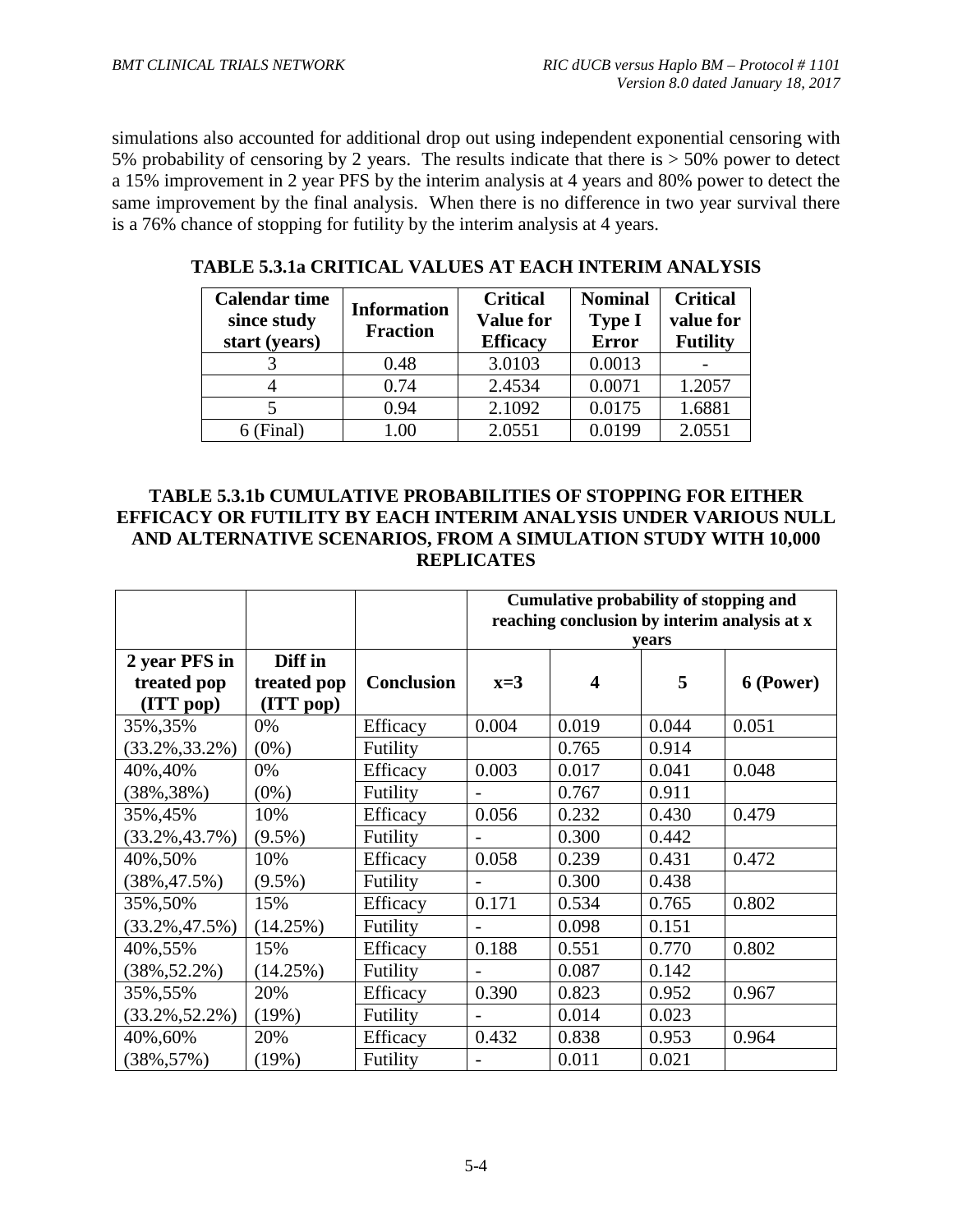#### 5.3.2. Guidelines for Safety Monitoring

Monitoring of TRM, a key safety endpoint will be conducted monthly, and if rates significantly exceed pre-set thresholds, the NHLBI will be notified in order that the DSMB can be advised. Policies and composition of the DSMB are described in the BMT CTN's Manual of Procedures. The stopping guidelines serve as a trigger for consultation with the DSMB for additional review. The key safety endpoint to be monitored is the cumulative incidence of transplant-related mortality at Day 100. This outcome will be monitored using a Sequential Probability Ratio Test (SPRT) for binary data as described below. The SPRT conserves type I error at 5% across all of the monthly examinations. No additional control of the type I error across multiple treatment groups will be used.

The cumulative incidence of TRM at Day 100 will be monitored separately for each arm. Each month, the null hypothesis that the cumulative incidence of TRM at Day 100 is  $\leq 15\%$  will be tested against the alternative that it is  $> 15\%$ . This null hypothesis value comes from CIBMTR data on RIC unrelated adult donor transplants, in which Day 100 TRM is 11% (95% confidence interval 6%-17%) for 7/8 HLA-matched unrelated peripheral blood stem cell transplants and 9% (95% confidence interval 5%-14%) for double cord blood transplants. Day 100 TRM will be monitored using a SPRT for binary outcomes. The SPRT can be represented graphically. At each interim analysis, the total number of patients enrolled is plotted against the total number of patients who have experienced transplant-related mortality. The continuation region of the SPRT is defined by two decision boundaries. Only the upper boundary will be used for monitoring the study to protect against high incidences of TRM. If the graph falls above the upper boundary, the SPRT rejects the null hypothesis, and concludes that the TRM incidence is higher than predicted by the observed number of patients enrolled on study. Otherwise, the SPRT continues until enrollment reaches the target goal. The SPRT for TRM was developed from the following SPRT:

A SPRT contrasting 15% versus 25% 100-day incidence, which results in decision boundaries with a common slope of 0.197 and an upper intercept of 4.258, with nominal type I and II errors of 6% and 10%, respectively.

The actual operating characteristics of this truncated test, shown in Table 5.3.2, were determined in a simulation study that assumed uniform accrual of 205 individuals over a four-year time period.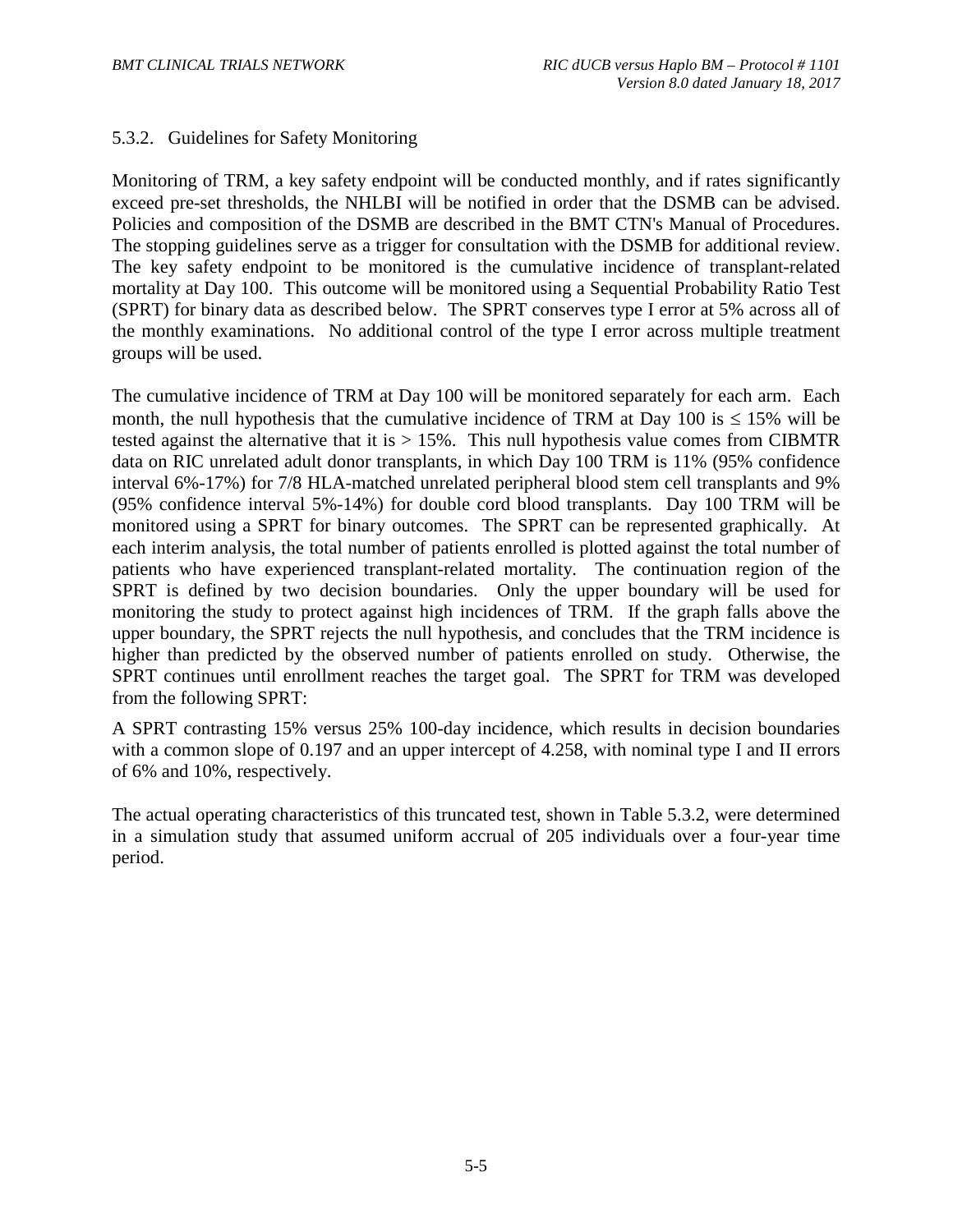#### **TABLE 5.3.2: OPERATING CHARACTERISTICS OF SEQUENTIAL TESTING PROCEDURE FOR 100 DAY TRM FROM A SIMULATION STUDY WITH 10,000 REPLICATIONS**

| True 100-Day Incidence         | 15%   | 20%   | 25%   |
|--------------------------------|-------|-------|-------|
| <b>Probability Reject Null</b> | 0.052 | 0.464 | 0.933 |
| <b>Mean Month Stopped</b>      | 49.6  | 38.7  | 21.7  |
| Mean # Endpoints in 100 Days   | 29.6  | 30.2  | 19.9  |
| Mean # Patients Enrolled       | 197.9 | 151.3 | 79.3  |

For example, the testing procedure for a treatment which continues into Phase III testing rejects the null hypothesis in favor of the alternative 5% of the time when the true 100-day TRM incidence is 15%, and 93% of the time when the rate is 25%. This corresponds to a type I error rate of  $\alpha = 0.05$  and a type II error rate of  $\beta = 0.07$ . When the true 100-day TRM incidence is 25%, on average, the DSMB will be consulted 22 months after opening, when 20 events have been observed in 79 patients.

#### **5.4. Demographic and Baseline Characteristics**

Demographics and baseline characteristics will be summarized for all patients. Characteristics to be examined are: age, gender, race/ethnicity, performance status, primary disease, risk status (Leukemia in CR1 vs. CR2+, Lymphoma in CR vs. PR), CMV status, HCT-comorbidity index, time from diagnosis to transplantation, cytogenetic at diagnosis (AML and ALL), HLA matching, prior autologous transplant, number of regimens prior to transplant (lymphoma only), cell dose/kg, and haplo donor relationship. Between group comparisons will be performed for continuous variables via a Kruskal-Wallis test and for categorical variables, via the chi-square test. A secondary analysis of all outcomes will adjust for age, performance status, primary disease, risk status, and CMV status, in addition to any other demographic and baseline characteristics which are statistically different between treatment arms  $(p<0.1)$ .

#### **5.5. Analysis Plan**

#### 5.5.1. Analysis of the Primary Endpoint

The primary outcome of the trial is PFS at 2 years after randomization. The primary null hypothesis of the study is that there is no difference in PFS between the treatment arms at 2 years. In the primary analysis, the intention-to-treat principle will be used. The primary analysis will be performed using the difference in Kaplan-Meier estimates for PFS at 2 years. A 95% confidence interval for the difference in PFS at 2 years will also be constructed.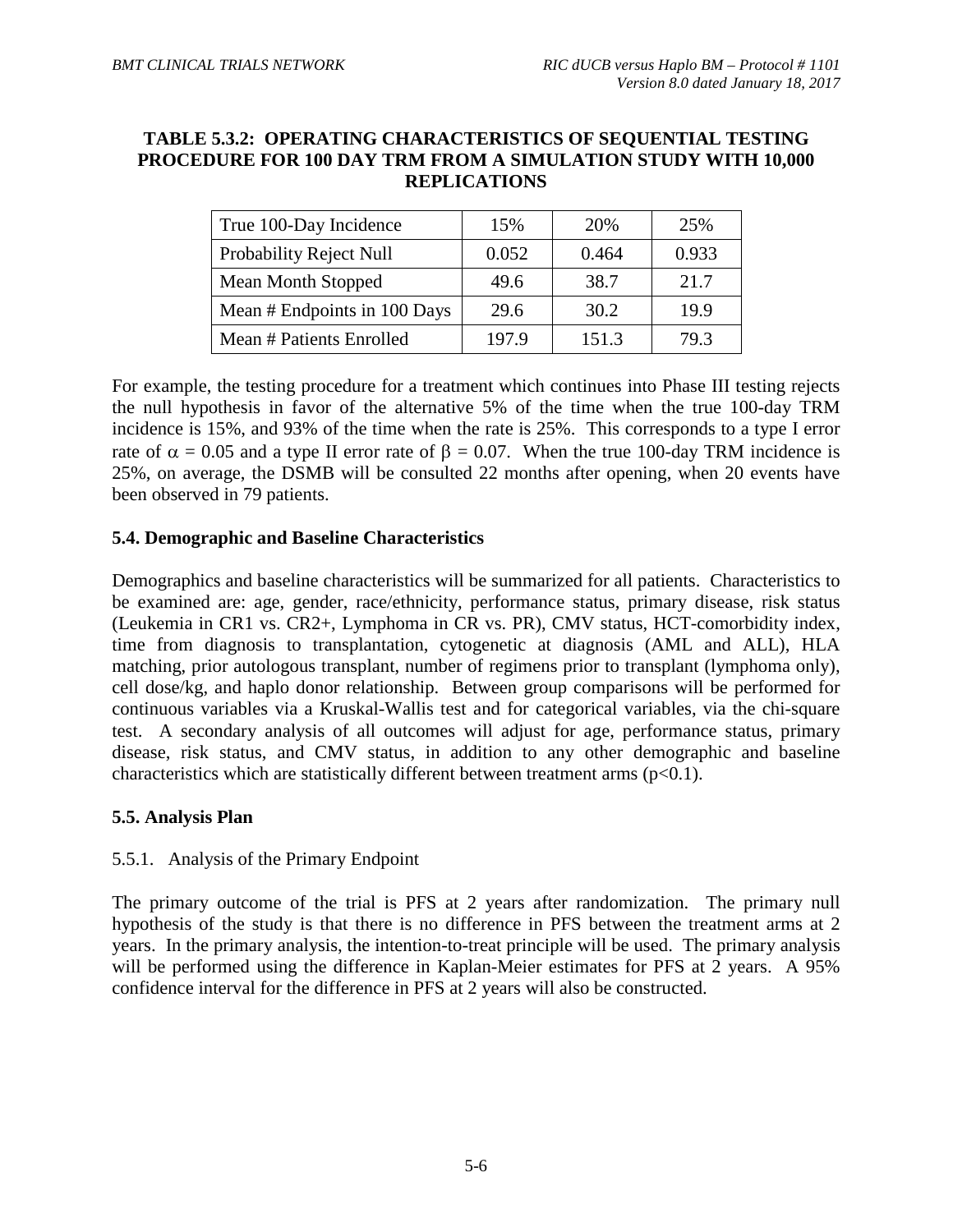# 5.5.2. Analysis of Secondary Endpoints

## 5.5.2.1. Secondary analysis of PFS

Several secondary analyses of PFS will be conducted. In addition to a point-wise comparison at 2 years, Kaplan-Meier curves will be constructed for each treatment arm. Additional analyses to be performed will depend on an assessment of the original assumption of nonproportional hazards assumed in the study design. A Cox proportional hazards model will be fit to PFS and graphical diagnostics and time-dependent covariates will be used to assess the presence of nonproportional hazards between treatment groups. If there is no evidence of nonproportional hazards, a relative risk will be estimated from the Cox model both unadjusted and adjusted for other covariates. If there appears to be nonproportional hazards, several analyses will be conducted. First, confidence bands for the difference in PFS will be constructed. Second, a comparison of PFS post 2 years will be conducted using the linear combination test proposed by Logan et al.<sup>23</sup> This method directly compares the PFS curves starting at 2 years, and accounts for patients enrolled early in the study having additional follow-up past 2 years. Finally, an adjusted analysis of PFS at 2 years will be conducted using the adjusted PFS probabilities proposed by Zhang et al.<sup>24</sup>. The adjusted PFS probabilities are estimated using a Cox proportional hazards model, stratified on treatment. Age, performance score, disease, disease risk, CMV status, and any other covariates which are significantly different between the treatments (p<0.1) will be used in any adjusted analyses. Finally, PFS will also be described in each arm from the time of transplant.

# 5.5.2.2. Overall survival

Overall survival curves will be estimated using the Kaplan-Meier estimator. Overall survival at 2 years will be compared between treatment arms using the difference in Kaplan-Meier estimators. A secondary analysis of survival will be performed by assessing proportional hazards and performing subsequent analysis based on the results of that assessment, using the same methods as those described in Section 5.5.2.1. Overall survival will also be described in each arm from the time of transplant.

#### 5.5.2.3. Treatment-related mortality

Incidence of TRM will be estimated using the cumulative incidence function, treating relapse/progression as a competing risk. Incidence of TRM will be compared between the treatment arms using Gray's test.<sup>25</sup> In a secondary analysis, TRM will be compared between arms using a Cox proportional hazards model with treatment as the main effect. Age, performance score, disease, disease risk, CMV status, and any other baseline characteristics which are significantly different between arms will be included as covariates in the Cox model to adjust for potential imbalances. TRM will also be described in each arm from the time of transplant.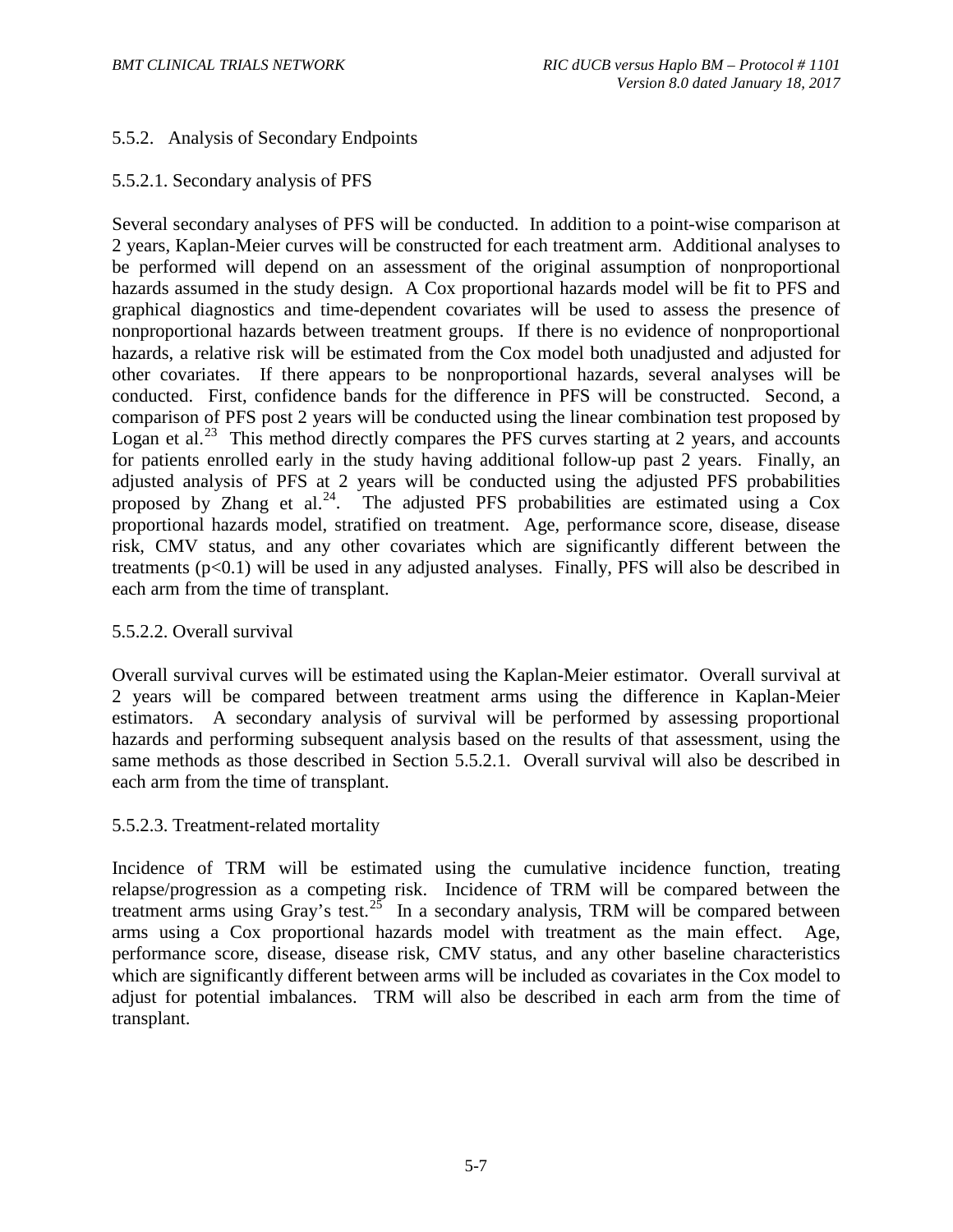## 5.5.2.4. Relapse/progression

Incidence of relapse/progression will be estimated using cumulative incidence function, treating death in remission as a competing risk. Incidence of relapse/progression will be compared between the treatment arms using Gray's test. In a secondary analysis, relapse/progression rates will be compared using a Cox proportional hazards model with treatment as the main effect. Age, performance score, disease, disease risk, CMV status, and any other significantly imbalanced characteristics will be adjusted for. Relapse/progression will also be described in each arm from the time of transplant.

#### 5.5.2.5.Hematologic recovery

Incidence of neutrophil and platelet engraftment from the time of transplant will be estimated using the cumulative incidence function with death prior to engraftment as the competing risk. Incidence of neutrophil engraftment at 56 days and incidence of platelet engraftment at 100 days will be compared between the treatment arms using a pointwise comparison of the cumulative incidence probabilities.

#### 5.5.2.6. Donor cell engraftment

Donor chimerism at Days 28 and 56 after transplantation in each treatment arm will be described numerically as median and range for those evaluable as well as according to proportions with full ( $> 95\%$ ), mixed (5-95% donor cells), graft rejection ( $< 5\%$ ), or death prior to assessment of donor chimerism. The proportions alive with  $\geq$  5% donor chimerism will be compared between the two groups using the chi-square test.

#### 5.5.2.7. Acute GVHD of grades II-IV and III-IV

Cumulative incidence of acute GVHD will be estimated from the time of transplant using the cumulative incidence function, treating death prior to acute GVHD as the competing risk. Cumulative incidence of acute GVHD will be compared between treatment arms using Gray's test.

#### 5.5.2.8. Chronic GVHD

Cumulative incidence of chronic GVHD from the time of transplant will be estimated using the cumulative incidence function, treating death prior to chronic GVHD as the competing risk. Cumulative incidence of chronic GVHD will be compared between treatment arms using Gray's test.

#### 5.5.2.9. Incidence of primary graft failure

The proportions of patients alive at Day 56 but with primary graft failure will be described and compared between the treatment arms using the chi-square test or Fisher's exact test as appropriate.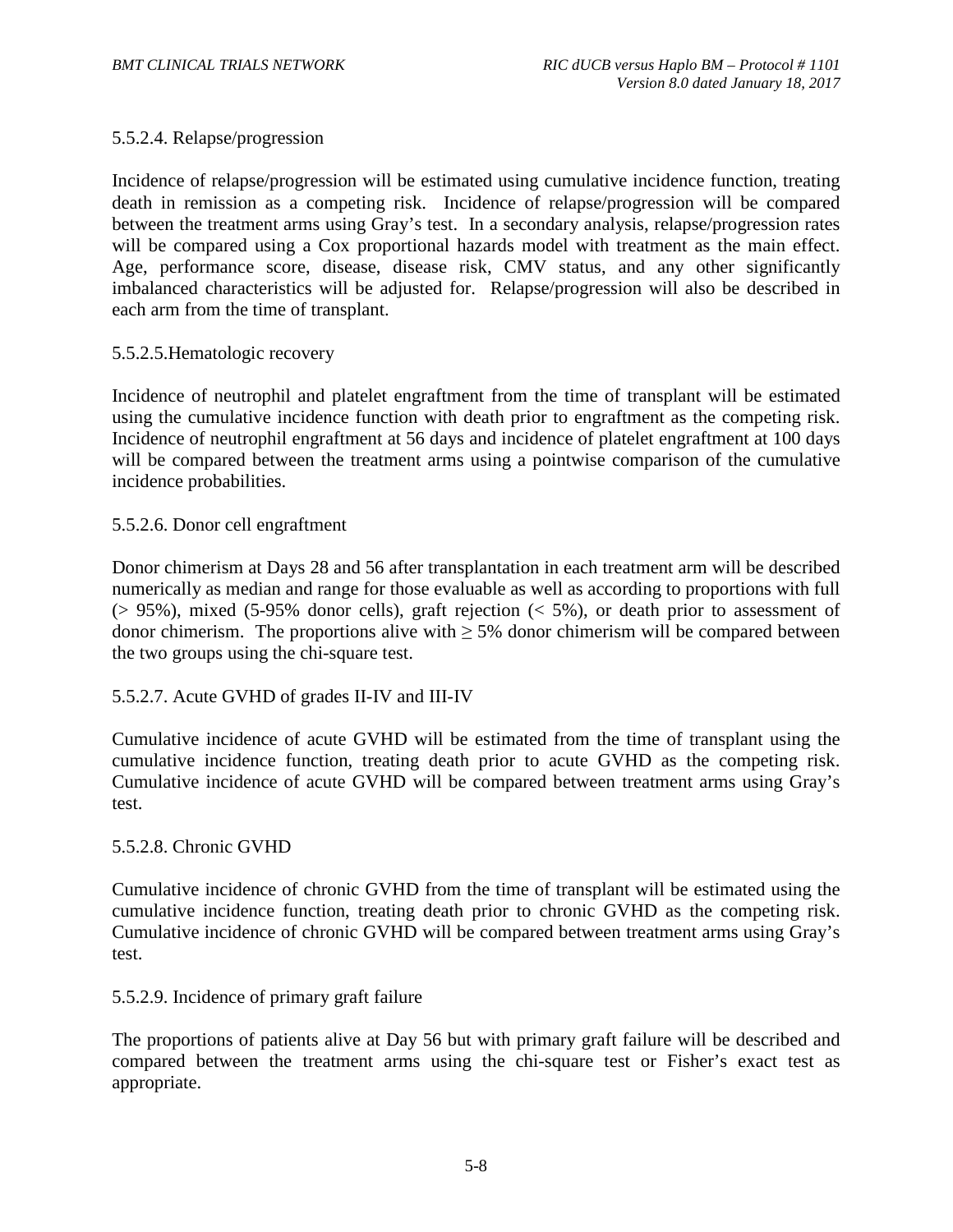## 5.5.2.10. Incidence of secondary graft failure

The cumulative incidence of secondary graft failure out of those who had initial engraftment will be described using the cumulative incidence estimator, treating death and disease relapse/progression prior to secondary graft failure as a competing event.

#### 5.5.2.11. Incidence of toxicities grade  $\geq$  3 per CTCAE version 4.0

All Grade  $\geq$  3 toxicities will be tabulated by grade for each treatment arm, by type of toxicity as well as the peak grade overall. Toxicity frequencies will be described for each time interval as well as cumulative over time.

The cumulative incidence of Grade  $\geq 3$  toxicity will be compared between treatment arms at Days 28, 56, 180, 365, and 730.

#### 5.5.2.12. Incidence of infections

The number of infections and the number of patients experiencing infections will be tabulated by type of infection, severity, and time period after transplant. The cumulative incidence of severe, life-threatening, or fatal infections, treating death as a competing event, will be compared between the two treatment arms at 6, 12, and 24 months. A secondary analysis of infections requiring hospitalization will be conducted in a similar way.

5.5.2.13. Hospital admission and length of stay

The number of hospital readmissions, the number of patients experiencing hospital readmissions, and the average length of stay for both hospital readmissions and the initial transplant hospitalization will be described. The number of days alive and not hospitalized will be used to examine the total duration of hospitalization in the first 6 months accounting for mortality. These distributions will be compared between the two groups using Mann-Whitney tests.

5.5.2.14. Health-Related Quality of life

HQL at each time point will be summarized using simple descriptive statistics (mean, SD). HQL among survivors at each time point will be compared between treatment arms in an initial analysis using two sample t-statistics. The missing data pattern of the HQL measurements will be examined using graphical techniques and logistic regression models conditional on survival. At each time point, estimates of the difference in HQL between the treatments conditional on survival at that time point will be obtained using inverse probability of censoring weighting with independent estimating equations<sup>26</sup> to account for missing data.

#### **5.6.Subgroup Analysis**

Subgroup analyses will be conducted for 2 year PFS according to disease, disease risk and age. Interaction tests between treatment group and subgroup will be conducted using a logistic regression model with treatment, subgroup, and a treatment\*subgroup interaction term. If there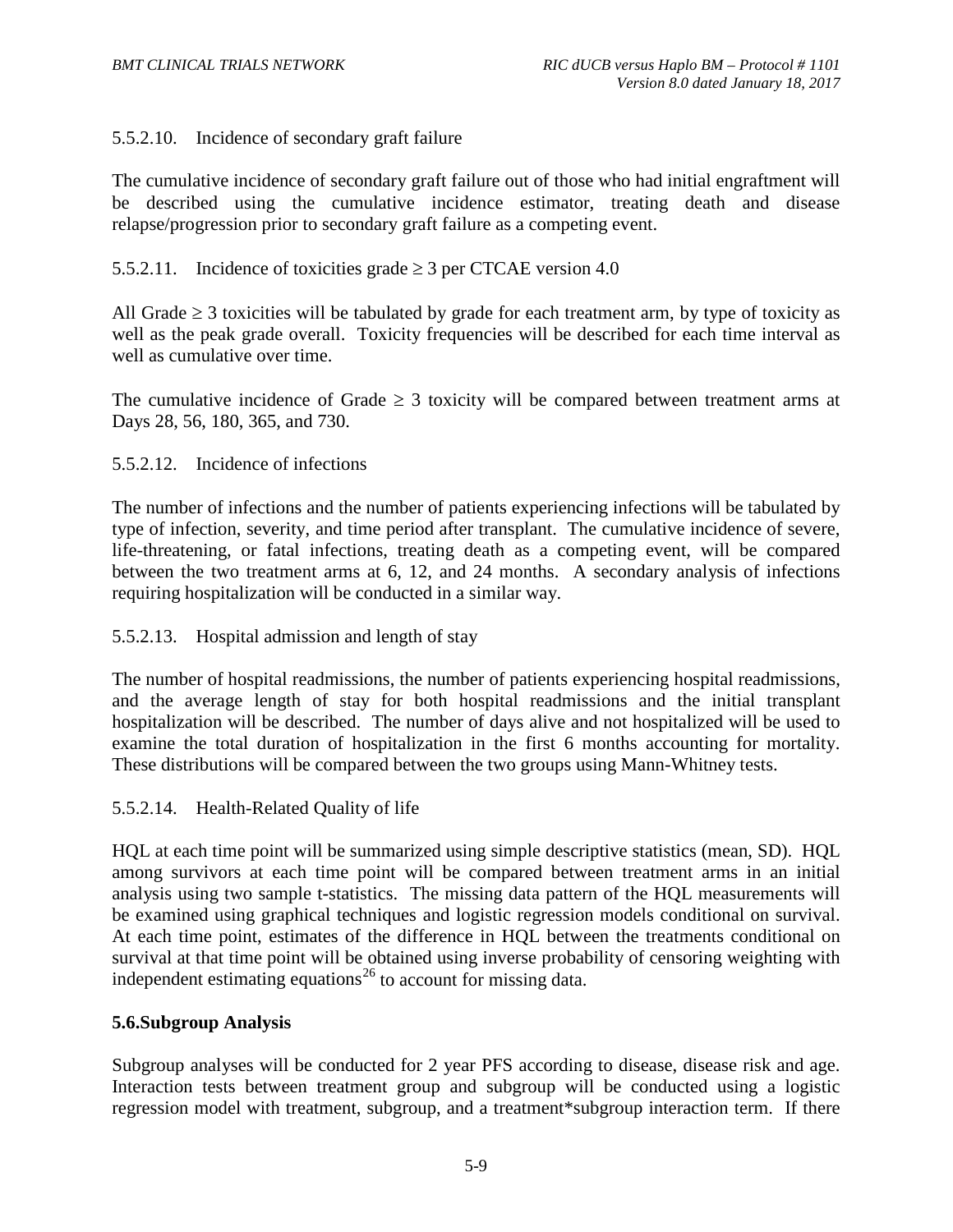is censoring present prior to 2 years, a logistic regression model for 2 year PFS using pseudovalues will be used. A Bonferroni adjusted significance level of 0.05/3=0.0167 will be used for each interaction test to account for multiple testing. If a significant interaction is identified, plots of Kaplan-Meier estimates of PFS by treatment will be shown separately for each level of the subgroup.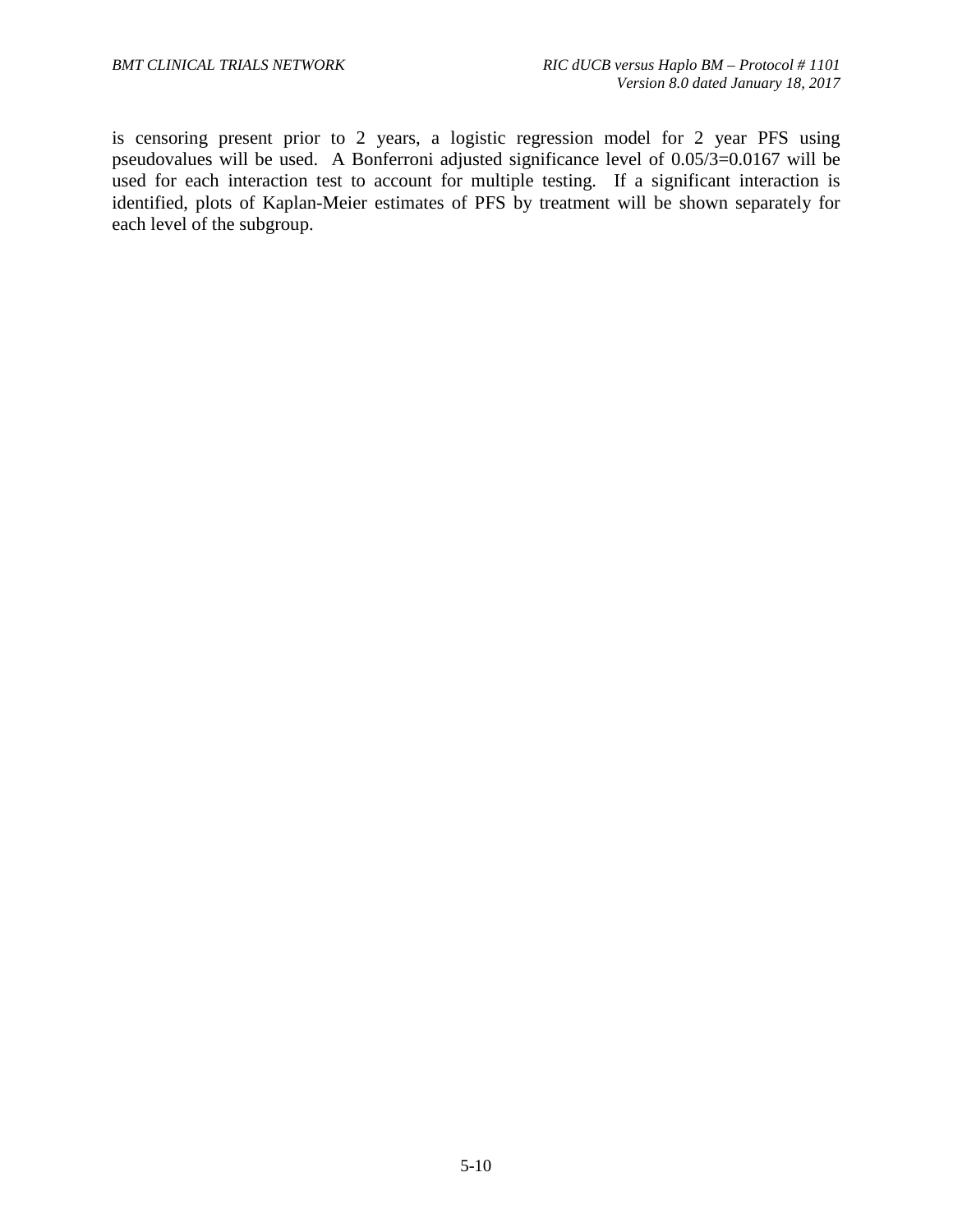# **CHAPTER 6**

#### **6. ETHICS AND REGULATORY**

#### **6.1. Good Clinical Practice Guidelines**

The DCC and the clinical investigators assure that the clinical study is performed in accordance with the protocol, the ICH Harmonized Tripartite Guidelines for Good Clinical Practice 1996, the Declaration of Helsinki (Recommendations guiding physicians in Biomedical Research involving Human Subjects, Helsinki 1964, amended Tokyo 1975, Venice 1983, Hong Kong 1989, Somerset West 1996, Edinburgh, 2000, Seoul 2008, Fortaleza 2013) and applicable regulatory requirements.

#### 6.1.1. Patient Consent

A conference will be held with the patient, donor and family to discuss this study and alternative treatments available for the treatment of the underlying disease. The conference will be conducted by the principal investigator or other designated physician.

6.1.2. Patient Withdrawal

#### 6.1.2.1. Patient withdrawal from intervention

Participation in the trial is voluntary. Patients will be advised that they may voluntarily withdraw from the study at any time and will be instructed to notify the investigator. Patients may choose to withdraw for any reason(s). Patients are not obligated to reveal their reason(s) for withdrawal to the DCC.

#### 6.1.2.2. Patient withdrawal from data collection

If a patient explicitly states they do not wish to contribute further data to the trial their decision must be respected and notified to the DCC in writing. In this event details should be recorded in the patient's hospital records, no further CRFs must be completed and no further data sent to the sponsor.

#### 6.1.2.3. Patient Removal From Study

The investigator has the right to terminate the participation of any subject at any time, if s/he deems it in the partients's best interest. The reason and circumstances for study discontinuation will be documented by the site and sent to the DCC.

Reasons for study discontinuation might be:

• Intolerable side effects of the study product.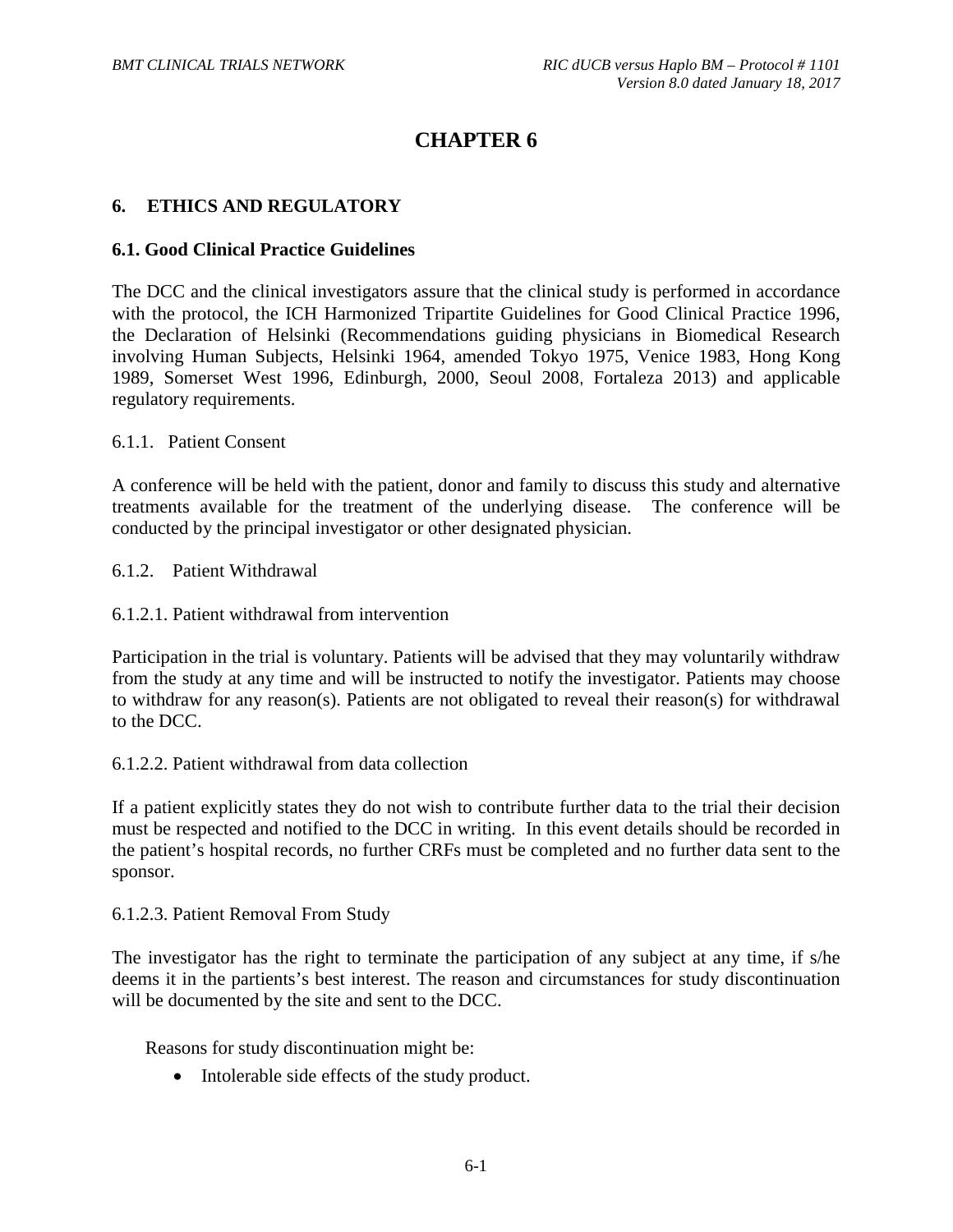- Changes in medical status of the patient such that the Investigator believes that patient safety will be compromised or that it would be in the best interest of the patient to stop treatment.
- Pregnancy.
- Withdrawal of consent.
- Relevant non-compliance with the protocol.

# 6.1.3. Confidentiality

Confidentiality will be maintained by individual names being masked and assigned a patient identifier code upon enrollment in AdvantageEDC. The code relaying the patient's identity with the ID code will be kept separately at the center.

#### 6.1.4. Participation of Women and Minorities

Women and ethnic minorities and other populations will be included in this study. Accrual of women and minorities at each center will be monitored to determine whether their rates of enrollment are reflective of the distribution of potentially eligible women and minorities expected from data reported to the CIBMTR and from published data on incidence of leukemia and lymphoma in these groups. Centers will be notified if their rates differ significantly from those expected and asked to develop appropriate recruitment reports.

#### **6.2. Protocol Amendments**

All protocol amendments containing substantive changes must be reviewed and accepted by members of the DSMB before distribution to Clinical Centers. The review may take place at a DSMB meeting, on an arranged conference call, or by ballot.

Once approved by the DSMB, participating centers (and the FDA if applicable) will be notified of approved protocol amendments by an e-mail announcement from the DCC. Amendment documents may be included with the e-mail announcement and will be posted on the BMT CTN website. The documents will include:

- 1. A summary of protocol changes
- 2. A revised protocol with changes highlighted
- 3. A second version with the changes fully incorporated into the document
- 4. A rationale for changes may be provided

Other types of amendments containing non-substantive changes may be released to Centers before DSMB notification or deliberation. These changes will be reviewed at the next regularly scheduled DSMB meeting or conference call.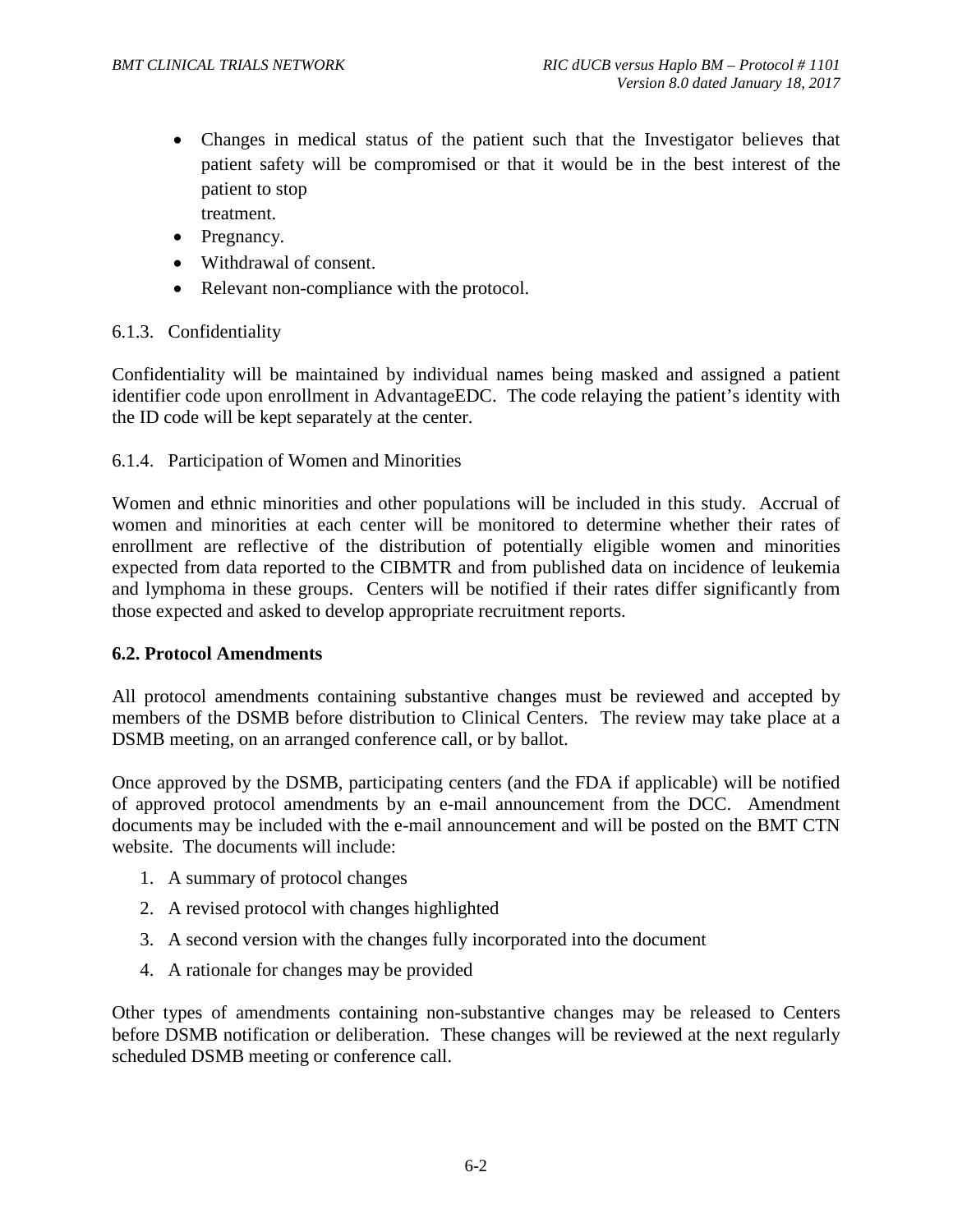The DCC PIs will determine the appropriate review process in collaboration with the NHLBI Project Officer.

Clinical Centers are responsible for implementing all amendments according to institutional policy.

#### **6.3. Protocol Deviations**

Clinical centers should inform the DCC of any major protocol deviations. These will be submitted to the DSMB on a semi-annual basis.

### **6.4. Premature Termination of the Trial**

The sponsor has the right to discontinue the study due to relevant medical or administrative reasons. Participants who still receive medication during the time of discontinuation will undergo a final visit which has to be documented in the CRF.

Possible reasons for discontinuation by the sponsor are:

- failure in recruiting participants,
- data quality is insufficient,
- unforeseen circumstances at the study site that make the continuation of the study impossible,
- early prove of superiority or non-inferiority of a treatment group,
- occurrence of unjustifiable risks or toxicity,
- new scientific knowledge that does not justify continuation of the clinical study.

#### **6.5. Publication Policy**

Manuscripts reporting the results of this trial will be prepared and submitted to a reputable peerreviewed medical journal in accordance with basic ethical principles, including preservation of the accuracy of the results and making both positive and negative results publicly available. In all publications the confidentiality of patients' data will be ensured.

Data analysis and authorship will be conducted according to the BMT CTN MOP. No clinical trial results are released, presented or published without approval from the Publications Committee, the BMT CTN DCC, NHLBI and NCI.

The study is registered in the clinical trials database (www.clinicaltrials.gov) which is accessible to the public. The ClinicalTrials.gov number NCT01597778 allocated to this trial will be quoted in any publications resulting from this trial.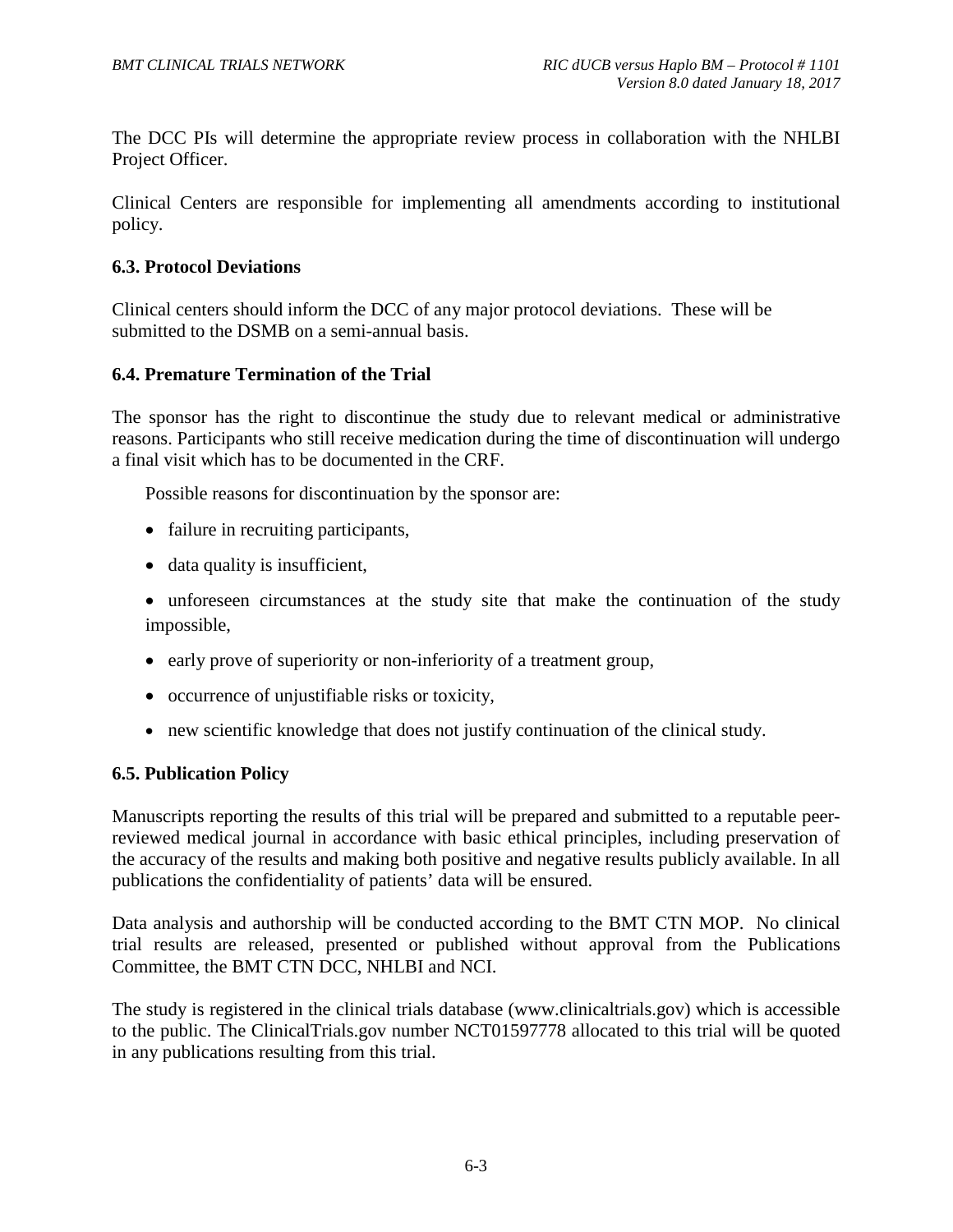By signing this study protocol, the investigators accept that the results of this clinical trial can be presented to national and international authorities. They also accept that in this context their name, address, qualification and grade of involvement in this trial will be published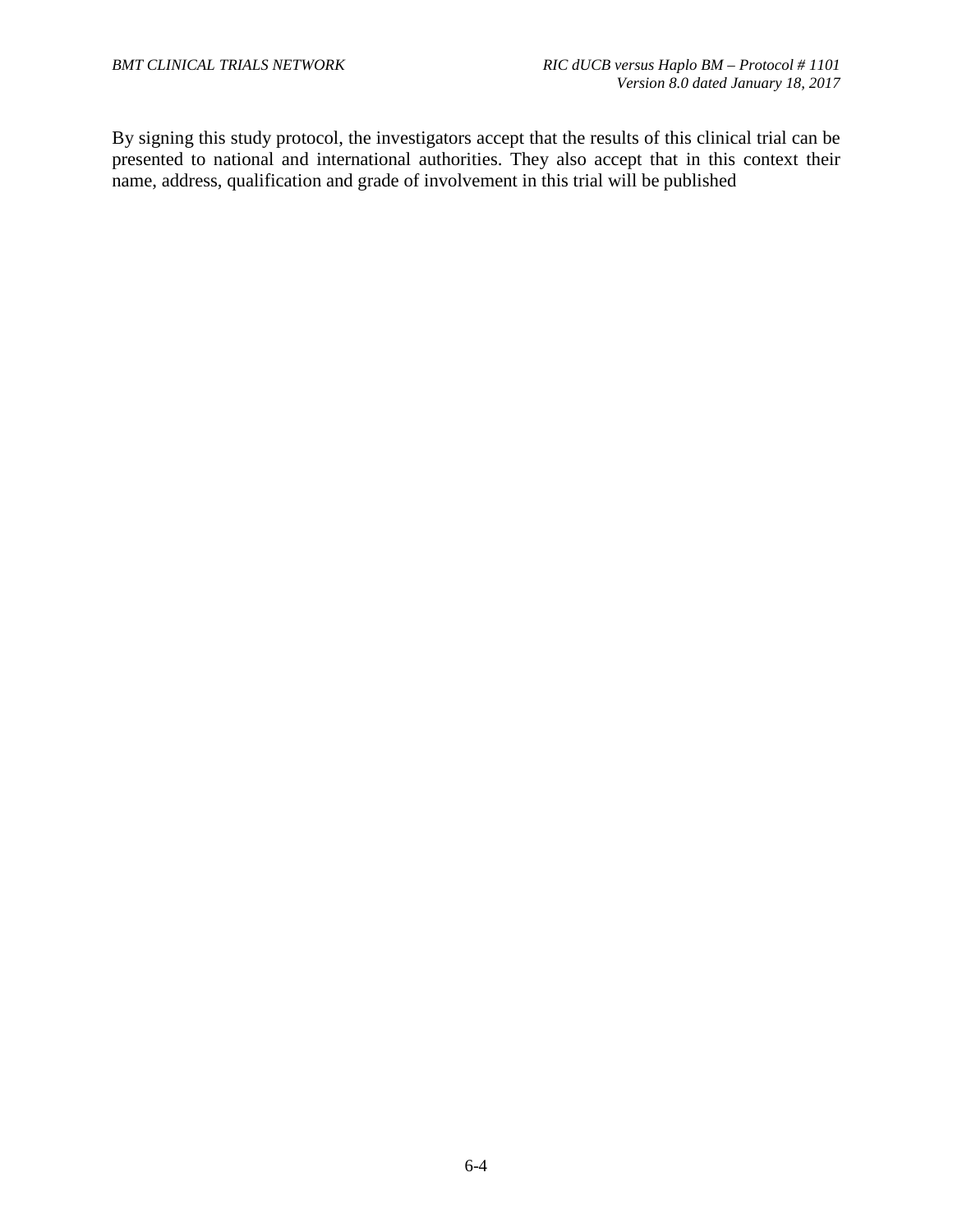# **APPENDIX A**

# **ABBREVIATIONS**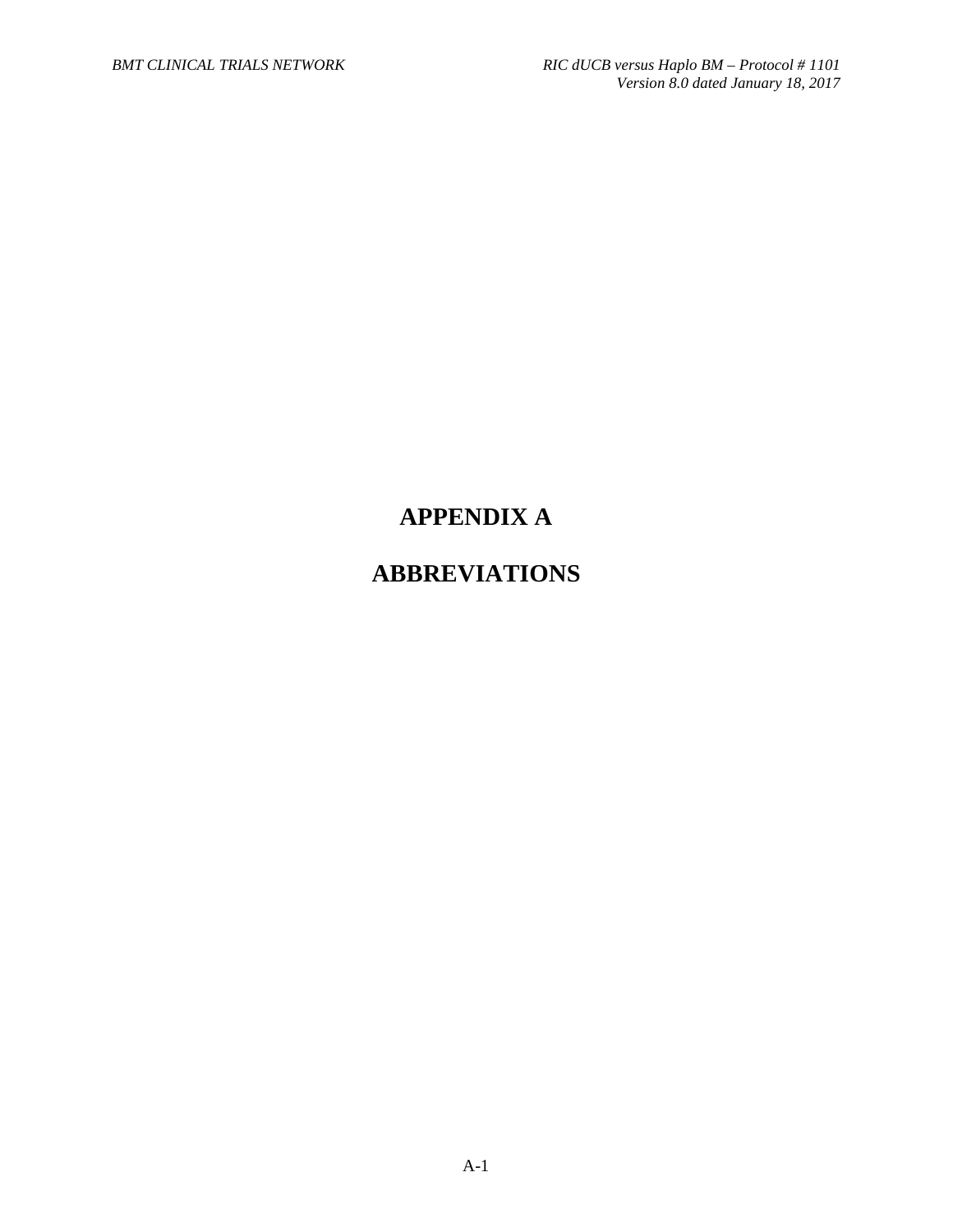### **APPENDIX A**

#### **ABBREVIATIONS**

Advantage $EDC^{SM}$  – Proprietary electronic data capture system

AE – Adverse Event

ALL – Acute Lymphoblastic Leukemia

ALT – Alanine Aminotransferase

AML – Acute Myeloid Leukemia

ANC – Absolute Neutrophil Count

AST – Aspartate Aminotransferase

B-ALL – Acute B Lymphoblastic Leukemia

BM – Bone Marrow

BMT CTN – Blood and Marrow Transplant Clinical Trials Network

RIC – Reduced Intensity Conditioning

CBC – Complete Blood Count

CCr – Creatinine Clearance Rate

CD15 – Cluster of Differentiation 15

CD3 - Cluster of Differentiation 3

CD33 - Cluster of Differentiation 33

CDC – Centers for Disease Control

CEA – Cost Effectiveness Analysis

cGVHD – Chronic Graft Versus Host Disease

cGY - Centigray

CHOP±R – Cyclophosphamide, Hydroxydaunorubicin, Oncovin, Prednisone +/- Rituximab

CI – Confidence Interval

CIBMTR – Center for International Blood and Marrow Transplant Research

CMV - Cytomegalovirus

CNS – Central Nervous System

CR - Complete Remission

CsA – Cyclosporin A

CT – Computed Tomography

CTCAE – Common Terminology Criteria for Adverse Events

CVP±R – Cyclophosphamide/Vincristine Sulfate/Prednisone +/- Rituximab

DCC – Data and Coordinating Center

DHAP±R – Dexamethasone/Cytarabine/Cisplatin +/- Rituximab

DLCO – Diffusing Capacity of the Lung for Carbon Monoxide

DLI – Donor Lymphocyte Infusion

DMSO – Dimethyl Sulfoxide

DNA – Deoxyribonucleic Acid

DSMB – Data Safety Monitoring Board

dUCB – Double Umbilical Cord Blood

EBV – Epstein Barr Virus

EKG - Electrocardiogram

ESHAP±R – Etoposide, Methylprednisolone, Cytarabine, Cisplatin +/- Rituximab

FDA – Food and Drug Administration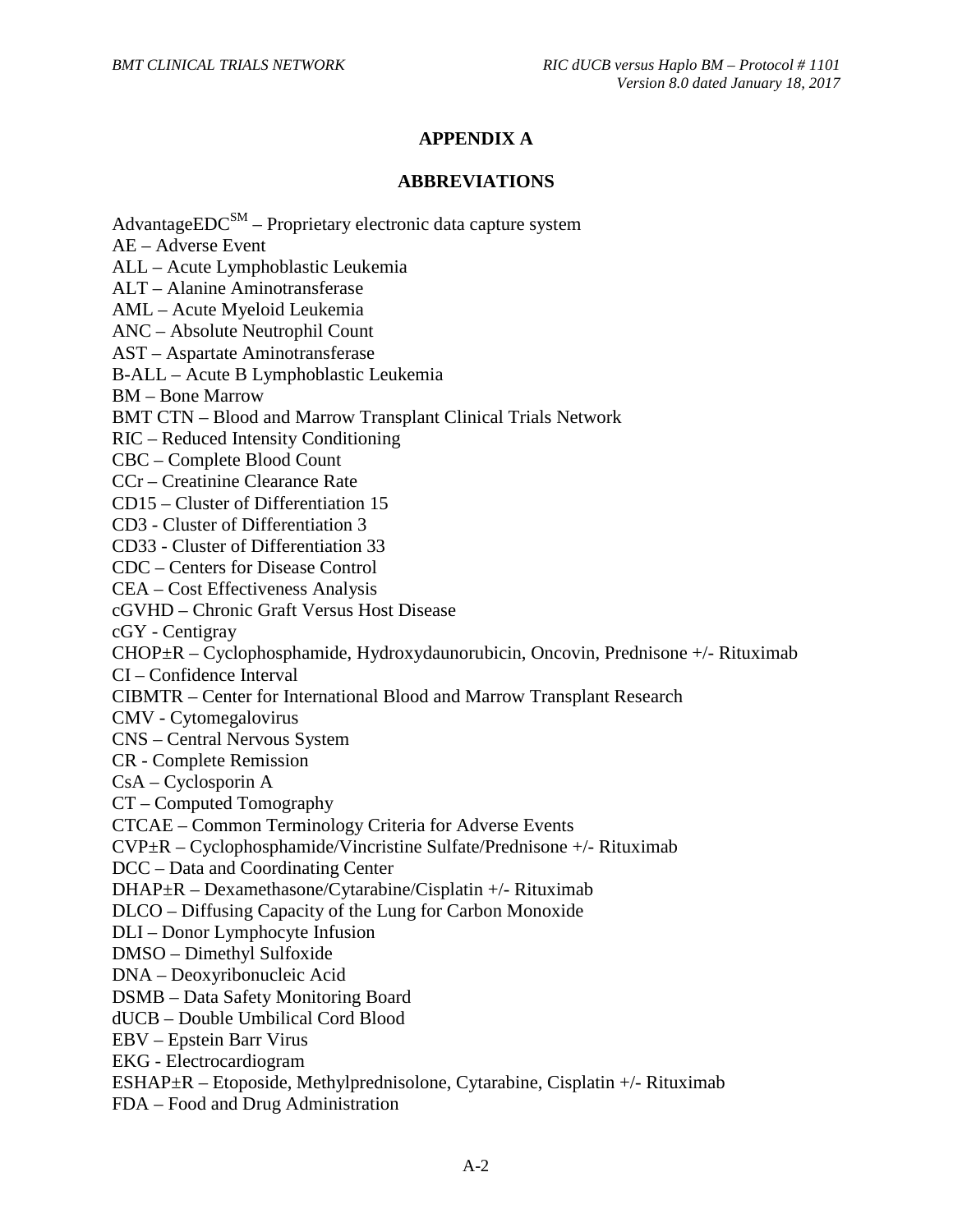FDG - Flurodeoxyglucose FEV1 – Forced Expiratory Volume 1 FHCRC – Fred Hutchinson Cancer Research Center FISH – Fluorescence In Situ Hybridization FK-506 - Tacrolimus FLAG – Fludarabine+High-dose Cytarabine+G-CSF FLT3-ITD – FLT3-Internal Tandem Duplication FLT3-TKD – FLT3- Tyrosine Kinase Domain FVC – Forced Vital Capacity G-CSF – Granulocyte Colony Stimulating Factor GFR – Glomerular Filtration Rate GI - Gastrointestinal GINA – Genetic Information Nondiscrimination Act GVHD – Graft versus Host Disease haplo-BM – Haploidentical Bone Marrow HCG – Human Chorionic Gonadotropin HCT-comorbidity – Hematopoietic Cell Transplant Comorbidity HepA – Hepatitis A HepB – Hepatitis B HepC – Hepatitis C HHV-6 – Human Herpesvirus 6 HiDAc – High Dose Intermittent Ara-C HIPAA – Health Insurance Portability and Accountability Act HIV – Human Immunodeficiency Virus HLA – Human Leukocyte Antigen HPLC – High Performance Liquid Chromatography HQL – Health-related Quality of Life HSCT – Hematopoietic Stem Cell Transplant HTLV1 – Human T-Lymphotrophic Virus 1 IBW – Ideal Body Weight ICE±R – Ifosfamide+Carboplatin+Etoposide+/- Rituximab IRBs – Institutional Review Boards ITT – Intension To Treat IUD – Intrauterine Device IV - Intravenous LDH – Lactate Dehydrogenase MDS – Myelodysplastic Syndrome MMF – Mycophenolate Mofetil MOP – Manual of Procedures MUD – Matched Unrelated Donor NCBI – National Center for Biotechnology Information NCCN – National Comprehensive Cancer Network NCI – National Cancer Institute NIH – National Institutes of Health NMDP – National Marrow Donor Program OHRP – Office for Human Research Protections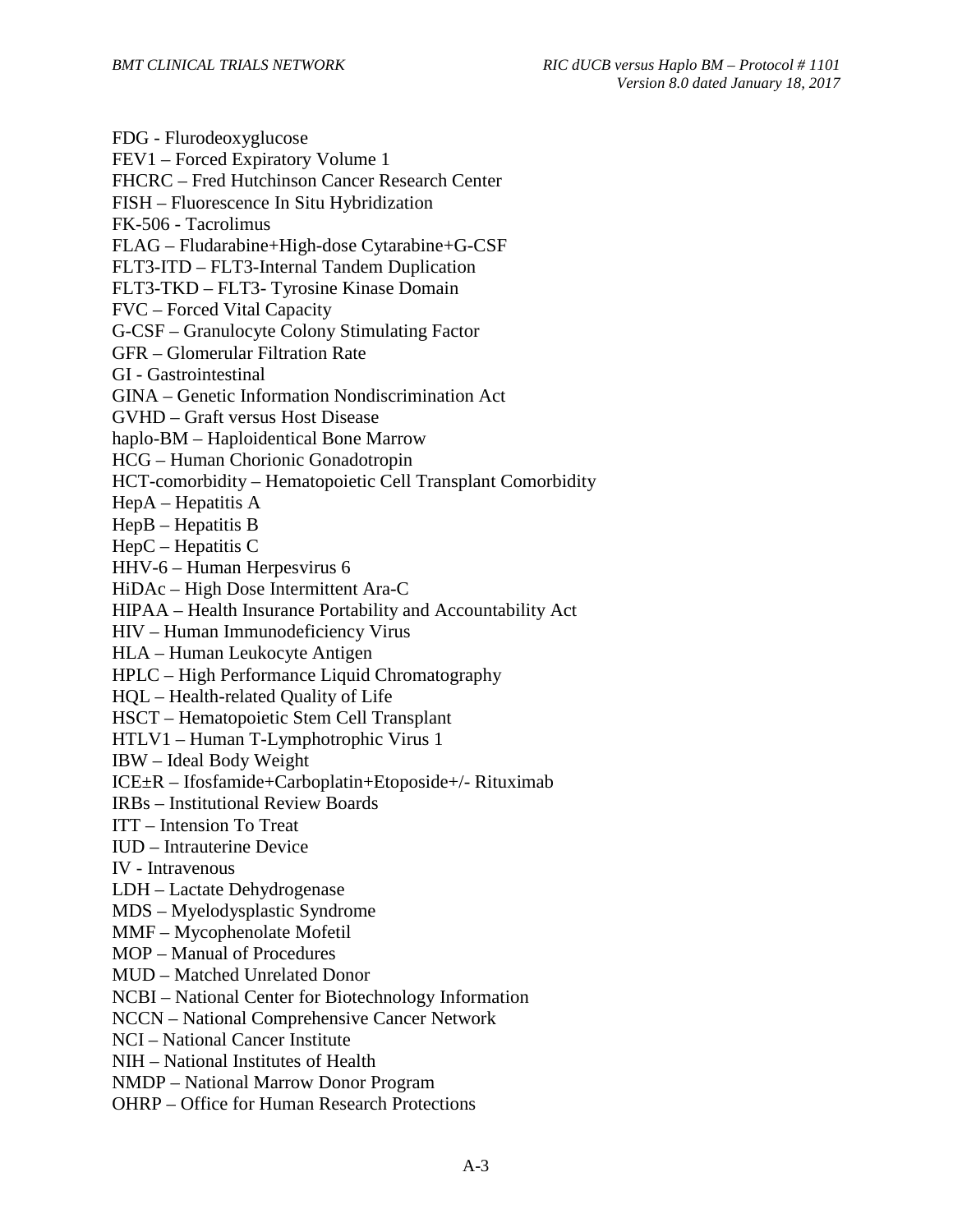OS – Overall Survival PCR – Polymerase Chain Reaction PET – Positron Emission Tomography PFS – Progression Free Survival PI – Principal Investigator PO – Per Os (by mouth) PR – Partial Response QALY – Quality-adjusted Life Year RBC – Red Blood Cell SCTOD – Stem Cell Therapeutic Outcomes Database SD – Standard Deviation SPRT – Sequential Probability Ratio Test T-ALL – T-cell Acute Lymphoblastic Leukemia TBI – Total Body Irradiation TID – ter in die (three times/day) TRM – Treatment Related Mortality UCB – Umbilical Cord Blood ULN – Upper Limit of Normal WBC – White Blood Cell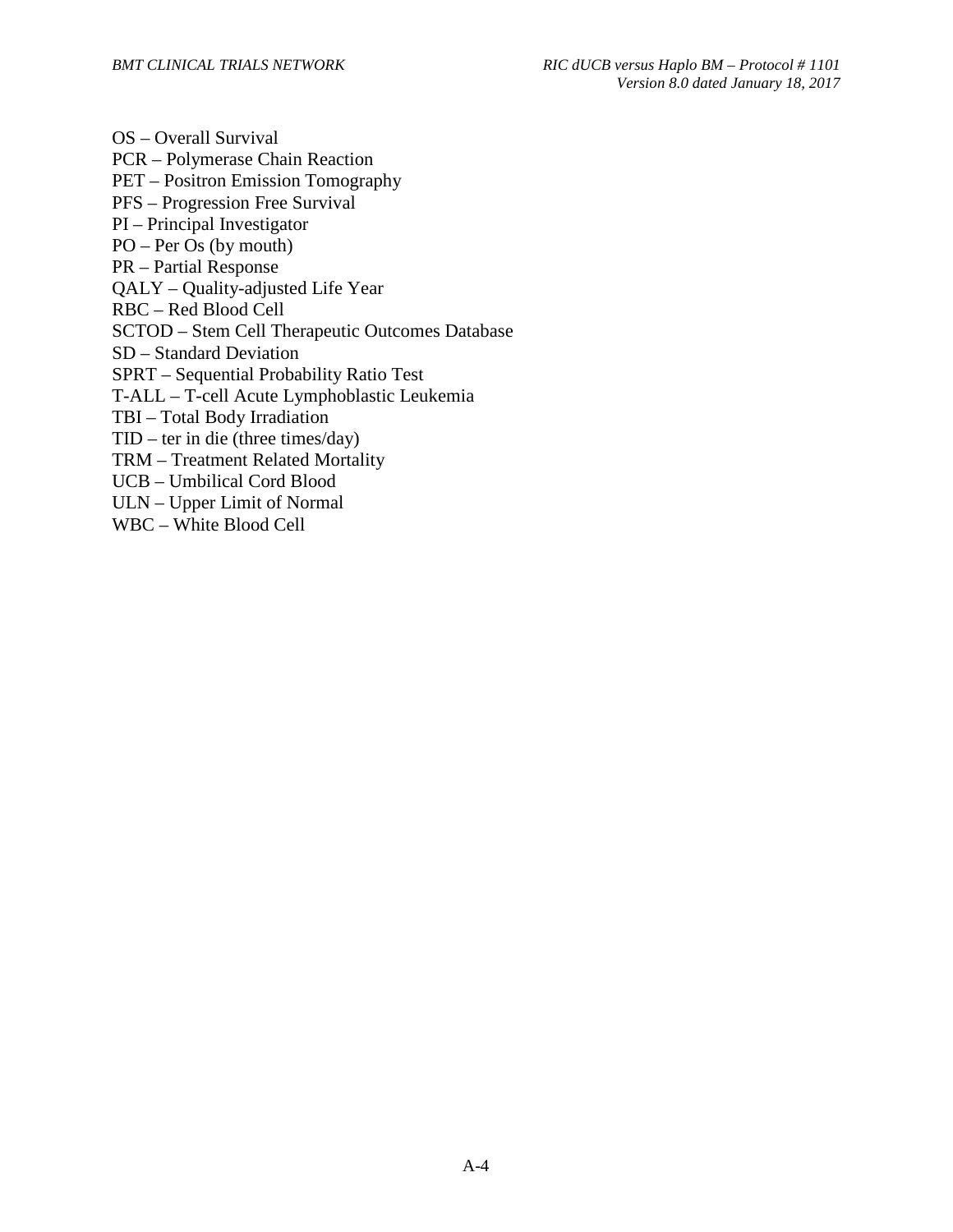# **APPENDIX B**

# **CONSENT FORMS**

# **PATIENT INFORMED CONSENT**

# **DONOR INFORMED CONSENT**

# **DONOR ASSENT**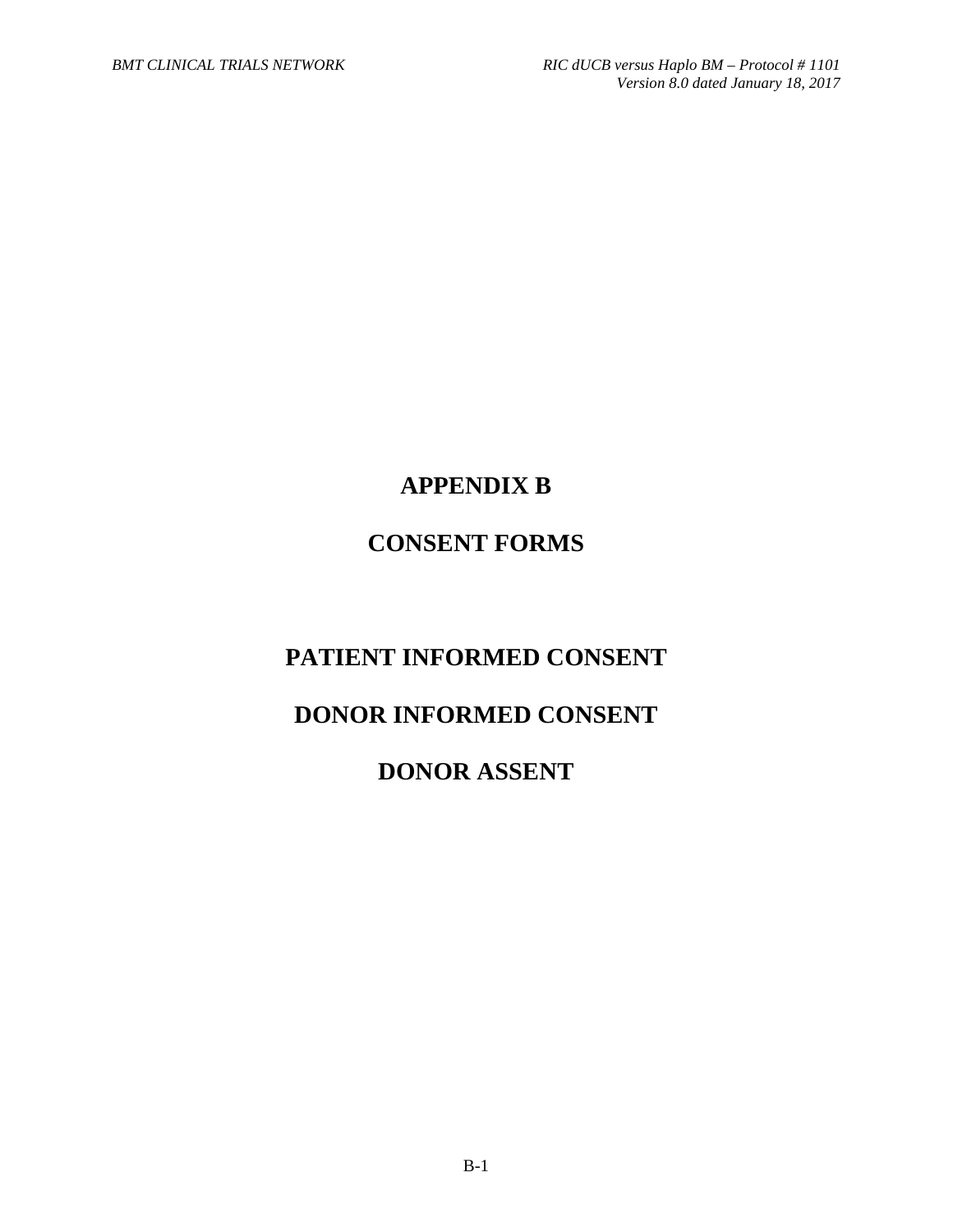# **Informed Consent to Participate in Research**

**A Multi-Center, Phase III, Randomized Trial of Reduced Intensity(RIC) Conditioning and Transplantation of Double Unrelated Umbilical Cord Blood (dUCB) versus HLA-Haploidentical Related Bone Marrow for Patients with Hematologic Malignancies** 

| <b>Your Name:</b>                                |                                                                                                                                                                                                                                                           |
|--------------------------------------------------|-----------------------------------------------------------------------------------------------------------------------------------------------------------------------------------------------------------------------------------------------------------|
| <b>Study Title:</b>                              | A Multi-Center, Phase III, Randomized Trial of Reduced Intensity (RIC)<br>Conditioning and Transplantation of Double Unrelated Umbilical Cord<br>Blood (dUCB) versus HLA-Haploidentical Related Bone Marrow for<br>Patients with Hematologic Malignancies |
| Protocol:                                        | <b>BMT CTN #1101</b>                                                                                                                                                                                                                                      |
| Co-Investigator:                                 | Ephraim Fuchs, M.D.<br>Johns Hopkins University<br>488 Bunting-Blaustein Cancer Research Building, 1650 Orleans Street<br>Baltimore, MD 21231<br>Phone: 410-955-8143 Email: fuchsep@jhmi.edu                                                              |
| Co-Investigator:                                 | Paul O'Donnell, M.D., Ph.D.<br>Massachusetts General Hospital Cancer Center, 55 Fruit St. Boston, MA<br>02141Phone: 508-693-7430 Email: pvodonnell@mgh.harvard.edu                                                                                        |
| Co-Investigator:                                 | Claudio Brunstein, M.D.<br>University of Minnesota Medical Center<br>420 Delaware Street SE, MMC 286, Minneapolis, MN 55455<br>Phone: 612-624-5620 Email: bruns072@umn.edu                                                                                |
| <b>Transplant Center</b><br><b>Investigator:</b> | (Insert contact information for PI at your site)                                                                                                                                                                                                          |
| Sponsor:                                         | The National Institutes of Health (NIH) is sponsoring this study by<br>providing financial support through the Blood and Marrow Transplant<br>Clinical Trials Network (BMT CTN).                                                                          |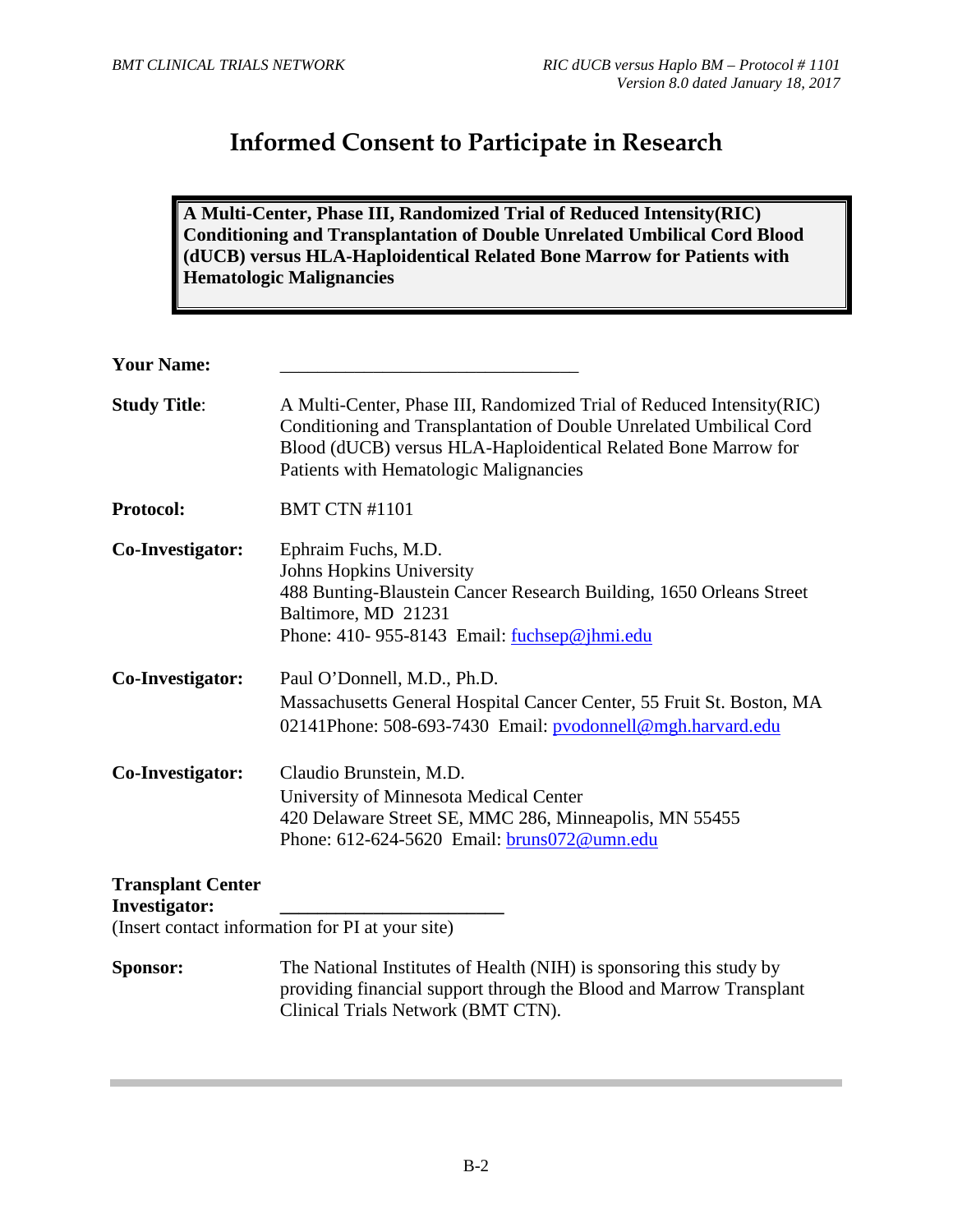# **1. Introduction**

We invite you to join this clinical trial, also known as a research study. We are doing this research because we want to learn more about reduced-intensity transplants that use a mismatched donor. These results will help us understand if one kind of mismatched donor is better or if there is no difference at all.

This study will take at least 4 years and will include about 400 participants. Your study participation will last for **3 years** after your transplant.

This Consent Form will tell you about the purpose of the study, the possible risks and benefits, other options available to you, and your rights as a participant in the study.

Everyone who takes part in research at [insert facility name] should know that:

- Being in any research study is voluntary.
- You may or may not benefit from being in the study. Knowledge we gain from this study may benefit others.
- If you join the study, you can quit the study at any time.
- If you decide to quit the study, it will not affect your care at [insert name of facility or institution].
- Please ask the study staff questions about anything that you do not understand, or if you would like to have more information.
- You can ask questions now or any time during the study.
- Please take the time you need to talk about the study with your doctor, study staff, and your family and friends. It is your decision to be in the study. If you decide to join, please sign and date the end of the Consent Form.

You and your doctor will discuss other treatment choices if you do not want to participate in this study*.*

# **2. Study Background**

The National Institutes of Health (NIH), through the Blood and Marrow Transplant Clinical Trials Network (BMT CTN), are providing staff support and money for this research study. The BMT CTN will direct the research study. The BMT CTN and the NIH will make decisions about how to manage the study.

A stem cell transplant is the only treatment at this time that may cure your disease. An **allogeneic** transplant uses blood-making cells from a family member or an unrelated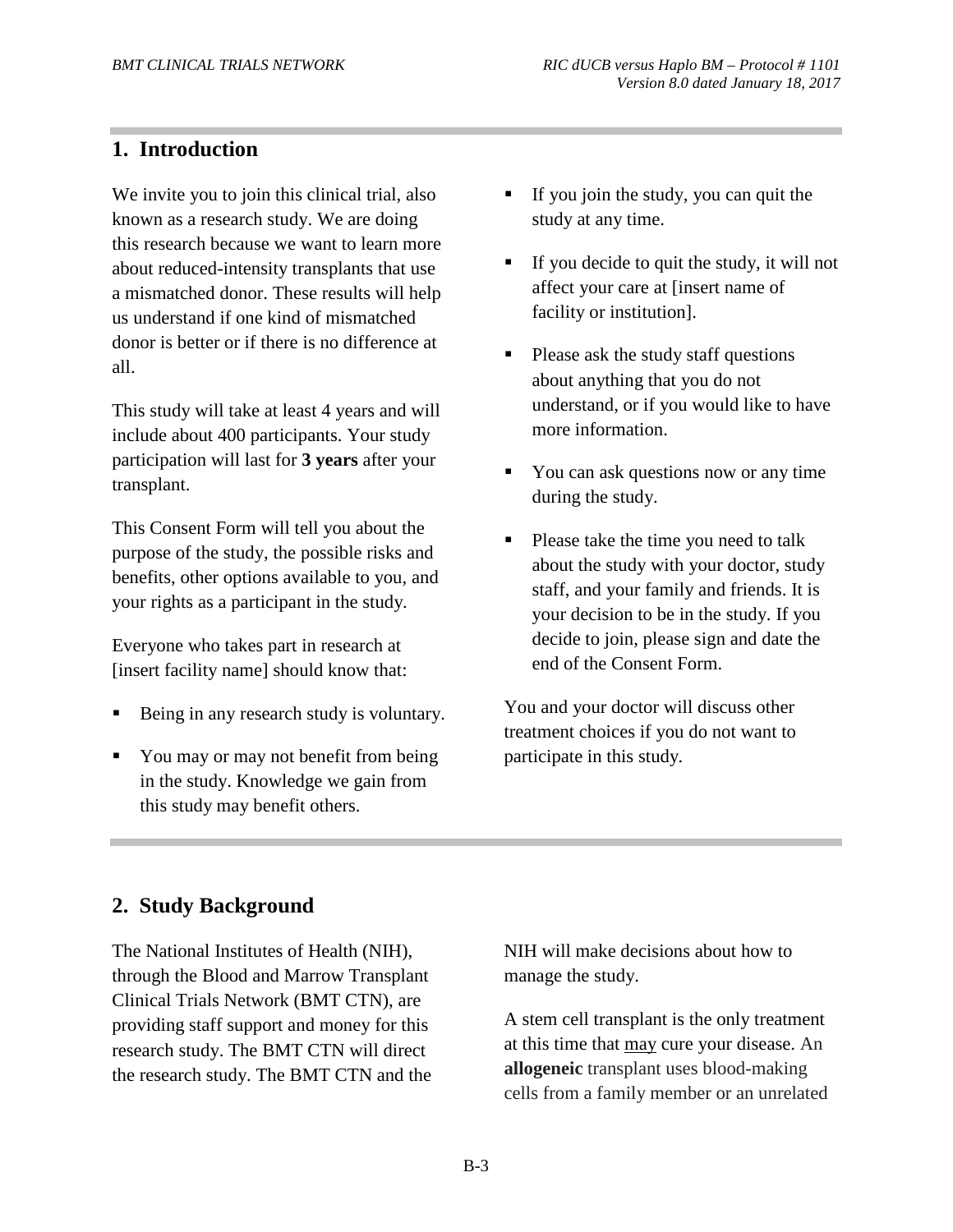donor to remove and replace your abnormal blood cells. Your doctor may recommend that you have a transplant that uses lower amounts of chemotherapy and radiation. This type of transplant is also called a **reduced intensity**, **non-myeloablative**, or "mini" transplant. Because of your age or health problems and because you do not have a matched donor, you may have a higher chance of health problems from a standard stem cell transplant that uses high doses of chemotherapy and/or radiation.

Recent studies by the BMT CTN suggest the results are very similar for reduced-intensity transplants when they use either mismatched cord blood or use mismatched bone marrow from a family member.

There is no guarantee or promise that this procedure will be successful.

# **3. Study Purpose**

We are inviting you to take part in this study because you have a cancer of the blood or lymph glands and a stem cell transplant is a treatment option.

Tissue typing shows that you do not have a completely matched donor available in your family. You also do not have a matched donor outside of your family who can donate when you need them to. However, you do have two other donor choices available for a transplant: (1) partially matched units of unrelated cord blood, and (2) a family donor who is a partial match.

We are doing this research to learn more about reduced-intensity transplants that use a mismatched donor. We will use either cord blood from an unrelated donor or bone

marrow from a family member, and then compare the transplant results.

These results will help us understand if one kind of mismatched donor is better or if there is no difference at all.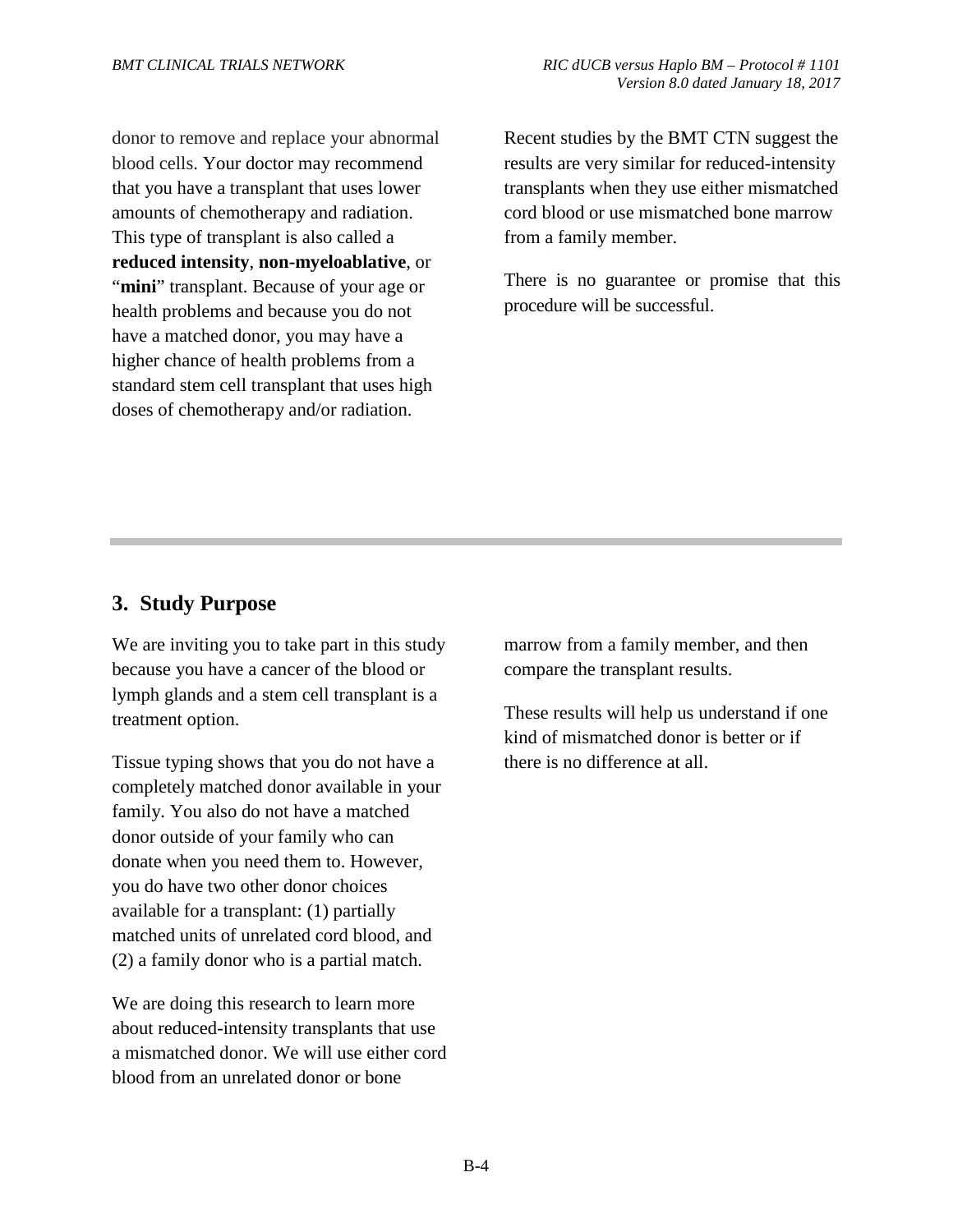## **4. Right to Ask Questions and/or Withdraw**

You have the right to ask questions about the study at any time. If you have questions about the study or you want to leave the study, please contact:

[insert contact info for site PI]

Being in this study is voluntary. You can choose not to be in this study or leave this study at any time. If you choose not to take part or leave this study, it will not affect your regular medical care in any way.

Your study doctor and study staff will be available to answer any questions that you may have about taking part in or leaving this study.

## **5. Study Treatment and Tests**

We will check your health before you start treatment, while you receive treatment, and for several years after you finish your treatment.

#### Before You Start Your Treatment

We will ask you to take quality of life surveys. The surveys will ask about:

- o Any side effects of your treatment
- o Any health problems
- o How well you can do things that are important to you
- o How you relate to other people
- o Your feelings.

You may skip any questions you wish.

We will also ask you to provide optional Blood Samples for Future Research (see **Section 18: Optional Blood Samples for Future Research**).

#### **Randomization**

We will use a computer to randomly assign you to 1 of 2 study groups. One group will receive partially matched cord blood from an unrelated donor, and one group will receive bone marrow from a partially matched family member. You will have an equal chance of being placed in either group.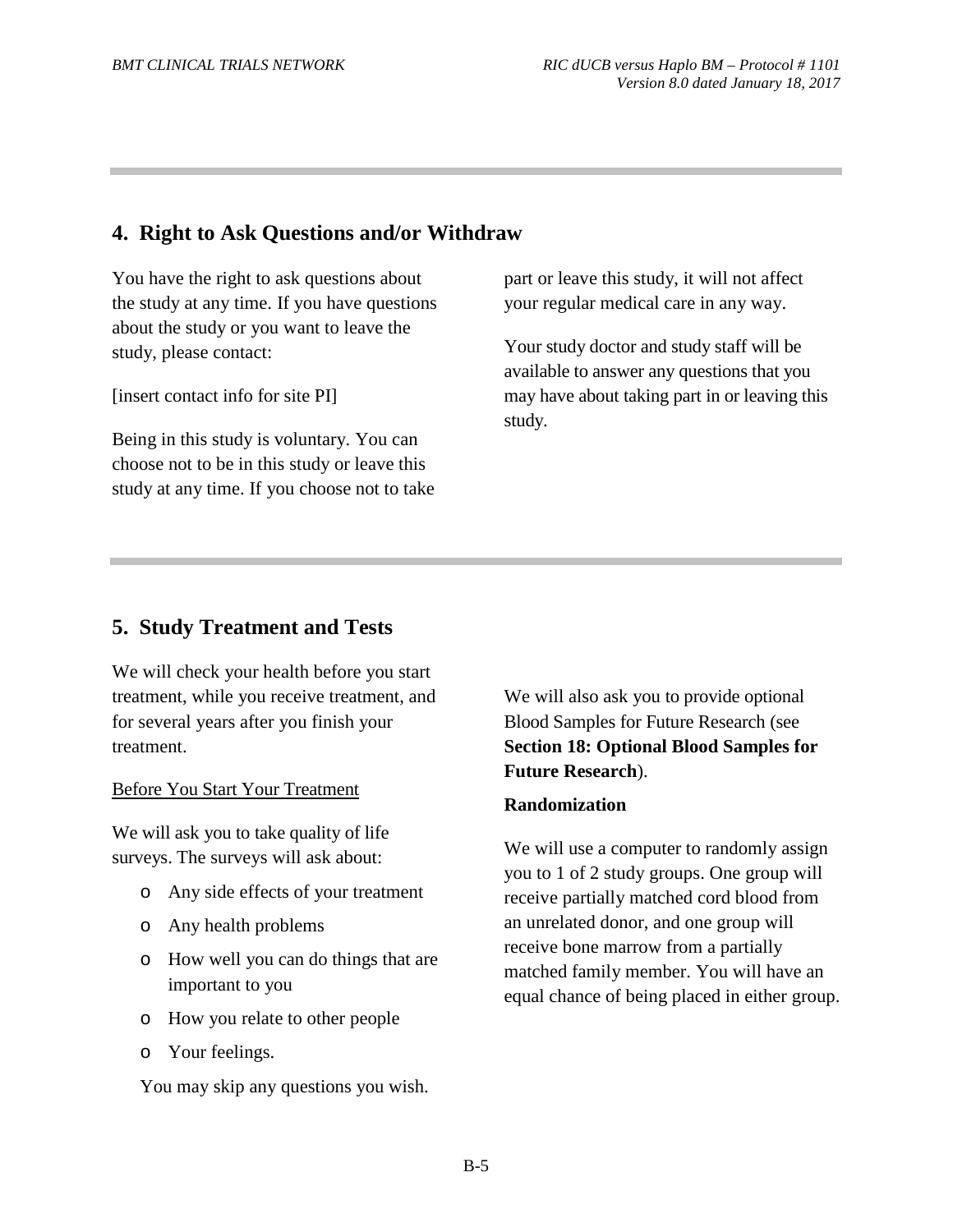### During Your Treatment

## **Conditioning Regimen Before Transplant (chemotherapy and radiation)**

You will be treated with a type of chemotherapy called **fludarabine**, which is given daily for 5 days. If you receive cord blood, you will also be given a type of chemotherapy called **cyclophosphamide** for 1 day. If you receive bone marrow, you will be given cyclophosphamide for 2 days.

After the chemotherapy is completed, you will receive a small dose of radiation to your whole body (**Total Body Irradiation**) in a single dose. The chemotherapy and radiation may cause side effects. Some of these side effects may be life-threatening (see **Section 6: Risks and Discomforts**).

If you receive cord blood, and have not had cytotoxic chemotherapy within the last 3 months or an autologous transplant within the last 2 years, you will receive a slightly higher dose of radiation (300 cGy instead of 200 cGy). This slightly higher dose of radiation has shown hematopoietic recovery is comparable to that seen with low dose radiation for patients who have had chemotherapy in the last 3 months or an autologous transplant in the last 2 years.

### **Reinfusion of Stem Cells (Transplant)**

On your transplant day, if you receive cord blood, it will be given to you through your catheter like a blood transfusion. If you receive bone marrow, your family donor will have his or her marrow collected in the

operating room. The donated marrow may be taken to a laboratory where red cells will be removed. The donor cells will be given to you through your catheter and will travel to your bone marrow where they will start to make healthy, new blood cells.

If you receive cord blood you will start to take the immune suppressing drugs **cyclosporine** and **mycophenolate mofetil (MMF)** for 3 days before transplant. These drugs may help prevent a complication called **graft versus host disease** (**GVHD;**  see **Section 6: Risks and Discomforts**).

If you receive bone marrow, you will be given another dose of cyclophosphamide on Days 3 and 4 after your transplant. You will start to take the immune suppressing drugs **tacrolimus** and MMF to help prevent GVHD on Day 5 after your transplant.

In both study groups (partially matched cord blood from an unrelated donor or bone marrow from a partially matched family member), you will continue to take MMF for about 5 weeks and cyclosporine or tacrolimus for up to 6 months.

If you receive cord blood, you will be given **filgrastim (G-CSF)** through your catheter or by injection under your skin beginning on day 1 after your transplant. If you receive bone marrow, you will be given filgrastim (G-CSF) beginning on Day 5 after your transplant. Filgrastim speeds up the recovery of white blood cells. In both study groups, you will receive filgrastim daily until your white blood cells have recovered.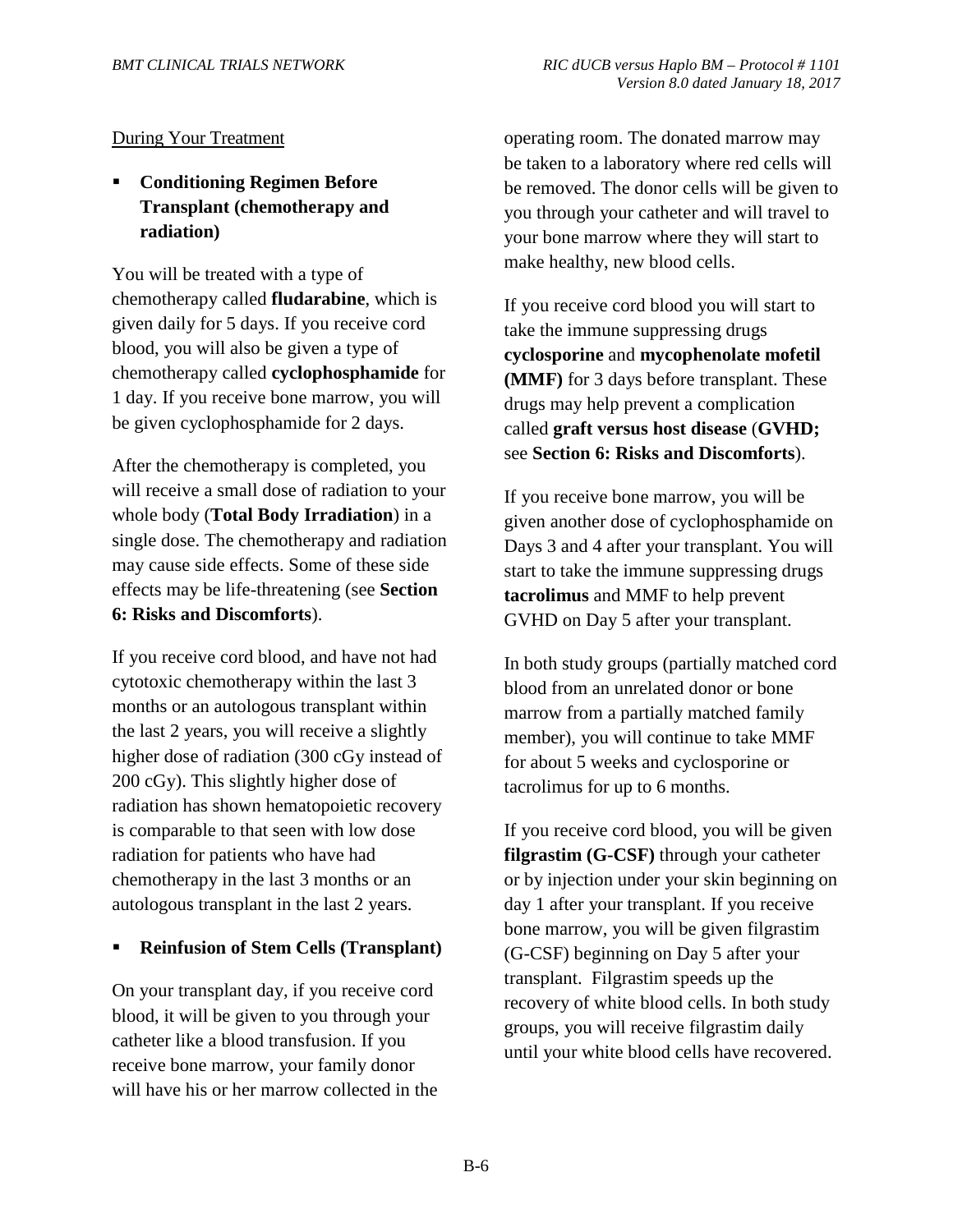The immune suppressing drugs and filgrastim may cause side effects. These side effects may be life-threatening (see **Section 6: Risks and Discomforts**).

If needed, you will receive blood transfusions to maintain normal blood cell levels and antibiotics to treat or prevent infection. You may also receive extra nutrients and pain drugs during or after your transplant. They will be given to you through your catheter.

### **Health Evaluations**

We will test (evaluate) your health during the study. These tests and how often they are scheduled are standard care for patients receiving an allogeneic transplant. They would be done even if you were not part of this study. You will be watched closely for any signs and symptoms of GVHD.

#### Health evaluations after treatment:

- 1) Physical exam to assess toxicities, and infections weekly until Day 56 and then at Days 180, 365, and 730.
- 2) Physical exam to assess GVHD weekly until Day 90 and then at Days 180, 365, and 730.
- 3) Routine blood tests (cell counts and liver and kidney function) weekly until Day 56 and then at Days 180, 365, and 730.
- 4) Blood or bone marrow tests to find the amount of donor cells in your body on Days 28 and 56. This is also called *chimerism*.
- 5) Restaging tests to see how much cancer you have after treatment on Day 730.
- 6) A quality of life survey (see Before You Start Your Treatment**)** at Days 365 and 730.
- 7) Optional blood samples for future research (see **Section 19: Blood Samples for Future Research**).
- **Long-term follow-up**

Data regarding your clinical situation after 2 years may be obtained from the CIBMTR, which captures information on all US transplants.

## **6. Risks and Discomforts**

You will have side effects while on the study. Side effects can range from mild to very serious.

The risks and discomforts in participating in this study will be similar to what you may have with blood or marrow cell transplant if you do not participate in this trial. Other complications from transplants, such as

graft-versus-host disease (GVHD) and infections happen equally in patients who have either type of regimen.

Your health care team will give you medicines to help lower side effects such as feeling sick to your stomach (nausea). In some cases, side effects can be long lasting or may never go away.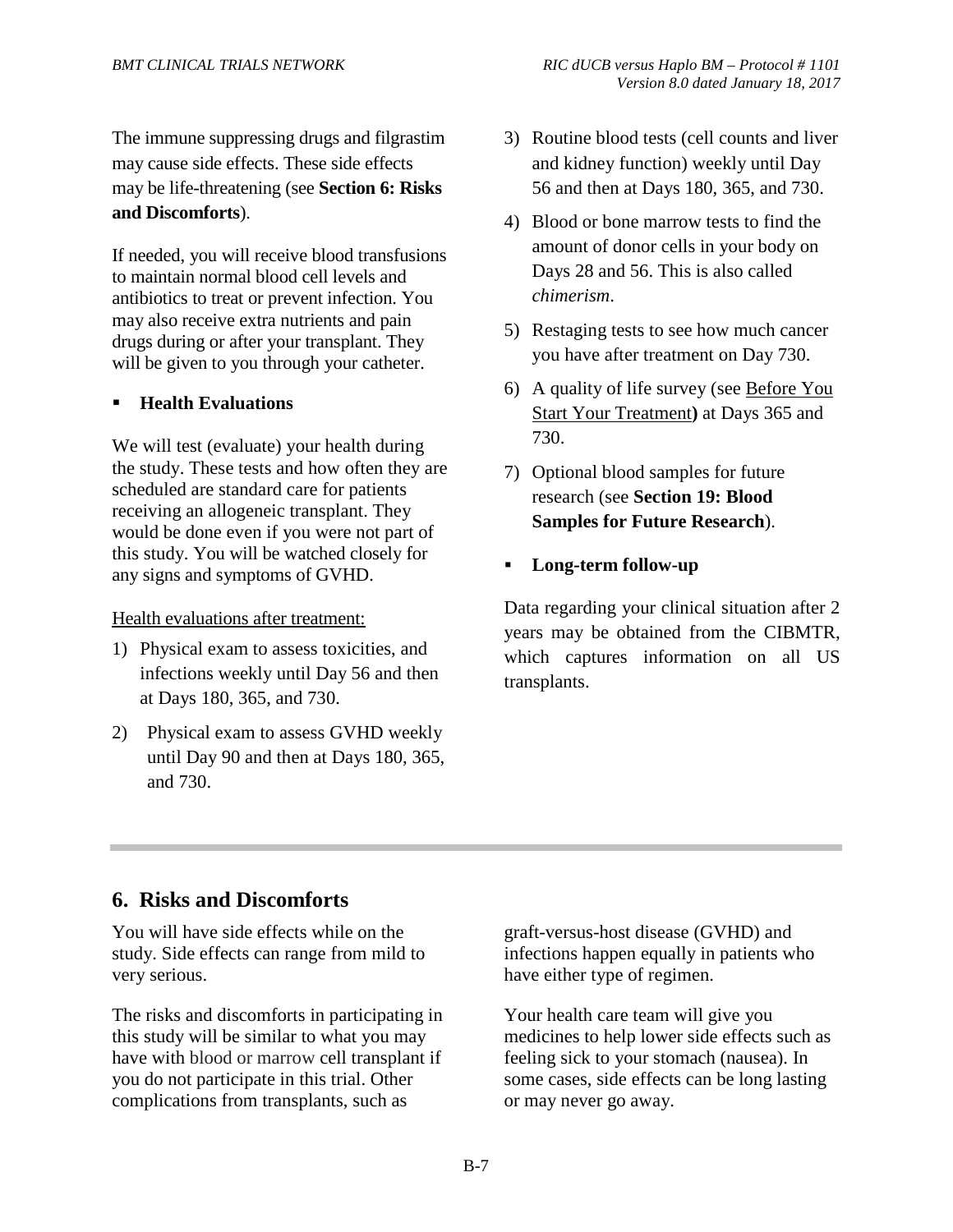Risks Related to Medications or Total Body Irradiation Used in Conditioning Regimens

All chemotherapy and radiation treatments used as conditioning regimens in this study

#### **TABLE 1 – Risks and Side Effects**

| <b>Likely</b>               | What it means: This type of side effect is expected to occur in more than<br>20% of patients. This means that 21 or more patients out of 100 might get<br>this side effect.                                                 |
|-----------------------------|-----------------------------------------------------------------------------------------------------------------------------------------------------------------------------------------------------------------------------|
| <b>Less Likely</b>          | What it means: This type of side effect is expected to occur in 20% of<br>patients or fewer. This means that 20 patients or fewer out of 100 might get<br>this side effect.                                                 |
| Rare, but<br><b>Serious</b> | What it means: This type of side effect does not occur very often $-$ in fewer<br>than 2% of patients – but is serious when it occurs. This means that 1 or 2<br>patients (or fewer) out of 100 might get this side effect. |

B-8

are commonly used in allogeneic hematopoietic cell transplantation.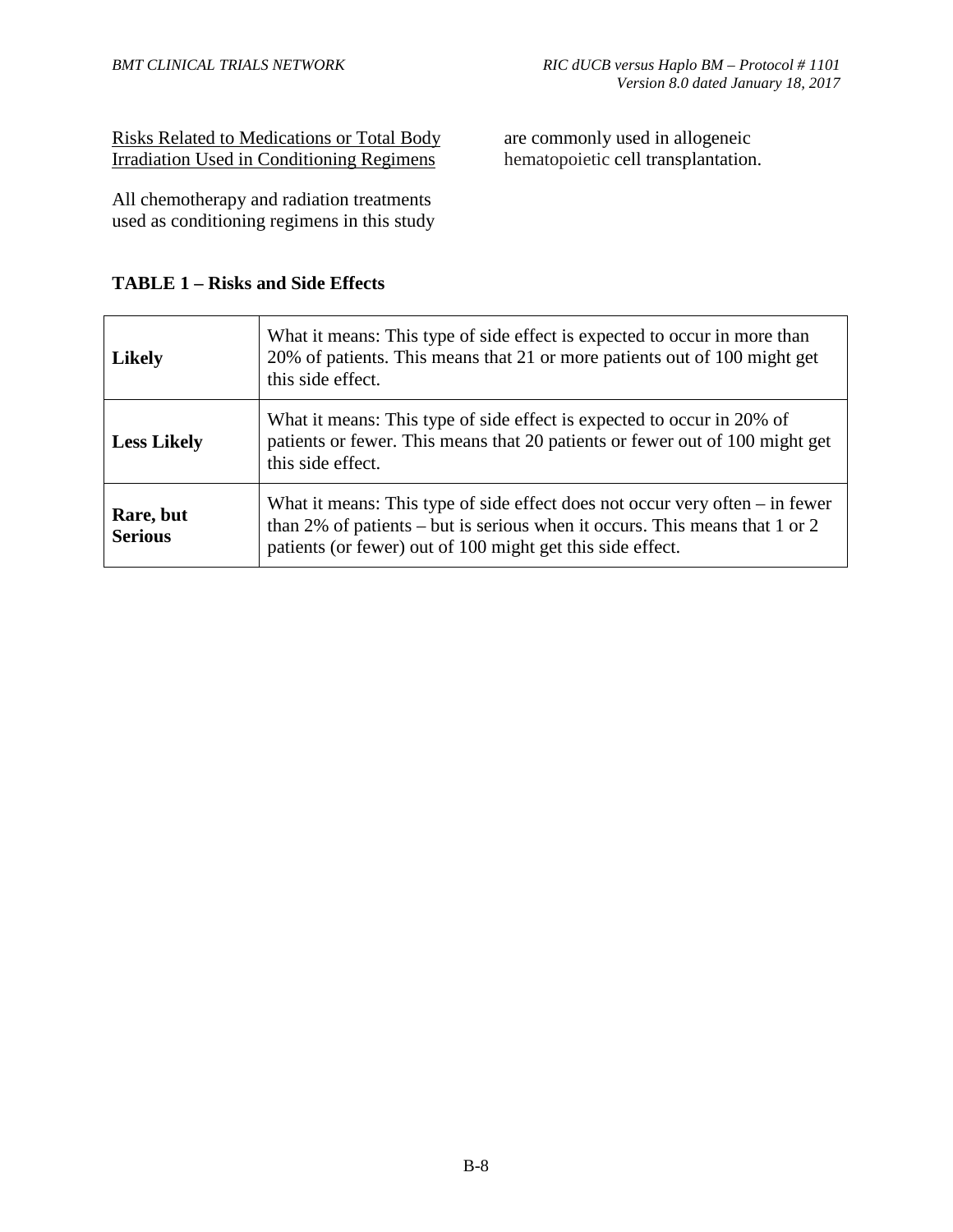# **Cyclophosphamide (Cytoxan®)**

| <b>Likely</b>                                                                                                                                                                                                                                                                                                                                                               | <b>Less Likely</b>                                                                                       | <b>Rare, but Serious</b>                                                                                                                                                   |
|-----------------------------------------------------------------------------------------------------------------------------------------------------------------------------------------------------------------------------------------------------------------------------------------------------------------------------------------------------------------------------|----------------------------------------------------------------------------------------------------------|----------------------------------------------------------------------------------------------------------------------------------------------------------------------------|
| Decreased white blood cell<br>٠<br>count with increased risk of<br>infection<br>Temporary hair loss<br>Nausea<br>Vomiting<br>Loss of appetite<br>Sores in mouth or on lips<br>Diarrhea<br>Stopping of menstrual periods<br>in women<br>Decreased sperm production<br>п<br>in men<br>Decreased platelet count<br>(mild) with increased risk of<br>bleeding<br>Blood in urine | Anemia<br>٠<br>Temporary tiredness<br>Damage to the fetus if<br>you become pregnant<br>while taking drug | Scarring of lung<br>٠<br>tissue, with cough and<br>shortness of breath<br>Severe heart muscle<br>injury and death at<br>very high doses<br>New (secondary)<br>п<br>cancers |

# **Fludarabine (Fludara®)**

| <b>Likely</b>                                                                                                                                                                                            | <b>Less Likely</b>                                                                                                                                      | <b>Rare, but Serious</b>                                                                                                               |
|----------------------------------------------------------------------------------------------------------------------------------------------------------------------------------------------------------|---------------------------------------------------------------------------------------------------------------------------------------------------------|----------------------------------------------------------------------------------------------------------------------------------------|
| Decreased white blood cell<br>٠.<br>count with risk of infection<br>Decreased platelet count<br>п.<br>with increased risk of<br>bleeding<br>Anemia<br>٠<br><b>Tiredness</b><br><b>Nausea</b><br>Vomiting | Diarrhea<br>٠<br>Numbness and<br>tingling in hands<br>and/or feet related to<br>irritation of nerves<br>of the hand and/or<br>feet<br>Changes in vision | Pneumonia<br>Agitation or<br>nervousness<br>Confusion<br>Cough<br>Difficulty breathing<br>Weakness<br>Severe brain injury<br>and death |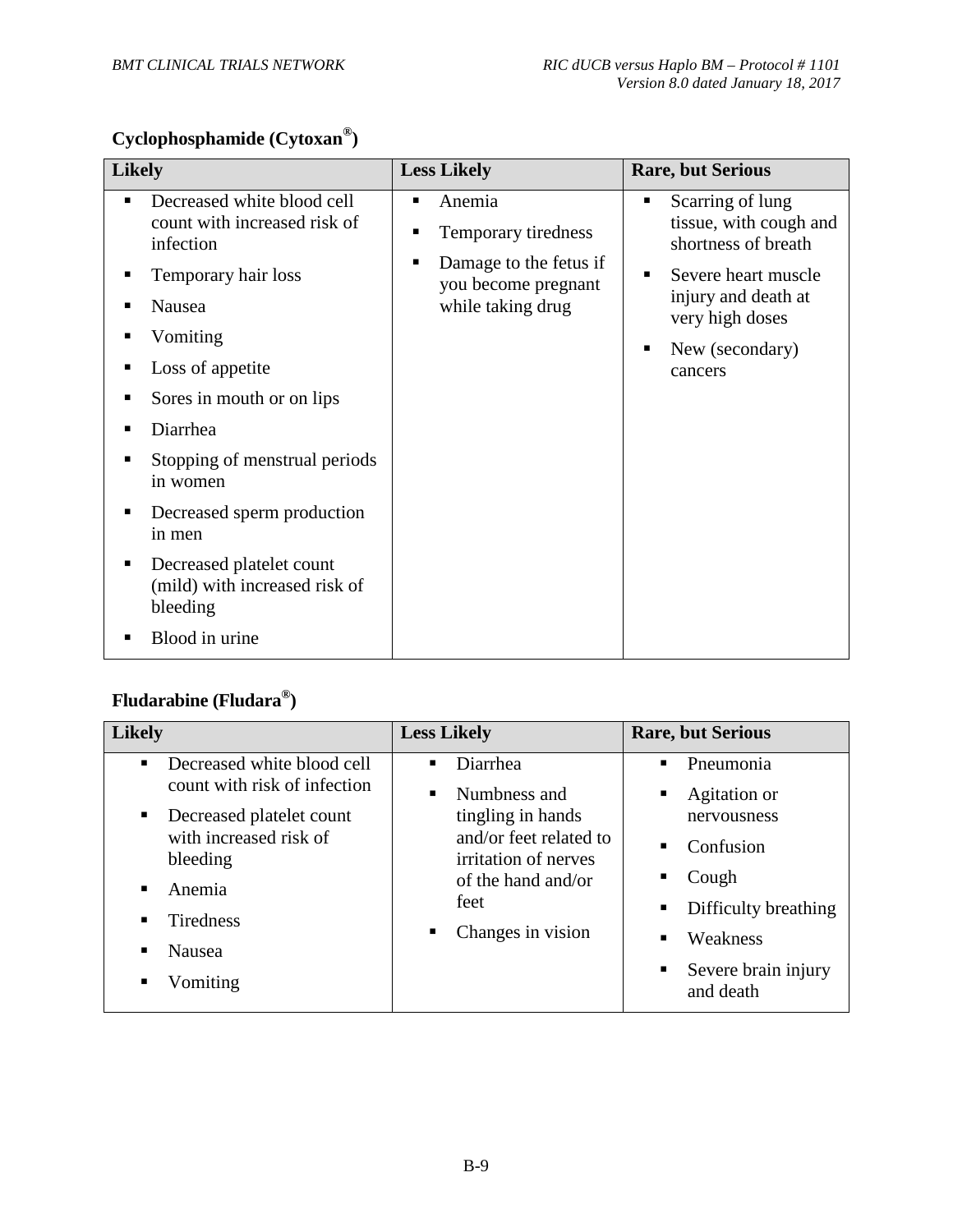# **Filgrastim (G-CSF; Neupogen)**

| <b>Likely</b>  |                                       | <b>Less Likely</b>                                     | <b>Rare, but Serious</b>         |
|----------------|---------------------------------------|--------------------------------------------------------|----------------------------------|
| $\blacksquare$ | Ache or pain inside the bones         | Local irritation (skin)<br>п.<br>at the injection site | Allergic reaction<br>٠           |
|                | Increased levels of liver             | Nausea                                                 | Low fever                        |
|                | enzymes and uric acid in the<br>blood |                                                        | Enlargement or<br>rupture of the |
|                | Low number of platelets in the        |                                                        | spleen                           |
|                | blood                                 |                                                        | Worsening of pre-                |
|                | Headache                              |                                                        | existing skin rashes             |
|                | Tiredness                             |                                                        |                                  |

# **Mycophenolate mofetil (MMF; CellCept)**

| <b>Likely</b>                                                          | <b>Less Likely</b>            | <b>Rare, but Serious</b>                           |
|------------------------------------------------------------------------|-------------------------------|----------------------------------------------------|
| Miscarriage<br>٠                                                       | Anemia<br>٠                   | Difficulty breathing<br>٠                          |
| <b>Birth defects</b><br>п                                              | Rash                          | Unusual bruising<br>п                              |
| Diarrhea                                                               | Difficulty falling<br>п       | <b>Fast heartbeat</b><br>٠                         |
| Damage to unborn baby<br>■                                             | asleep or staying<br>asleep   | <b>Excessive tiredness</b><br>п                    |
| Limited effectiveness of birth<br>▪<br>control                         | <b>Dizziness</b><br>п         | Weakness<br>$\blacksquare$                         |
| Stomach pain<br>п                                                      | Uncontrollable<br>hand shakes | Blood in stool<br>п<br><b>Bloody</b> vomit<br>п    |
| Upset stomach                                                          |                               | Change in vision<br>п                              |
| Vomiting                                                               |                               | Secondary cancers,<br>٠                            |
| Headache<br>■                                                          |                               | such as                                            |
| <b>Tremors</b>                                                         |                               | lymphoproliferative<br>disease or lymphoma         |
| Low white blood cell count<br>■<br>with increased risk of<br>infection |                               | Progressive Multifocal<br>п<br>Leukoencephalopathy |
| Increased blood cholesterols<br>п                                      |                               |                                                    |
| Swelling of the hands, feet,<br>ankles, or lower legs                  |                               |                                                    |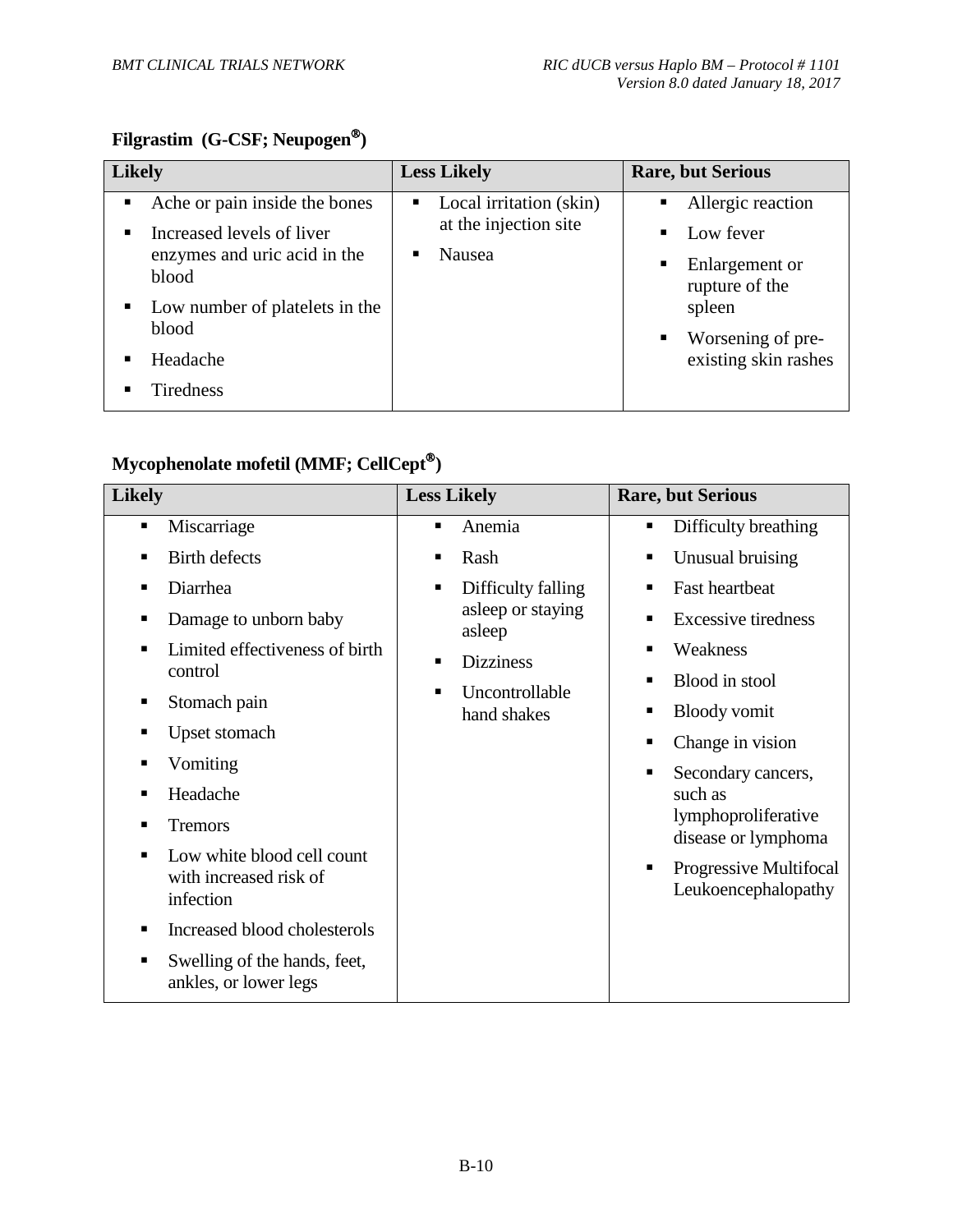### **Total Body Irradiation**

| <b>Likely</b>    | <b>Less Likely</b>                                         | <b>Rare, but Serious</b> |
|------------------|------------------------------------------------------------|--------------------------|
| Fatigue          | Vomiting<br>٠                                              | Diarrhea<br>٠            |
| Hair loss        | Cataracts<br>п                                             | Lung fibrosis<br>п       |
| Infertility      | Inflammation of the parotid glands<br>Е                    | Second<br>п              |
| Loss of          | Skin pigmentation (reversible)<br>п                        | cancers                  |
| appetite         | <b>Stunted Growth</b><br>п                                 |                          |
| Mouth sores<br>■ | Low white blood cell count with increased<br>٠             |                          |
| <b>Nausea</b>    | risk of infection                                          |                          |
|                  | Low platelet count with increased risk of<br>п<br>bleeding |                          |
|                  | Anemia<br>п                                                |                          |

# **Tacrolimus (Prograf; FK-506)/Cyclosporine**

| Likely                                        | <b>Less Likely</b>      | <b>Rare, but Serious</b> |
|-----------------------------------------------|-------------------------|--------------------------|
| Kidney problems<br>п                          | Nausea<br>▪             | Seizures<br>▪            |
| Loss of magnesium, calcium,<br>п<br>potassium | Vomiting<br>п           | Changes in vision<br>п   |
|                                               | Liver problems          | <b>Dizziness</b><br>п    |
| High blood pressure<br>٠                      | Changes in how<br>▪     | Red blood cell<br>٠      |
| <b>Tremors</b>                                | clearly one can         | destruction              |
| Increases in cholesterol and                  | think                   |                          |
| triglyceride                                  | Insomnia                |                          |
|                                               | Unwanted hair<br>growth |                          |
|                                               | Confusion<br>▪          |                          |

**It is very important that you do not eat grapefruit or drink grapefruit juice while taking Tacrolimus. Grapefruit has an ingredient called bergamottin, which can affect some of the treatment drugs used in this study.** Common soft drinks that have bergamottin are *Fresca*, *Squirt*, and *Sunny Delight*.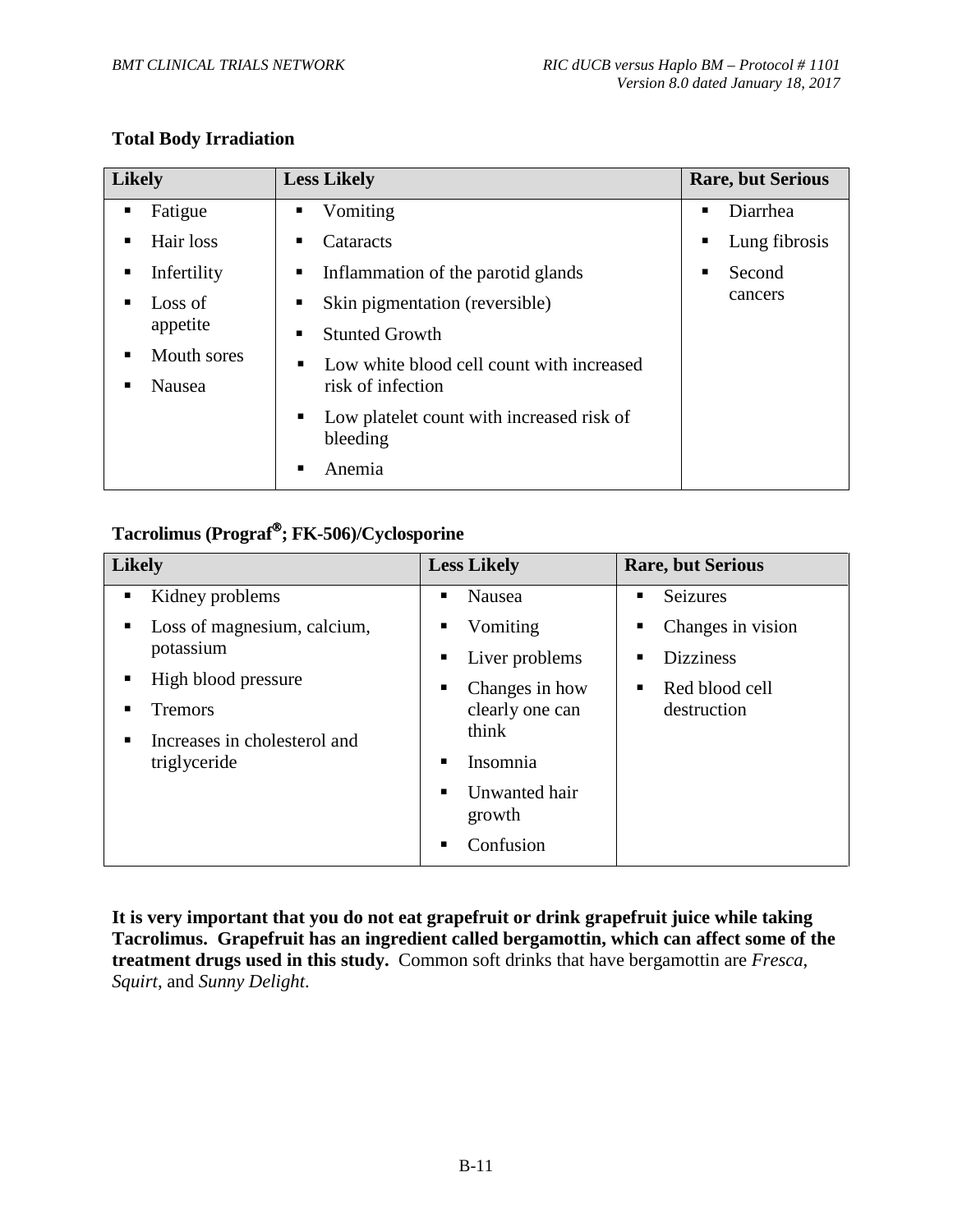#### Risks and Toxicities Related to Transplant

The following problems may occur as a result of cord blood or marrow transplant. These risks may occur whether a transplant was done as part of the study or not:

**1. Slow recovery of blood counts.** The red blood cells, white blood cells, and platelets can be slow to recover after blood or marrow transplant. Until your blood counts recover, you will need blood and platelet transfusions, and will be at risk for bleeding and infections. To speed the recovery of the white cells as much as possible you will receive Filgrastim.

**2. Graft failure.** The cord blood or bone marrow stem cells (the "graft") may fail to grow inside your body. Past experience suggests that there can be up to a 10-15% chance of graft failure. If graft failure occurs, this may result in low blood counts for a long period of time. If your counts do not recover, you may need to receive a second transplant. Graft failure can be fatal.

**3. Graft-Versus-Host Disease (GVHD).**

GVHD results from the bone marrow or cord blood cells in the graft recognizing your body as foreign and attacking it. In most cases, GVHD can be successfully treated. Sometimes GVHD is severe or difficult to treat and may lead to death. You will be watched closely for this complication and given drugs to prevent and/or treat it.

Acute GVHD may produce skin rash, nausea, vomiting, diarrhea, abdominal pain, abnormalities of liver function, and an increased risk of infection. Chronic GVHD may produce skin rashes, hair loss, thickened dry skin, dry eyes, dry mouth, liver disease, weight loss, diarrhea, and an increased risk of infection. To confirm the diagnosis of acute

or chronic GVHD, you may be asked to have a biopsy (a small sample of your tissue to look at under the microscope) of your skin, gut, or, rarely, your liver.

**4. Other complications.** Other complications may include:

- **a. Damage to the vital organs in your body.** The transplant could cause problems in any body organ such as the heart, lungs, liver, gut, kidneys and bladder, or brain. The kidneys and the liver are most likely to be damaged. Some patients will experience serious lung problems from infections or the chemotherapy and radiation.
- **b. Serious infections.** Full and complete recovery of your immune system may take many months. During this time, there is an increased risk of infections. You will be prescribed certain drugs to reduce the chance of those infections. However, these treatments do not always work. If you have an infection, you may have to stay in the hospital longer or be rehospitalized after transplant. Although most infections can be successfully treated, some infections may result in death.
- **c. Relapse of disease or a new blood cancer.** Your leukemia or lymphoma may come back even if the transplant is initially successful. In rare cases, a new blood cancer may develop from the donor cells. Cyclophosphamide can cause damage to blood cells, which may result in a blood cancer such as myelodysplastic syndrome (MDS) or acute myeloid leukemia (AML). The blood cancer usually develops 2-10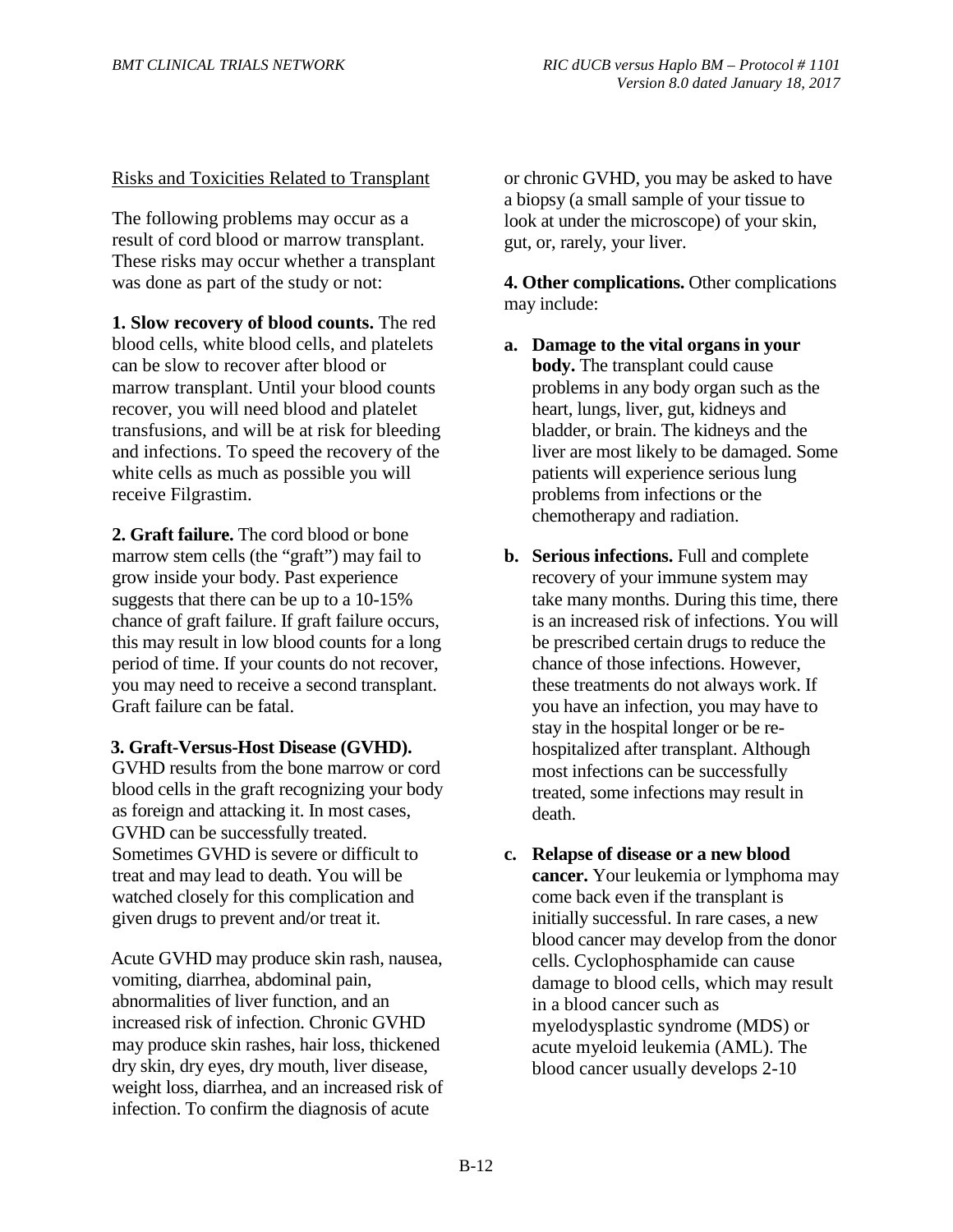years after treatment, or 6 years on average.

The risk of developing a new blood cancer after allogeneic blood or marrow transplant is probably less than 2%. However, if you receive bone marrow, your donor's marrow is exposed to the chemotherapy drug, cyclophosphamide, after the transplant. There is a risk that a blood cancer may develop in your donor's blood cells. This risk is unknown, but it may be as high as 5%. If cancer develops in your donor's blood cells, you may require additional treatment with chemotherapy or another blood or marrow transplant.

- **d. Risk to the unborn.** The treatments in this study have not been proven to be safe at any stage of pregnancy. Therefore, if you are pregnant or nursing, you are not eligible for this study. Women who can become pregnant must refrain from all acts of vaginal sex (abstinence) or use two forms of effective birth control while receiving chemotherapy, TBI, and drugs to prevent GVHD. Effective birth control is defined as the following:
	- 1. Consistent use of birth control pills
	- 2. Injectable birth control methods (Depo-Provera, Norplant)
	- 3. Tubal sterilization or male partner who has undergone a vasectomy
	- 4. Placement of an IUD (intrauterine device)
	- 5. Use of a diaphragm with contraceptive jelly and/or condoms with contraceptive foam every time you have sex.

#### Reproductive Risks

The drugs used in this research study may damage your reproductive organs, affect your ability to have children or possibly cause birth defects if you take them while you are pregnant. It is important that a woman is not pregnant or breast-feeding and does not become pregnant during the course of the study.

If you are a woman and can become pregnant, you will need to take a pregnancy test before you start the study. You should discuss ways to prevent pregnancy while you are in the study. Women who have gone through puberty may find that their menstrual cycle becomes irregular or stops permanently. This does not mean that you cannot become pregnant. You must still use two effective methods of birth control or abstinence during your transplant and continue until you are finished with your GVHD prevention treatment.

If you are a man, your body may not be able to produce sperm (become sterile). You should talk with your doctor about banking your sperm before having a transplant.

Please check with your doctor to understand more about these risks.

#### Unforeseen Risks

New risks might appear at any time during the study. These risks might be different from what is listed in this Consent Form. We will promptly tell you about new information that may affect your decision to take part in the study. We may learn new things about reduced-intensity transplants that might make you want to stop being in the study. We will let you know if this happens and you can decide if you want to continue in the study.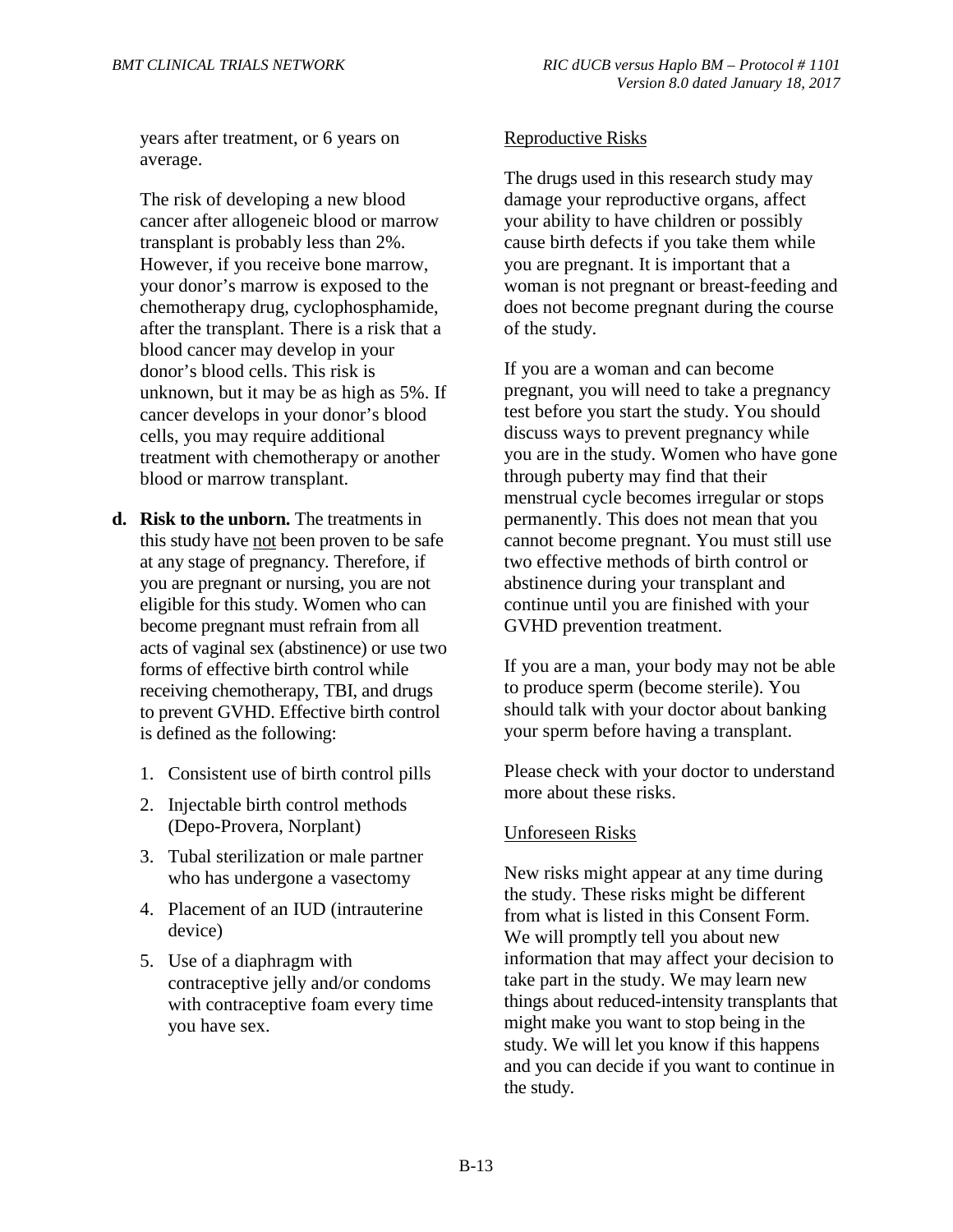Additional Information about MMF

- MMF could be damaging to an unborn baby if you are pregnant or become pregnant while receiving the drug.
- MMF can make birth control pills less effective and increase your chances of becoming pregnant while you are taking it.
- If you could become pregnant, you must use 2 effective forms of birth control or abstinence for 4 weeks before starting MMF, during treatment, and for 6 weeks after stopping MMF.
- In this study, you will be assigned to receive MMF for about 5 weeks, so you should not become pregnant during that

time. If you think you might be pregnant or could be become pregnant during the upcoming 5 weeks, you should not join the study.

#### Other Treatments or Drugs

Some drugs react with each other. It is important to tell the study doctor or staff about any other drugs or treatments you are taking. This includes over-the-counter drugs, vitamins and herbal treatments.

It is also important that you tell the study staff about changes to any of your drugs during the study.

For more information about risks and side effects, ask your study doctor.

# **7. Alternative Treatments**

Participation in this study is optional. If you choose not to take part, you may still receive an allogeneic transplant to treat your disease. The treatment and evaluations you would receive could be very similar to what would receive if you join this study.

Your study doctor will talk with you about your options. If you decide not to participate in this study, your medical care will not be affected in any way.

Your other choices may include:

**Treatment with other drugs, radiation, or** a combination of drugs and radiation without a transplant

- An allogeneic blood or marrow transplant that is not part of the study, or another type of transplant
- Participation in another clinical trial, if available (check with your doctor)
- No treatment for your blood cancer at this time
- Comfort care

Every treatment option has benefits and risks. Talk with your doctor about your treatment choices before you decide if you will take part in this study.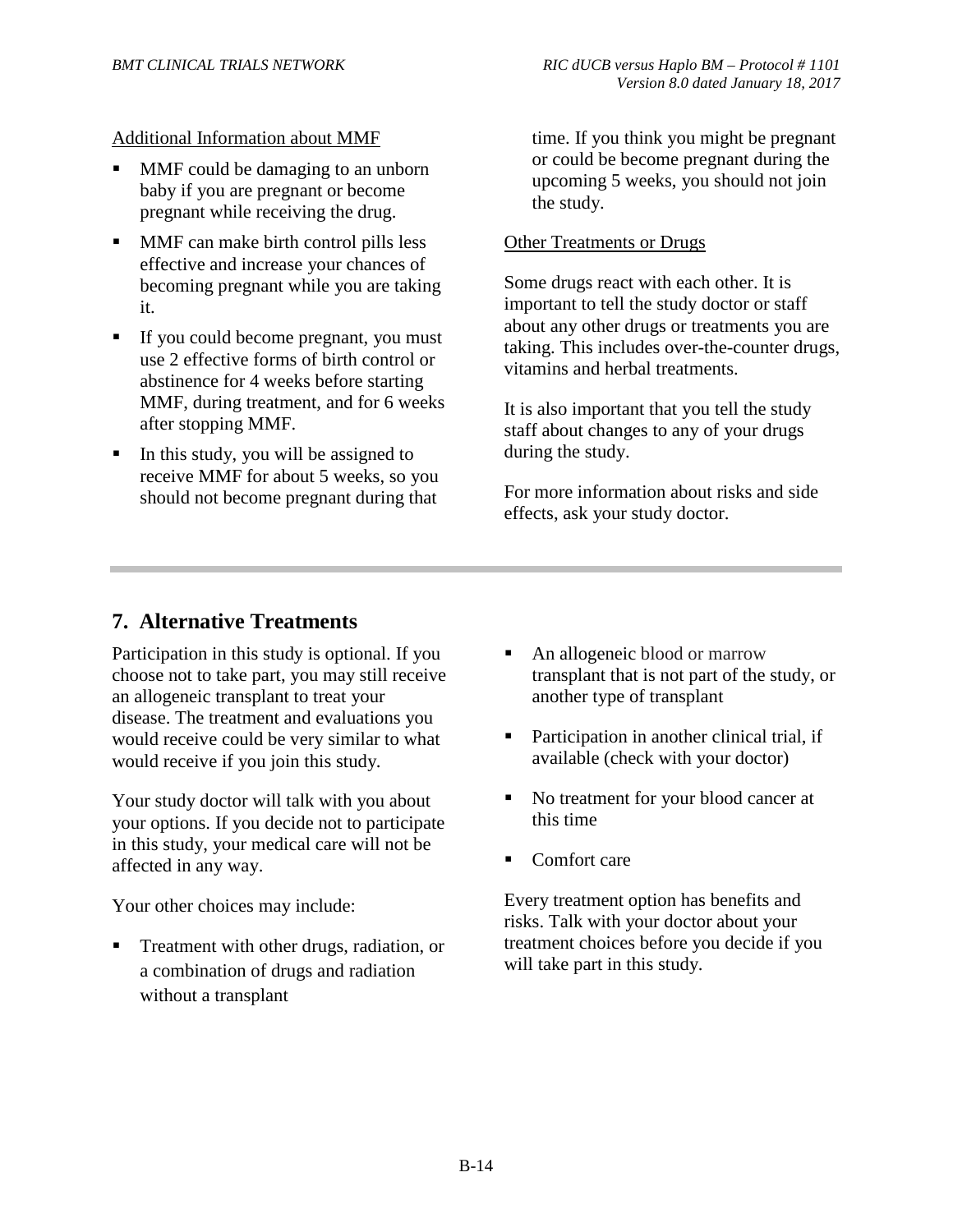## **8. Possible Benefits**

Taking part in this study may or may not make your health better. The information from this study will help doctors learn more about reduced-intensity transplant as a treatment for people with a blood cancer and who have a mismatched donor. This information could help people with a blood cancer who may need a transplant in the future.

## **9. New Information Available During the Study**

During this study, the study doctors may learn new information about the study drug or the risks and benefits of the study. If this happens, they will tell you about the new information. The new information may mean that you can no longer take part in the study, or that you may not want to continue in the study.

If this happens, the study doctor will stop your participation and will offer you all available care to meet your needs and medical conditions.

## **10. Privacy, Confidentiality and Use of Information**

Your confidentiality is one of our main concerns. We will do our best to make sure that the personal information in your medical record is kept private. However, we cannot guarantee total privacy. All your medical and demographic (such as race and ethnicity, gender and household income) information will be kept private and confidential. *(Name of Transplant Center)* and the organizations listed below will not disclose your participation by any means of communication to any person or organization, except by your written request, or permission, or unless required by federal, state or local laws, or regulatory agencies.

Individuals authorized by the organizations below will have access to your research and medical information. They may use this information for inspections or audits to study the outcomes of your treatment. In agreeing to participate, you consent to such inspections and to the copying of parts of your records, if required by these organizations.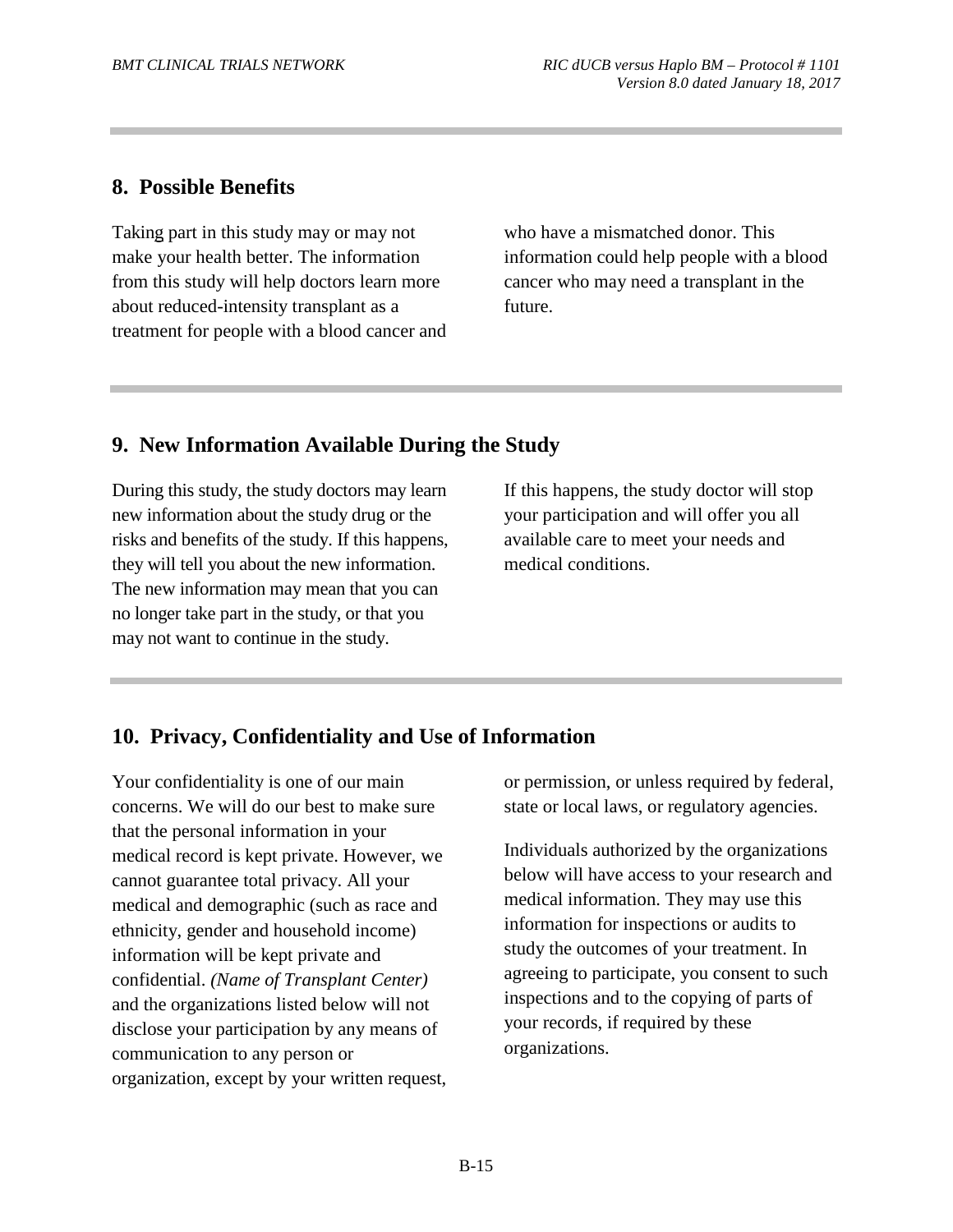We may give out your personal information if required by law. If information from this study is published or presented at scientific meetings, your name and other personal information will not be used.

Information about your transplant from your original medical records may be seen or sent to national and international transplant registries, including:

- /Institution/
- The National Institutes of Health (NIH)
- The National Heart, Lung, and Blood Institute (NHLBI)
- The National Cancer Institute (NCI)
- Office of Human Research Protection (OHRP)
- The Food and Drug Administration (FDA)
- **Institutional Review Boards (IRBs)** responsible for this study
- Data and Safety Monitoring Board (DSMB), not part of /Institution/
- Blood and Marrow Transplant Clinical Trials Network (BMT CTN), including the Center for International Blood and Marrow Transplant Research (CIBMTR), the National Marrow Donor Program (NMDP) and the EMMES Corporation who are coordinating the studies of the BMT CTN
- Study investigators

A description of this clinical trial will be available on *http://www.ClinicalTrials.gov*, as required by U.S. Law. This Web site will not include information that can identify you. At most, the Web site will include a summary of the results. You can search this Web site at any time.

For questions about access to your medical records, please contact /name/ at /number.

# **11. Ending Your Participation**

The study doctor or the study sponsor may stop the study at any time, and we may ask you to leave the study. If we ask you to leave the study, the reasons will be discussed with you. Possible reasons to end your participation in this study include:

• You do not meet the study requirements.

- You need a medical treatment not allowed in this study.
- The study doctor decides that it would be harmful to you to stay in the study.
- You are having serious side effects.
- You become pregnant.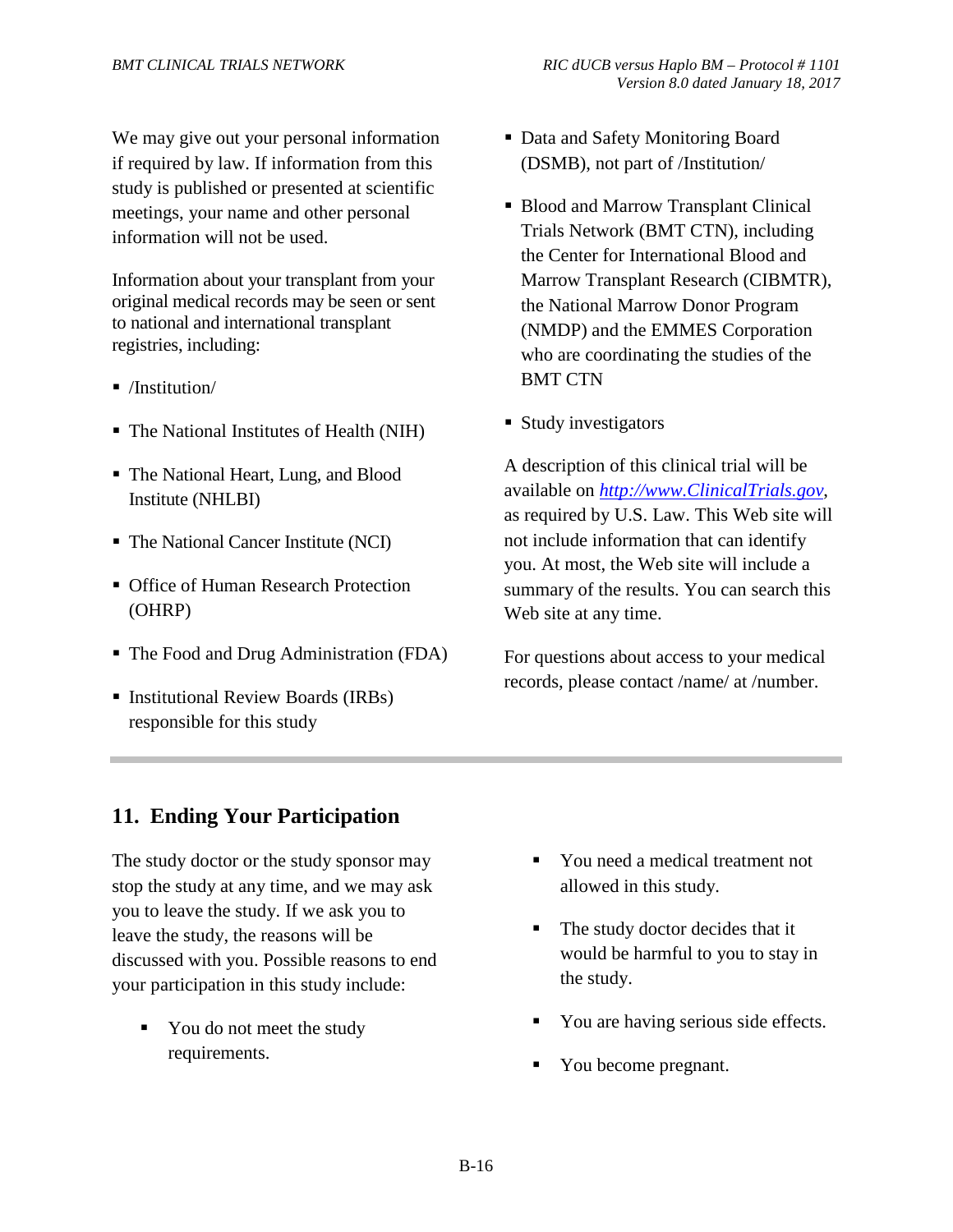- You cannot keep appointments or take study drugs as directed.
- The study is stopped for any reason.

You could have serious health risks if you stop treatment during the conditioning process before you receive your transplant. If you stop taking the immune suppressing drugs (see **Section 6: Risks and Discomforts**) too soon after transplant, your body could reject the donor stem cells or you could develop serious complications and possibly die.

We ask that you talk with the research doctor and your regular doctor before you leave the study. Your doctors will

tell you how to stop safely and talk with you about other treatment choices.

 If you decide to leave this study after the start of treatment, or your doctor asks you to leave the study for medical reasons, you will need to come back to the doctor's office for tests for your safety. Even if you leave the study, the information collected from your participation will be included in the study results, unless you specifically ask that it not be included.

# **12. Physical Injury as a Result of Participation**

It is important to tell your study doctor, \_\_\_\_\_\_\_\_\_\_\_\_\_\_\_\_\_\_ *[investigator's name(s)]* or study staff if you feel that you have been injured from taking part in this study. You can tell the doctor in person or call him/her at *[telephone number]*.

You will get all available medical treatment if you are injured from taking part in this

study. You and/or your health plan will be charged for this treatment. The study will not pay for medical treatment.

In case you are injured in this study, you do not lose any of your legal rights to receive payment by signing this Consent Form.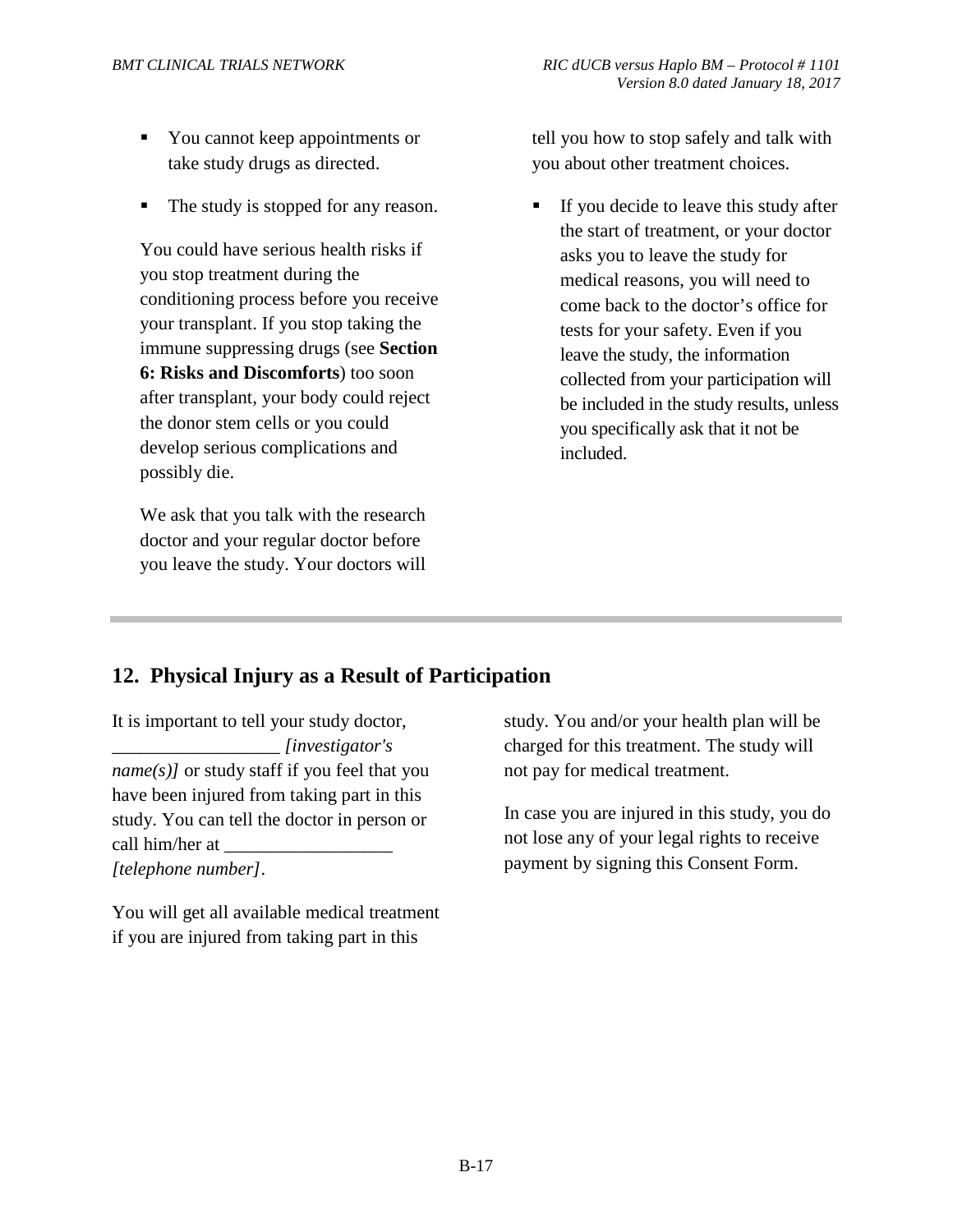## **13. Compensation or Payment**

You will not be paid for taking part in this study. You will not be compensated or reimbursed for any extra costs (for example, travel and meals) from taking part in this study.

## **14. Costs and Reimbursements**

Most of the visits for this study are standard medical care for your allogeneic transplant and will be billed to your insurance company. You and/or your health plan/insurance company will need to pay for the costs of standard treatment in this study.

Some health plans will not pay these costs for people taking part in studies. Check with your health plan or insurance company to find out if they will pay.

You or your insurance will not be charged for tests that are only done for research on this study.

For questions about your costs, financial responsibilities, and/or medical insurance coverage for your transplant and this study, please contact /Center/ Financial Counselor at /Number/.

For more information on clinical trials and insurance coverage, you can visit the National Cancer Institute's Web site at http://cancer.gov/clinicaltrials/understanding /insurance-coverage. You can print a copy of the "Clinical Trials and Insurance Coverage" information from this Web site.

Another way to get the information is to call 1-800-4**-**CANCER (1-800-422-6237) and ask them to send you a free copy.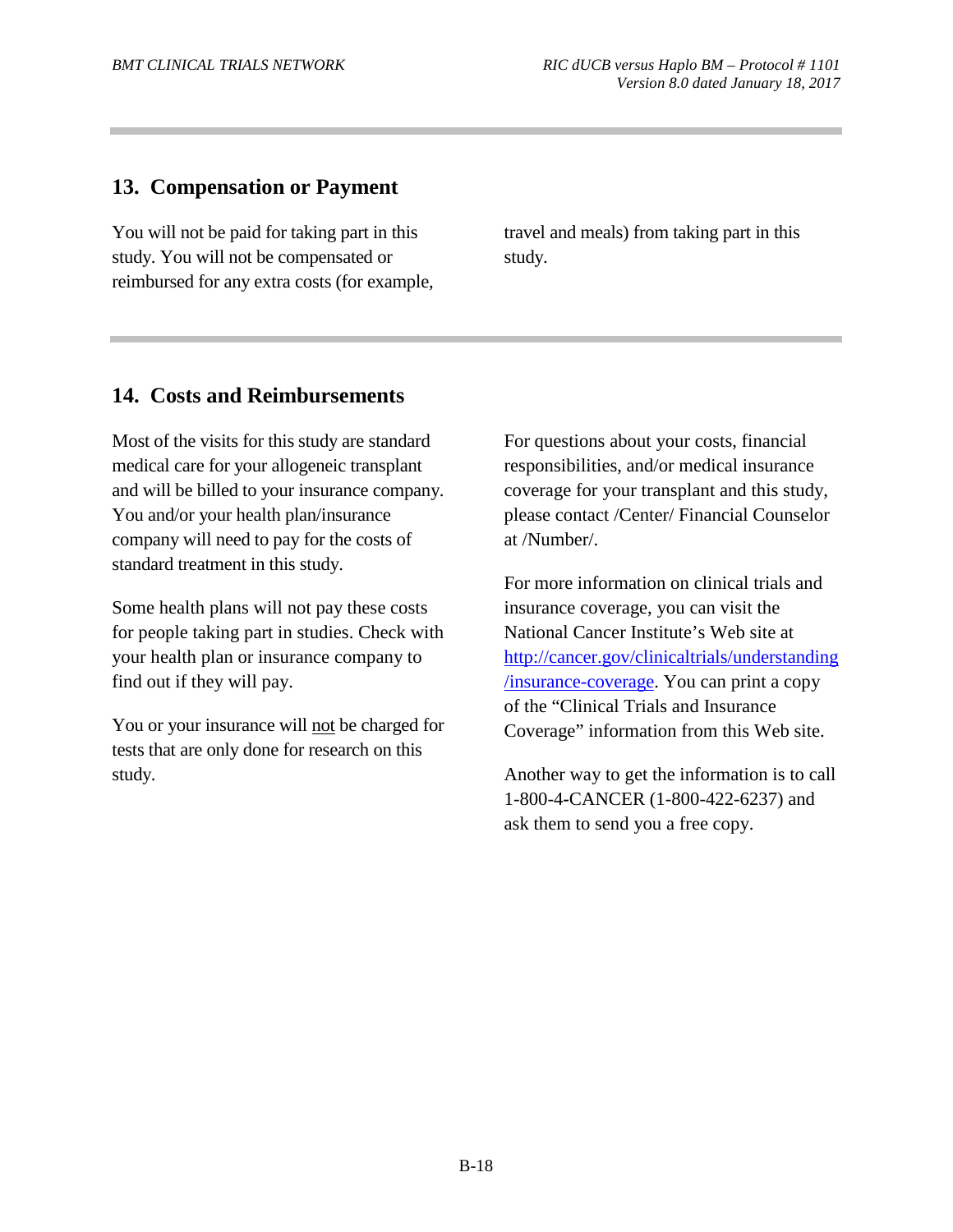## **15. For More Information**

If you need more information about this study, or if you have problems while taking part in this study, you can contact the study

doctor or his/her staff. They can be reached at the telephone numbers listed here:

[Insert name and contact detail]

## **16. Contact Someone about Your Rights**

If you wish to speak to someone not directly involved in the study, or if you have any complaints about the project, or any questions about your rights as a research participant, then you may contact:

[Insert appropriate contact details]

The ethical aspects of this research study have been reviewed and approved by [name of IRB].

For questions about your rights while taking part in this study, call the \_\_\_\_\_\_\_\_\_\_\_[name of center] Institutional Review Board (a group of people who review the research to protect your rights) at (telephone number)*.*

### **17. Cost-effectiveness Research**

**Study purpose:** The study doctors want to learn more about the costs of the two types of transplant that are being tested in the larger transplant study: 1) partially matched units of unrelated cord blood and 2) family donors who are a partial match. This research will help doctors know which type of transplant is more cost effective.

**Lead study doctor:** Scott Ramsey of the Fred Hutchinson Cancer Research Center in Seattle is the lead study doctor for the costeffectiveness research. Dr. Ramsey is a medical doctor and well-known health economist.

**Your health insurance and out-of-pocket medical costs:** If you agree to join this study, we will ask for the following information about your health insurance:

1) Type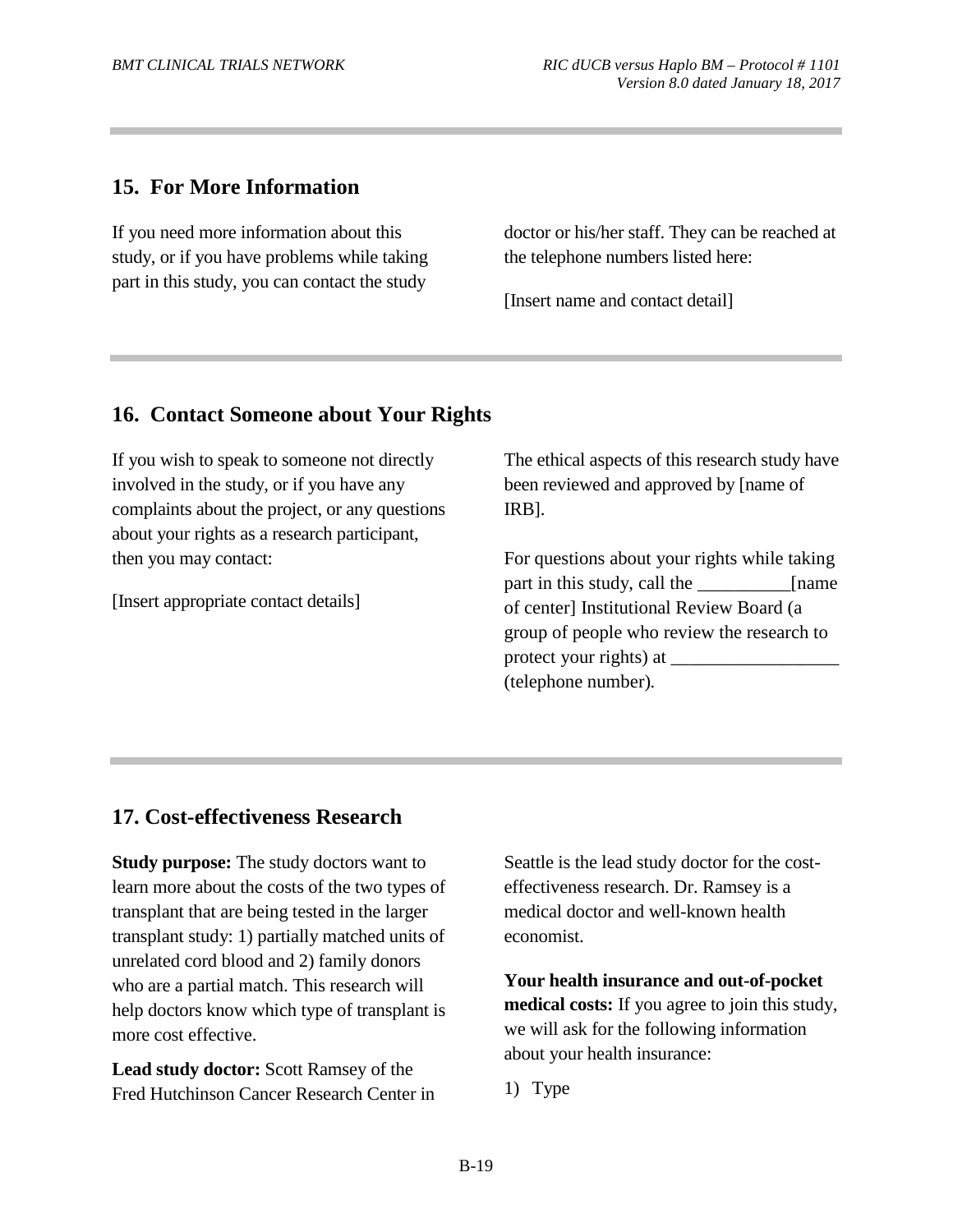- 2) Provider
- 3) Policy number
- 4) Group number
- 5) Policy holder's name and date of birth

We will also want to know about your out-ofpocket transplant costs (costs not covered by your insurance). The out-of-pocket costs you and your family have to cover are important in understanding the overall cost of transplant, so we want to collect information this information as well. For example, we want to know how much you spend on:

- 1) Medical costs (for example, co-pays, prescriptions)
- 2) Travel and lodging
- 3) Cost of time away from work for both you and your caregivers (family and friends).

Your health insurance and out-of-pocket information is called the 'study data' in this consent form.

**How we will use your health insurance information:** After you have finished the transplant study, we will use your insurance information to learn about the reimbursements your health insurer made and calculate the cost of your transplant. Illness and transplant-related costs happen before the transplant and go on for many years after, so we want to collect reimbursement information for the 12 months before your transplant, and for the 2 years following.

**Privacy, confidentiality and use of information:** Only the study doctors at the Fred Hutchinson Cancer Research Center will have access to your health insurance and out-of-pocket cost information (study data). To maintain your confidentiality, we will not link your name to the study data. Also, all of the study doctors signed a confidentiality agreement and promised to keep electronic data protected under passwords and physical data (paper or other media such as CDs) in secure facilities (for example, on-campus locked offices and locked filing cabinets).

**Collecting the study data:** We will collect your health insurance and out-of-pocket information using an online questionnaire and diary. You will get a user ID number and password to log on to the system. The system was designed to be very user friendly, but we will help you with the online questionnaire and diary over the phone if needed. We will also send email reminders. The option to complete a mail-out survey will also be available.

As stated above, we will collect reimbursement information starting 12 months before your transplant until 2 years after.

We will collect out-of-pocket costs 1 month after your transplant, and again 4 and 7 months after your transplant date. We think each online entry will take between 5 and 25 minutes, but this depends on how much information there is to enter.

**Help from your caregiver(s):** We ask that you give us the name(s) and contact information of your main caregiver(s). This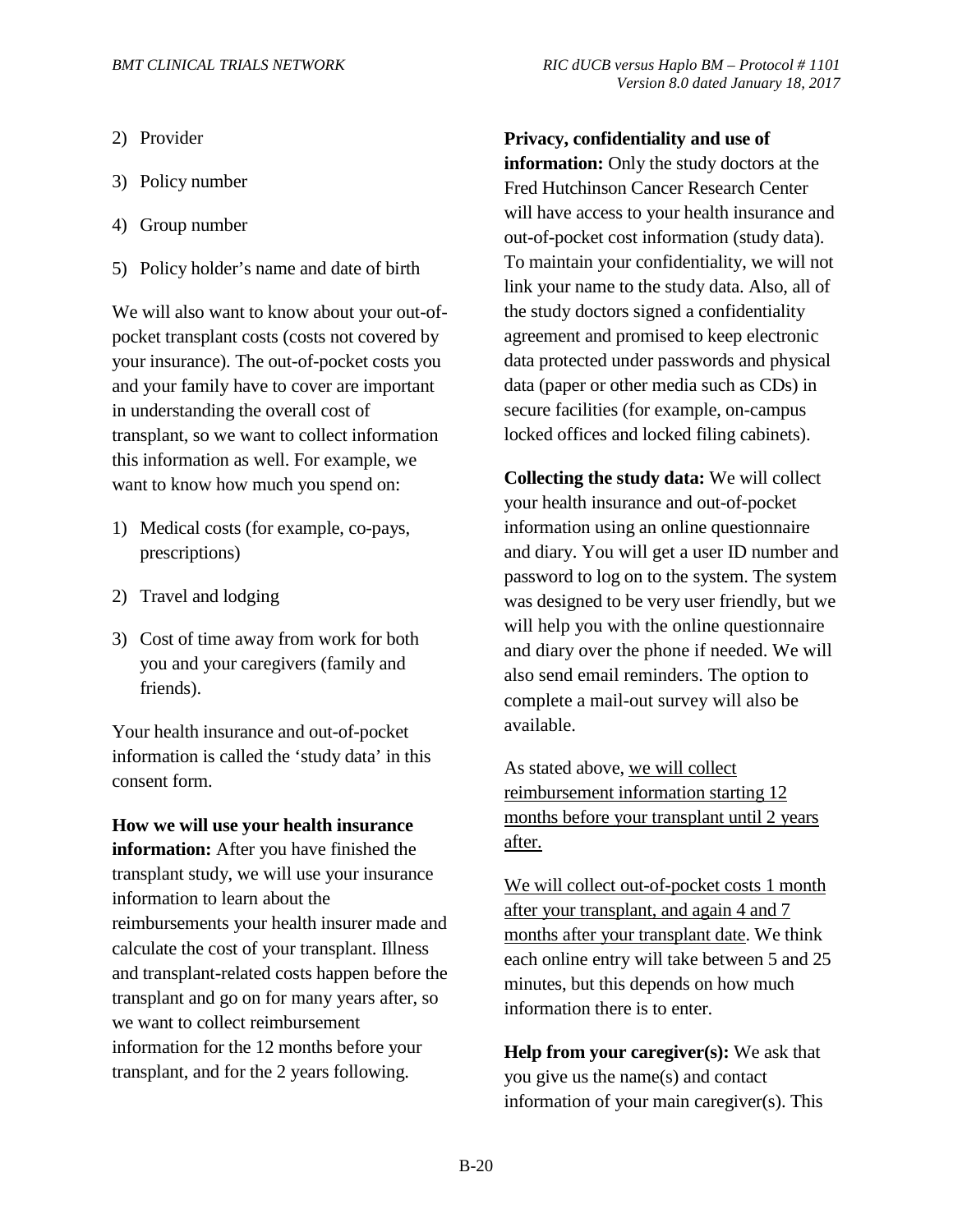may be your spouse, partner, parent, adult child or sibling, and friends. You may not feel like using the online diary when you're recovering from your transplant, so we ask that your caregiver(s) help enter this information

We also want to know the time your caregiver(s) spend caring for you after your transplant and the time they spend away from work or school.

Be sure to talk to your caregiver(s) about this study and get their permission before giving us their name and contact information. If you give us the name of your caregiver(s), we will explain the study to them and what they would need to do. They will also get their own consent form to participate in this study.

**Risks to participating:** The risks to participating in the cost-effectiveness study are small. We will make every effort to keep your health insurance and out-of-pocket cost information private. We will only use this data to get reimbursement information. A

possible risk is the loss of confidentiality about your medical information, but the chance of this happening is very small.

**Payment and costs:** You will not get paid for participating in this study. You will not be charged for taking part in this study.

If you provide out-of-pocket costs, we will give you a summary of these costs at the end of the study. This may be helpful information for tax reporting.

#### **Right to ask questions and/or withdraw:**

You do not have to be part of the costeffectiveness research study. Your involvement is totally voluntary and deciding not to be part of this study will not affect the medical care or services you are receiving. You can also leave the study at any time.

**For more information:** Jordan Steelquist, Fred Hutchinson Cancer Research Center, Seattle (206)-267-7438 or email:jsteelqu@fredhutch.org.

## **18. Blood Samples for Research (Optional)**

This section of the informed consent form is about future research studies that will use blood samples from people who are taking part in the main study. You may choose to give blood samples for these future research studies if you want to. You can still be a part of the main study even if you say 'no' to give blood samples for future research studies.

There are no major risks associated with drawing blood. Having your blood drawn can be uncomfortable and can sometimes cause a bruise. In rare cases, a blood draw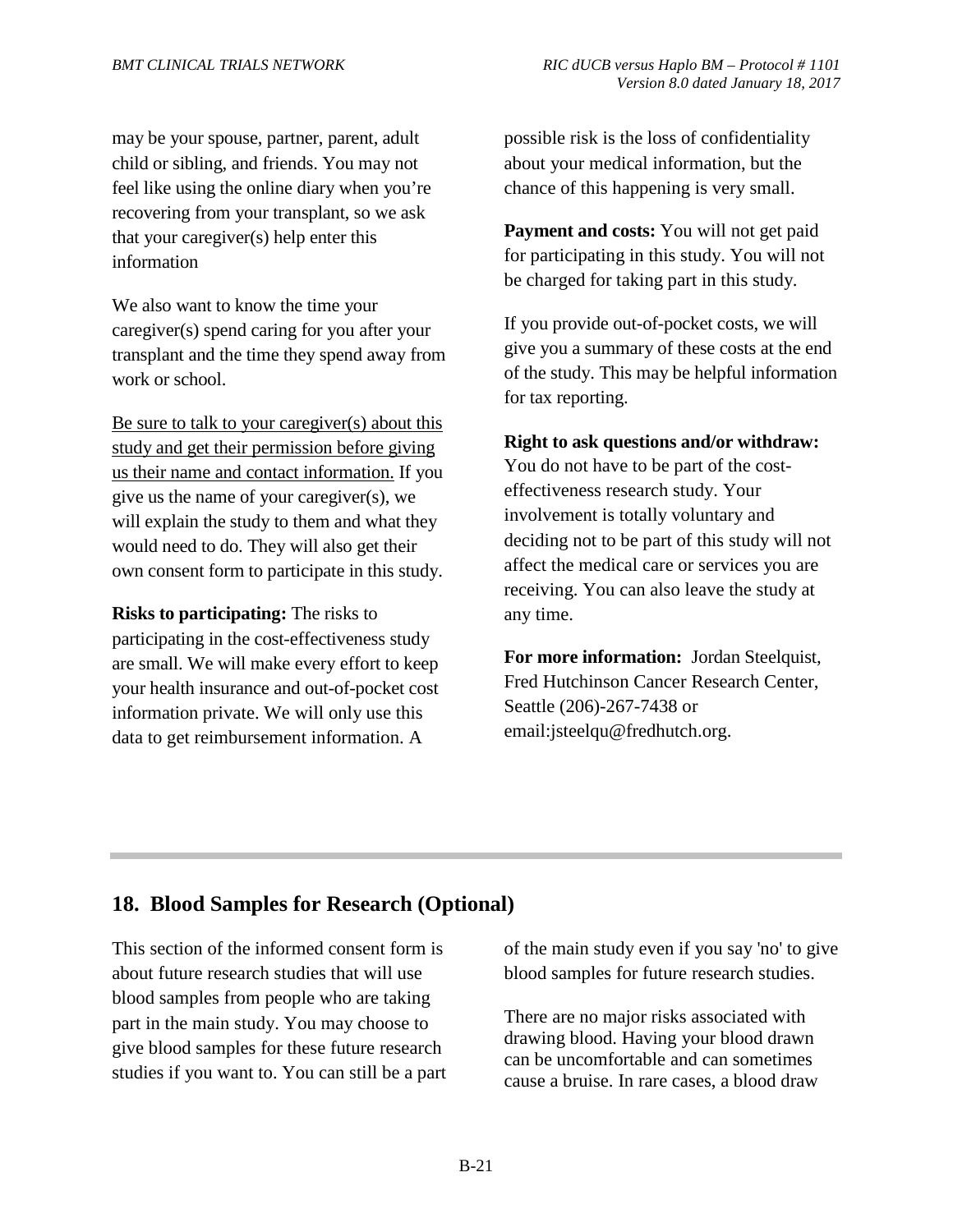can cause fainting. Only trained people will draw your blood.

If you agree to provide blood samples, here is what will happen:

- a.) We will collect five extra blood samples at the same time you have routine blood tests done. The amount of blood collected from you is about 4 tablespoons (50mL) each time. If you weigh less than 50 kg, the amount of blood collected will be based on your weight (1 mL per kg).
- b.) We will collect samples at five different dates in the study: Prior to transplant, Day 28, Day 56, Day 180, and Day 365.
- c.) The blood samples will be sent to the BMT CTN Repository for processing and storage. A repository is a place that protects, stores and sends out samples for approved research studies. All research samples will be given a bar code that cannot be linked to your name or other identifying information by future researchers testing your samples.
- d.) Samples stored in the Repository will be used mainly by clinicians and researchers in the BMT CTN network. In the future, the unused research samples and clinical information will be made available outside of this network.
- e.) Researchers can apply to study the materials stored in the Repository. The BMT CTN Steering Committee and/or the BMT CTN Executive Committee must approve each request before they

will share samples or information with researchers. This is to make sure that the investigators requesting the samples are qualified, and that the research is of high quality.

f.) DNA from your stored blood samples might be used in genome-wide association (GWA) studies for a future project either done or supported by the National Institutes of Health (NIH). Genome-wide association studies are a way for scientists to find genes that have a role in human disease or treatment. Each study can look at hundreds of thousands of genetic changes at the same time

If your coded samples are used in such a study, the researcher is required to add your test results and sample information into a shared, public research database. This public database is called the NIH Genotype and Phenotype Database and it is managed by the National Center for Biotechnology Information (NCBI). The NCBI will never have any information that would identify you, or link you to your information or research samples.

Some general things you should know about letting us store your blood samples for research are:

- We will only store samples from people who give us permission.
- Research is meant to gain knowledge that my help people in the future. You will not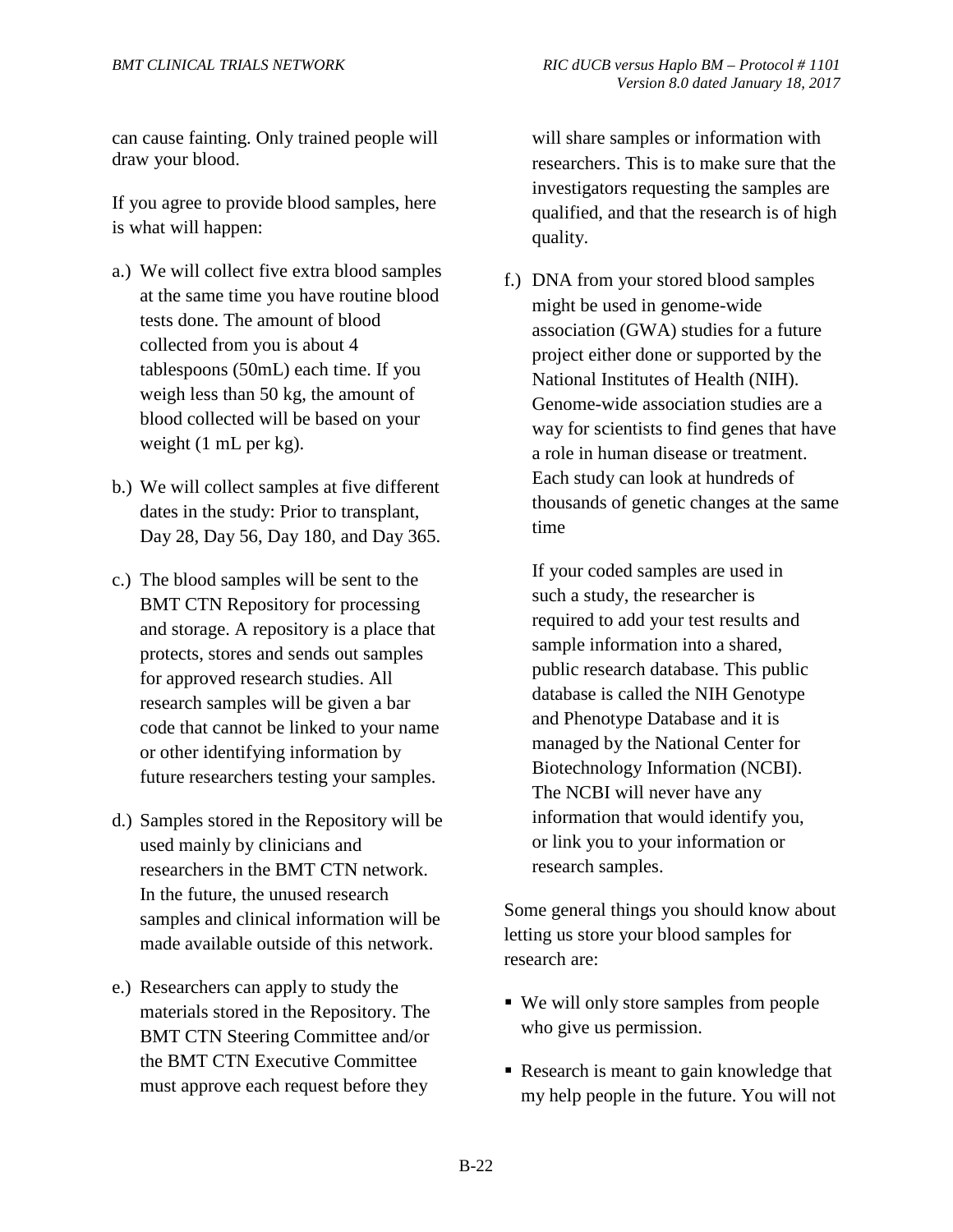get any direct benefit from taking part. Additionally, you or your doctor will not be given results and they will not be added to your medical record.

- $\blacksquare$  A possible risk is the loss of confidentiality about your medical information. We will use safety measures with both your samples and clinical information to make sure that your personal information will be kept private. The chance that this information will be given to someone else is extremely small.
- Your blood will be used only for research and will not be sold. The research done with your blood may help to develop new products in the future. You will not get

paid for any samples or for any products that may be developed from current or future research.

## **You can change your mind at any time about allowing us to use your samples and health information for research**.

We ask that you contact [Principal Investigator] in writing and let him/her know you do not want us to use your research samples or health information for research. His/her mailing address is on the first page of this form. However, samples and information that have already been shared with other researchers cannot be taken back or destroyed.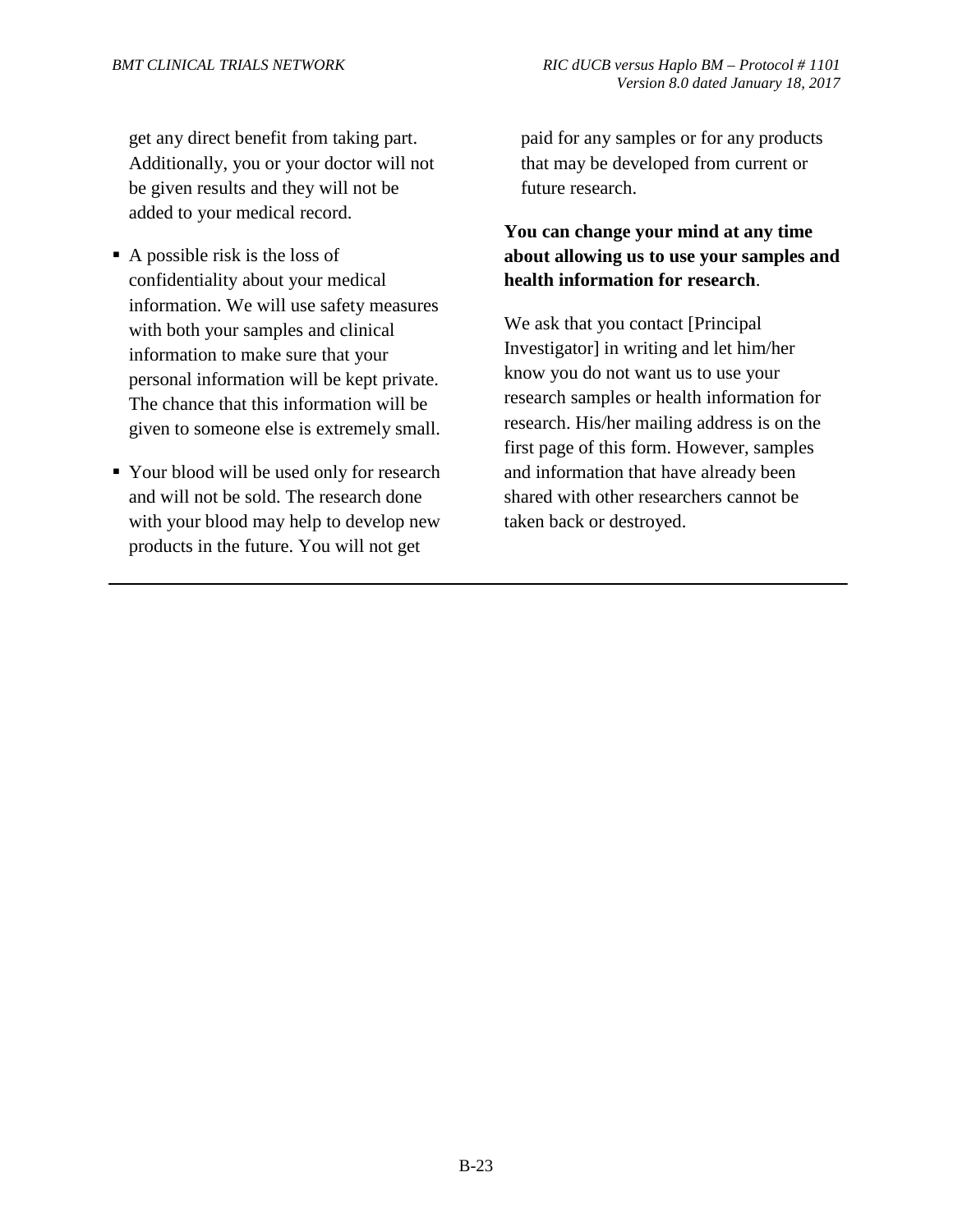# **Health Insurance Portability and Accountability Act 1 (HIPAA<sup>1</sup> ) Authorization to use and disclose research purpose**

#### **A. Purpose:**

As a research participant, I authorize the Principal Investigators and the researcher's staff to use and disclose my individual health information for the purpose of conducting the research study:

A Multi-Center, Phase III, Randomized Trial of Reduced Intensity (RIC) Conditioning and Transplantation of Double Unrelated Umbilical Cord Blood (dUCB) versus HLA-Haploidentical Related Bone Marrow for Patients with Hematologic Malignancies

### **B. Individual Health Information to be Used or Disclosed:**

My individual health information that may be used or disclosed to do this research includes:

- Demographic information (for example: date of birth, sex, weight).
- Medical history (for example: diagnosis, complications with prior treatment).
- Findings from physical exams.

 $\overline{a}$ 

 Laboratory test results obtained at the time of work up and after transplant (for example: blood tests, biopsy results).

### **C. Parties Who May Disclose My Individual Health Information:**

The researcher and the researcher's staff may collect my individual health information from:

[*List hospitals, clinics or providers from which health care information can be requested*].

### **D. Parties Who May Receive or Use My Individual Health Information:**

The individual health information disclosed by parties listed in item c and information disclosed by me during the course of the research may be received and used by the following parties:

*Principal Investigator and the researcher's staff*

#### Study Sponsors

- National Heart, Lung, and Blood Institute (NHLBI) and the National Cancer Institute (NCI), both of the National Institutes of Health (NIH),
- Blood and Marrow Transplant Clinical Trials Network (BMT CTN), data and coordinating center
- U.S. government agencies that are responsible for overseeing research such as the Food and Drug Administration

<sup>1</sup> HIPAA is the Health Insurance Portability and Accountability Act of 1996, a federal law related to privacy of health information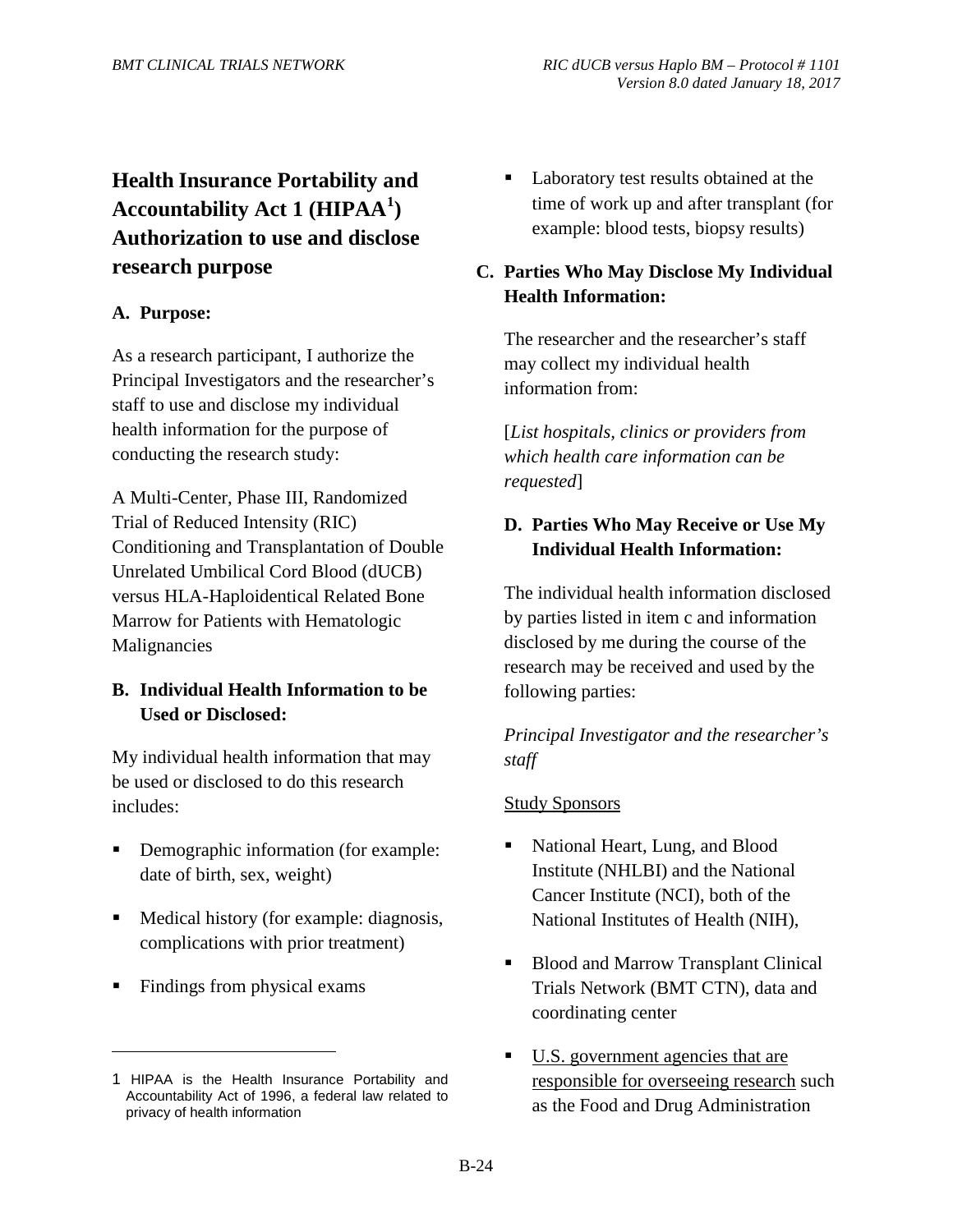(FDA) and the Office of Human Research Protections (OHRP)

U.S. government agencies that are responsible for overseeing public health concerns such as the Centers for Disease Control (CDC) and federal, state and local health departments.

## **E. Right to Refuse to Sign this Authorization:**

I do not have to sign this Authorization. If I decide not to sign the Authorization, I will not be allowed to participate in this study or receive any treatment related to research that is provided through the study.

My decision not to sign this authorization will not affect any other treatment, payment, or enrollment in health plans or eligibility for benefits.

## **F. Right to Revoke:**

I can change my mind and withdraw this authorization at any time by sending a written notice to the Principal Investigator to inform the researcher of my decision.

If I withdraw this authorization, the researcher may only use and disclose the protected health information already collected for this research study. No further health information about me will be collected by or disclosed to the researcher for this study.

### **G. Potential for Re-disclosure:**

My individual health information disclosed under this authorization may be subject to re-disclosure outside the research study and no longer protected.

Examples include potential disclosures for law enforcement purposes, mandated reporting or abuse or neglect, judicial proceedings, health oversight activities and public health measures.

## **H. Genetic Information Nondiscrimination Act (GINA)**

A new federal law (2009), called the Genetic Information Nondiscrimination Act (GINA) generally makes it illegal for health insurance companies, group health plans, and employers of 15 or more persons to discriminate against you based on your genetic information.

Health insurance companies and group health plans may not request your genetic information that we get from this research. This means that they must not use your genetic information when making decisions regarding insurability. Be aware that this new federal law will not protect you against genetic discrimination by companies that sell life insurance, disability insurance, or long-term care insurance.

## **I. This authorization does not have an expiration date.**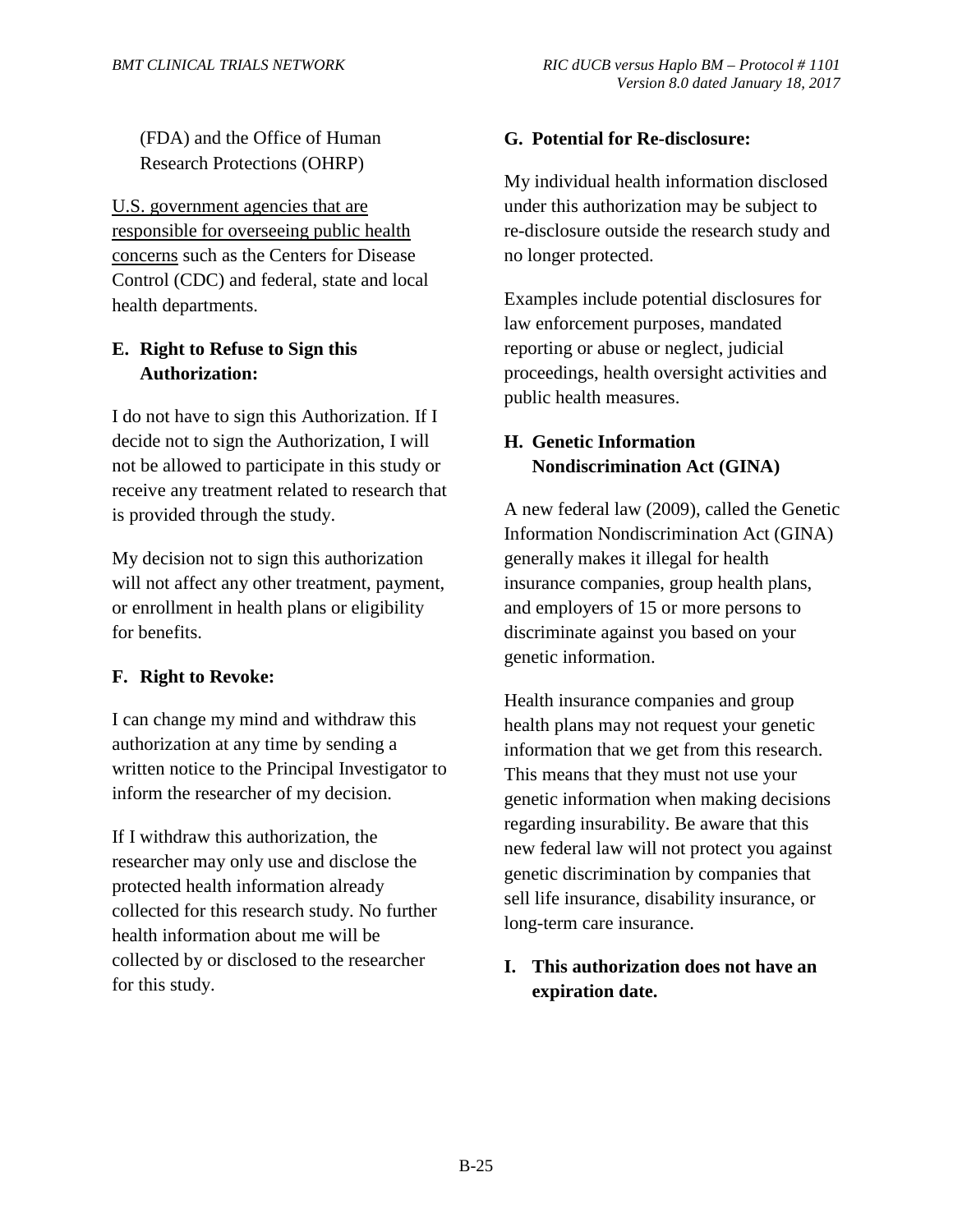**TITLE:** A Multi-Center, Phase III, Randomized Trial of Reduced Intensity (RIC) Conditioning and Transplantation of Double Unrelated Umbilical Cord Blood (dUCB) versus HLA-Haploidentical Related Bone Marrow for Patients with Hematologic Malignancies

### **PROTOCOL NUMBER:** BMT CTN #1101

### **CO-INVESTIGATOR:**

Ephraim Fuchs, M.D. Johns Hopkins University 488 Bunting-Blaustein Cancer Research Bldg 1650 Orleans Street, Baltimore, MD 21231 Phone: 410- 955-8143 Email: fuchsep@jhmi.edu

### **CO-INVESTIGATOR:**

Claudio Brunstein, M.D. University of Minnesota Medical Center 420 Delaware Street SE, MMC 286 Minneapolis, MN 55455 Phone: 612-624-5620 Email: bruns072@umn.edu

### **CO-INVESTIGATOR:**

Paul O'Donnell, M.D., Ph.D. Massachusetts General Hospital Cancer **Center** 55 Fruit St, Boston, MA 02141 Phone: 508-274-7430 Email: pvodonnell@mgh.harvard.edu

I have read and understood this Consent Form. The nature and purpose of the research study has been explained to me.

- I have had the chance to ask questions, and understand the answers I have been given. I understand that I may ask questions at any time during the study.
- I freely agree to be a participant in the study.
- I understand that I may not directly benefit from taking part in the study.
- I understand that, while information gained during the study may be published, I will not be identified and my personal results will stay confidential.
- I have had the chance to discuss my participation in this research study with a family member or friend.
- I understand that I can leave this study at any time, and doing so will not affect my current care or prevent me from receiving future treatment.
- I understand that I will be given a copy of this signed consent form.

Participant Name Date

Signature Date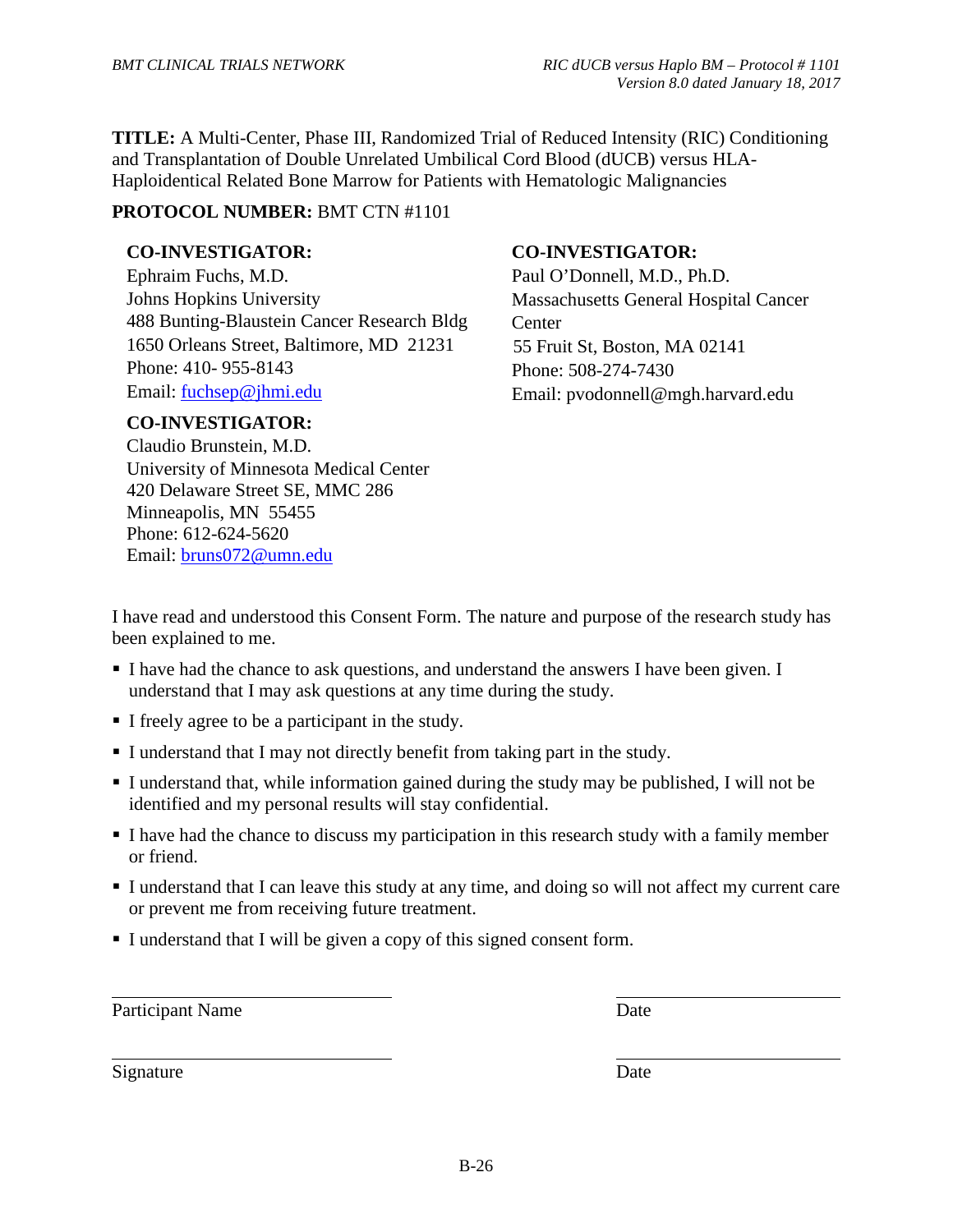#### **Statement of Consent for Cost Effectiveness Research**

The purpose of the cost effectiveness research, the procedures involved, and the risks and benefits have been explained to me. I have asked all the questions I have at this time and I have been told whom to contact if I have more questions. I have been told that I will be given a signed copy of this consent form to keep.

I understand that I do not have to participate in the cost effectiveness research. If I decide to not participate, it will not affect my medical care in any way.

 $\Box$  I agree to be part of the cost-effectiveness research.

 $\Box$  I do not agree to be part of the cost-effectiveness research.

Signature Date

#### **Statement of Consent for Research Samples**

The purpose of storing blood samples, the procedures involved, and the risks and benefits have been explained to me. I have asked all the questions I have at this time and I have been told whom to contact if I have more questions. I have been told that I will be given a signed copy of this consent form to keep.

I understand that I do not have to allow the use of my blood for research. If I decide to not let you store research samples now or in the future, it will not affect my medical care in any way.

I voluntarily agree that my blood and information can be stored indefinitely by the BMT CTN and/or NHLBI Repositories for research to learn about, prevent, or treat health problems. I also understand that my DNA and clinical information may or may not be used in genome-wide association studies.

 $\Box$  I agree to allow my blood samples to be stored for research.

 $\Box$  I do <u>not</u> agree to allow my blood samples to be stored for research.

#### Signature Date

I certify that I have provided a verbal explanation of the details of the research study, including the procedures and risks. I believe the participant has understood the information provided.

Name of Counseling Physician Date

Signature of Counseling Physician Date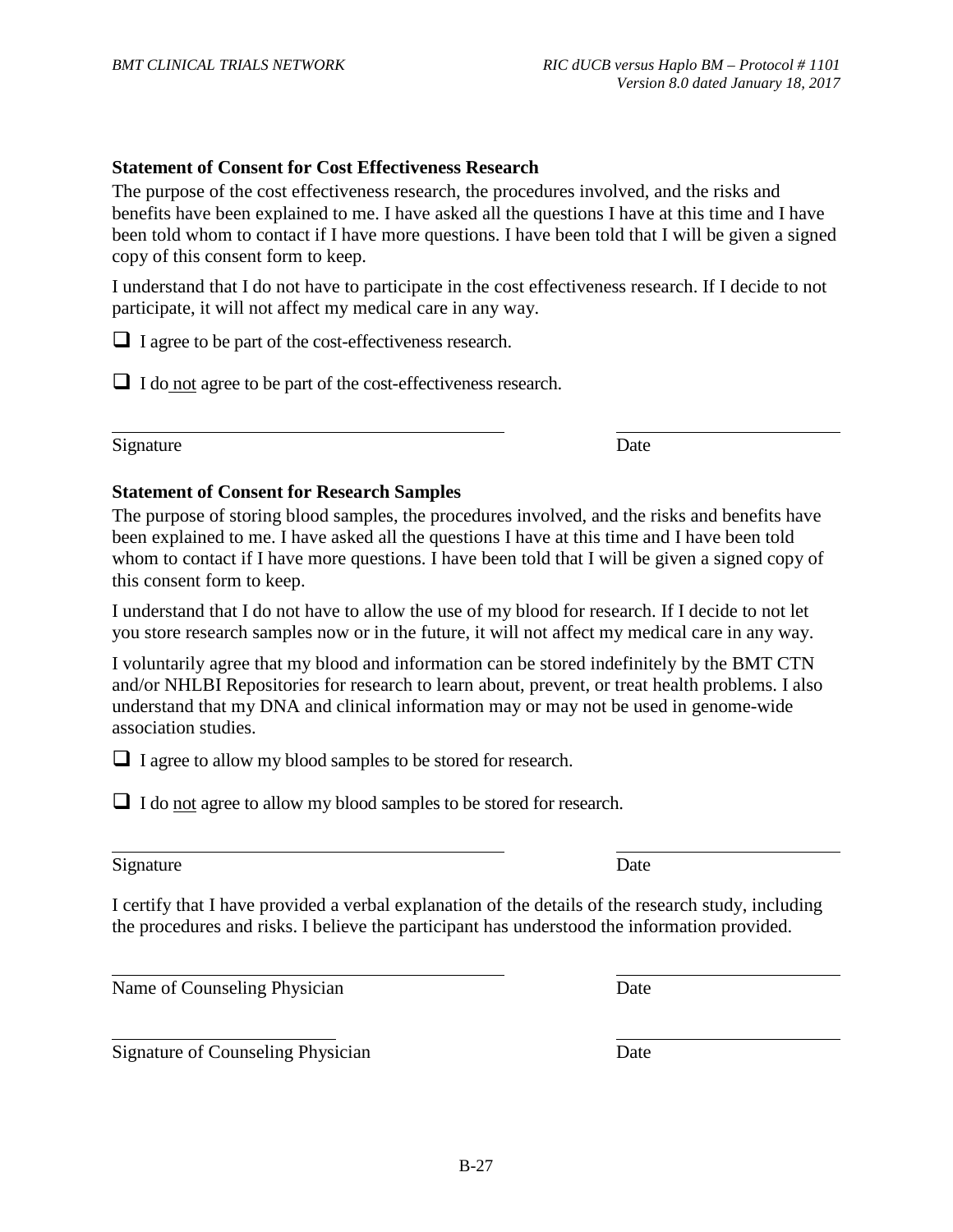# **Donor Informed Consent to Participate in Research**

**A Multi-Center, Phase III, Randomized Trial of Reduced Intensity (RIC) Conditioning and Transplantation of Double Unrelated Umbilical Cord Blood (dUCB) versus HLA-Haploidentical Related Bone Marrow for Patients with Hematologic Malignancies** 

**Your name:**\_\_\_\_\_\_\_\_\_\_\_\_\_\_\_\_\_\_\_\_\_\_\_\_\_\_\_\_\_\_\_\_\_\_\_\_\_\_\_\_\_\_\_\_\_\_\_\_\_

| <b>Study Title:</b>                              | Reduced Intensity (RIC) Conditioning and Transplantation of Double<br>Unrelated Umbilical Cord Blood (dUCB) versus HLA-Haploidentical<br>Related Bone Marrow for Patients with Hematologic Malignancies |
|--------------------------------------------------|---------------------------------------------------------------------------------------------------------------------------------------------------------------------------------------------------------|
| <b>Protocol:</b>                                 | <b>BMT CTN #1101</b>                                                                                                                                                                                    |
| Co-Investigator:                                 | Ephraim Fuchs, M.D.<br><b>Johns Hopkins University</b><br>488 Bunting-Blaustein Cancer Research Building, 1650 Orleans Street<br>Baltimore, MD 21231<br>Phone: 410-955-8143 Email: $fuchsep@jhmi.edu$   |
| Co-Investigator:                                 | Paul O'Donnell, M.D., Ph.D.<br>Massachusetts General Hospital Cancer Center55 Fruit St, Boston, MA<br>012141Phone: 508-274-7430Email: pvodonnell@mgh.harvard.edu                                        |
| Co-Investigator:                                 | Claudio Brunstein, M.D.<br>University of Minnesota Medical Center<br>420 Delaware Street SE, MMC 286, Minneapolis, MN 55455<br>Phone: 612-624-5620 Email: <b>bruns072@umn.edu</b>                       |
| <b>Transplant Center</b><br><b>Investigator:</b> | (Insert contact information for PI at your site)                                                                                                                                                        |

**Sponsor:** The National Institutes of Health (NIH) is sponsoring this study by providing financial support through the Blood and Marrow Transplant Clinical Trials Network (BMT CTN).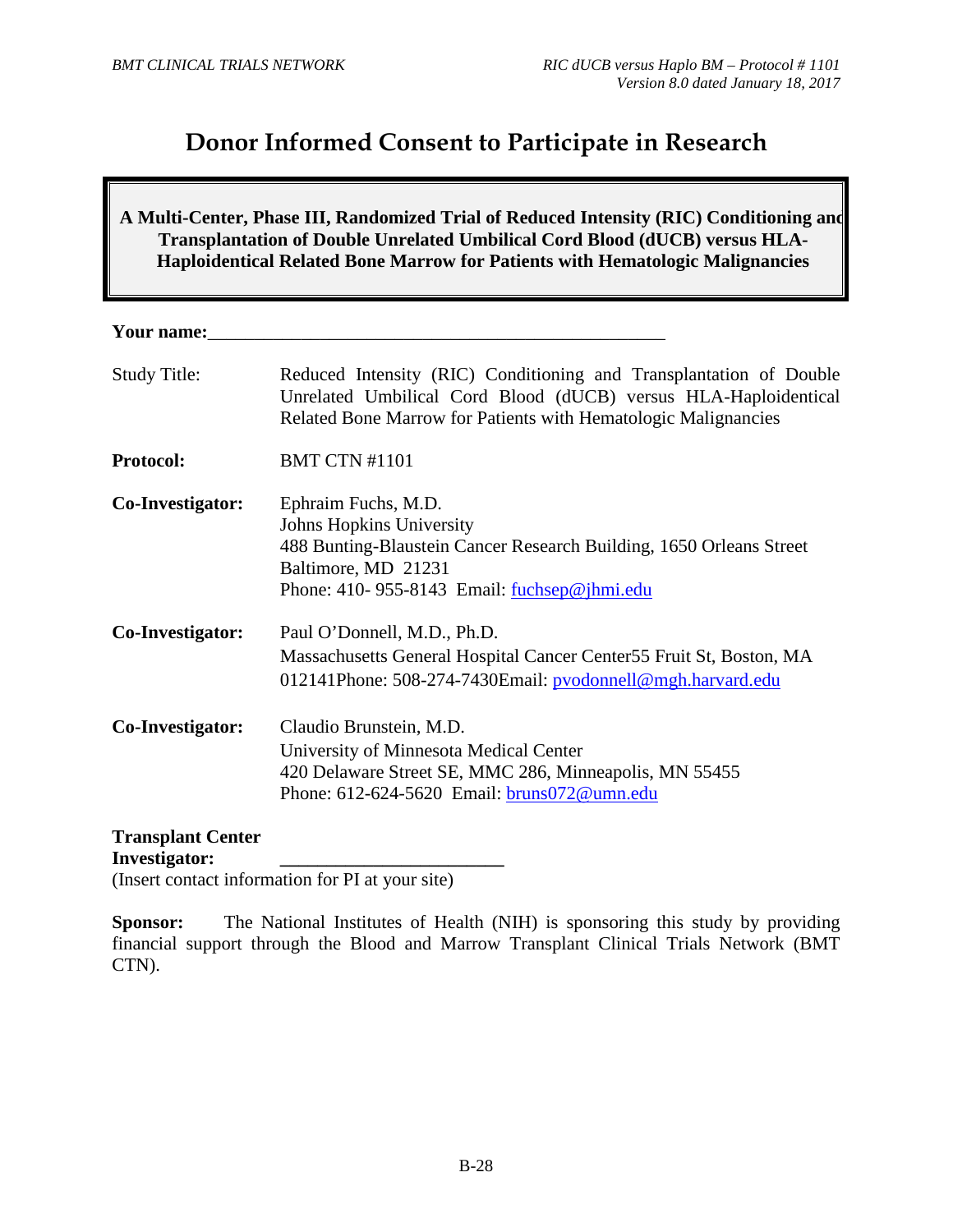## **1. Introduction**

This informed consent form is about future research studies. These studies will use blood and bone marrow samples from people who take part in the main study titled BMT CTN #1101. You must be 18 years of age or older to give bone marrow samples for future research.

You may choose to give blood and marrow samples for these future research studies if you want to. Your family member can still be a part of the main study even if you say 'no' to giving blood and marrow samples for future research.

The main study will use either umbilical cord blood (cord blood) from an unrelated donor or bone marrow from a family member (you), and then compare the transplant results. These results will help us understand if one kind of mismatched donor is better or if there is no difference at all.

If you agree to give blood and marrow samples (marrow from donors 18 and older only) , we will collect the blood sample at the same time you have routine blood tests done and the marrow sample at the same time you donate marrow. We hope to collect samples from 200 bone marrow donors who are a part of the main BMT CTN #1101 study.

This Consent Form will tell you about the purpose of the samples for future research, the possible risks and benefits, other options

available to you, and your rights as a research participant.

Everyone who takes part in research at [insert facility name] should know that:

- Being in any research study is voluntary.
- You will not directly benefit from being in the study. Knowledge we gain from this study may benefit others.
- If you give blood and marrow samples for future research, you can change your mind at any time.
- $\blacksquare$  If you decide to quit the study, it will not affect your care or the care of your family member at [insert name of facility or institution].
- Please ask the study staff questions about anything that you do not understand, or if you would like to have more information.
- You can ask questions now or any time during the study.
- Please take the time you need to talk about the study with your doctor, study staff, and your family and friends. It is your decision to provide blood and marrow samples for future research. If you decide to join, please sign and date the end of the Consent Form.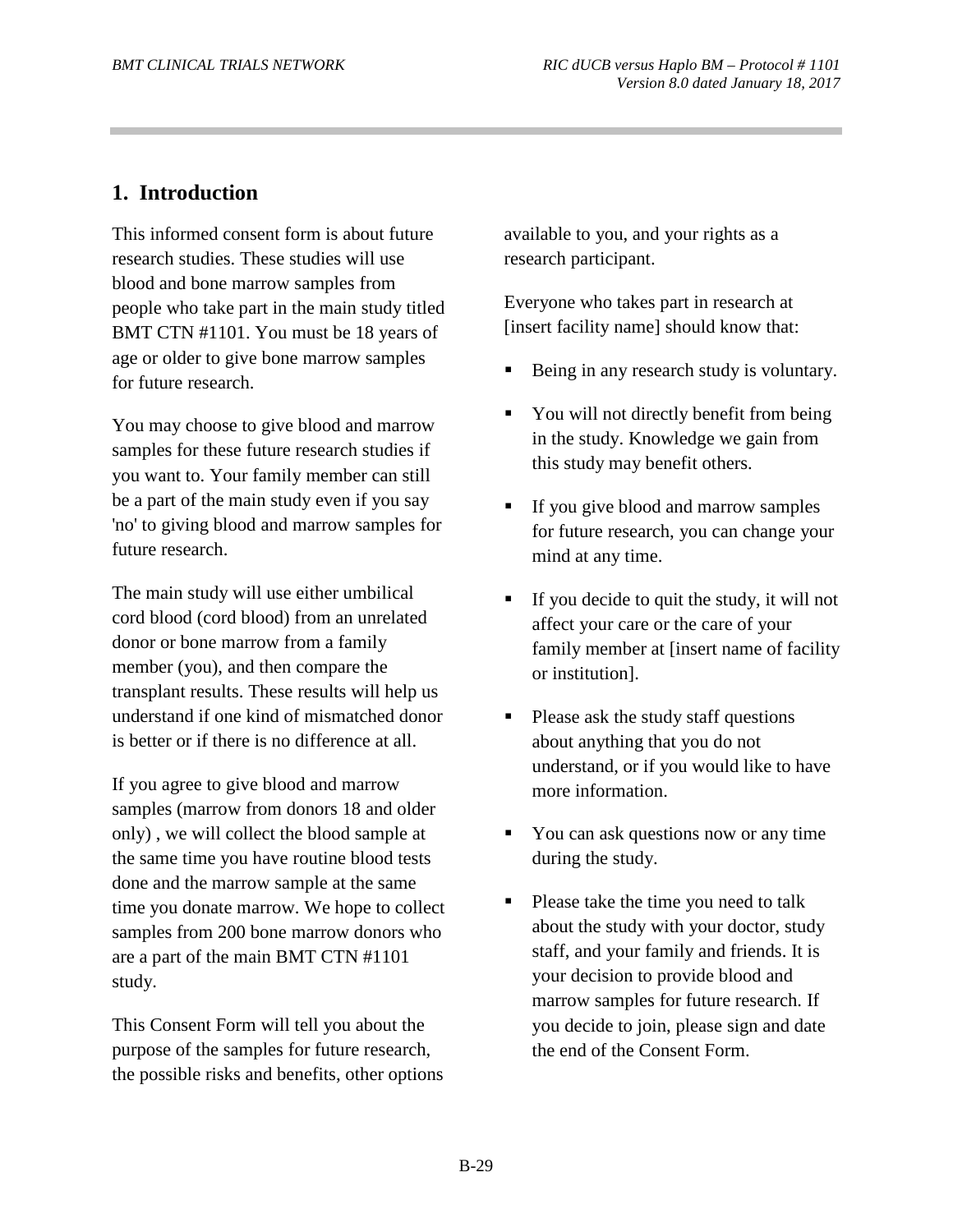The National Institutes of Health (NIH), through the Blood and Marrow Transplant Clinical Trials Network (BMT CTN), are giving staff support and money for this research study. The BMT CTN will lead the research study and, along with the NIH, will make decisions about how to manage the study.

We wish to collect blood and marrow samples from donors (marrow from donors age 18 and older only) to be used in future research. The research that may be done with your blood and marrow is not designed to help you but it may help people who have cancer or other diseases in the future

# **2. Study Purpose**

We are collecting extra blood and marrow samples for future research because we want to learn more about reduced-intensity transplants that use a mismatched donor.

Samples may also be used in the future by researchers with the BMT CTN and other organizations

# **3. Right to Ask Questions and/or Withdraw**

You have the right to ask questions about the study at any time. If you have questions about your rights as a participant or you want to leave the study, please contact:

## [insert contact info]

Giving blood and marrow samples for future research is voluntary. You can choose not to give samples, or change your mind at any time. If you choose not to take part or change your mind, it will not affect your

donation process or the treatment of your family member in the main study in any way.

If you change your mind, your blood and marrow samples will not be used for other research studies or tested further.

Your study doctor and study staff will be available to answer any questions that you may have about giving samples for future research.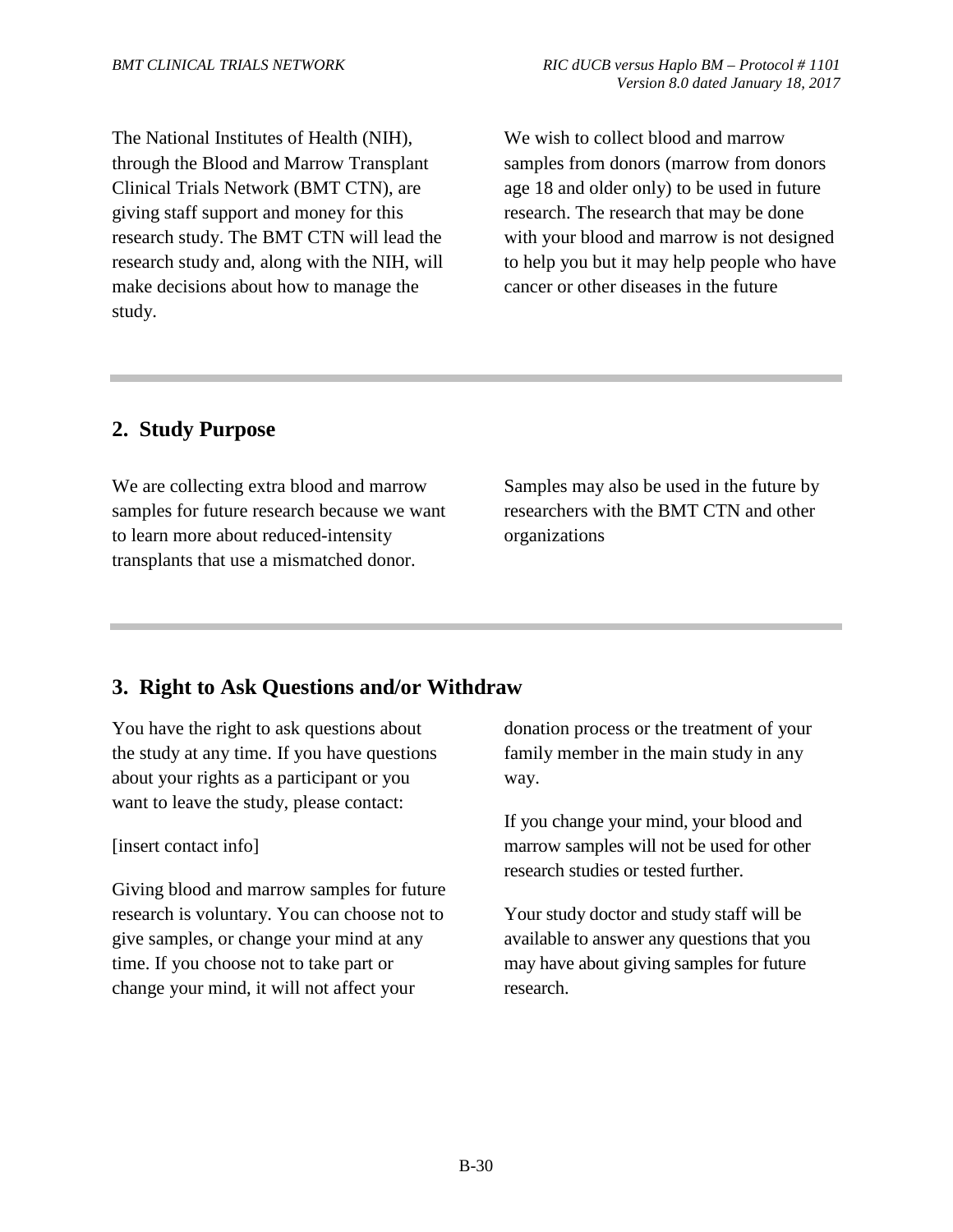## **4. Study Treatments and Tests**

If you agree to give blood and marrow samples (marrow from donors age 18 and older only), here is what will happen:

- a.) We will collect 1 extra blood sample at the same time you have routine blood tests done. The amount of blood collected from you is about 4 tablespoons (50 mL). If you weigh less than 50 kg, the amount of blood collected will be based on your weight (1 mL per kg).
- b.) If you are age 18 or older, we will also collect up to 1 tablespoon (10 mL) of bone marrow when you donate for your family member. 3-5 mL will be saved for future research.
- c.) The blood and marrow samples will be sent to the BMT CTN Repository for processing and storage. A repository is a place that protects, stores, and sends out samples for approved studies. All samples will be given a unique bar code that cannot be linked to you by researchers testing your samples.
- d.) Samples stored in the Repository will be used mainly by clinicians and researchers in the BMT CTN network. In the future, the unused research samples and clinical data will be made available outside of this network.
- e.) Researchers can apply to study the samples stored in the Repository. The BMT CTN Steering Committee and/or the BMT CTN Executive Committee must approve each request before they will share samples or information with researchers. This is to make sure that the investigators who request the samples are qualified, and that the research is of high quality.
- f.) DNA from your stored samples might be used in genome-wide association (GWA) studies for a future project either done or supported by the NIH. Genome-wide association studies are a way for scientists to find genes that have a role in human disease or treatment. Each study can look at hundreds of thousands of genetic changes at the same time.

If your coded samples are used in such a study, the researcher is required to add your test results and sample information to a shared, public research database. This public database is called the NIH Genotype and Phenotype Database and it is managed by the National Center for Biotechnology Information (NCBI). The NCBI will never have any information that would identify you,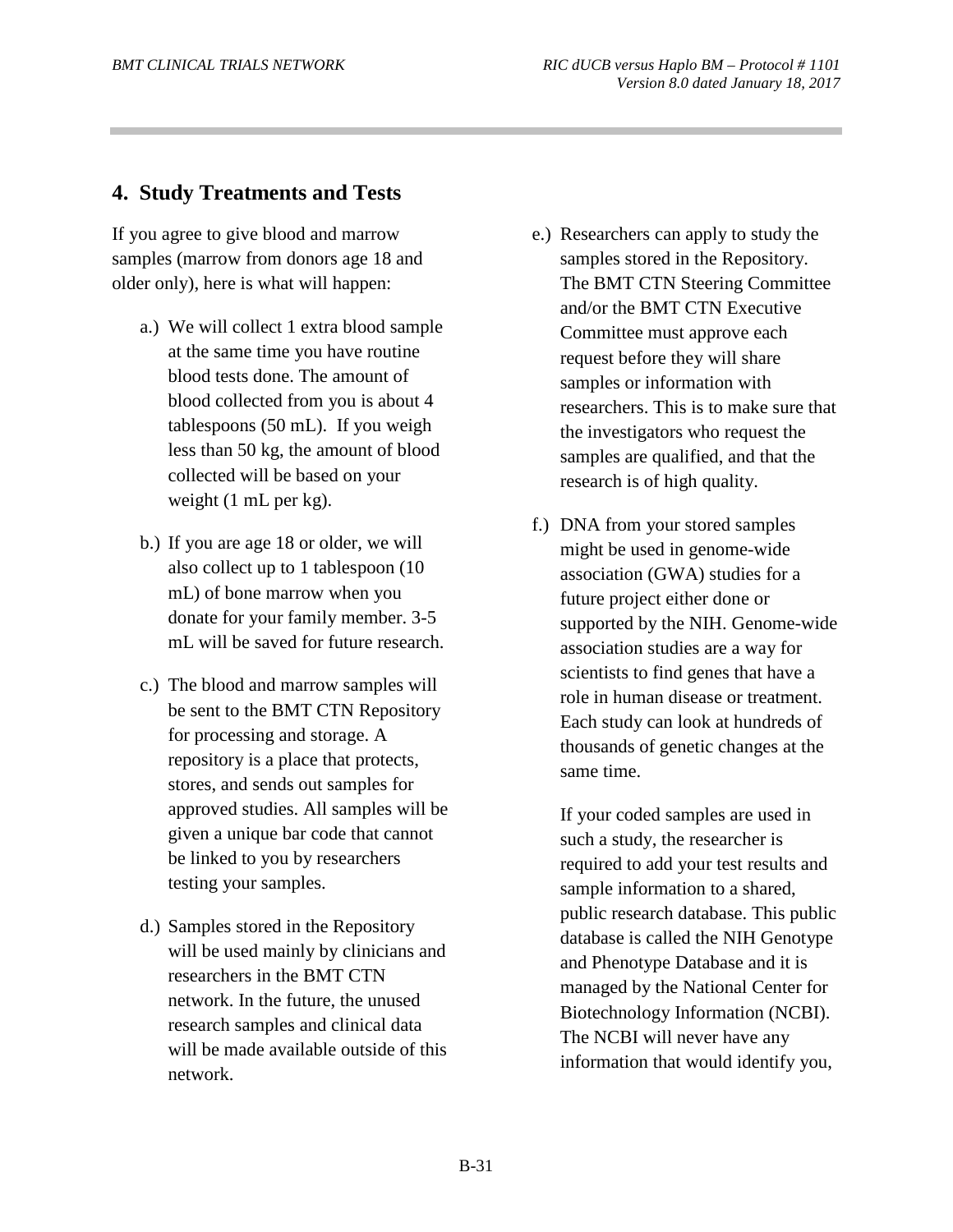or link you to your information or research samples.

## **5. Risks and Discomforts**

There are no major risks to having your blood drawn. It can be uncomfortable to have your blood taken and it can sometimes leave a bruise. In rare cases, you might faint. Only trained people will take your blood.

There is not a major risk to give extra research samples of bone marrow when the samples are collected at the same time you donate bone marrow.

Information about the bone marrow donation process for this study can be found in a separate consent form. Your transplant doctor or study coordinator will give you a copy of the donation consent form.

The donation consent form has more information about the steps to donate, and the risks and side effects of the donation process. Only trained people will collect your bone marrow.

## **6. Possible Benefits**

You will not directly benefit from taking part in this study. The information from this study will help doctors learn more about reduced-intensity transplant as a treatment for people with a blood cancer and

who have a mismatched donor. This information could help people with blood cancers who may need a transplant in the future.

## **7. Privacy, Confidentiality and Use of Information**

Your confidentiality is one of our main concerns. We will do our best to make sure that the personal information in your medical record is kept private. However, we cannot guarantee total privacy. All your medical and demographic (such as race and ethnicity, gender and household income) information will be kept private and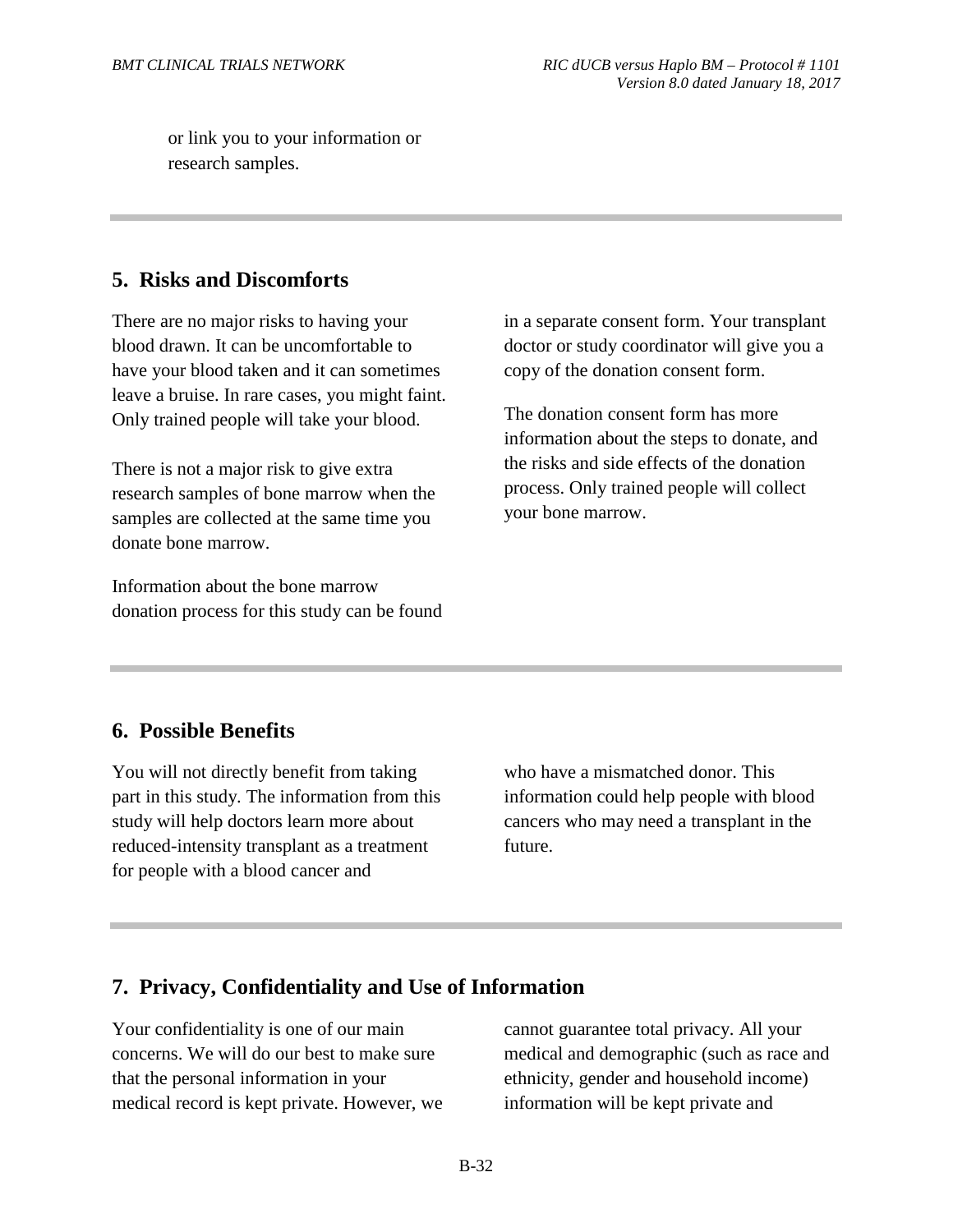confidential. (Name of Transplant Center) and the organizations listed below will not disclose your participation by any means of communication to any person or organization, except by your written request, or permission, or unless required by federal, state or local laws, or regulatory agencies.

Individuals authorized by the organizations below will have access to your research and medical information. They may use this information for inspections or audits to study the outcomes of your treatment. In agreeing to participate, you consent to such inspections and to the copying of parts of your records, if required by these organizations.

We may give out your personal information if required by law. If information from this study is published or presented at scientific meetings, your name and other personal information will not be used.

A description of this clinical trial will be available on *http://www.ClinicalTrials.gov*, as required by U.S. Law. This Web site will not include information that can identify you. At most, the Web site will include a summary of the results. You can search this Web site at any time.

For questions about access to your medical records, please contact /name/ at /number/.

# **8. Ending Your Participation**

The study doctor or the study sponsor may stop the study at any time, and we may ask you to leave the study. We may ask you to leave the study if you do not follow directions or if you suffer from side effects of the blood draw or the marrow collection. The study sponsor may decide to end the study at any time. If we ask you to leave the study, the reasons will be discussed with you.

Possible reasons to end your participation in this study include:

- You do not meet the study requirements.
- You become unable to donate bone marrow to your family member.
- The study is stopped for any reason.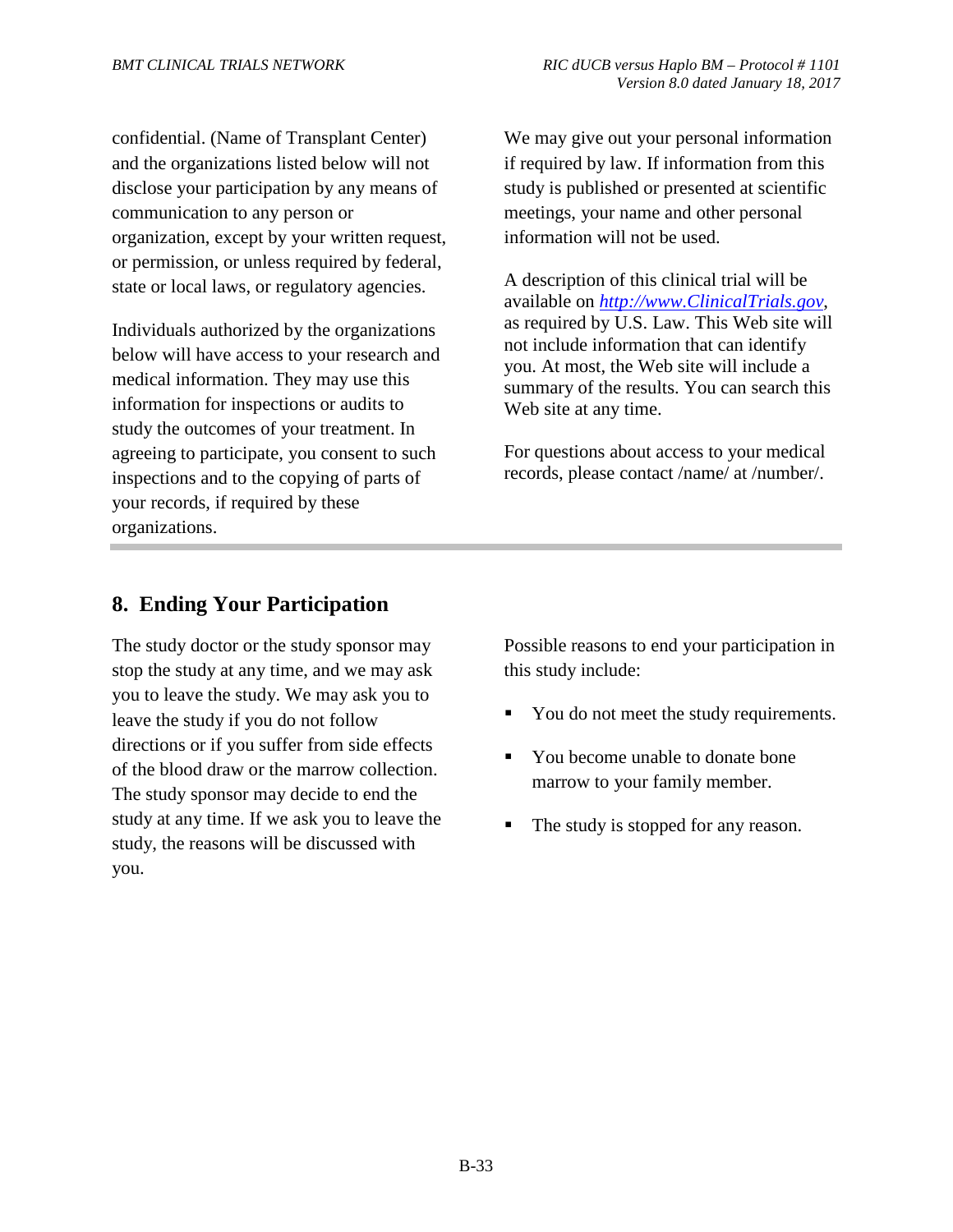## **9. Physical Injury as a Result of Participation**

It is important that you tell your doctor, \_\_\_\_\_\_\_\_\_\_\_\_\_\_\_\_\_\_ [investigator's name(s)] or study staff if you feel that you have been injured because you provided blood and marrow samples for future research. You can tell the doctor in person or call him/her at \_\_\_\_\_\_\_\_\_\_\_\_\_\_\_\_\_\_ [telephone number].

You will get all available medical treatment if you are injured as a result providing blood and marrow samples for future research. You, or your health plan, or your family member's health plan will be charged for this treatment. The study will not pay for medical treatment.

In case of injury resulting from this study, you do not lose any of your legal rights to seek payment by signing this Consent Form.

## **10. Payment and Study Costs**

You will not be paid for your participation in the research study or for providing blood and marrow samples for future research. You will not be compensated or reimbursed for any extra costs (for example, travel and meals) from taking part in this study.

The visits to collect these samples are standard for bone marrow donors and will be billed to your family member's insurance company.

Your family member's insurance will not be charged for tests that are only done for

research on this study. The costs of shipping and storing your blood and bone marrow samples will be paid by the BMT CTN.

For questions about your costs, financial responsibilities, and/or medical insurance coverage for your transplant and this study, please contact /Center/ Financial Counselor at /Number/.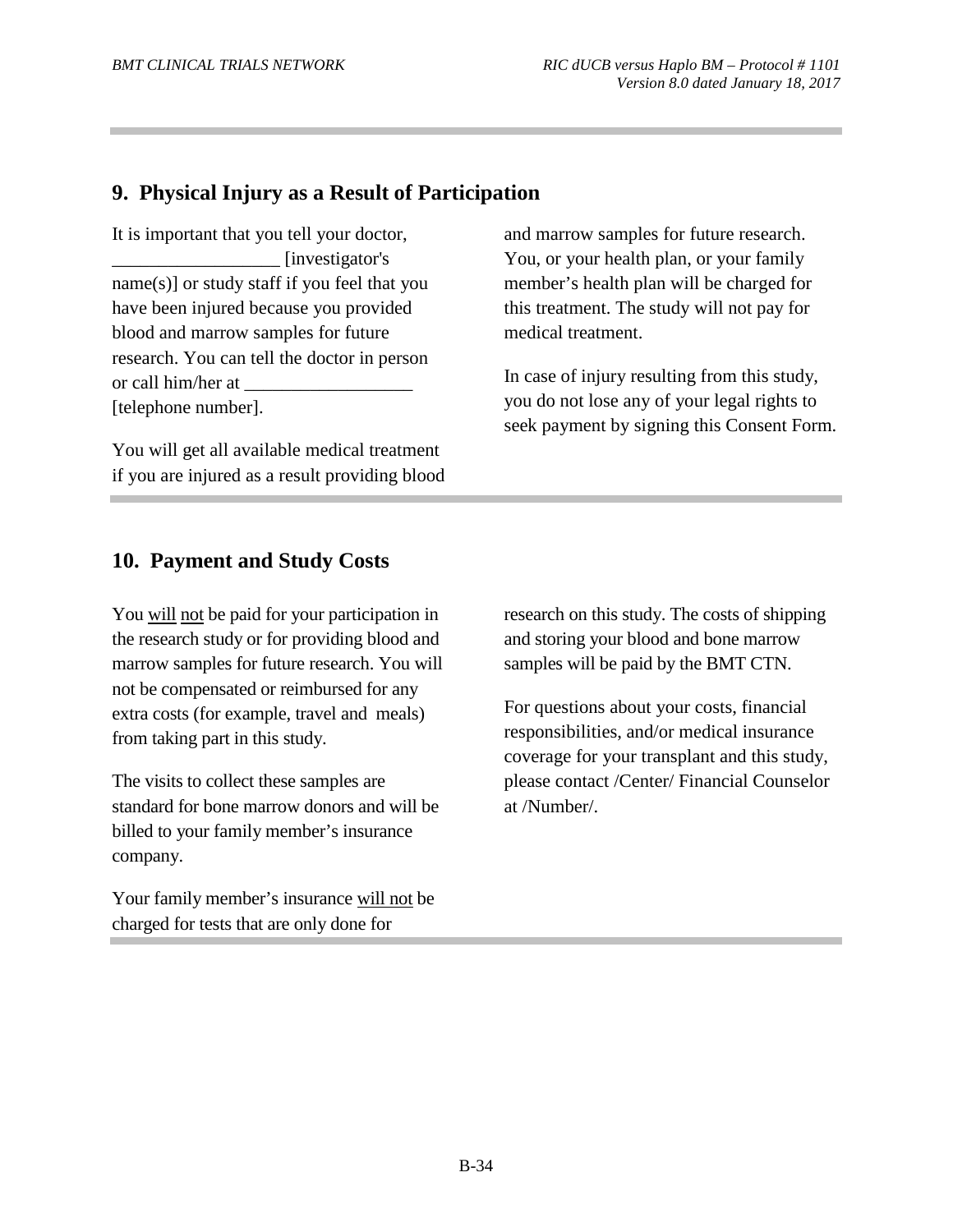## **11. For More Study Information**

If you need more information about providing blood and marrow samples for future research, or if you have problems while you are participating in this study, you can contact the study doctor or his/her staff. They can be reached at the telephone numbers listed here:

[Insert name and contact details].

## **12. Contact Someone About Your Rights**

If you wish to speak to someone not directly involved in the study, if you have any complaints about the project, or would like more information about your rights as a research participant, you may contact:

[Insert appropriate contact details].

The ethical aspects of this research study have been reviewed and approved by [name of IRB].

For more information about your rights about providing blood and marrow samples for future research, call the \_\_\_\_\_\_\_\_\_\_[name of center] Institutional Review Board (a group of people who review the research to protect your rights) at \_\_\_\_\_\_\_\_\_\_\_\_\_\_\_\_\_\_ (telephone number).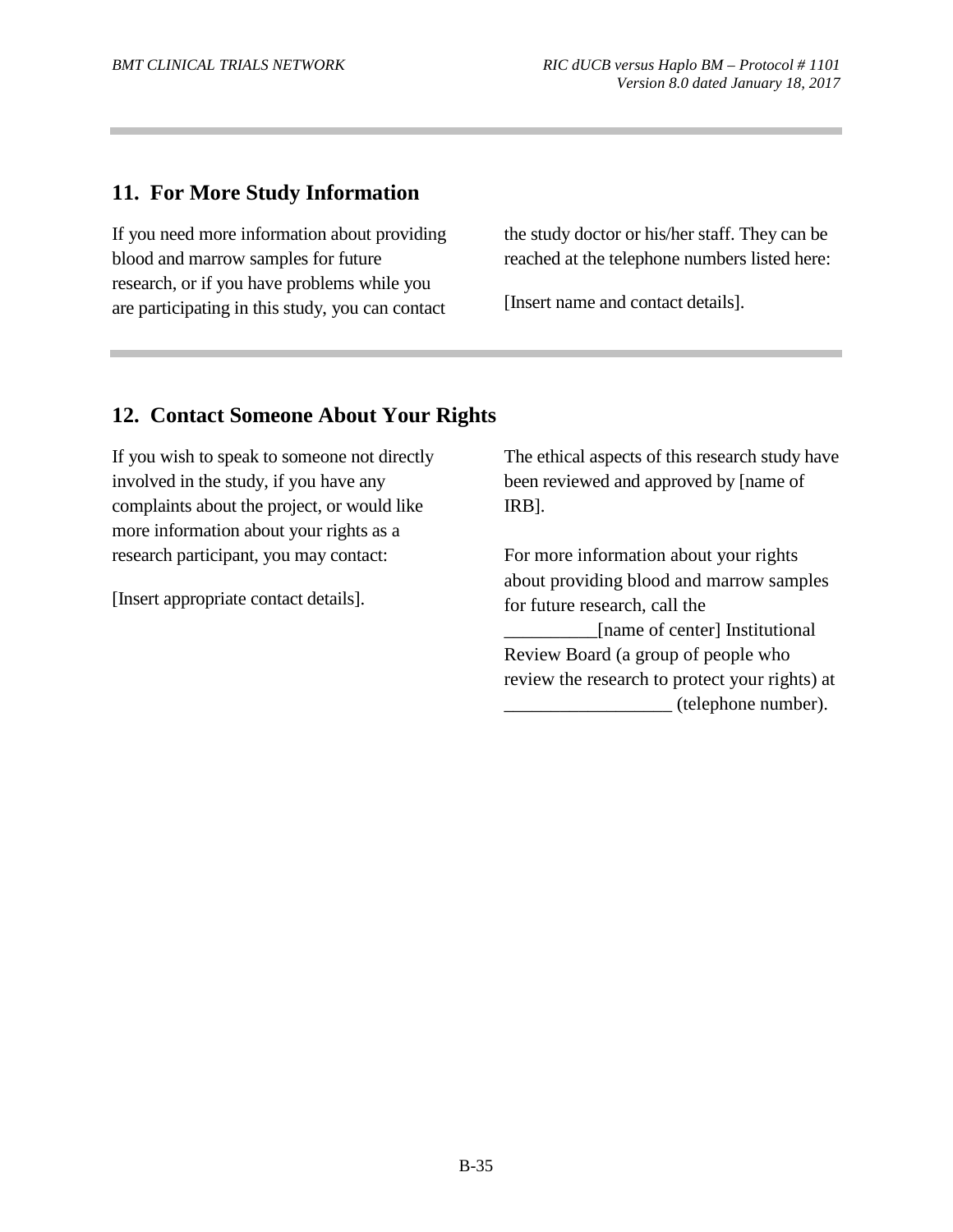# **Health Insurance Portability and Accountability Act (HIPAA) 2 Authorization to use and disclose research purpose**

#### **A. Purpose:**

As a research participant, I authorize the Principal Investigators and the researcher's staff to use and disclose my individual health information for the purpose of conducting the research study:

A Multi-Center, Phase III, Randomized Trial of Reduced Intensity (RIC) Conditioning and Transplantation of Double Unrelated Umbilical Cord Blood (dUCB) versus HLA-Haploidentical Related Bone Marrow for Patients with Hematologic Malignancies

### **B. Individual Health Information to be Used or Disclosed:**

My individual health information that may be used or disclosed to do this research includes:

- Demographic information (for example: date of birth, sex, weight).
- Medical history (for example: diagnosis, complications with prior treatment).
- Findings from physical exams.

 $\overline{a}$ 

■ Laboratory test results obtained at the time of work up and after transplant (for example: blood tests, biopsy results).

## **C. Parties Who May Disclose My Individual Health Information:**

The researcher and the researcher's staff may collect my individual health information from:

[*List hospitals, clinics or providers from which health care information can be requested*].

## **D. Parties Who May Receive or Use My Individual Health Information:**

The individual health information disclosed by parties listed in item c and information disclosed by me during the course of the research may be received and used by the following parties:

*Principal Investigator and the researcher's staff*

### Study Sponsors

- National Heart, Lung, and Blood Institute (NHLBI) and the National Cancer Institute (NCI), both of the National Institutes of Health (NIH),
- Blood and Marrow Transplant Clinical Trials Network (BMT CTN), data coordinating center

<sup>2</sup> HIPAA is the Health Insurance Portability and Accountability Act of 1996, a federal law related to privacy of health information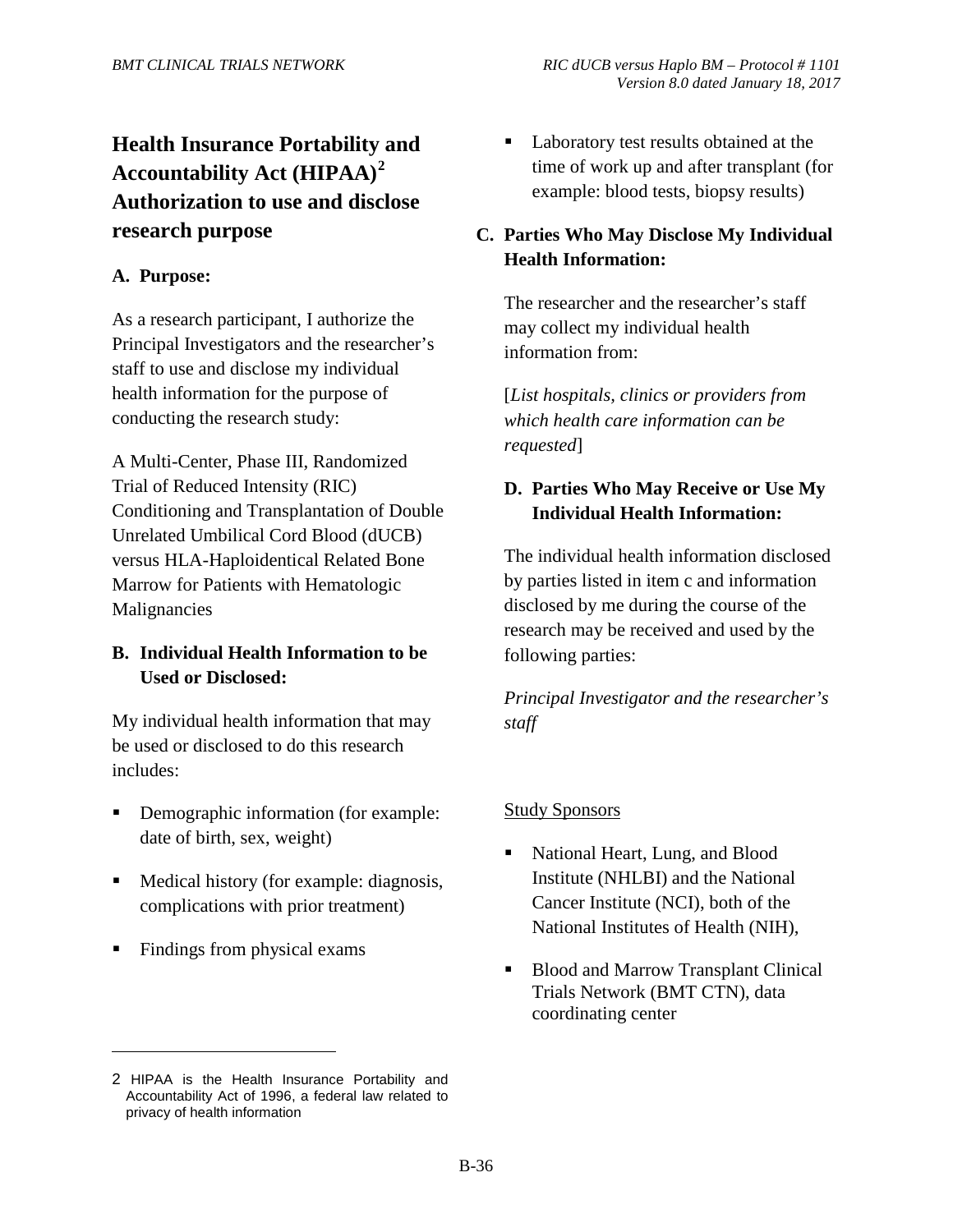U.S. government agencies that are responsible for overseeing research such as the Food and Drug Administration (FDA) and the Office of Human Research Protections (OHRP)

U.S. government agencies that are responsible for overseeing public health concerns such as the Centers for Disease Control (CDC) and federal, state, and local health departments.

## **E. Right to Refuse to Sign this Authorization:**

I do not have to sign this Authorization. If I decide not to sign the Authorization, I will not be allowed to participate in this study or receive any treatment related to research that is provided through the study.

My decision not to sign this authorization will not affect any other treatment, payment, or enrollment in health plans or eligibility for benefits.

## **F. Right to Revoke:**

I can change my mind and withdraw this authorization at any time by sending a written notice to the Principal Investigator to inform the researcher of my decision.

If I withdraw this authorization, the researcher may only use and disclose the protected health information already collected for this research study. No further health information about me will be collected by or disclosed to the researcher for this study.

### **G. Potential for Re-disclosure:**

My individual health information disclosed under this authorization may be subject to re-disclosure outside the research study and no longer protected.

Examples include potential disclosures for law enforcement purposes, mandated reporting or abuse or neglect, judicial proceedings, health oversight activities and public health measures.

## **H. Genetic Information Nondiscrimination Act (GINA)**

A new federal law (2009), called the Genetic Information Nondiscrimination Act (GINA) generally makes it illegal for health insurance companies, group health plans, and employers of 15 or more persons to discriminate against you based on your genetic information.

Health insurance companies and group health plans may not request your genetic information that we get from this research. This means that they must not use your genetic information when making decisions regarding insurability. Be aware that this new federal law will not protect you against genetic discrimination by companies that sell life insurance, disability insurance, or long-term care insurance.

#### **I. This authorization does not have an expiration date.**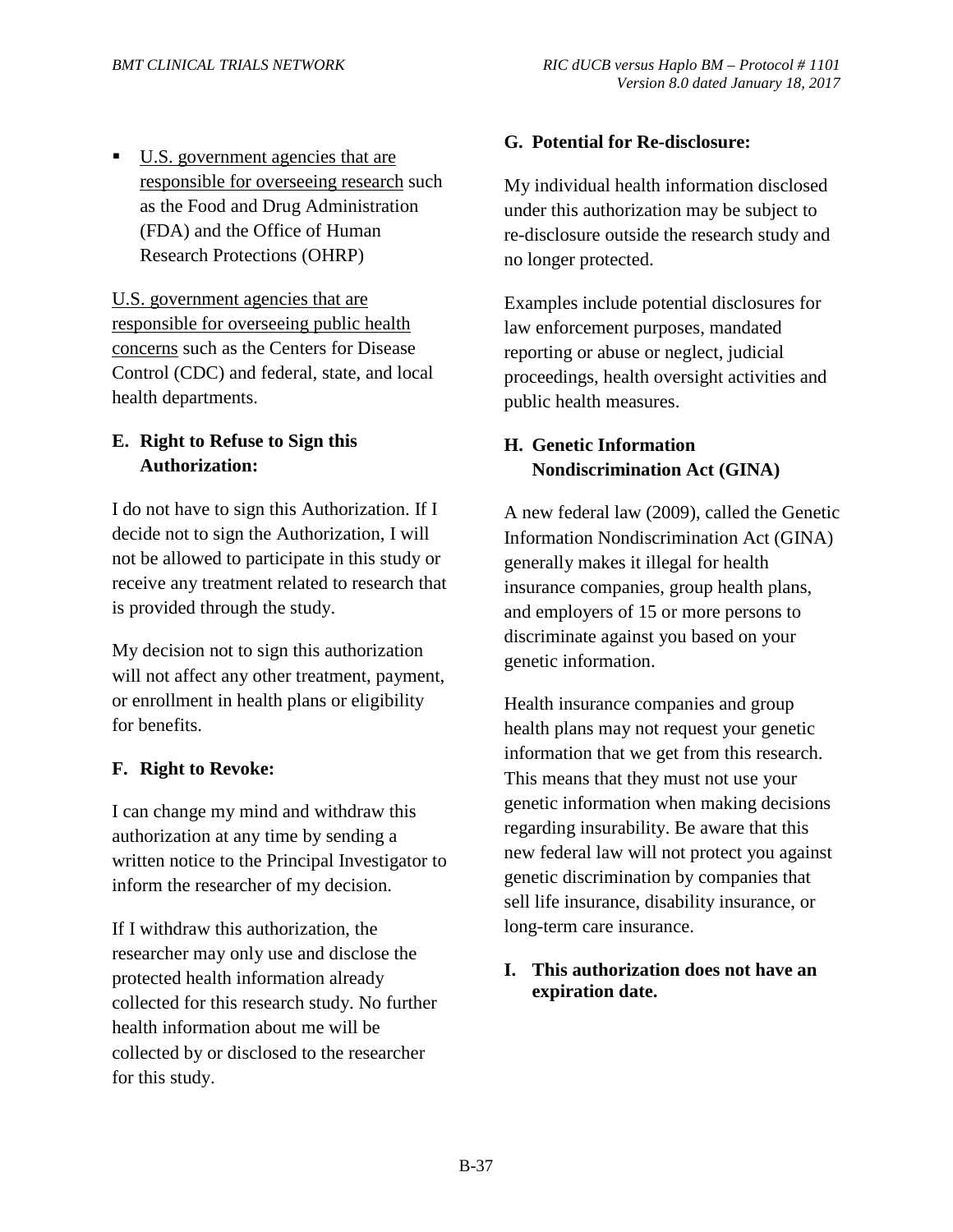**TITLE:** Reduced Intensity (RIC) Conditioning and Transplantation of Double Unrelated Umbilical Cord Blood (dUCB) versus HLA-Haploidentical Related Bone Marrow for Patients with Hematologic Malignancies

### **PROTOCOL NUMBER:** BMT CTN #1101

#### **CO-INVESTIGATOR:**

Ephraim Fuchs, M.D. Johns Hopkins University 488 Bunting-Blaustein Cancer Research Bldg 1650 Orleans Street, Baltimore, MD 21231 Phone: 410- 955-8143 Email: fuchsep@jhmi.edu

### **CO-INVESTIGATOR:**

Paul O'Donnell, M.D., Ph.D. Massachusetts General Hospital Cancer **Center** 55 Fruit St, Boston MA, 02151 Phone: 508-274-7430 Email: pvodonnell@mgh.harvard.edu

### **CO-INVESTIGATOR:**

Claudio Brunstein, M.D. University of Minnesota Medical Center 420 Delaware Street SE, MMC 286 Minneapolis, MN 55455 Phone: 612-624-5620 Email: bruns072@umn.edu

I have read and understood this Consent Form. The nature and purpose of providing blood and marrow samples for future research has been explained to me.

- I have had the chance to ask questions, and understand the answers I have been given. I understand that I may ask questions at any time during the study.
- I freely agree to give blood and marrow samples (marrow samples from donors age 18 and older only) for future research.
- I understand that I may not directly benefit from providing samples for future research.
- I understand that, while information gained during research may be

published, I will not be identified and my personal results will stay confidential.

- I have had the chance to discuss giving blood and marrow samples for future research with a family member or friend.
- I understand that I can change my mind at any time, and doing so will not affect my current care or prevent me from receiving future treatment.
- I understand that I will be given a copy of this signed consent form.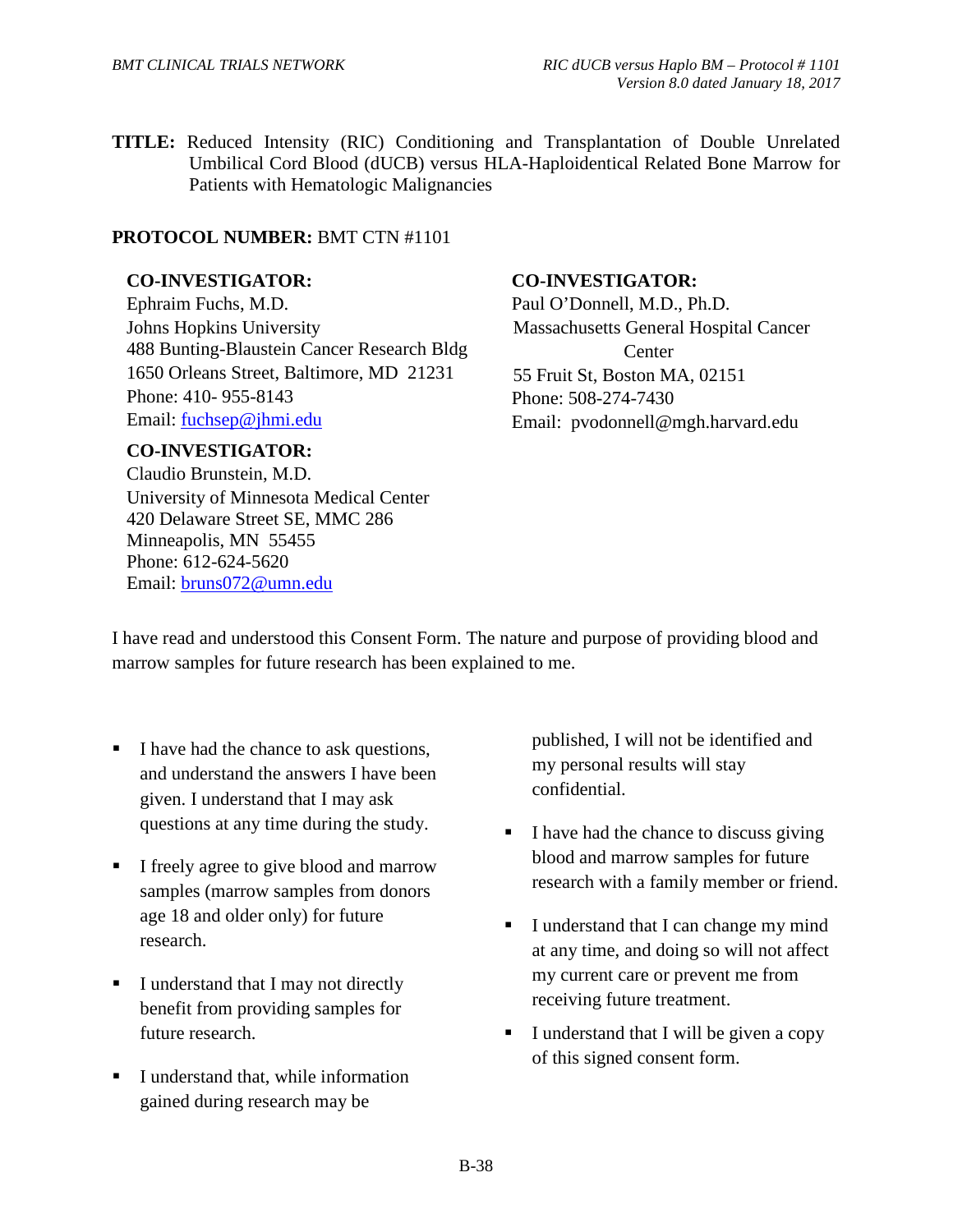| Complete Appropriate Lieni Below, A or B                                                                                                                                                        |                                                                                                                                                                                                               |  |
|-------------------------------------------------------------------------------------------------------------------------------------------------------------------------------------------------|---------------------------------------------------------------------------------------------------------------------------------------------------------------------------------------------------------------|--|
| <b>Adult Donor's Consent</b><br>A.                                                                                                                                                              | <b>Parent's Permission for Minor Donor</b><br><b>B.</b>                                                                                                                                                       |  |
| I have read the explanation about this study<br>and have been given the opportunity to discuss<br>it and to ask questions. I hereby consent to<br>give blood and marrow samples for this study. | I have read the explanation about this study and<br>have been given the opportunity to discuss it<br>and to ask questions. I hereby give permission<br>for my child to give a blood sample for this<br>study. |  |
| <b>Signature of Adult Donor &amp; Date Signed</b><br>THIS CONSENT DOCUMENT HAS BEEN<br>APPROVED FOR USE FROM<br>THROUGH ____________.                                                           | Signature of Parent(s)/Guardian & Date<br><b>Signed</b><br>If other than parent, specify relationship:                                                                                                        |  |

**Complete Appropriate Item Below, A or B**

**\_\_\_\_\_\_\_\_\_\_\_\_\_\_\_\_\_\_\_\_\_\_\_\_\_\_\_\_\_\_\_\_\_\_\_\_\_ Signature of Investigator & Date Signed**

**Signature of Witness & Date Signed**

**\_\_\_\_\_\_\_\_\_\_\_\_\_\_\_\_\_\_\_\_\_\_\_\_\_\_\_\_\_\_\_\_\_\_\_\_\_\_**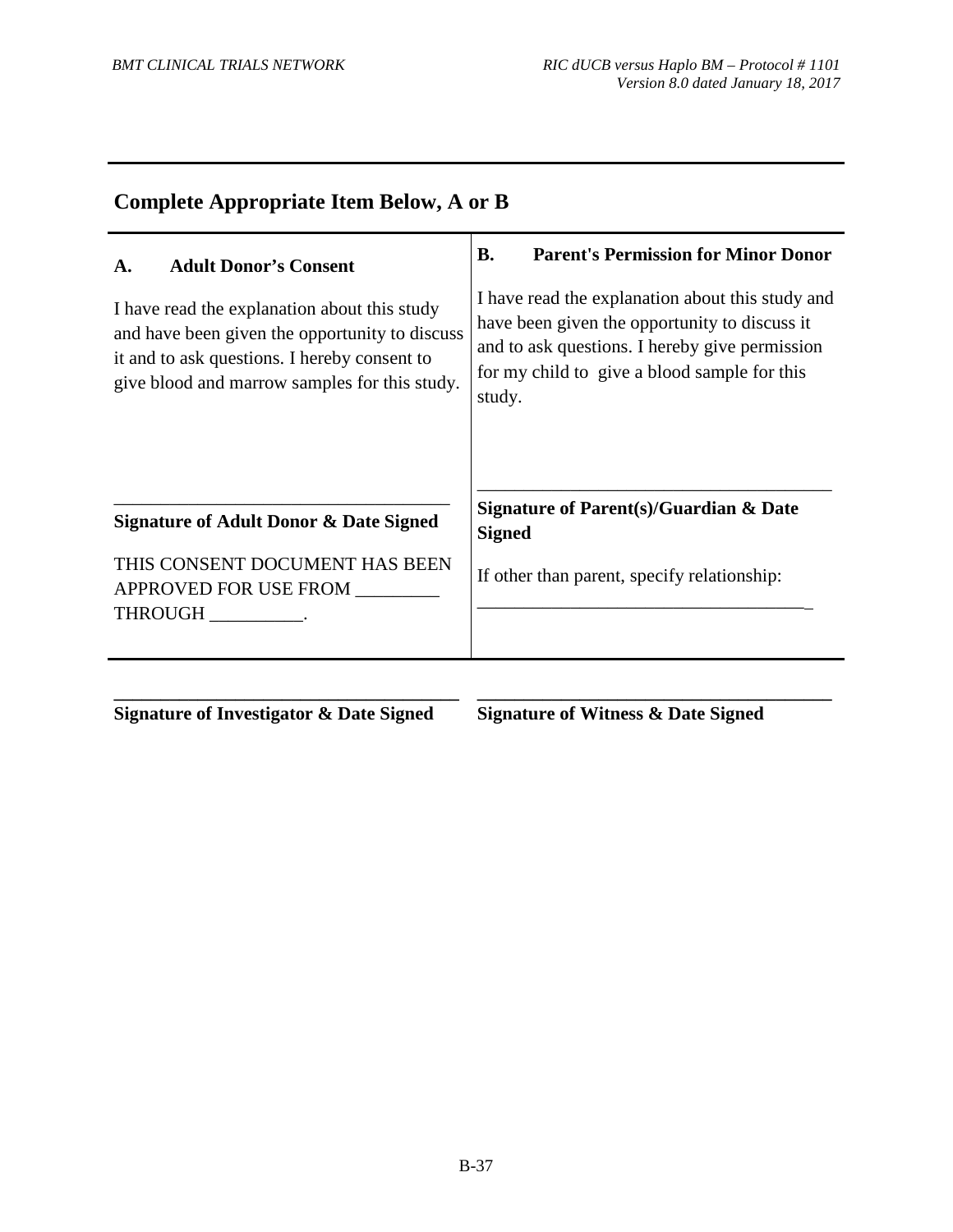# **Pediatric Assent to Provide Extra Samples for Research**

**Study Title**: **A Multi-Center, Phase III, Randomized Trial of Reduced Intensity(RIC) Conditioning and Transplantation of Double Unrelated Umbilical Cord Blood (dUCB) versus HLA-Haploidentical Related Bone Marrow for Patients with Hematologic Malignancies**

**Protocol**: **BMT CTN 1101**

#### **A. Why am I here?**

Your bone marrow is a match for a person in your family who needs a transplant. Your bone marrow grows inside your bones. It helps your body make blood and keeps you healthy. A transplant will collect some of your marrow and give it to a person who needs it to make new, healthy cells. Your body will make more marrow afterwards.

If you give us your permission, we would like to have an extra sample of your blood. We would collect the extra sample at the same time you have other blood tests done. We want to save the samples and use them for research in the future.

#### **B. Why are you collecting an extra sample of blood?**

Research with blood samples will help us learn more about transplant and other diseases. We will keep all of the extra samples private and store them in a place called a Repository. Your name will not be on the samples. Doctors and other researchers can ask to use the samples in the Repository as a part of their research.

#### **C. What will happen to me?**

If you say it is OK for us to collect an extra blood sample for research, we will ask you for:

An extra blood sample. We would collect the extra sample at the same time as you have other blood tests done.

We will watch you carefully for side effects, fevers, infections or other problems.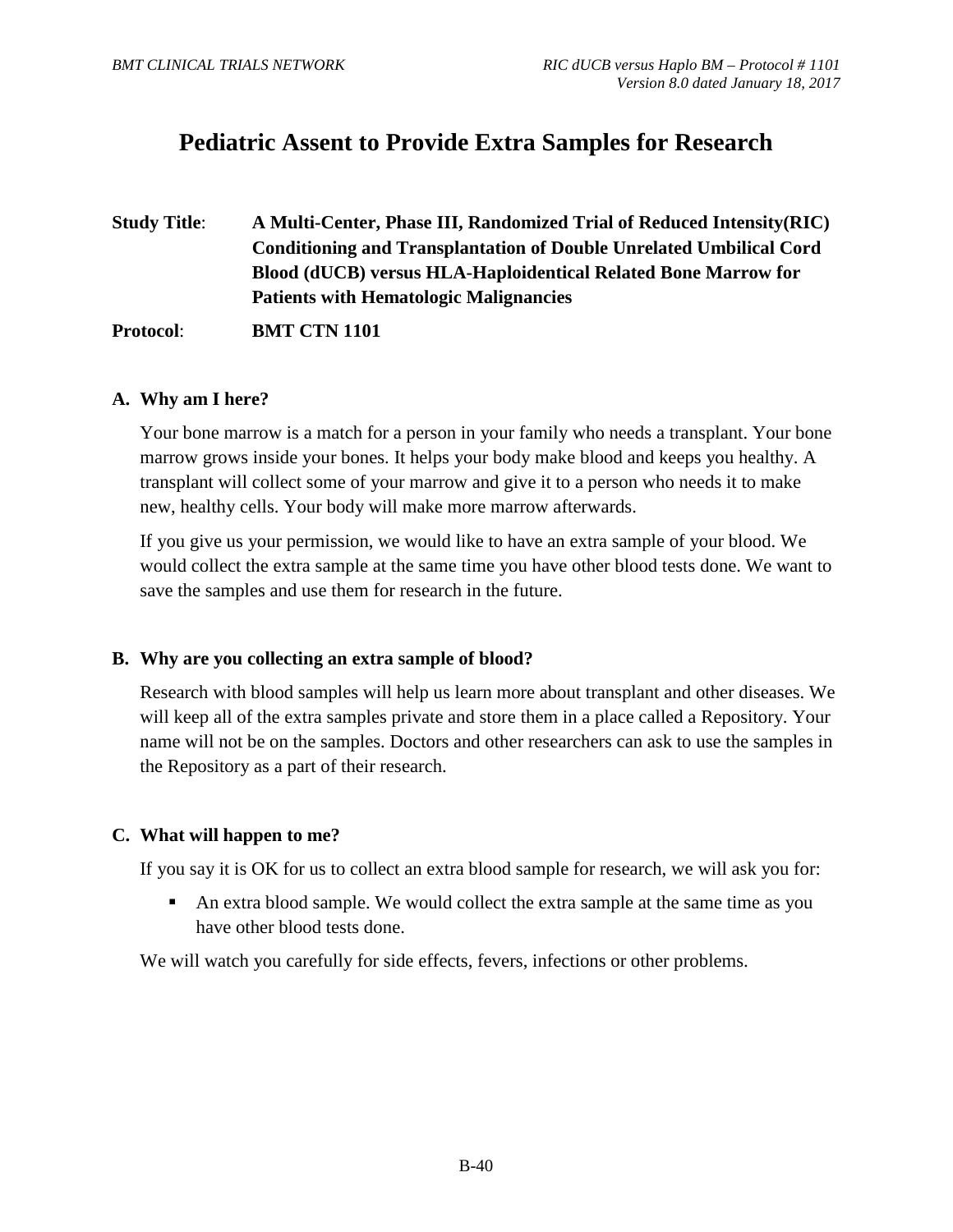### **D. Will it hurt?**

When you have your blood taken with a needle, it may feel like a pinch. It will hurt for a minute and sometimes the place where the needle went might be red and sore. You might get a little bruise from the needle but it goes away in a few days.

### **E. Will the study help me?**

Giving the blood sample for research will not help you.

### **F. What if I have questions?**

You can ask any questions that you have about giving an extra blood sample. If you forget to ask a question and think of it later, you can call [*insert office number*].

### **G. Do I have to be in this study?**

If you do not want to give an extra blood sample, you need to tell us and your parent or guardian. Your doctor will not be angry or upset if you do not want to join. You can still give bone marrow to the person in your family who needs it. They will still get the exact same care.

You can say yes now and change your mind at any time.

Please talk this over with your parents before you decide if you want to give an extra blood sample for research. We will also ask your parents to give their permission for you to give an extra sample for research.

Writing your name on this page means that you agree to give an extra blood sample and know what will happen to you. If you change your mind, all you have to do is tell the person in charge.

You and your parent or guardian will get a copy of this form after you sign it.

Signature of Child Date

Signature of Researcher Date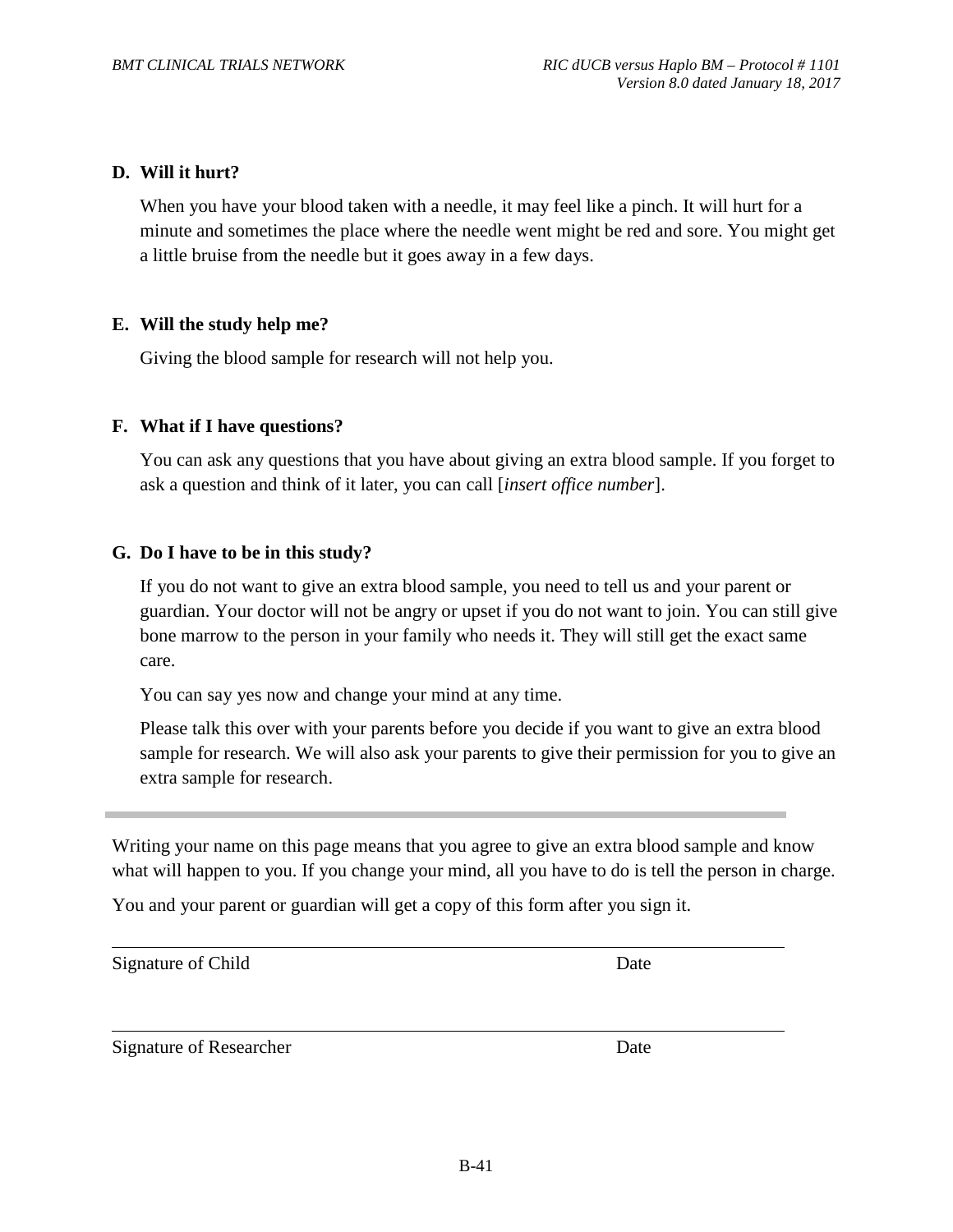## **APPENDIX C**

## **LABORATORY PROCEDURES**

## **OPTIONAL RESEARCH SPECIMENS**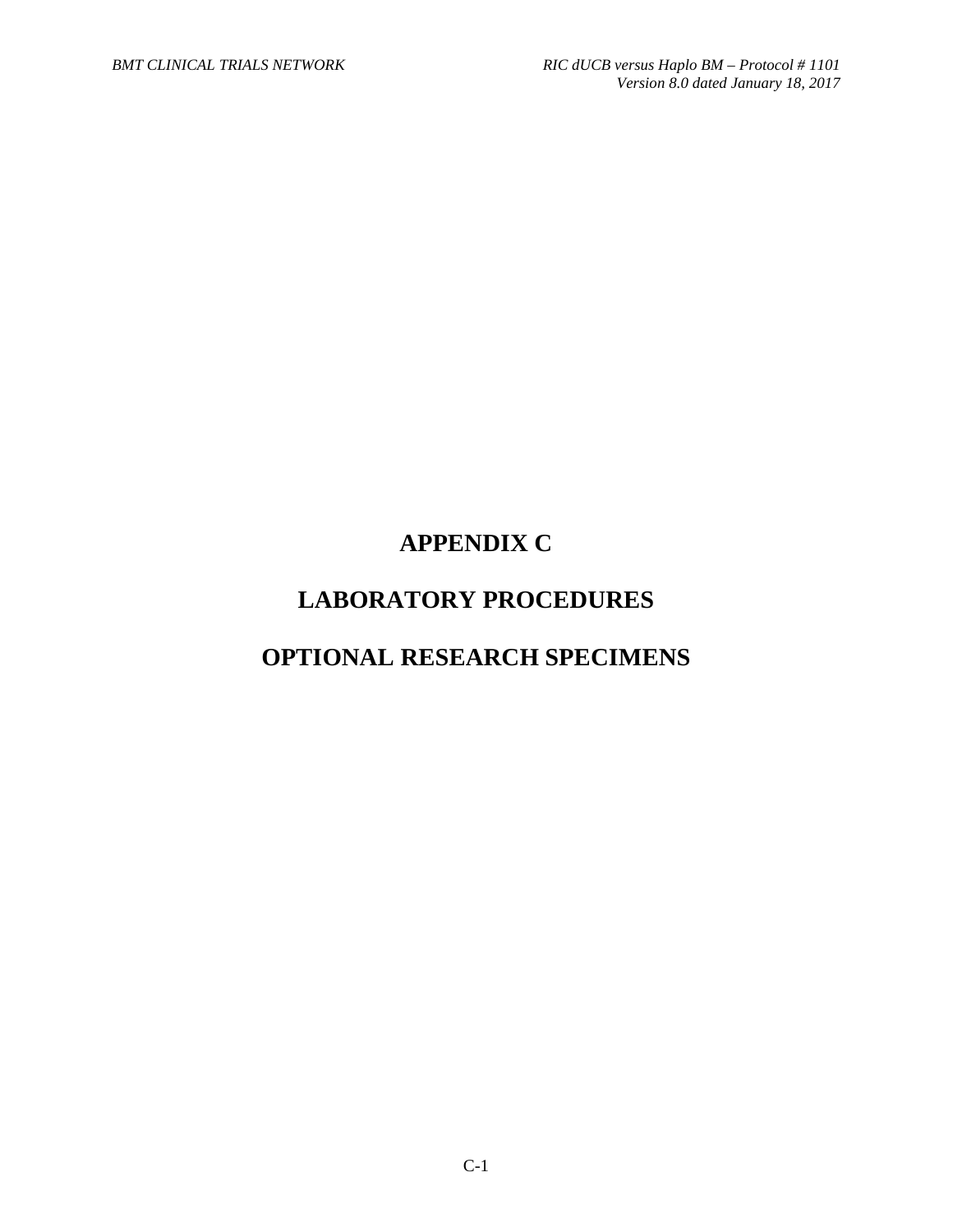## **APPENDIX C**

#### **LABORATORY PROCEDURES**

#### **OPTIONAL RESEARCH SPECIMENS**

Patients consenting to the optional future research will have samples collected for future, undefined research supporting the protocol. All research sample aliquots will be given unique bar code designations that cannot be linked back to the participant's name or other identifying information. Laboratory test results, clinical information, etc., associated with the coded samples are provided to the Investigator only after completion of the protocol. Samples sent to researchers cannot be linked with any remaining samples at the repository.

Patient samples will be collected both prior to the initiation of treatment and at four posttreatment time points as specified in the table below. Peripheral blood and bone marrow product samples will also be collected from HLA-haploindentical related donors and stored to support future research studies. All research samples will be collected and shipped same-day to the BMT CTN Repository for processing and sample aliquot storage. Sample collection and shipping procedures are detailed in the BMT CTN 1101 Laboratory Sample Guide.

| <b>Optional Research Samples</b>               |                                                            |                                                |                                                                              |                                                      |                                  |                                 |
|------------------------------------------------|------------------------------------------------------------|------------------------------------------------|------------------------------------------------------------------------------|------------------------------------------------------|----------------------------------|---------------------------------|
| <b>Subject</b>                                 | <b>Research</b><br><b>Sample Type</b>                      | <b>Time Points</b>                             | <b>Sample</b><br>Quantity                                                    | <b>Sample</b><br>Processing &<br><b>Storage Site</b> | <b>Stored</b><br><b>Material</b> | <b>Purpose</b>                  |
| HLA-<br>Haploidentical<br><b>Related Donor</b> | Peripheral<br><b>Blood</b>                                 | Pre-BM<br>Donation                             | $50 \text{ mL}$<br>(donors<br>$<$ 50 $kg1$<br>$mL/kg$ up to<br>$50\text{kg}$ | <b>BMT CTN</b><br>Repository                         | Plasma                           | Undefined<br>Future<br>Research |
|                                                |                                                            |                                                |                                                                              |                                                      | Viable PBMC                      |                                 |
|                                                | Stem Cell<br>Product<br>(BM)<br>(Donors $\geq 18$<br>only) | Product to<br>be Infused                       | $3-5$ mL                                                                     | <b>BMT CTN</b><br>Repository                         | Viable BMMC                      |                                 |
| Patient                                        | Peripheral<br><b>Blood</b>                                 | Pre-<br>conditioning                           | $50$ mL<br>(patients)<br>$<$ 50 $kg1$<br>$mL/kg$ up to<br>50 Kg              | <b>BMT CTN</b><br>Repository                         | Plasma                           | Undefined<br>Future<br>Research |
|                                                |                                                            |                                                |                                                                              |                                                      | Viable PBMC                      |                                 |
|                                                |                                                            |                                                |                                                                              |                                                      | Granulocytes                     |                                 |
|                                                |                                                            | Post-<br>transplant<br>Day 28, 56,<br>180, 365 | $50$ mL<br>(patients)<br>$<$ 50 $kg1$<br>$mL/kg$ up to<br>50 kg)             | <b>BMT CTN</b><br>Repository                         | Plasma                           |                                 |
|                                                |                                                            |                                                |                                                                              |                                                      | Viable PBMC                      |                                 |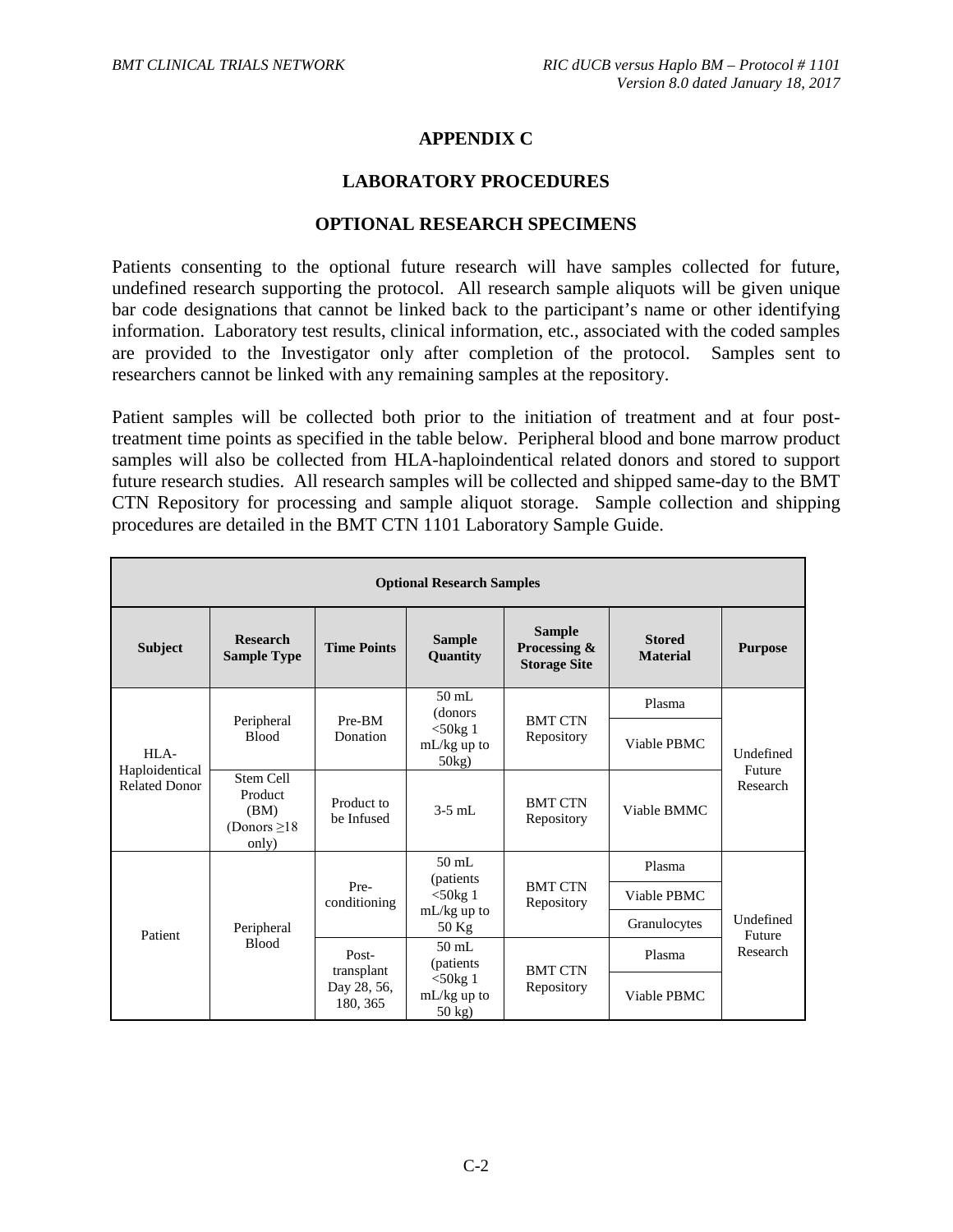# **APPENDIX D**

## **APPROVED CYTOTOXIC CHEMOTHERAPY REGIMENS**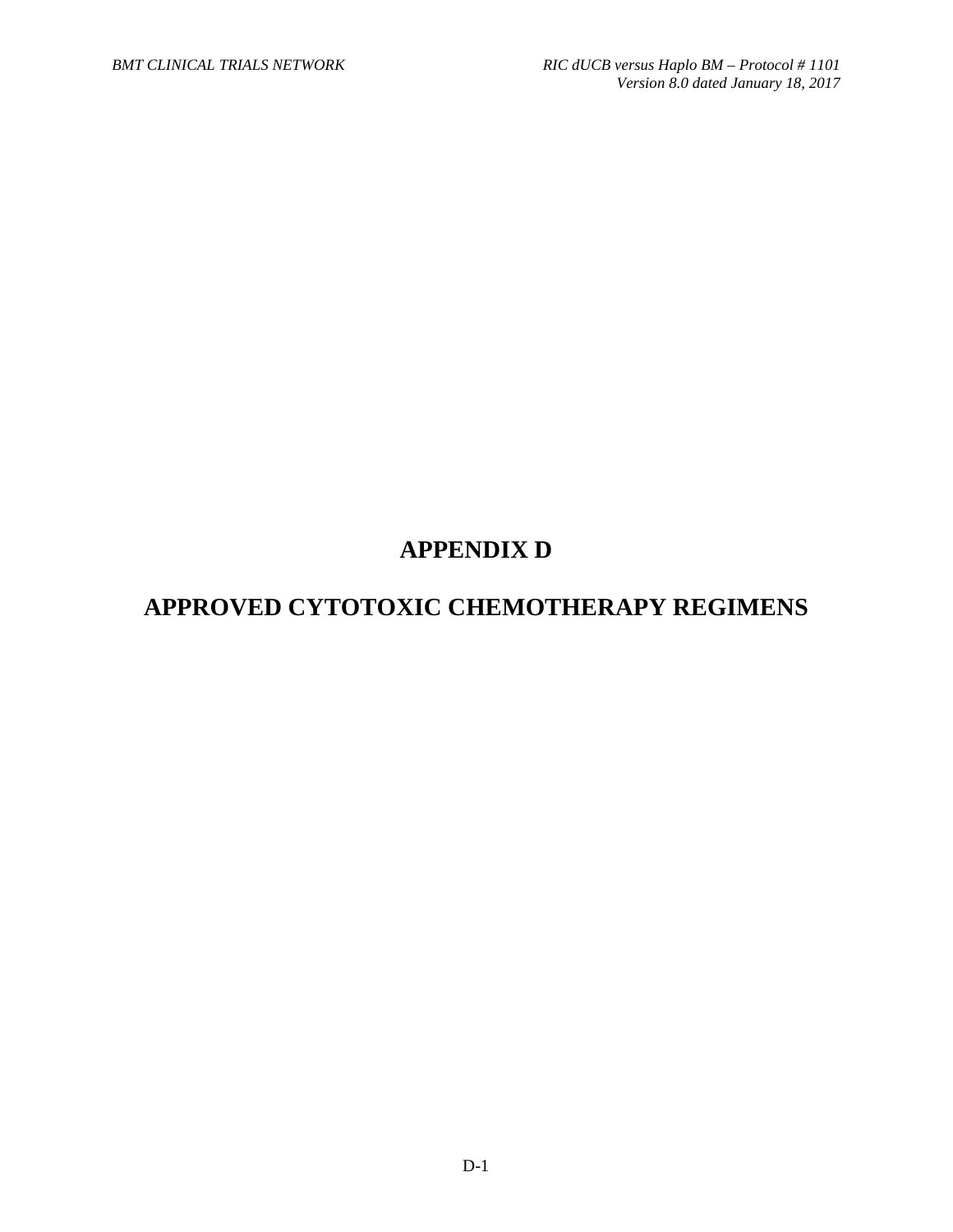## **APPENDIX D**

#### **APPROVED CYTOTOXIC CHEMOTHERAPY REGIMENS**

Patients must have received either

- a. At least one cycle of at least one of the following cytotoxic chemotherapy regimens (or regimen of similar intensity) within 3 months of enrollment (measured from the start date of chemotherapy)
	- i. Multi-agent chemotherapy (e.g. CVP±R, CHOP±R, ICE±R, DHAP±R,  $ESHAP<sub>±</sub>R, ...)$
	- ii. Chemotherapy regimens like those that are given as induction or consolidation of acute leukemia (7+3, HiDAc, mitoxantrone+etoposide, FLAG, FLIG, and others)
	- iii. Single drug alkylator agent (cyclophosphamide  $\geq 1.5$  g/m<sup>2</sup> or equivalent)
	- iv. Bendamustine
	- v. Single agent alemtuzumab or brentuximab vedotin

Antineoplastic agents that are **not** considered adequate cytotoxic chemotherapy include:

- i. Single agent steroids
- ii. Single agent monoclonal antibody  $\pm$  steroids with the exception of alemtuzumab
- iii. Single agent hypomethylating agent (e.g. azacytidine)
- iv. Single agent antimetabolite  $\pm$  steroids (e.g. low dose methotrexate, low dose cytarabine)
- v. Single agent proteasome inhibitor  $\pm$  monoclonal antibody (except for alemtuzumab or brentuximab vedotin)  $\pm$  steroids
- vi. Hydroxyurea
- vii. Localized radiation therapy
- viii. Interferon
- b. Autologous hematopoietic stem cell transplantation < 2 years prior to enrollment.

Please consult with the protocol chairs for any drugs or regimens not listed above.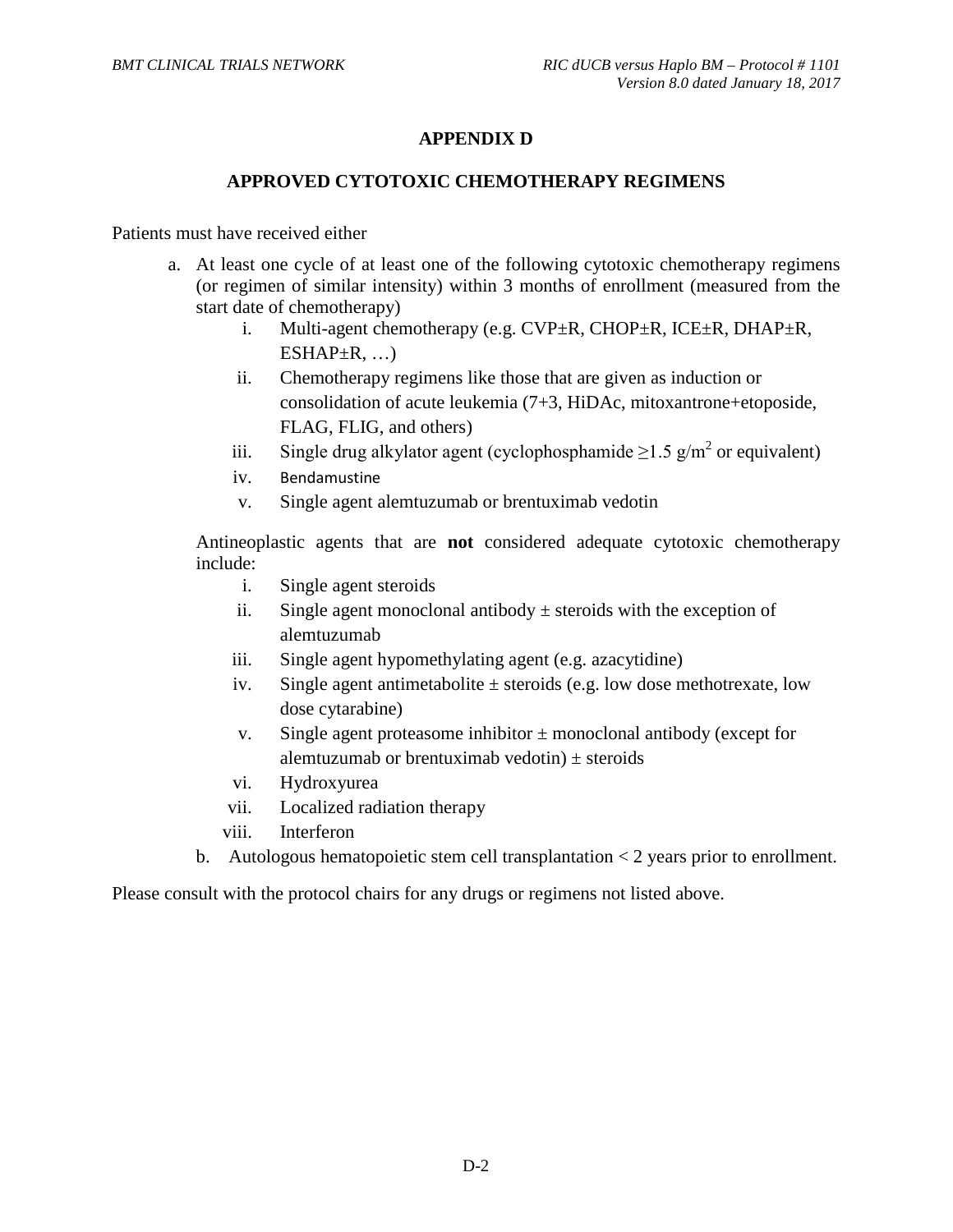## **APPENDIX E**

## **REFERENCES**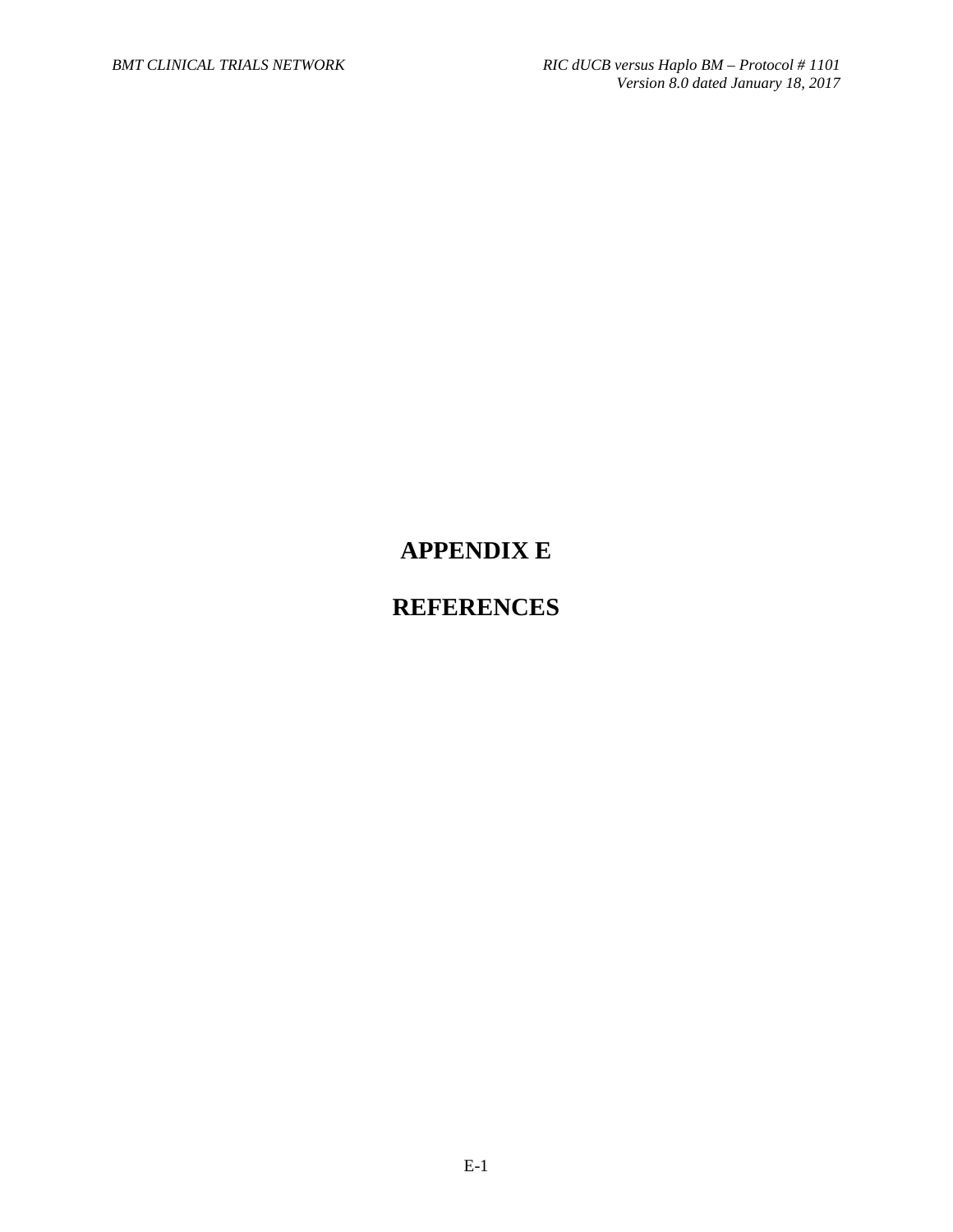$\overline{a}$ 

## **APPENDIX E**

#### **REFERENCES**

- $2$  Platzbecker U, Thiede C, Fussel M et al. Reduced intensity conditioning allows for up-front allogeneic hematopoietic stem cell transplantation after cytoreductive induction therapy in newly-diagnosed high-risk acute myeloid leukemia. Leukemia 2006;20:707-714.
- <sup>3</sup> Popat U, Heslop HE, Durett A et al. Outcome of reduced-intensity allogeneic hematopoietic stem cell transplantation (RISCT) using antilymphocyte antibodies in patients with high-risk acute myeloid leukemia (AML). Bone Marrow Transplant 2006;37:547-552.
- <sup>4</sup> Grigg AP, Gibson J, Bardy PG et al. A Prospective Multicenter Trial of Peripheral Blood Stem Cell Sibling Allografts for Acute Myeloid Leukemia in First Complete Remission Using Fludarabine-Cyclophosphamide Reduced Intensity Conditioning. Biol.Blood Marrow Transplant. 2007;13:560-567.
- <sup>5</sup> Oran B, Giralt S, Saliba R et al. Allogeneic Hematopoietic Stem Cell Transplantation for the Treatment of High-Risk Acute Myelogenous Leukemia and Myelodysplastic Syndrome Using Reduced-Intensity Conditioning with Fludarabine and Melphalan. Biol.Blood Marrow Transplant. 2007;13:454-462.
- <sup>6</sup> Grewal SS, Barker JN, Davies SM, Wagner JE. Unrelated donor hematopoietic cell transplantation: Marrow or umbilical cord blood? Blood 2003;101:4233-4244.
- <sup>7</sup> Ballen KK, Spitzer TR, Yeap BY et al. Double unrelated reduced-intensity umbilical cord blood transplantation in adults. Biol.Blood Marrow Transplant. 2007;13:82-89.
- <sup>8</sup> Barker JN, Weisdorf DJ, Defor TE et al. Rapid and complete donor chimerism in adult recipients of unrelated donor umbilical cord blood transplantation after reduced-intensity conditioning. Blood 2003;102:1915-1919.
- <sup>9</sup> Brunstein CG, Barker JN, Weisdorf DJ et al. Umbilical cord blood transplantation after nonmyeloablative conditioning: impact on transplantation outcomes in 110 adults with hematologic disease. Blood 2007;110:3064-3070.
- $10$  Misawa M, Kai S, Okada M et al. Reduced-intensity conditioning followed by unrelated umbilical cord blood transplantation for advanced hematologic malignancies: rapid engraftment in bone marrow. Int.J Hematol. 2006;83:74-79.
- <sup>11</sup> Miyakoshi S, Yuji K, Kami M et al. Successful Engraftment After Reduced-Intensity Umbilical Cord Blood Transplantation for Adult Patients with Advanced Hematological Diseases. Clin Cancer Res 2004;10:3586-3592.
- <sup>12</sup> Luznik L, O'Donnell PV, Symons HJ et al. HLA-Haploidentical Bone Marrow Transplantation for Hematologic Malignancies Using Nonmyeloablative Conditioning and High-Dose, Posttransplantation Cyclophosphamide. Biol.Blood Marrow Transplant. 2008;14:641-650.

<sup>&</sup>lt;sup>1</sup> Giralt S, Logan B, Rizzo D et al. Reduced-intensity conditioning for unrelated donor progenitor cell transplantation: long-term follow-up of the first 285 reported to the national marrow donor program. Biol.Blood Marrow Transplant. 2007;13:844-852.